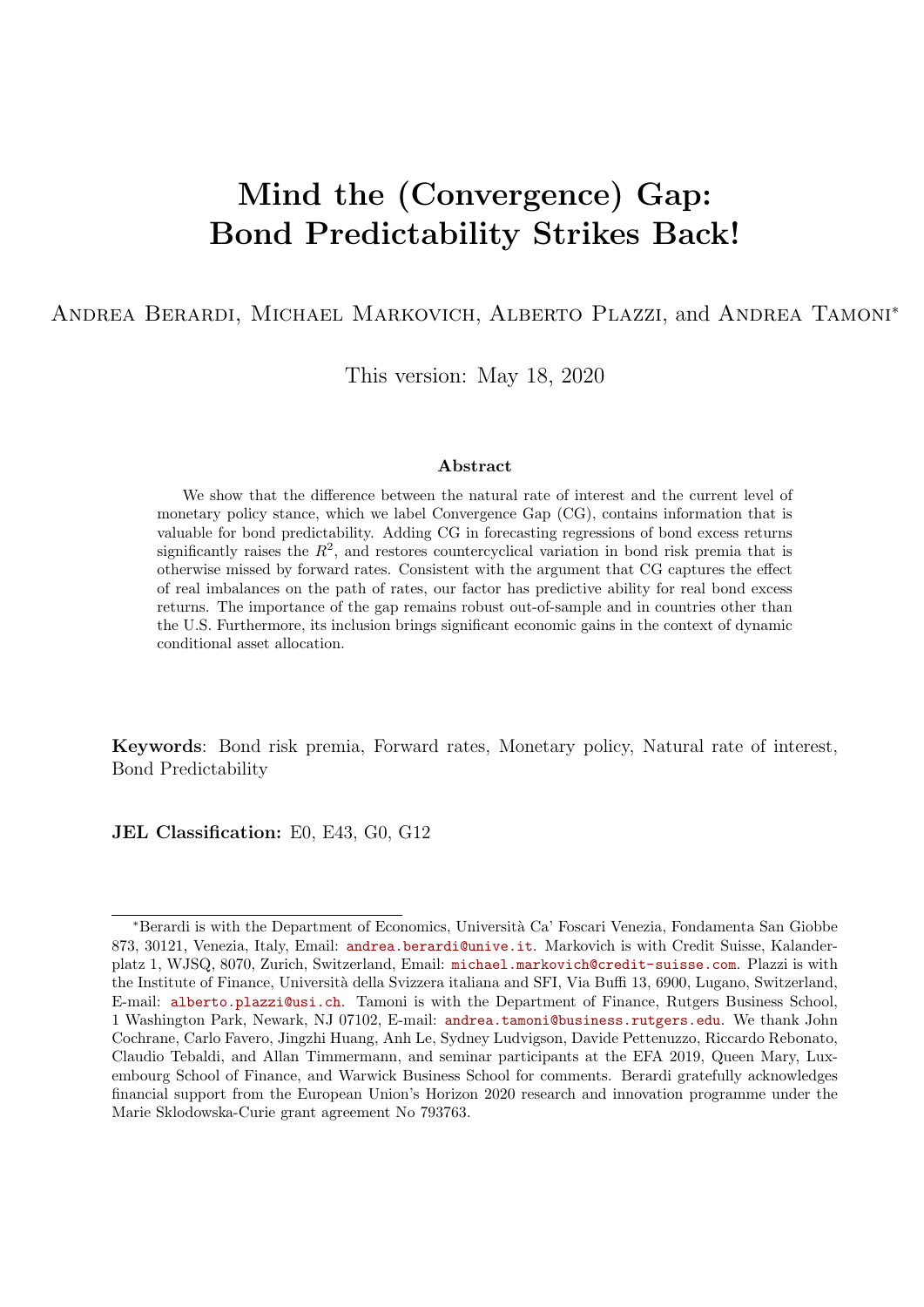## 1 Introduction

Starting with the seminal studies of [Fama and Bliss](#page-35-0) [\(1987\)](#page-35-0) and [Campbell and Shiller](#page-33-0) [\(1991\)](#page-33-0), the ability of interest rate variables, like the slope of the term structure, to forecast excess bond returns has received considerable attention in the fixed-income literature. Subsequently, [Cochrane and Piazzesi](#page-34-0) [\(2005\)](#page-34-0) make an important contribution to this literature by showing that a combination of forward rates across different maturities explains a substantial fraction of common fluctuations in bond risk premia.

Despite the role of forward rates as natural conditioning variables, recent studies cast doubt on the statistical and economic relevance of bond predictability. For example, [Thorn](#page-37-0)[ton and Valente](#page-37-0) [\(2012\)](#page-37-0) use forward rates to forecast bond excess returns in the context of dynamic portfolio allocation. They conclude that deviations from the Expectations Hypothesis lead to economic gains that are small. Analogous conclusions are drawn by [Della Corte,](#page-34-1) [Sarno and Thornton](#page-34-1) [\(2008\)](#page-34-1) working at the very short end (from overnight to 3 months) of the yield curve. Moreover, [Ludvigson and Ng](#page-36-0) [\(2009\)](#page-36-0) note that forward-only factors appear to miss cyclical variations in bond risk premia, an unappealing feature from a theoretical perspective.

In this paper, we investigate whether bond predictability can be enhanced by integrating information provided by forward rates with that arising from monetary policy actions. Specifically, our proposed variable is the gap between the natural rate of interest and the real Fed Funds rate. We label this variable Convergence Gap (CG). The logic behind the choice of this variable is the following: The natural rate of interest indicates the real interest rate consistent with a closed output gap and stationary inflation (see Wicksell [\(1936\)](#page-37-1), and more recently Woodford  $(2003, Ch. 4.1-4.2)$  $(2003, Ch. 4.1-4.2)$ . To the extent that central bank's targeting rule can be traced (directly or indirectly) to the natural rate, we expect a positive convergence  $gap - yields below their natural level - to signal that the central bank will act in the Federal$ Funds rate market to close the gap, i.e. that short term yields are likely to increase in the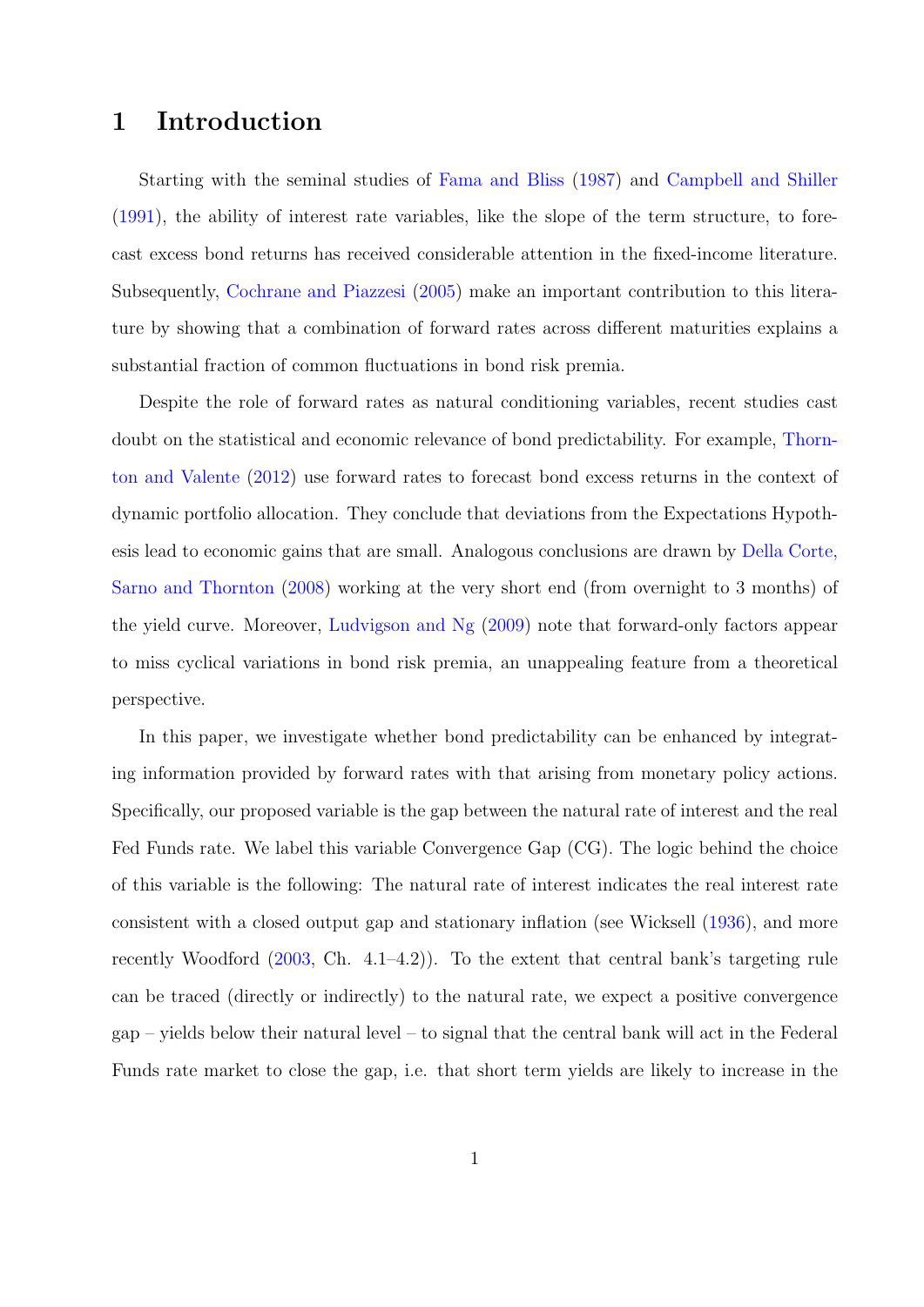future.<sup>[1](#page-2-0)</sup> Since yield and bond return predictability are intimately related, it is natural to ask whether CG helps predicting excess returns and restoring countercyclicality in risk premia.

We begin by studying the role of the convergence gap in the predictive regression of average bond excess returns. We find that CG significantly predicts returns when entering alone, or together with forward rates. In particular, its inclusion increases the regression  $R^2$ from 23% (with forward rates only) to 34%, and the statistical significance of the forward rates is enhanced. An important aspect we document is that CG eliminates systematic patterns in forecast errors which are related to the state of the economy, and hence to the cyclical nature of risk premia. When only forward rates are included in the bond return regression, the resulting residuals tend to be countercyclical, as they are predictable by variables such as the Chicago Fed National Activity Index and the NBER dummy. However, when combining the forward rates with CG, the residuals become nearly unpredictable. This evidence implies that CG restores the countercyclicality of risk premia that is partly missed out by forward rates. Thus, CG uncovers a component of risk premia that is not only statistically, but also economically relevant.

Following [Cochrane and Piazzesi](#page-34-0) [\(2005\)](#page-34-0), we construct a bond risk factor from the fitted value of the regression jointly containing the forward rates and CG. When using this factor for predicting individual bond return series, we find that its statistical significance across the full spectrum of maturities remains intact even after controlling for interest rate volatility, the macro factor of [Ludvigson and Ng](#page-36-0) [\(2009\)](#page-36-0), and the [Cieslak and Povala](#page-34-2) [\(2015\)](#page-34-2) cycle factor. The comparison with [Cieslak and Povala](#page-34-2) [\(2015\)](#page-34-2) is particular insightful. In fact, despite being both significant predictors of excess bond returns, our factor and the cycle factor differ along important dimensions in line with their economic underpinning. First, our analysis shows that different maturities do not move on a single factor: the predictive content of our factor

<span id="page-2-0"></span><sup>&</sup>lt;sup>1</sup>The turbulent Global Financial Crisis period, with the prospect of long stretches constrained by the effective lower bound, have commentators wondering whether inflation targeting regimes are still the right approach for central banks [\(Williams,](#page-37-3) [2016\)](#page-37-3). Accordingly, recent monetary policy discussions (see, e.g. [Yellen,](#page-37-4) [2015;](#page-37-4) [Kaplan,](#page-36-1) [2018\)](#page-36-1) focus on the equilibrium real interest rate because it provides a gauge of a "neutral" stance of monetary policy.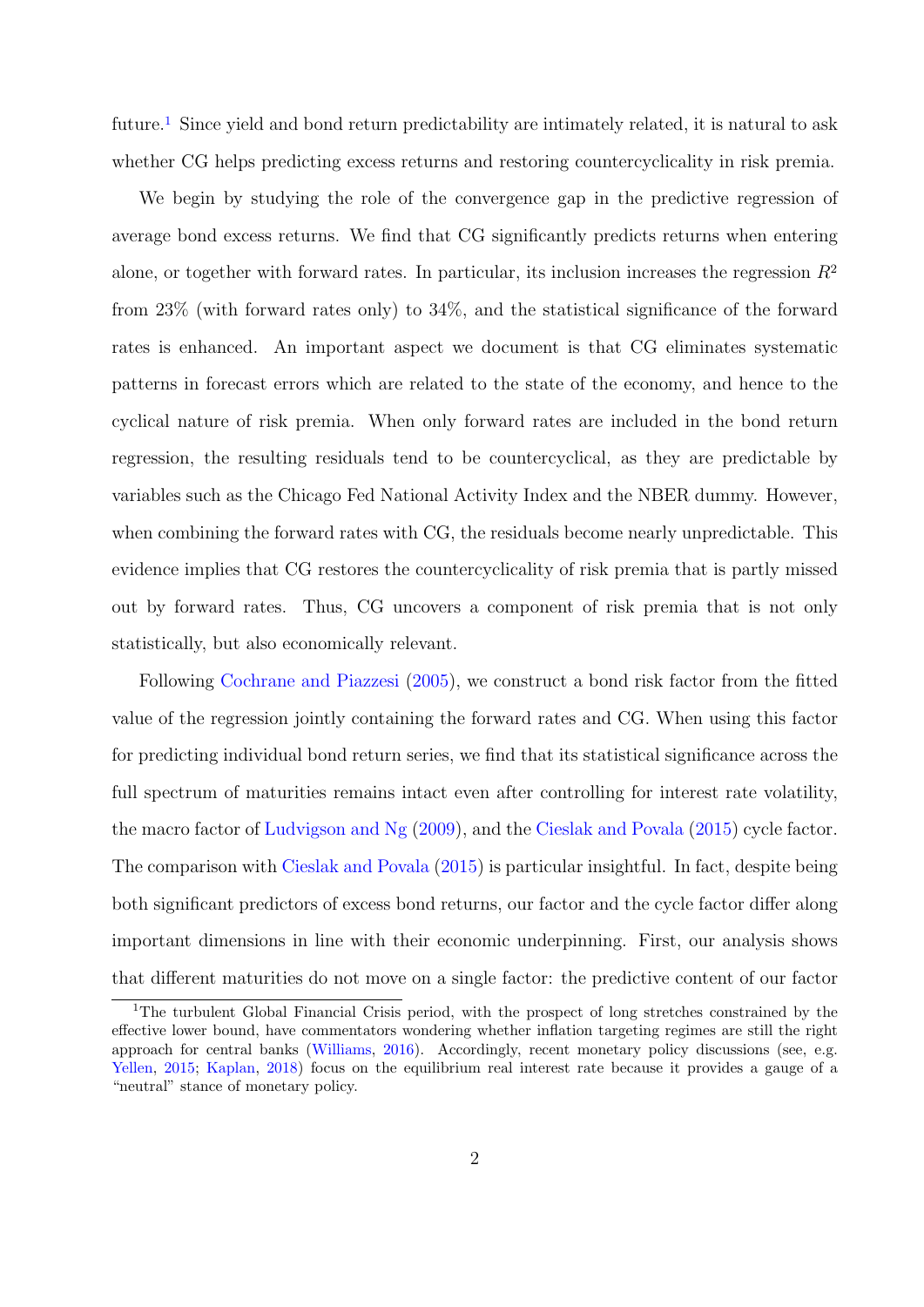for future returns is stronger at short maturities, whereas the [Cieslak and Povala](#page-34-2) [\(2015\)](#page-34-2) factor conveys additional information particularly at long maturities. This finding is easy to interpret since CG works through a mean reversion of the real short rate toward the natural rate, while the cycle factor operates through the nominal short rate mean reverting toward a slowly moving trend in inflation, which is known to have a persistent level effect on the yield curve. Second, we document that CG enhances the predictability of forward rates for excess returns on U.S. TIPS, whereas the [Cieslak and Povala](#page-34-2) [\(2015\)](#page-34-2) factor does not. Once again, this finding is in line with the economic foundation of CG: the gap between the real short rate and the natural rate aims at capturing the effect of transitory imbalances in the real economy on the path of interest rates through central bank's decisions.

We further show that CG helps predicting future yields. When used alone or together with the slope, CG reduces significantly the out-of-sample root mean squared error in predicting future changes in one-year yield compared to the benchmark random walk model. This ability to forecast yields and the restored countercyclical variation in risk premia are two sides of the same coin. Indeed, the convergence gap enters the bond return regressions with a negative coefficient. Thus, risk premia are deemed to be lower when yields are below their natural rate, i.e the central bank is accommodative, everything else equal. This is consistent with the evidence that, over our sample, positive values of CG are recorded in periods that anticipate an increase in future yields and economic activity, i.e. periods when risk premia are likely to decline.

We measure the economic value of the documented predictability solving a dynamic portfolio choice problem that involves a risk-free asset and a portfolio of bonds. In particular, we adopt the approach of [Brandt and Santa-Clara](#page-33-1) [\(2006\)](#page-33-1) and estimate the optimal policy for a risk-averse investor who dynamically adjusts her position based on a set of predictors. We find that adding CG to the information set substantially improves the portfolio allocation and its performance. The Sharpe Ratio increases by about 0.10 compared to the forward-only allocation, which corresponds to an economic gain (or equalization fee) of 2% per annum.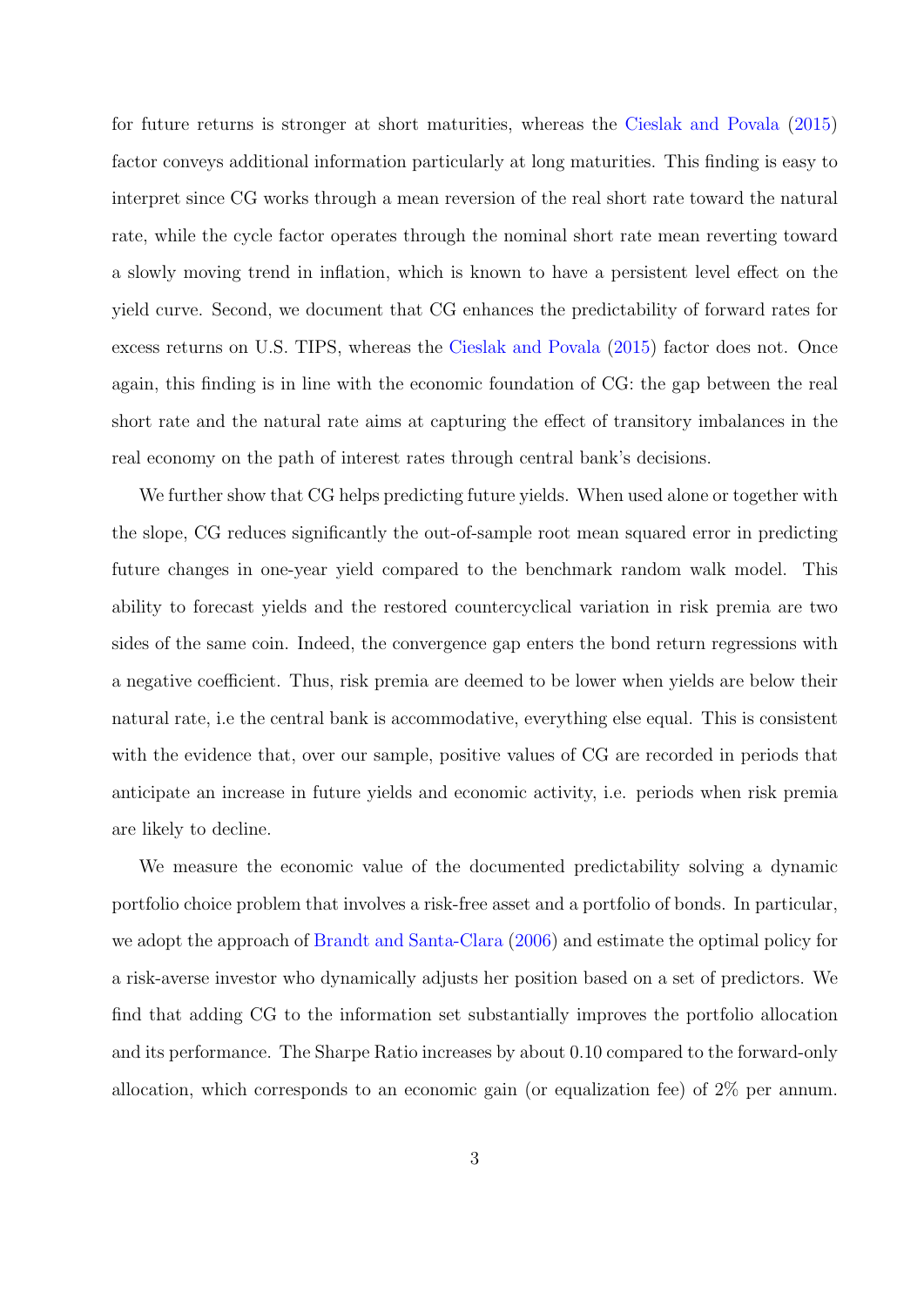These results hold for monthly as well as annual non-overlapping bond returns, persist outof-sample, when trading individual bonds, and even if we prevent the investor from taking large positions. The economic magnitude of these effects confirms that deviations from the Expectations Hypothesis are indeed quite relevant, consistent with recent evidence by [Gargano, Pettenuzzo and Timmermann](#page-35-1) [\(2019\)](#page-35-1).

Spurred by the statistical and economic significance of the gap, we investigate its driving forces. Our empirical design draws inspiration from [Lunsford and West](#page-36-2) [\(2019\)](#page-36-2), who explore the potential drivers of the long run safe interest rate in a reduced-form setting. We complement the work of [Lunsford and West](#page-36-2) [\(2019\)](#page-36-2) along several important dimensions. First, we do not investigate the drivers of the natural rate but rather of the convergence gap, which reflects deviations from the natural rate triggered by monetary policy actions. Second, we ask which of the drivers in turn capture a predictable component of bond risk premia. Finally, while [Lunsford and West](#page-36-2) [\(2019\)](#page-36-2) use annual data and look at long-term correlations, our analysis focuses on monthly, hence higher frequency, information revealed by a widening of the gap, which is closed afterwards.

Overall, we find that demographic variables (such as, the employment to population ratio and the ratio of middle-aged to young adults) are either significant drivers of CG, valid predictors of bond returns, or both. We also find some albeit weaker evidence for productivity-related variables (such as, the Arouba-Diebold-Scotti index and total factor productivity), and little role for measures of flows or budget savings. At the same time, the component not explained by these variables, which captures the (unobservable) determinants of FED's decision to manoeuvre the real policy rate, still plays an important role in predicting bond returns. We thus confirm that the gap acts as the right summary statistic to capture how these and possibly other shocks influence monetary policy decisions and, in turn, the future path of interest rates.

Our findings are robust to using annual holding period returns sampled at the quarterly and annual frequency, vintage data for GDP and inflation following [Ghysels, Horan and](#page-35-2)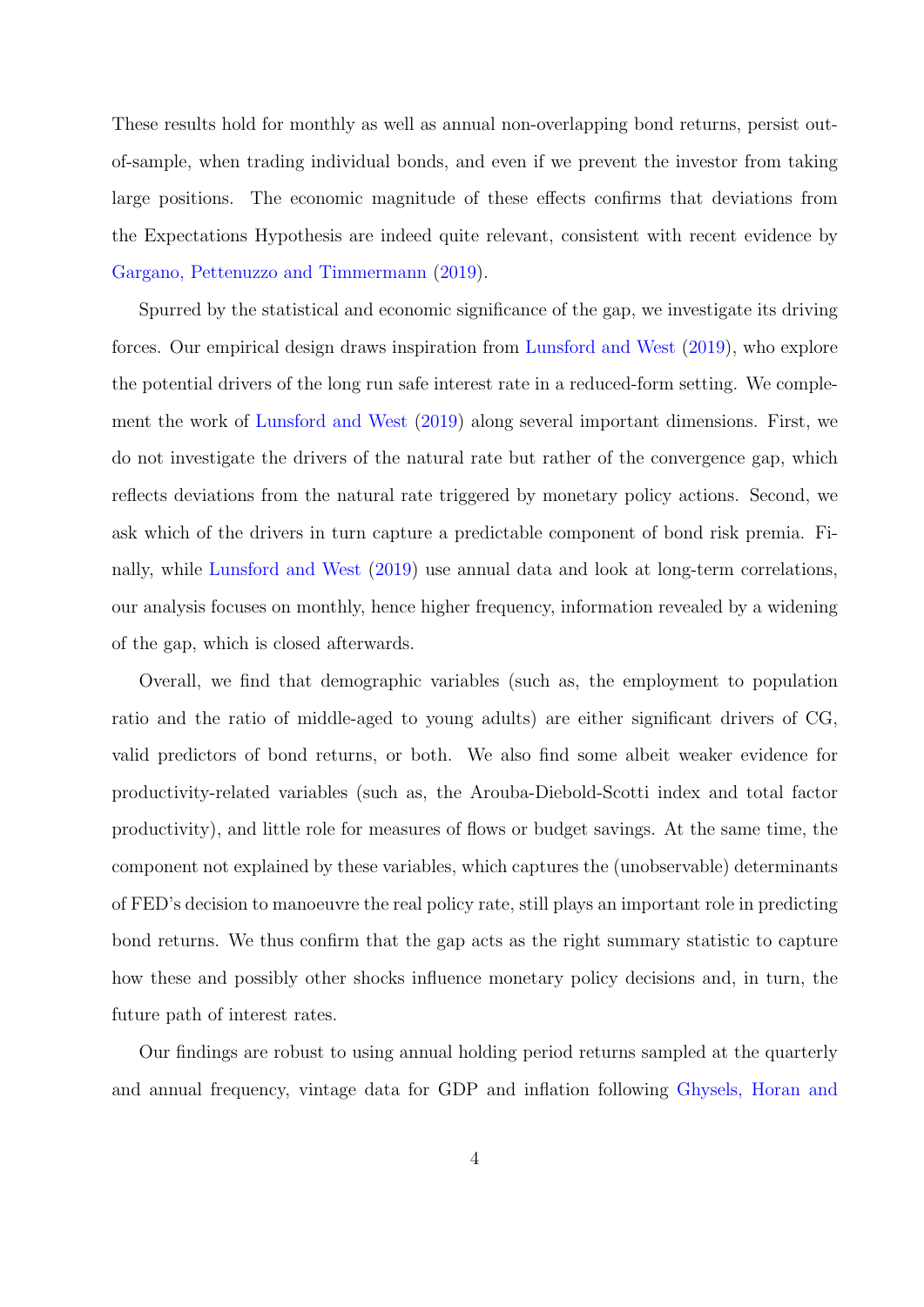[Moench](#page-35-2) [\(2018\)](#page-35-2), and monthly holding period returns. We also extend our analysis to countries other than the U.S., namely Canada, the U.K., and Germany/Eurozone. In each of these markets, the convergence gap continues to enter the bond return forecasting regressions with a negative and significant coefficient, helps forward rates to track bond risk premia, and adds economic value to bond predictability. Finally, we carry a full out-of-sample experiment, which shows that the combined factor reduces significantly the mean squared forecast error from predicting bond excess returns.

Our study contributes to the literature on bond returns "excess" predictability, that is, predictability achieved with variables other than current yields. Among others, [Cooper and](#page-34-3) [Priestley](#page-34-3) [\(2009\)](#page-34-3) and [Ludvigson and Ng](#page-36-0) [\(2009\)](#page-36-0) propose macroeconomic factors that help tracking bond risk premia.<sup>[2](#page-5-0)</sup> In independent work, [Bauer and Rudebusch](#page-33-2) [\(2017\)](#page-33-2) also use the natural rate of interest in the context of term structure modeling. Our study provides complementary views on the importance of monetary policy-related variables for bond predictability. Specifically, unlike [Bauer and Rudebusch](#page-33-2) [\(2017\)](#page-33-2), we analyse the role of the gap as unspanned factor in a standard affine term structure model, without introducing time-varying trends, and quantify its economic value within an asset allocation framework.<sup>[3](#page-5-1)</sup>

Our paper also contributes to the unsettled debate on the economic value of bond returns predictability. In contrast to [Thornton and Valente](#page-37-0) [\(2012\)](#page-37-0), we do find significant economic gains compared with a model based on the Expectation Hypothesis. In this respect, our results are consistent with those in [Gargano, Pettenuzzo and Timmermann](#page-35-1) [\(2019\)](#page-35-1). Importantly, our paper complements their findings. [Gargano et al.](#page-35-1) [\(2019\)](#page-35-1) find that models that allow for time-varying parameters and time-varying volatility manage to produce better outof-sample forecasts than simpler models. Differently from them, we show that even simple models can generate better out-of-sample forecasts, once these models account for monetary policy conduct and yields movements, as proxied by our proposed variable CG.

<span id="page-5-1"></span><span id="page-5-0"></span><sup>2</sup>See Table 9, in [Cooper and Priestley](#page-34-3) [\(2009\)](#page-34-3), and Table 2, in [Ludvigson and Ng](#page-36-0) [\(2009\)](#page-36-0).

<sup>&</sup>lt;sup>3</sup>To the best of our knowledge, the first analysis of using the natural rate for bond predictability is presented in [Markovich and Plazzi](#page-36-3) [\(2013\)](#page-36-3).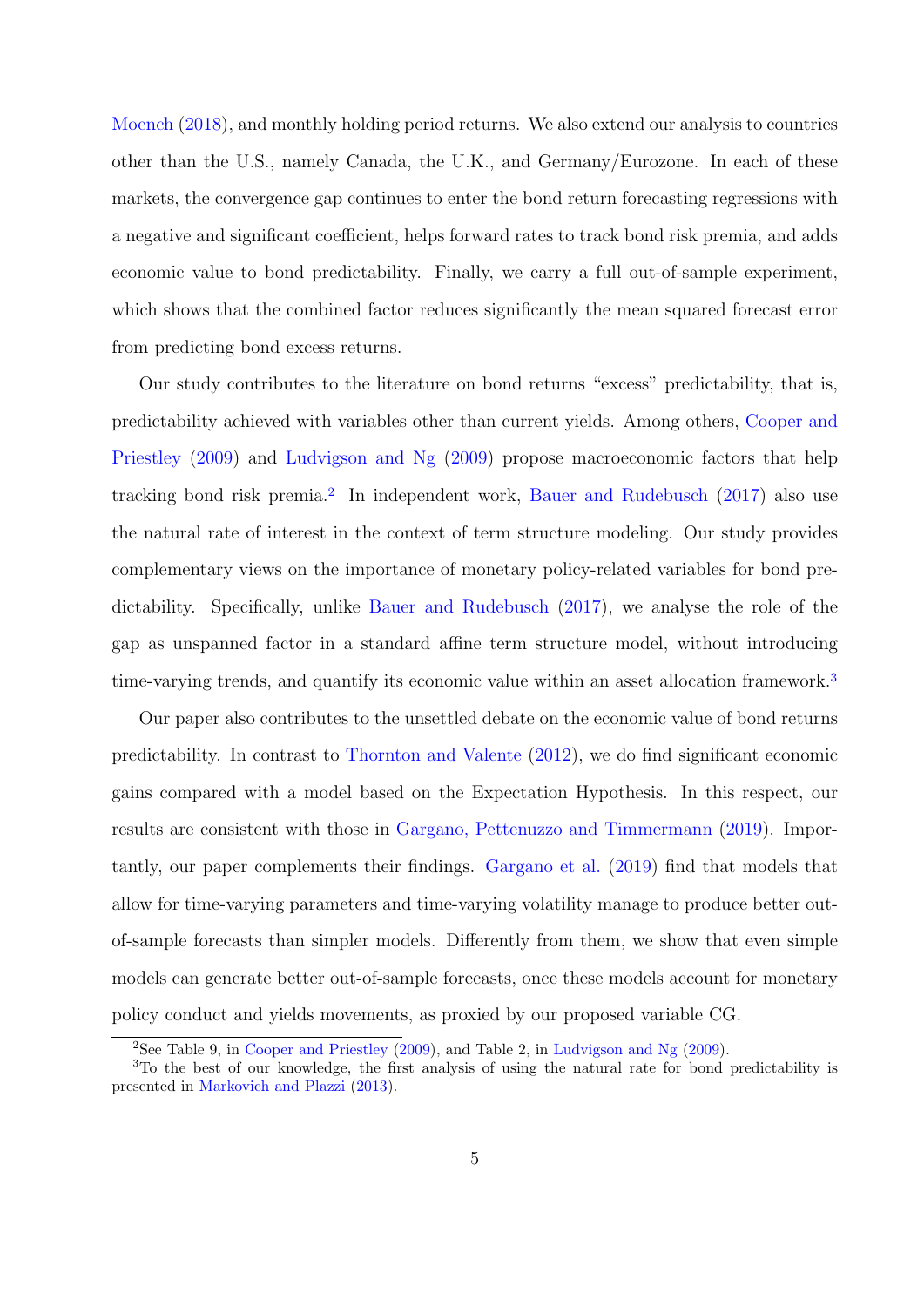The remainder of the paper is organized as follows. Section [2](#page-6-0) presents the convergence gap and discusses its construction, time-series pattern and statistical properties. The main empirical results concerning the predictability of U.S. bond returns and the corresponding construction of a bond risk premia factor are contained in Section [3.](#page-9-0) There, we also show that CG helps predicting future yields. Section [4](#page-18-0) investigates the economic drivers of CG. Section [5](#page-20-0) contains the dynamic portfolio choice exercise that exploits the established predictability. Section [6](#page-24-0) collects additional analyses, namely the international evidence, the out-of-sample exercise, and various robustness checks. Finally, Section [7](#page-31-0) provides concluding remarks.

### <span id="page-6-0"></span>2 The Convergence Gap

Our candidate conditioning variable is the convergence gap, CG, defined as the difference between the natural rate of interest and the ex-ante real federal funds rate.

A large body of research has established that the difference between the real rate and potential output is a valid monetary policy cycle indicator. In particular, the indicator properties of the gap for forecasting inflation and/or output have been analyzed by, e.g., [Orphanides and Williams](#page-36-4) [\(2002\)](#page-36-4) and [Amato](#page-33-3) [\(2005\)](#page-33-3) for the U.S., [Neiss and Nelson](#page-36-5) [\(2003\)](#page-36-5) for the UK, and [Mesonnier and Renne](#page-36-6) [\(2007\)](#page-36-6) and [Garnier and Wilhelmsen](#page-35-3) [\(2009\)](#page-35-3) for the EMU. [Bomfim](#page-33-4) [\(1997\)](#page-33-4) uses the monetary cycles identified by [Romer and Romer](#page-37-5) [\(1989\)](#page-37-5), and shows that periods of monetary tightening are consistently identified as those where policy rates are persistently above their equilibrium level. In the sample 1990–2013, [Barsky et al.](#page-33-5) [\(2014\)](#page-33-5) show that a considerable degree of wage and price inflation stabilization could have been achieved if the Federal Reserve had tracked the natural rate. Finally, [Curdia et al.](#page-34-4) [\(2015\)](#page-34-4) show that a specification of monetary policy in which the interest rate tracks the Wicksellian efficient rate as the primary indicator of real activity, fits the U.S. data better than otherwise identical Taylor rules.

From a monetary policy viewpoint, if the central bank follows a targeting rule which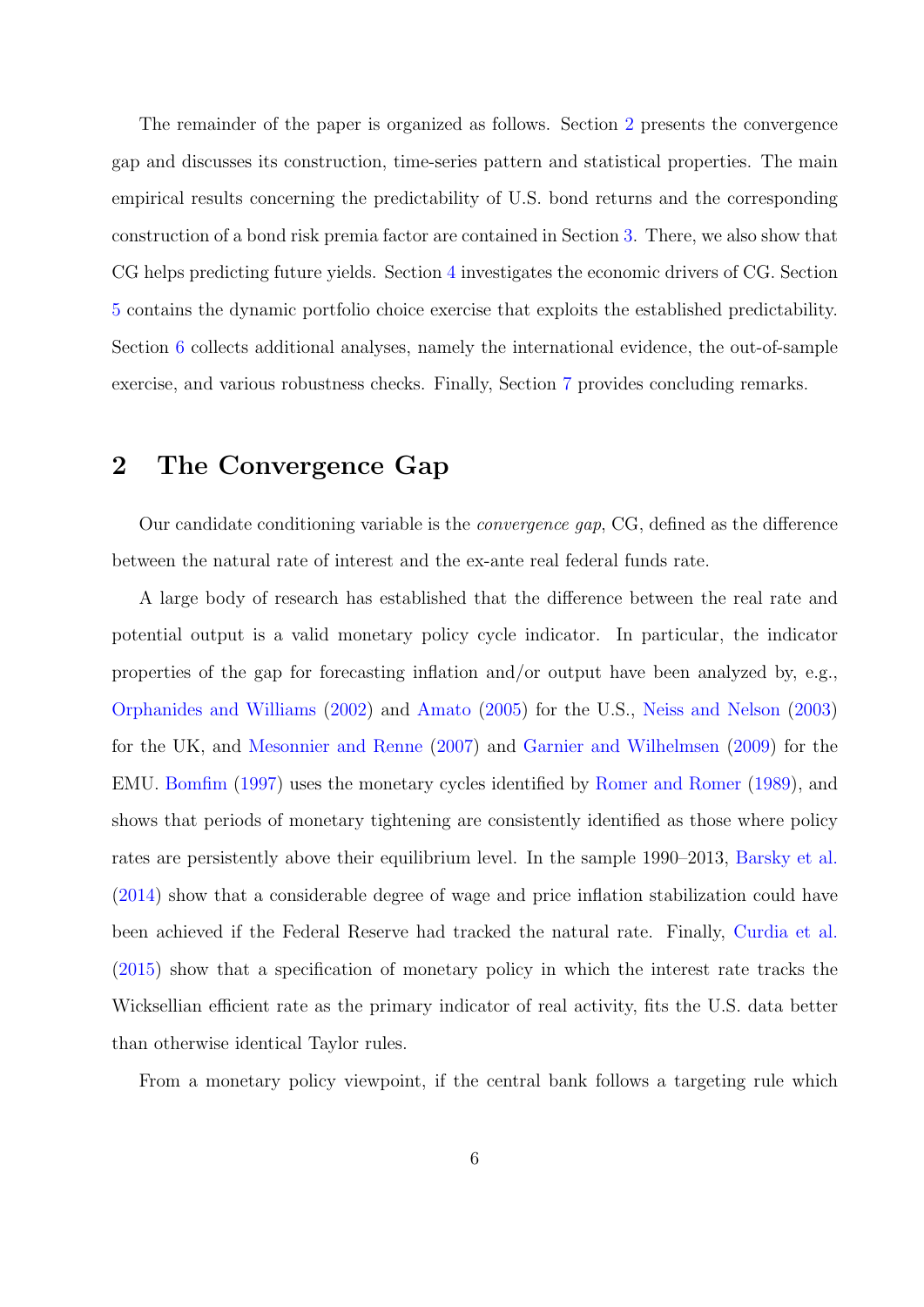can be traced (directly or indirectly) to the natural rate, then it may act in the Federal Funds rate market to close the gap. As such, the gap represents the central bank's main control variable to achieve its policy objectives and provides information about the current stance of monetary policy, restrictive versus accommodating, that helps to either stimulate or slow down demand and consequently to spur or cool inflation. The gap between the current real rate and its equilibrium level thus naturally embeds information about the future path of rates, with periods of positive convergence gap being generally associated with an increase in future yields. At the same time, central bank activity co-moves with changes in economic conditions. Thus, the convergence gap is a natural candidate to capture correlated movements in bond risk premia and future rates that happen at business cycle frequency.

Turning to some specifics, we define the natural rate of interest as the real policy interest rate consistent with a closed output gap (real GDP equal to potential in the absence of transitory shocks to demand) and stationary (i.e. non-accelerating) inflation (at/around target in the absence of transitory shocks to supply).<sup>[4](#page-7-0)</sup> Economic theory implies that the natural rate of interest varies over time in response to shifts to preferences and the growth rate of potential output. Hence, the natural rate is related to unobservable factors, and several techniques have been adopted to estimate it, including Kalman filtering (see e.g. [Laubach and Williams,](#page-36-7) [2003\)](#page-36-7). In the main part of our work, we proxy for the natural real rate of interest with potential real GDP growth.<sup>[5](#page-7-1)</sup> Specifically, we first extract the trend component of quarterly real GDP using a one-sided [Hodrick and Prescott](#page-35-4) [\(1997\)](#page-35-4) filter and

<span id="page-7-0"></span><sup>&</sup>lt;sup>4</sup>See [Wicksell](#page-37-1) [\(1936\)](#page-37-1). [Woodford](#page-37-2) [\(2003\)](#page-37-2) formalizes the Wicksellian perspective in DSGE models. The Wicksellian natural rate of interest is different from the equilibrium rate of interest in that the former is expected to fluctuate considerably over the business cycle, whereas the latter should evolve more slowly over time. Having said so, the distinction between the two rates is not always drawn as finely. For a comprehensive overview on different definitions, estimation concepts and relevant horizons associated with the natural rate of interest we refer to [Giammarioli and Valla](#page-35-5) [\(2004\)](#page-35-5) and [Kiley](#page-36-8) [\(2015\)](#page-36-8).

<span id="page-7-1"></span><sup>&</sup>lt;sup>5</sup>This is equivalent to assume that: (1) the natural rate of interest is primarily related to the productivity of capital, and (2) when the policy rate equals the natural rate, the output gap is zero. The interrelation between the real natural rate of interest and trend growth rate of potential output is also empirically confirmed by [Laubach and Williams](#page-36-7) [\(2003\)](#page-36-7).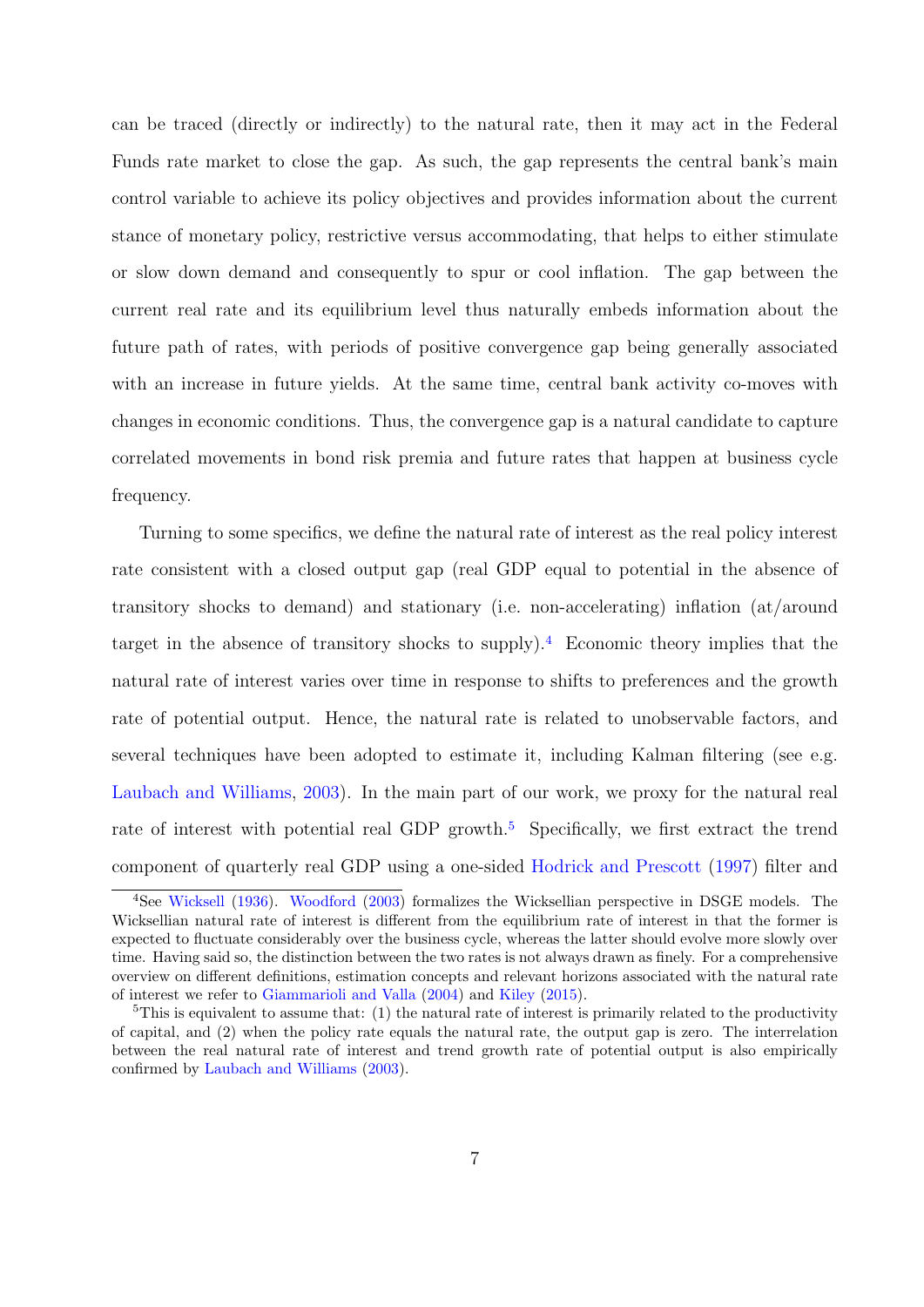linearly interpolate the resultant series to obtain monthly observations.<sup>[6](#page-8-0)</sup> We then define the natural rate of interest as the year-to-year log change in monthly trend GDP. In constructing the ex-ante real rate, we proxy inflation expectations with a four quarter moving average of past inflation and subtract it from the nominal funds rate. Finally, the convergence gap, is obtained as the difference between the natural rate and the real funds rate.

Figure [1](#page-38-0) displays the  $CG_t$  series, together with NBER recession bars. The evolution of CG lines up with several Fed's monetary policy interventions in response to changed economic outlook. For example, the first peak in CG towards the end of 1967 anticipates the 1968 tax hike and the highly restrictive monetary policy by the Fed in 1969. Negative values of CG generally correspond to NBER recessions, during which a slowdown in the economy is associated with monetary policy turning accommodative. Such paths are clearly observed for the recessions in the first part of the sample, such as the periods 1969/01 to 1970/12, 1974/07 to 1975/06, and 1981/07 to 1982/12. Interestingly, the CG series anticipates the anti-inflationary Fed tightening cycle starting around the mid of 1977, then followed by the so-called "Volcker experiment" with monetary policy targeting money growth rates and reserves instead of short-term rates.

In the second half of the sample, we observe a relatively smoother CG series between 1985 and the Great Recession. This pattern reflects the aggressive anti-inflationary monetary policy implemented by the Fed during the 1979-1982 period which led to the Great Moderation, a prolonged period of relatively stable inflation rates and declining interest rates. During this period, CG turns negative only during the Saving and Loan crisis of 1989 and the subsequent recession of 1990-1991, whereas it appears less affected by the LTCM crisis (autumn 1998) and the 2001 recession. Interestingly, during the 2007-2009 Great Recession, CG turns positive at the peak of the crisis in autumn 2008 as the strongly negative real interest rates more than offset the negative growth.<sup>[7](#page-8-1)</sup> The CG seems to correctly predict the significant

<span id="page-8-0"></span><sup>&</sup>lt;sup>6</sup>Following common practice we set the smoothness penalty  $\lambda = 1600$  to HP-filter the quarterly GDP series. Also, note that the filter is first applied to log GDP; we then take the exponential of the trend component.

<span id="page-8-1"></span> ${}^{7}$ A similar effect is observed around March 1975, when the real federal funds rate decreased to about 4%.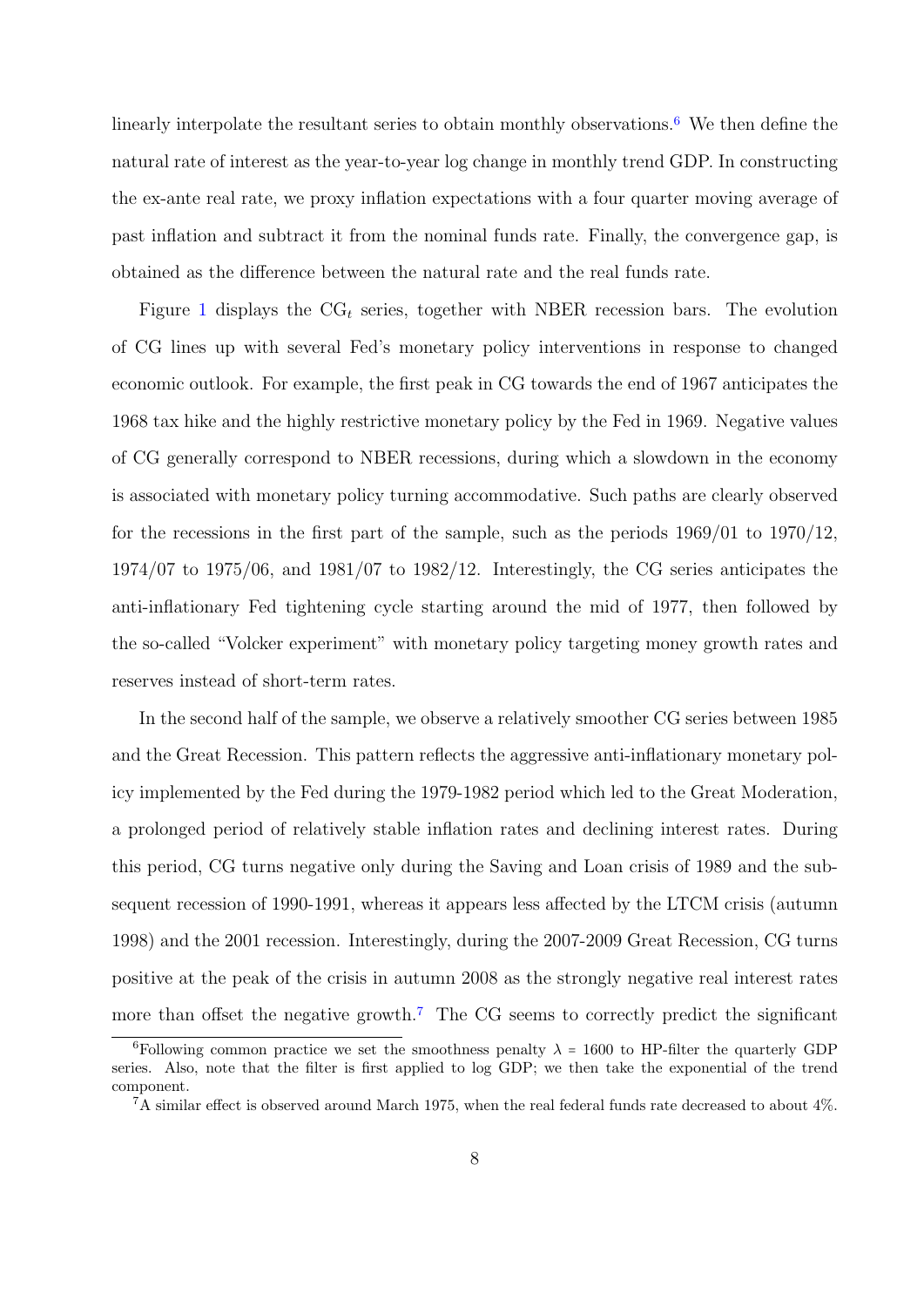tightening cycles implemented by the Fed in the second half of the sample. Indeed, we notice that the series anticipates the reference rate increases starting in February 1994 and June 2004, and the interest rate normalization process initiated by the Fed in December 2016.

On a statistical ground, the convergence gap has been on average positive at about  $1\%$ throughout the sample, but with a relatively large volatility of 2%. The autocorrelation of about 0.96 at monthly frequency decays rapidly to 0.87 at the quarterly horizon, and is 0.57 at the annual horizon. Contrary to other series widely used in the literature (see, e.g. [Cieslak](#page-34-2) [and Povala,](#page-34-2) [2015\)](#page-34-2), CG does not exhibit marked trending patterns. Hence, our analysis is different from, and complementary to, the term structure literature with shifting endpoints (see [Kozicki and Tinsley,](#page-36-9) [2001;](#page-36-9) [Bauer and Rudebusch,](#page-33-2) [2017\)](#page-33-2). Finally, Figure [E.1](#page-56-0) in the Appendix shows that the evolution of CG is similar when alternative proxies for potential GDP or natural rate proposed in the literature are used to construct the series.

## <span id="page-9-0"></span>3 Bond Predictability and the Convergence Gap

This section collects the analysis on the effect of adding the convergence gap in the context of bond predictability. In Section [3.1,](#page-9-1) we focus on the predictive regression of average excess returns and construct our bond risk factor, while in Section [3.2](#page-12-0) we carry out a similar analysis on individual bond excess returns. Section [3.3](#page-14-0) investigates if the convergence gap has predictive ability for real bond excess returns. Finally, Section [3.4](#page-15-0) provides evidence that the convergence gap also helps predicting future changes in nominal yields.

### <span id="page-9-1"></span>3.1 Bond risk factors

We first analyze the role of the convergence gap in forecasting average (across maturities) annual bond excess returns constructed using Fama and Bliss yields data from [Le and](#page-36-10) [Singleton](#page-36-10) [\(2013\)](#page-36-10).[8](#page-9-2)

<span id="page-9-2"></span><sup>8</sup>We thank Ahn Le for sharing the data with us. The Fama-Bliss CRSP dataset only has maturities of 1, 2, ..., 5 years. On the other hand, [Le and Singleton](#page-36-10) [\(2013\)](#page-36-10) provide monthly-spaced maturities Fama-Bliss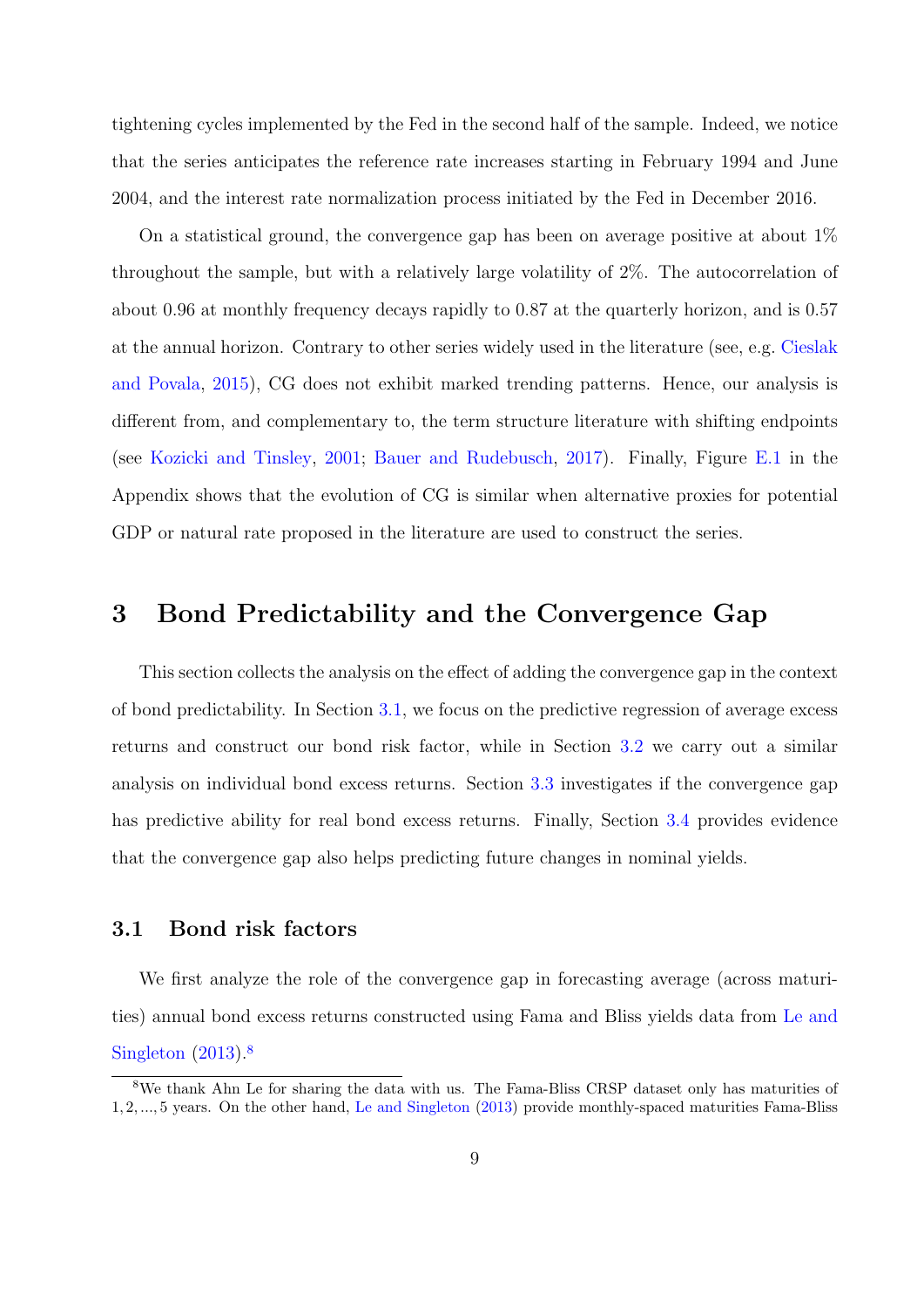Specifically, consider a zero-coupon bond that matures at  $t + n$  with a payoff of \$1, current price  $P_t^{(n)}$  $y_t^{(n)}$  and log yield  $y_t^{(n)} \equiv -\frac{1}{n}$  $\frac{1}{n}p_t^{(n)}$  $t_t^{(n)}$ . The superscript refers to the bond's remaining maturity. The bond's log excess return from t to  $t+1$  is  $rx_{t+1}^{(n)}$  $t+1 \equiv p_{t+1}^{(n-1)} - p_t^{(n)} - y_t^{(1)}$  $t_t^{(1)}$ . We denote with  $\overline{rx}_{t+1}$  the average annual bond excess return across maturities of  $n = 2$  to 5 years.

Panel A of Table [1](#page-40-0) reports the results for various set of predictors during the 1964-2017 sample period. In specification (CP), the regressors are the five forward rates as in [Cochrane](#page-34-0) [and Piazzesi](#page-34-0) [\(2005\)](#page-34-0), that is, we estimate regression

$$
\overline{rx}_{t+1} = \delta_0 + \delta'_1 \mathbf{f}_t + \epsilon_{t+1} \tag{1}
$$

where  $\boldsymbol{f}_t = [f_t^{(1)}]$  $f_t^{(1)} f_t^{(2)}$  $f_t^{(2)} f_t^{(3)}$  $f_t^{(3)} f_t^{(4)}$  $f_t^{(4)} f_t^{(5)}$  $t_t^{(5)}$ ] collects the one-year forward rates implied from the bond yields.<sup>[9](#page-10-0)</sup> Collectively, the forward rates capture  $21\%$  of the overall variance in future excess returns over 1964-2017. We denote the fitted value from this regression as the "CP" factor, i.e. CP<sub>t</sub> =  $\widehat{\delta}_0 + \widehat{\delta}'_1 \mathbf{f}_t$ .

Due to the overlapping nature of the return series, a usual concern in bond predictability studies is that of high residual autocorrelation. To this end we employ conservative standard errors from reverse regressions proposed by [Hodrick](#page-35-6) [\(1992\)](#page-35-6) and extended by [Wei and Wright](#page-37-6)  $(2013).10$  $(2013).10$  $(2013).10$ 

In specification (CG), we predict  $\overline{rx}_{t+1}$  with the convergence gap CG. The corresponding coefficient is negative at −0.42, statistically significant with a t-statistic of −2.16 and an  $R<sup>2</sup>$  of 0.08. The importance of the gap becomes even more prominent when it is used as conditioning variable together with forward rates. In specification (CPG), we employ both

data, which is needed to run the reverse regressions. Importantly, [Le and Singleton](#page-36-10) [\(2013\)](#page-36-10) apply the same filter to remove bonds that are illiquid or have embedded options, and the same Fama-Bliss bootstrap method as CRSP (see [Bliss,](#page-33-6) [1997\)](#page-33-6).

<span id="page-10-0"></span><sup>9</sup>We use the same notation as in [Cochrane and Piazzesi](#page-34-0) [\(2005\)](#page-34-0) and [Cieslak and Povala](#page-34-2) [\(2015\)](#page-34-2). However, the " $t + 1$ " should be read as " $t + 1$ year" as there is effectively a 12-month lag between the dependent and the independent variables.

<span id="page-10-1"></span><sup>&</sup>lt;sup>10</sup>Using [Newey and West](#page-36-11) [\(1987\)](#page-36-11) standard errors and conservative p-values from the theory of [Kiefer and](#page-36-12) [Vogelsang](#page-36-12) [\(2005\)](#page-36-12) does not alter our conclusion.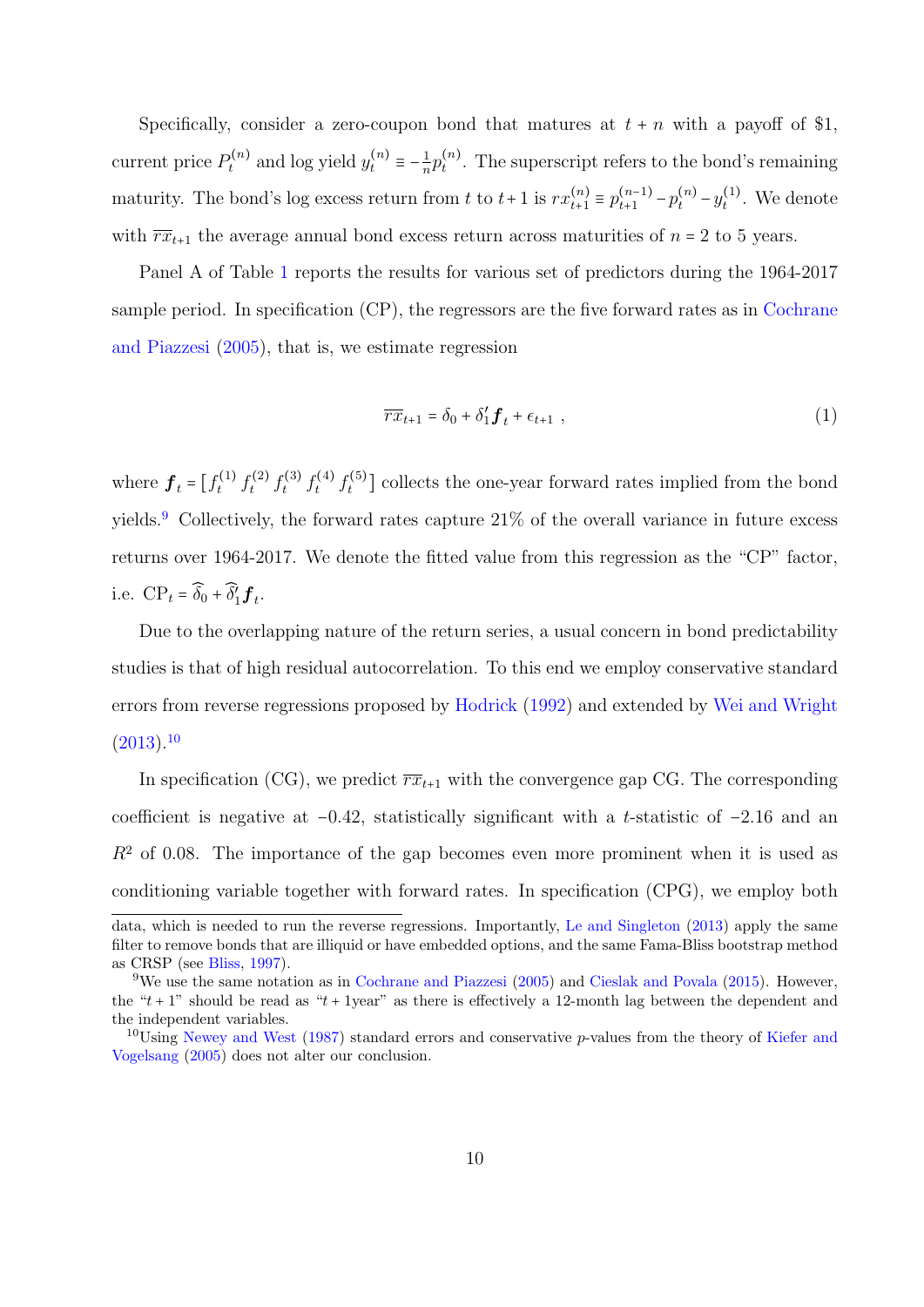forward rates and  $CG<sub>t</sub>$  as predictors, that is we estimate regression

<span id="page-11-0"></span>
$$
\overline{rx}_{t+1} = \delta_0^{CG} + \delta_1^{CG'} \mathbf{f}_t + \delta_2^{CG} \text{CG}_t + \epsilon_{t+1}^{CG} \tag{2}
$$

Several noteworthy facts emerge. First, the coefficient on CG now rises to −0.74 with an associated t-statistic of −3.17. Second, its inclusion in general reduces the estimation error of forward rates coefficients, as documented by their increased t-statistics. Third, the associated  $R<sup>2</sup>$  jumps to 0.33, a nearly 50% increase with respect to the specification without the gap. The negative sign on CG means that a positive convergence gap reduces the expectations about future returns, everything else constant. This is consistent with the evidence in Figure [1](#page-38-0) that periods when yields are below their convergence level are usually associated to expectations of increased future yields, and with business cycle expansionary periods. We denote the fitted value from regression [\(2\)](#page-11-0) as the "CPG factor", i.e.  $\text{CPG}_t = \widehat{\delta_0}^{CG} + \widehat{\delta_1}^{CG'} f_t + \widehat{\delta_2}^{CG} C G_t$ .

In Panel A of Figure [2,](#page-38-1) we plot the estimated loadings on forward rates from specifications (CP) and (CPG), namely  $\widehat{\delta}_1$  and  $\widehat{\delta}_1^{CG}$ . It is interesting to notice that, for the sample 1964-2017 considered in our analysis, the coefficients from specification (CP) do not have the symmetric pattern documented by [Cochrane and Piazzesi](#page-34-0) [\(2005\)](#page-34-0) over 1964-2003. Interestingly, however, conditioning forward rates on the gap makes the loadings on the former quite aligned with those from [Cochrane and Piazzesi](#page-34-0)  $(2005)$ , and thus more stable over time.<sup>[11](#page-11-1)</sup>

In Panel B of Figure [2,](#page-38-1) we display the time-series of the CP and CPG factors. In the first part of the sample, which was characterized by relatively low yields, CPG tends to be lower on average than CP thus forecasting lower excess returns. The opposite is true for the late 1990s and 2000s. Some notable differences are also seen in the 2000s. The period between 2002 and 2007 is often referred to as the interest rate "conundrum" (see [Greenspan,](#page-35-7) [2005\)](#page-35-7), in which the increase in short-term federal fund rates did not translate into higher long-maturity yields partly because of strong demand from foreign savings. During this

<span id="page-11-1"></span><sup>11</sup>We draw similar conclusions working on rolling windows, namely, the coefficients in specification (CPG) tend to be more stable and statistically significant than those from specification (CP).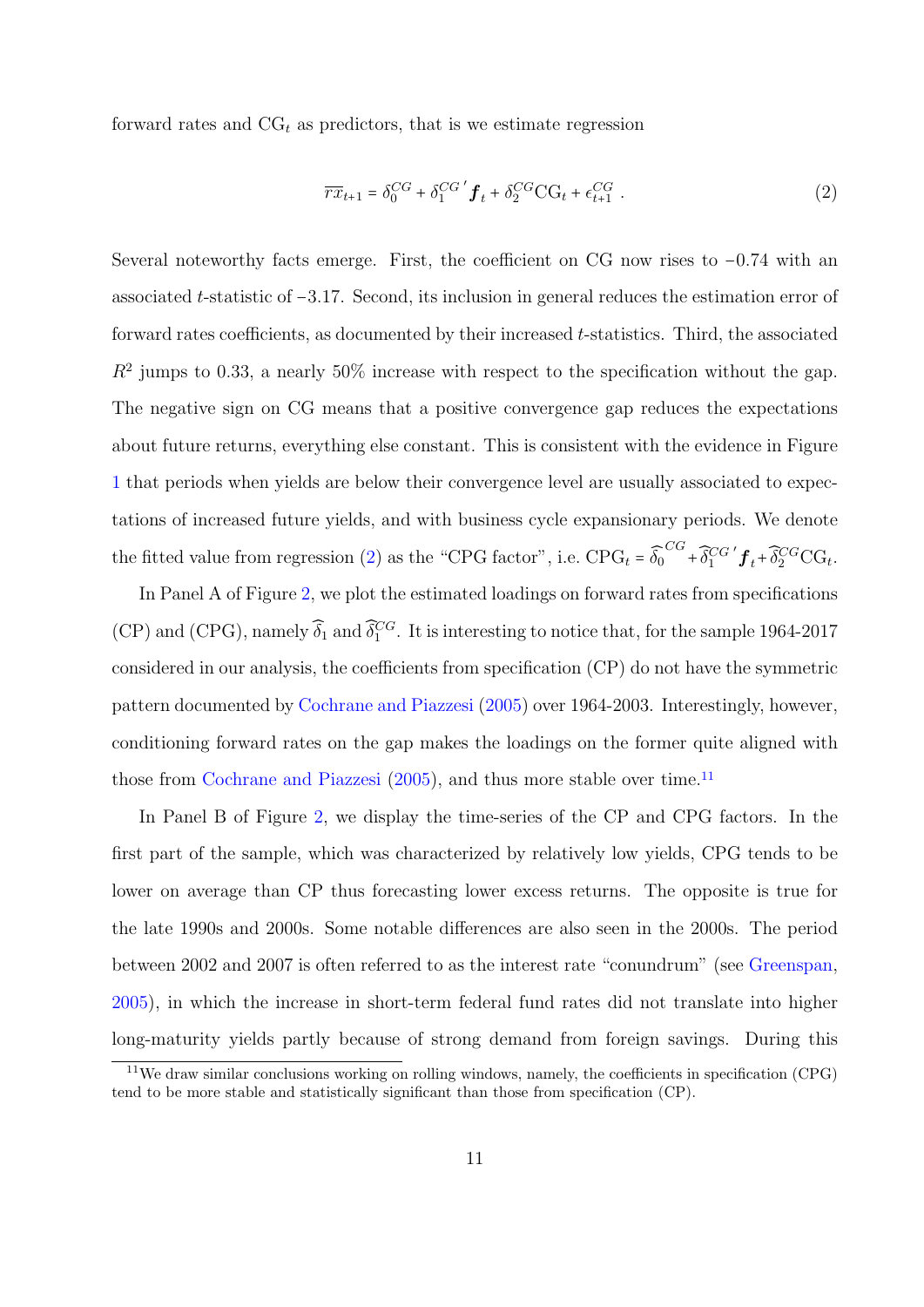period, the yield curve was flat to downward sloping and the corresponding negative CP factor forecasted low or even negative bond returns.

To dig further into our findings, we project the residuals from the average bond return predictive regressions on the following variables: inflation (CPI), the Chicago Fed National Activity Index (CFNAI), and the NBER recession dummy.[12](#page-12-1) The first row of Panel B of Table [1](#page-40-0) reports the results for the residuals from specification (CP), which includes forward rates only. We note that the regressors collectively capture about 13% of the residual variance. Even more importantly, CPI and CFNAI enter the regression with negative and significant coefficients, while the loading on NBER is positive and significant. Hence, forward rates fail to capture a component of bond risk premia that is linked to macro conditions in a countercyclical way – i.e., bond return forecast errors are positive during recessions, a point which has previously been made by [Ludvigson and Ng](#page-36-0)  $(2009)$ .

The second row of Panel reports the results for the residuals from specification (CPG), where both forward rates and CG are used to predict bond returns. The  $R<sup>2</sup>$  is down to 0.06, and only the coefficient on the NBER dummy is now marginally significant. Therefore, conditioning on the gap helps capturing predictable patterns in bond risk premia that are countercyclical in nature. Notably, in the robustness section [6.3,](#page-28-0) we find that the risk premia become even more countercyclical when we construct CG using alternative estimates of potential GDP growth or natural rate proposed in literature. Hence, the results of Table [1](#page-40-0) shall be taken as a lower bound. Nonetheless, we stick to the current definition of CG because of its simplicity and parsimonious modelling assumptions.

### <span id="page-12-0"></span>3.2 Individual bond regressions

We now turn our attention to individual bonds. Panel A through D of Table [2](#page-41-0) report the in-sample results for the predictive regression of bond excess returns with maturities ranging

<span id="page-12-1"></span><sup>12</sup>Our conclusions remain unaltered if we replace the CFNAI with Industrial Production growth.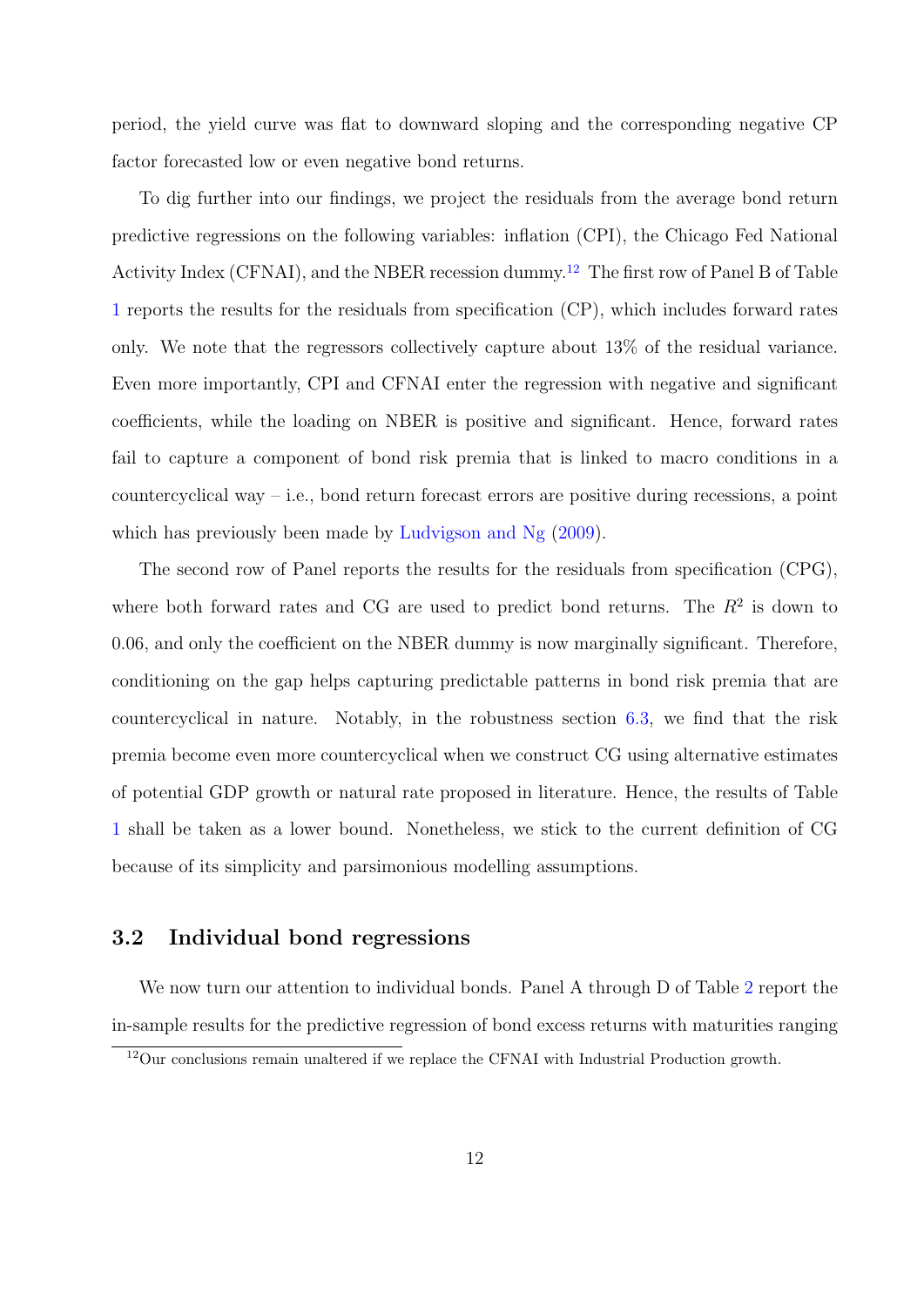from two to five years, respectively, on a set of regressors  $X_t$ :

$$
rx_{t+1}^{(n)} = a_n + b'_n X_t + \epsilon_{t+1} , \qquad n = 2, 3, 4, 5.
$$
 (3)

Within each panel, we consider various combinations of  $X_t$  in order to highlight the impact of our novel bond risk factor,  $CPG_t$ .

The predictive ability of the [Cochrane and Piazzesi](#page-34-0) [\(2005\)](#page-34-0) factor is shown in specification (1). Its loading is 0.42 for two-year returns (*t*-statistic of 1.89) with an  $R<sup>2</sup>$  of 0.17. The coefficient increases almost linearly with maturity, reaching 1.52 for five-year returns, with an  $R^2$  of 0.22.

In specification (2), we forecast bond returns using both forward rates and the convergence gap as summarized by the CPG factor. The corresponding coefficients are comparable to those of CP but are characterized by a much stronger statistical significance and predictive power. For two-year bonds, the coefficient on CPG is 0.46 with an associated t-statistic of 3.36 and the  $R^2$  equals  $0.32 - a$  full 0.15 increase with respect to specification (1). Similar conclusions arise across all other maturities, with  $R^2$ s for three-, four-, and five-year bonds all above 0.30.

Next, we compare the predictive content of our  $CPG_t$  factor to that of the celebrated [Cieslak and Povala](#page-34-2) [\(2015\)](#page-34-2) cyclical return-forecasting factor,  $cf_t$ . Our choice of  $cf_t$  as a benchmark is natural since, similar to our convergence gap, cf can also be interpreted as a gap variable capturing the degree of divergence/convergence between nominal yields and long-run inflation. However, despite this similarity, our factor and the [Cieslak and Povala](#page-34-2) [\(2015\)](#page-34-2) are most likely capturing different phenomena. Our factor is motivated by the monetary policy literature that posits a steady-state real rate consistent with output being at potential. By measuring the gap between the current real rate and its equilibrium level we aim to capture the current stance of monetary policy, which naturally embeds information about the future path of interest rates. Indeed, while CG works through a mean reversion of the real short rate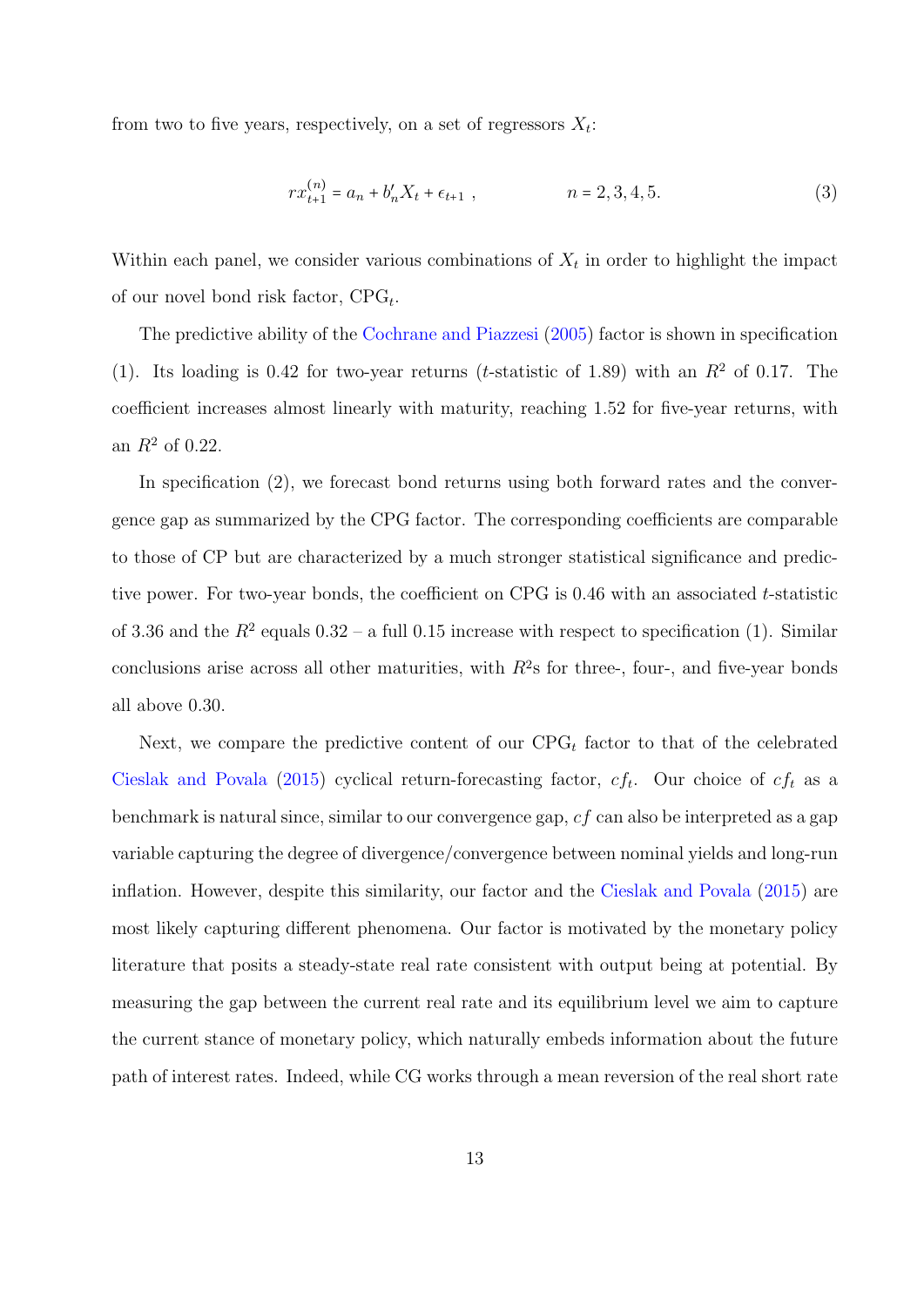toward the natural rate, cf operates through the nominal short rate mean reverting toward a slowly moving trend in inflation. From an economic standpoint, both mechanisms can coexist but their relative importance is an empirical matter which we address in specifications (3) to (5) in Table [2.](#page-41-0)

In specification (3) we run regressions of individual excess returns,  $rx_{t+1}^{(n)}$  $t_{t+1}^{(n)}$ , on the [Cieslak](#page-34-2) [and Povala](#page-34-2) [\(2015\)](#page-34-2) cycle factor and we show that  $cf_t$  is a significant return predictor across different maturities. Specification (4) reports bivariate predictive regressions in which we include both the CP factor and the cycle factor  $cf_t$  as regressors. In our extended sample period, we confirm the original analysis of [Cieslak and Povala](#page-34-2) [\(2015\)](#page-34-2): for all bond maturities, the CP factor becomes statistically insignificant and has no incremental explanatory power beyond  $cf_t$ . In specification (5) we report a similar bivariate predictive regression with CP replaced by our CPG factor. We find that the CP factor amended by the convergence gap, i.e. CPG, is statistically significant for all bond maturities even after controlling for  $cf$ . More importantly, specification (5) is informative about the relative predictive content of  $CPG_t$ and  $cf_t$ . At short maturities, CPG is more important than  $cf$  as confirmed by a statistically insignificant coefficient on  $cf_t$ . However, as we move toward longer maturities we observe that  $cf_t$  conveys additional information relative to the CPG factor. Indeed, the difference in  $R<sup>2</sup>s$  between specifications (2, CPG only) and (5, CPG and  $cf$ ) almost doubles from 3% to 7% as we shift focus from the 2-year to the 5-year maturity. Analogously, the difference in  $R<sup>2</sup>s$  between specifications  $(3, cf)$  only) and  $(5, CPG$  and  $cf)$  decreases from 10% to 6%. We conclude that different maturities do not move on a single factor: the predictive content of CPG for future returns is present across the term structure, but more so at short maturities; the cf factor conveys additional information particularly at long maturities.

### <span id="page-14-0"></span>3.3 Predicting real bond returns

The finding of multiple cycles with predictive content for future returns is easy to understand at the light of the different economic drivers captured by the convergence gap and  $cf_t$ .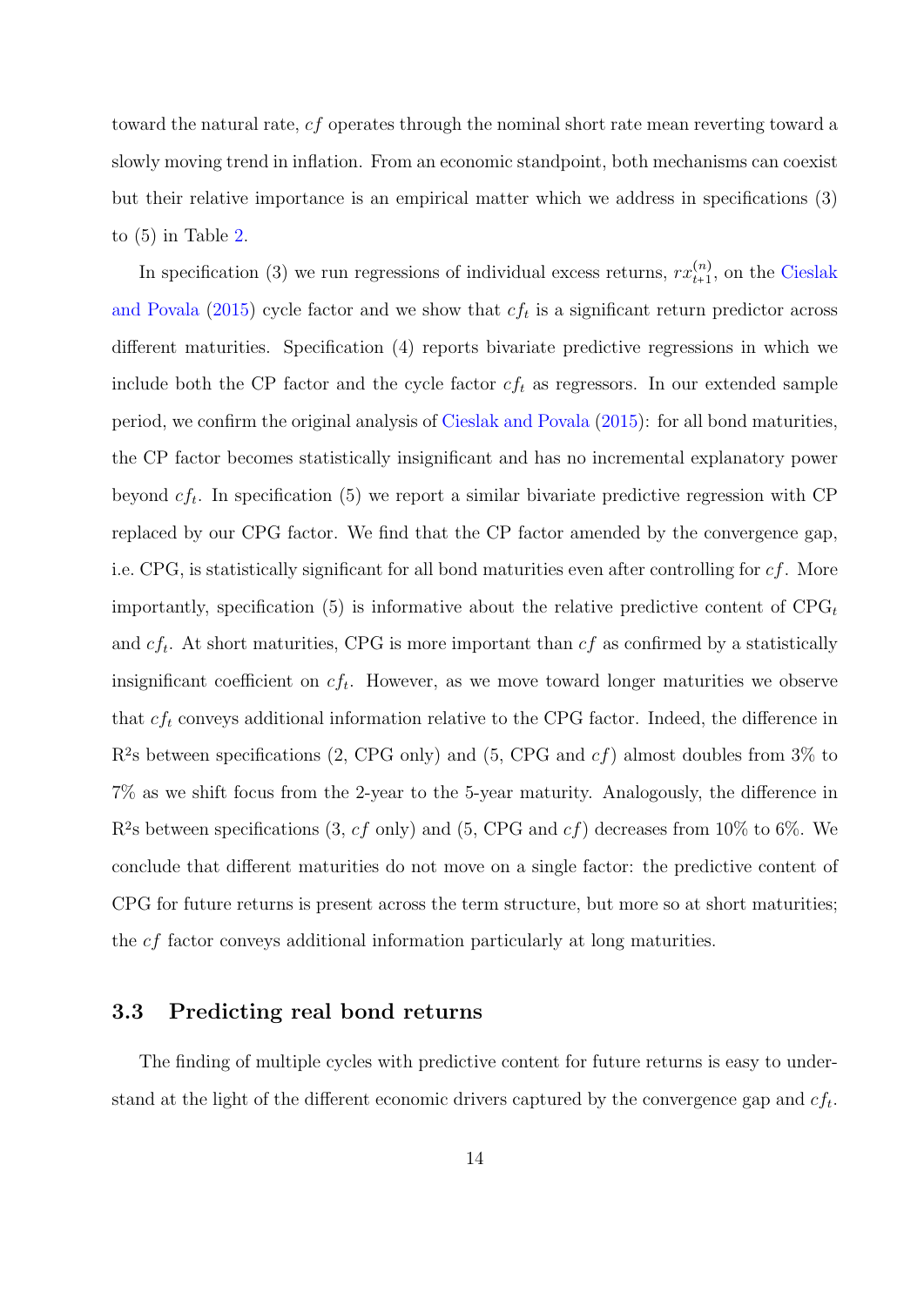The [Cieslak and Povala](#page-34-2) [\(2015\)](#page-34-2) factor relies on a long-run anchor based on inflation, which is known to have a persistent level effect on the yield curve. On the other hand, the gap between the real short-term rate and the natural rate aims at capturing the effect of more transitory divergences or imbalances in the real economy on the path of policy rates, as it also emerges from our analysis in Section [4](#page-18-0) below.[13](#page-15-1)

To test this economic explanation of different predictive content conveyed by the two cycles,  $CPG_t$  and  $cf_t$ , we next employ real bonds as test assets. Specifically, we run univariate and bivariate regressions similar to those in Table [2](#page-41-0) but instead of predicting excess returns on nominal bonds, we forecast excess returns on U.S. TIPS (Treasury inflation-protected securities).<sup>[14](#page-15-2)</sup> Table [3](#page-42-0) presents the corresponding results using the same format as in Table [2.](#page-41-0)

In line with the hypothesis that the  $cf_t$  factor operates mostly through (changing inflation expectations in) the nominal economy, we find that  $cf_t$  has no predictive ability for excess returns on real bonds (specification (3) in Table [3\)](#page-42-0). On the contrary, our CPG factor predicts real bond returns of all maturities (specification (2)). Furthermore, the regression coefficients and the  $R<sup>2</sup>$  from specification (2) are hardly affected by the inclusion of the [Cieslak and Povala](#page-34-2) [\(2015\)](#page-34-2) cycle factor (compare specification (2) with (5)).

Additionally, Appendix Table [B.1](#page-53-0) documents that the inclusion of CG enhances the predictability of excess returns to real bonds in the U.K. Overall, this evidence highlights the relative importance of disturbances in the real economy relative to inflation-driven divergences in the nominal economy for bond risk premia.

### <span id="page-15-0"></span>3.4 Predicting yields with the Convergence Gap

As formalized by [Duffee](#page-34-5) [\(2011\)](#page-34-5), hidden factors in the cross-section of yields shall affect the expectation of future interest rates and risk premia in opposite directions, thereby leaving

<span id="page-15-1"></span><sup>&</sup>lt;sup>13</sup>For example, Table 4 in [Joslin et al.](#page-36-13) [\(2014a\)](#page-36-13) document that the effects of economic growth on forward term premia declines markedly as the contract horizon increases; on the other hand, the effects of inflation on the forward term premium remain large and of the same sign for maturities up to ten years.

<span id="page-15-2"></span><sup>&</sup>lt;sup>14</sup>See Appendix [A.3](#page-51-0) for details on the data.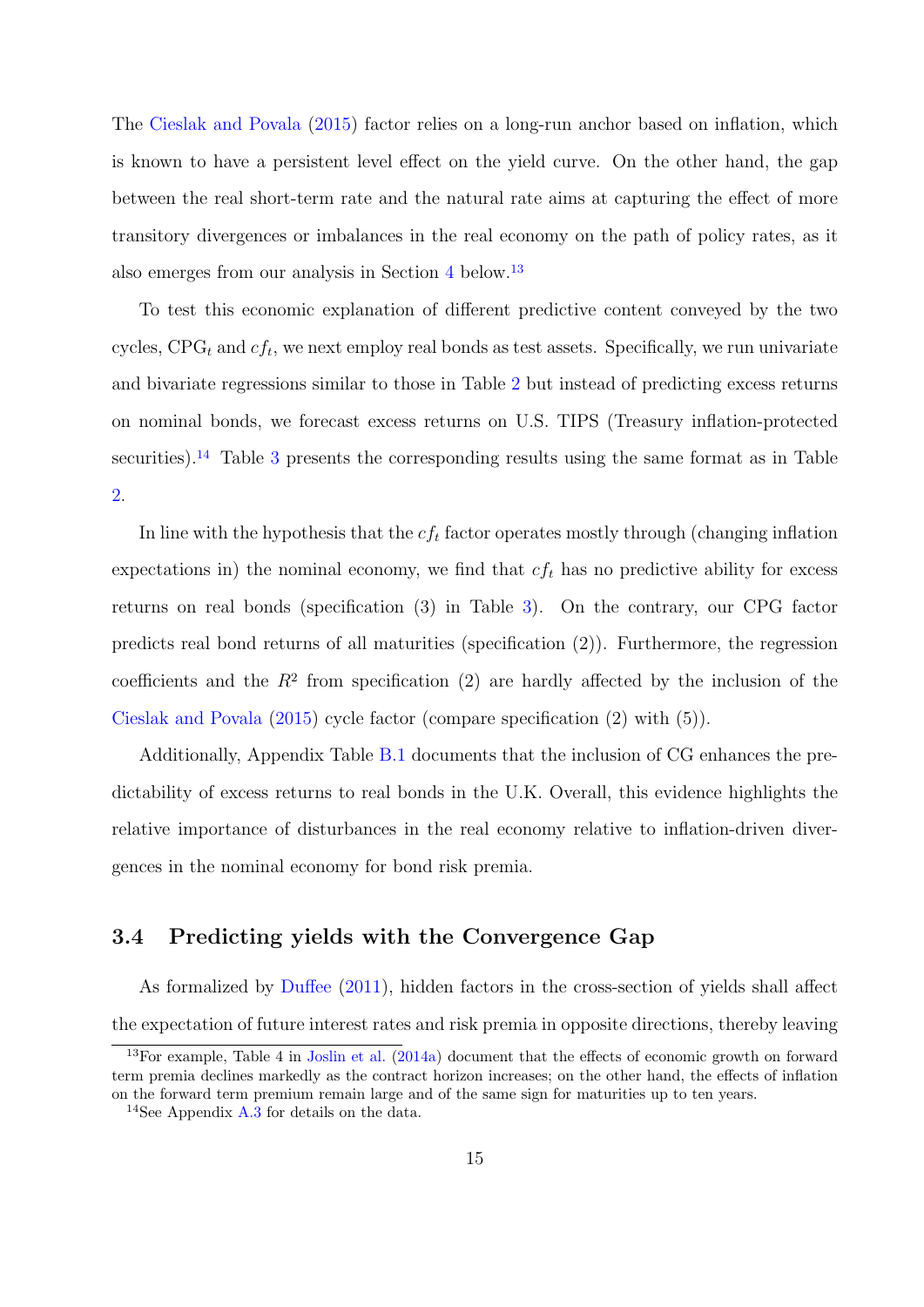the current yield curve unchanged. In the previous section, we show that the convergence gap helps forecasting returns and uncovers a countercyclical component of bond risk premia. As a further indication of the genuine importance of CG, we now ask if it also helps forecasting future rates. To this end, we conduct an out-of-sample forecasting exercise where we predict changes in one-year yield at forecast horizons of  $H = \{1, 2, 3, 4\}$  years. Specifically, the first regression is estimated using data from January 1964 through December 1989. Using only information until the end of this period, we regress H-year changes in the one-year yield,  $y_{t+1}^{(1)}$  $\frac{(1)}{t+H} - y_t^{(1)}$  $t_t^{(1)}$ , on a constant and a set of predictors:

$$
y_{t+H}^{(1)} - y_t^{(1)} = a + bX_t + \varepsilon_{t+H} .
$$

We consider three different models:  $X_t = \{\text{Slope}\}\text{, or } X_t = \{\text{Convergence Gap}}\text{, or } X_t =$ {Slope, Convergence Gap}. We proxy for the slope using  $s_t^{(5)} = y_t^{(5)} - y_t^{(1)}$  $t_t^{(1)}$ . Using the resultant coefficients and the value of the slope and CG on December 1989 we then produce out-ofsample forecasts of the  $H$ -year ahead one-year yield. The first forecast error obtains by comparing  $y_t^{(1)}$  $t_t^{(1)}$  on  $t$  = December 1990, and its forecast made on December 1989. We then include the January 1990 information and follow the same procedure to produce forecasts for the January 1991 1-year yield, and so on until the end of 2017.

We follow [Duffee](#page-34-6) [\(2002\)](#page-34-6) and take the random walk (RW) model as our benchmark. Thus, we compare the forecasts from predictive regressions of the H-year ahead one-year yield on the term spread, the convergence gap, and their combination to the RW forecast. Table [4](#page-43-0) shows the out-of-sample  $\mathbb{R}^2$  statistic,  $\mathbb{R}_{OoS}^2$ , used by [Campbell and Thompson](#page-34-7) [\(2008\)](#page-34-7) among others. Testing whether the predictive regression model has a significantly lower mean square prediction error (MSPE) than the random walk benchmark forecast is tantamount to testing the null hypothesis that  $R_{OoS}^2 \leq 0$  against the alternative hypothesis that  $R_{OoS}^2 > 0$ . Therefore, we use the [Clark and West](#page-34-8) [\(2007\)](#page-34-8) adjusted version of the [Diebold and Mariano](#page-34-9) [\(1995\)](#page-34-9) and [West](#page-37-7)  $(1996)$  statistic, which is suitable in our case to compare forecasts from nested linear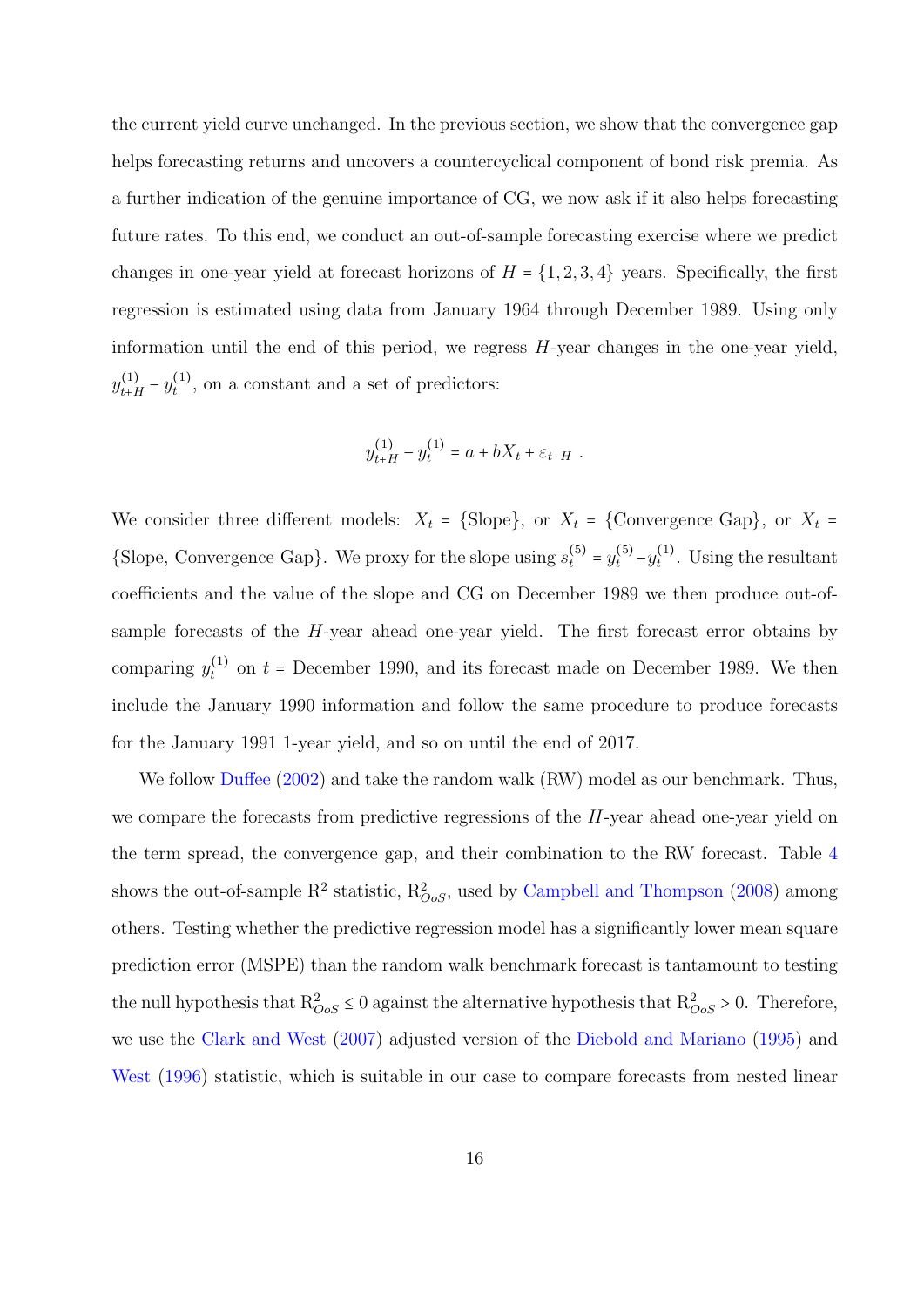models. Table [4](#page-43-0) collects the results.

The first model (column (2)) forecasts the one-year yield changes using the slope  $s_t^{(5)}$  $\binom{5}{t}$ . This specification generates positive and significant  $R_{OoS}^2$  for  $H = 3$  and  $H = 4$ . On the other hand, forecast at shorter horizons are statistically indistinguishable from those obtained by the RW model. These results are in line with those in [Duffee](#page-34-6) [\(2002\)](#page-34-6), who shows that the random walk model is a hard-to-beat benchmark for yield predictions.

The second model (column (3)) forecasts one-year yield changes using the convergence gap. Compared with the model based on the slope, conditioning on CG substantially improves the  $R_{OoS}^2$  at short horizons. Indeed, we observe out-of-sample  $R^2$ s that are large at about 15% for  $H = 1$  and  $H = 2$ . The predictive ability of CG decreases at longer horizons, but continues to be statistically significant at standard confidence levels.

Finally, the third model (column (4)) predicts yield changes with both the slope and CG. With respect to the previous model, the  $R_{OoS}^2$  increase at all horizons, the sole exception being at the one year horizon where the performance is basically at par. The p-value of the [Clark and West](#page-34-8) [\(2007\)](#page-34-8) test against the RW model confirms that the improvements of the joint model at all forecasting horizons are significantly different from zero.

As an additional piece of evidence, we use the estimated 1- to 5-year short rate expectations from [Adrian, Crump and Moench](#page-33-7) [\(2013\)](#page-33-7)'s model.[15](#page-17-0) We then subtract expected inflation, and construct the corresponding estimated term structure of real forward rates. The regression of CG onto these 1- to 5-year expected real rates attains an R-squared of 0.64. Thus, CG strongly relates to expectations of future real rates generated by a FED's reference model like [Adrian et al.](#page-33-7) [\(2013\)](#page-33-7), despite the fact that the two approaches use different input information. Overall, these results show that the gap between the level of the real (short-term) interest rate and the natural rate of interest brings additional forecasting power about future interest rates.

<span id="page-17-0"></span><sup>15</sup>The data is available at [https://www.newyorkfed.org/research/data\\_indicators/term\\_premia.](https://www.newyorkfed.org/research/data_indicators/term_premia.html) [html](https://www.newyorkfed.org/research/data_indicators/term_premia.html).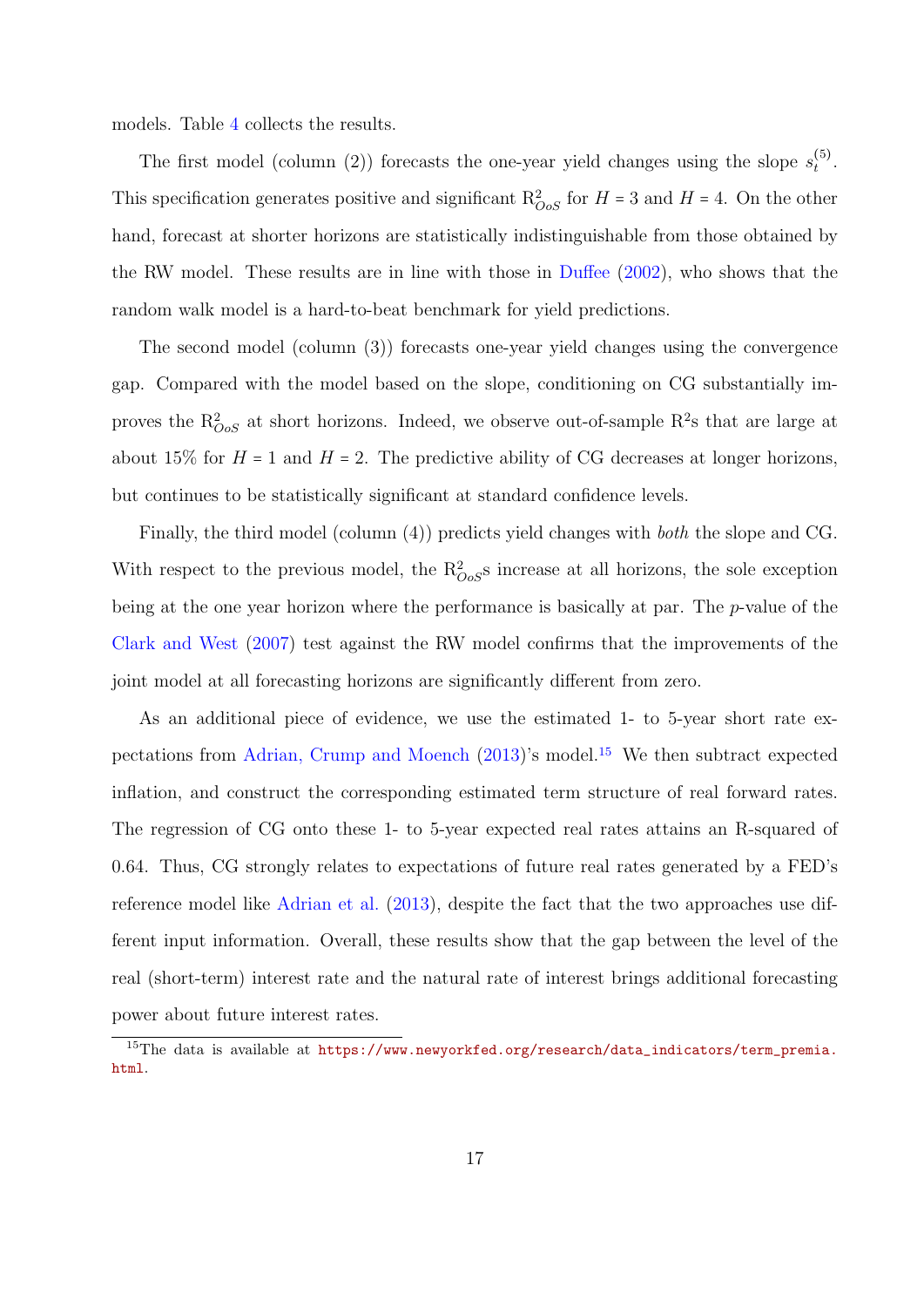## <span id="page-18-0"></span>4 Economic Drivers of the Convergence Gap

Our analysis so far shows that the convergence gap contains valuable information for bond return predictability. In this section, we ask what are the economic channels that are behind this evidence. Our empirical design is inspired by recent work by [Lunsford and West](#page-36-2) [\(2019\)](#page-36-2), who explore the potential drivers of the long run safe interest rate in a reduced-form setting. We complement their work along several important dimensions. First, we do not investigate the drivers of the long-run rate but rather of the convergence gap, which reflects deviations from the natural rate induced by monetary policy actions. Therefore, our analysis is informative about which shocks induce revisions in the policy rate relative to its equilibrium level. Second, we ask which of the drivers in turn capture a predictable component of bond risk premia, which is the novel finding of our paper. Finally, while [Lunsford and West](#page-36-2) [\(2019\)](#page-36-2) use annual data and look at long-term correlations, our CG is constructed at the monthly frequency. High-frequency fluctuations can contain valuable information as they reveal a widening of the gap (in either direction), which is then closed in the long run. Therefore, we augment the relevant variables from their list with monthly indicators.

We classify the determinants into three, possibly co-existent, groups. The first group of variables captures demographic conditions, which may induce imbalances aggregate in savings and investment. We use the ratio of employment to population, the middle-to-young ratio proposed by [Geanakoplos et al.](#page-35-8) [\(2004\)](#page-35-8), life expectancy, and the dependency ratio (constructed as percentage of population younger than 20 or older than 64). The second group collects measures of productivity growth, namely the Arouba-Diebold-Scotti [\(2009\)](#page-33-8) index, capacity utilization, labor force hours growth, and total factor productivity in the private, non-farm business sector. Finally, we use the ratio of federal debt to GDP and current account to GDP to capture capital flows and government (dis)saving. Details on the variables are provided in Appendix [A.4.](#page-52-0)

Armed with these candidate factors, we regress them onto the convergence gap, and use the fitted value from this regression as a predictor of average bond excess returns together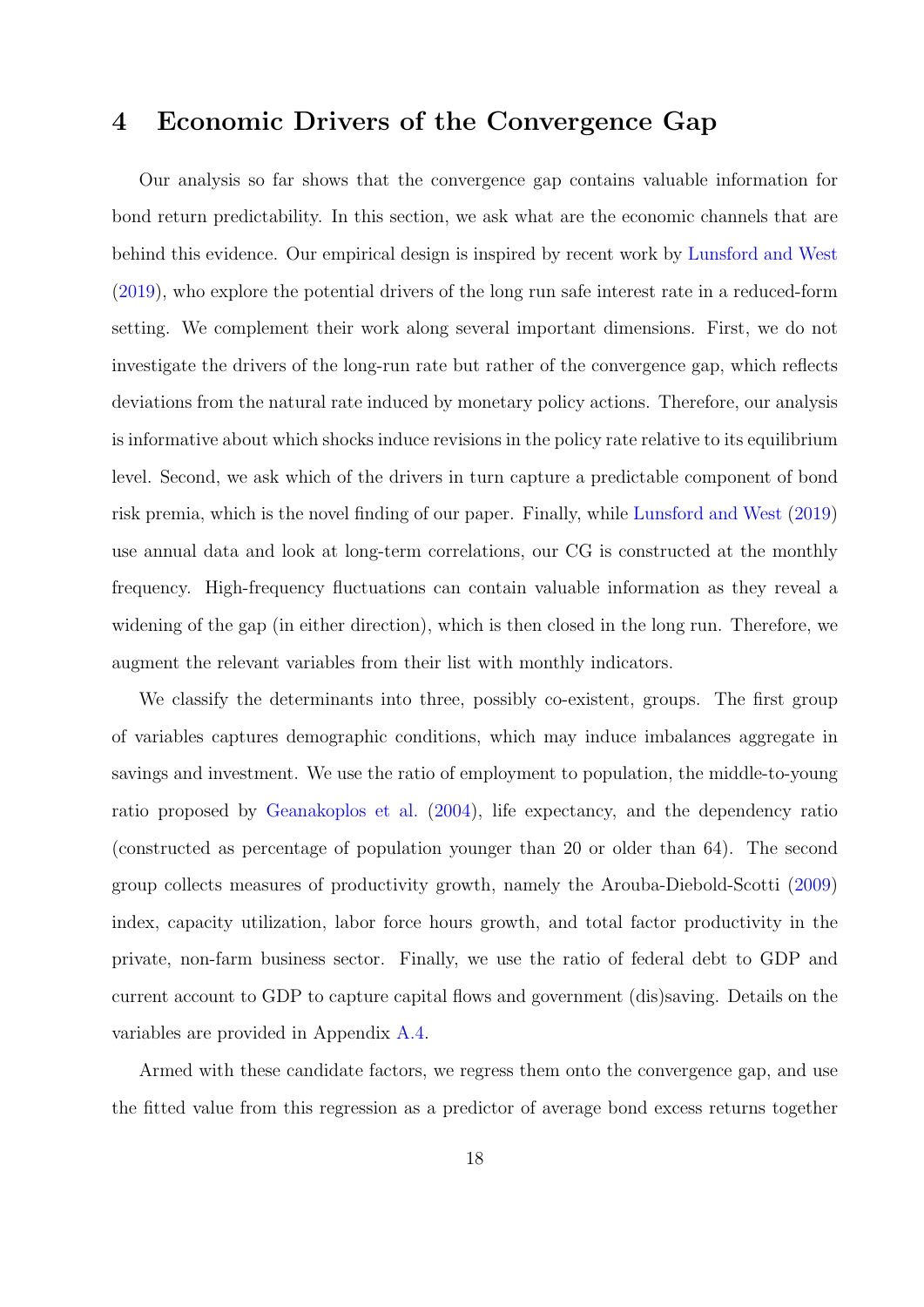with forward rates. That is, we run specification (3) in Panel A of Table [1](#page-40-0) where the fitted value is used in place of CG. Columns 1–3 of Table [5](#page-44-0) report the coefficient, t-statistic and R<sup>2</sup> for the regression of a given variable on CG, while columns 4–6 report coefficient and t-statistic for the fitted value in the bond regression with forward rates (whose estimates are omitted for brevity) and the corresponding increment in  $\mathbb{R}^2$  compared to predicting bond returns with forward rates only.

Looking at the first group of variables, we find that changes in demographics play a key role, which resonates with the evidence in [Lunsford and West](#page-36-2) [\(2019\)](#page-36-2) that they strongly correlate with the natural rate. For example, the employment to population ratio explains CG with a positive and marginally significant coefficient of 0.97; its loading in the bond return regression with forward rates is a negative -1.74, highly significant with a t-stat of -3.06, and captures an additional 0.02 of the variance in bond risk premia. The Middle-Young ratio (also used by [Favero et al.,](#page-35-9) [2016\)](#page-35-9), Life Expectancy, and the Dependency Ratio are either significant drivers of CG, valid predictors of bond returns, or both.<sup>[16](#page-19-0)</sup>

Turning to productivity growth measures, we observe that they also help explaining variations in CG and bond risk premia, although the second-stage t-statistics are generally lower than for demographic measures. Among the growth variables, the Arouba-Diebold-Scotti index (capturing  $6\%$  of the variance of CG and adding  $4\%$  to the R<sup>2</sup> of the bond return regression) and total factor productivity (figures at 16% and 2%, respectively) stand out as useful drivers. Finally, we find very limited role for flow-related variables – namely, Fed debt to GDP and Current accounts to GDP – as they are insignificant in either regressions, and the associated  $R^2$  never exceeds 0.03.

We thus conclude that variations in the gap can be traced to fundamental economic drivers, in particular demographic and productivity shocks. At the same time, we also note that the increment in  $\mathbb{R}^2$  to the return regression is significantly lower than the 0.12

<span id="page-19-0"></span><sup>&</sup>lt;sup>16</sup>The lack of correspondence in significance between the two regressions may also come from lack of power as some of the variables are available only at the quarterly or annual frequency.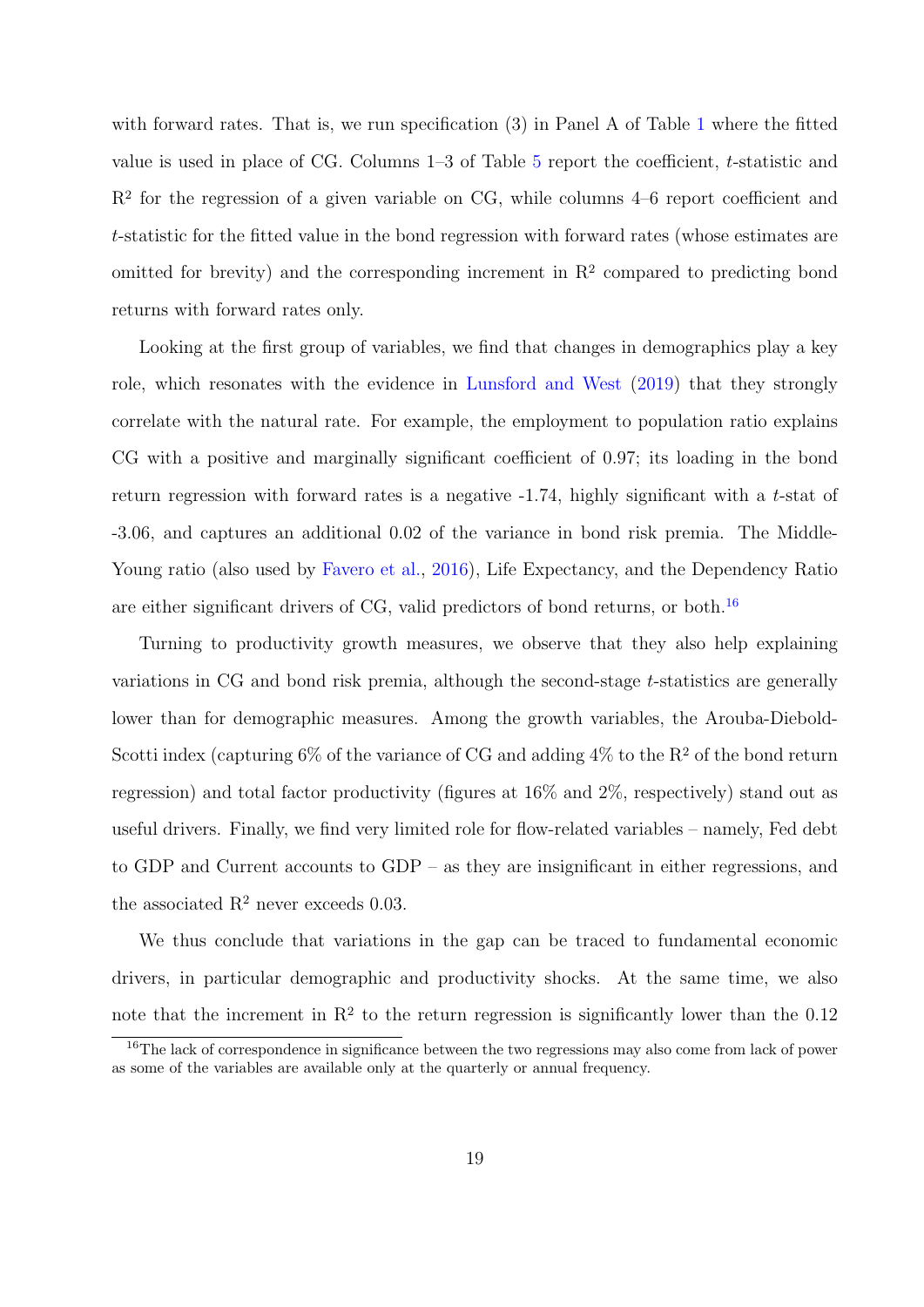increment that we found in Table [1](#page-40-0) when we compared specification CPG versus CP.[17](#page-20-1) Thus, the unexplained component, capturing the (unobservable) drivers of FED's decision to manoeuvre the real policy rate, still plays a key role in enhancing bond predictability. We interpret this as evidence that the convergence gap acts as the right summary statistic to capture how various economic determinants, such as those discussed in this section as well as other shocks, influence monetary policy decisions and, in turn, the future path of interest rates.

## <span id="page-20-0"></span>5 Economic Significance of Bond Predictability

Does the statistical significance of our results also translate into economic significance? We address this question by looking at the impact of our conditioning variables in the context of a dynamic portfolio strategy. Specifically, we consider the optimization problem of a quadratic utility agent who allocates her funds between a risk-free investment and a risky asset. In the fixed income literature, this approach has been previously applied by [Della Corte](#page-34-1) [et al.](#page-34-1) [\(2008\)](#page-34-1) to quantify the economic significance of violations of the Expectations Hypothesis at the short-end of the maturity spectrum using daily data. Our focus, instead, is on the performance of portfolio allocation to long-term bonds at monthly and annual horizons. In our analysis, the risk-free asset is a bond with maturity equal to the investment horizon. For monthly holding-period returns, the risky asset is the monthly series of a portfolio of bonds with two to three years to maturity (the source is the CRSP Fama Bond Portfolio Returns tape). For one-year holding period returns, we use the average excess return  $\overline{rx}_{t+1}$ , representing the return to an equally weighted portfolio of two- to five-year maturity bonds, sampled at annual frequency.

To determine the optimal conditional allocation strategy, we adopt the parametric portfolio choice approach of [Brandt and Santa-Clara](#page-33-1) [\(2006\)](#page-33-1). In their setup, the time-varying

<span id="page-20-1"></span> $17\text{As}$  in [Lunsford and West](#page-36-2) [\(2019\)](#page-36-2), we look at univariate relations in order to preserve the interpretation of the results. However, this conclusions hold true also in the multivariate setting, and the residual in the first regression is statistically significant in the bond regression across all variables.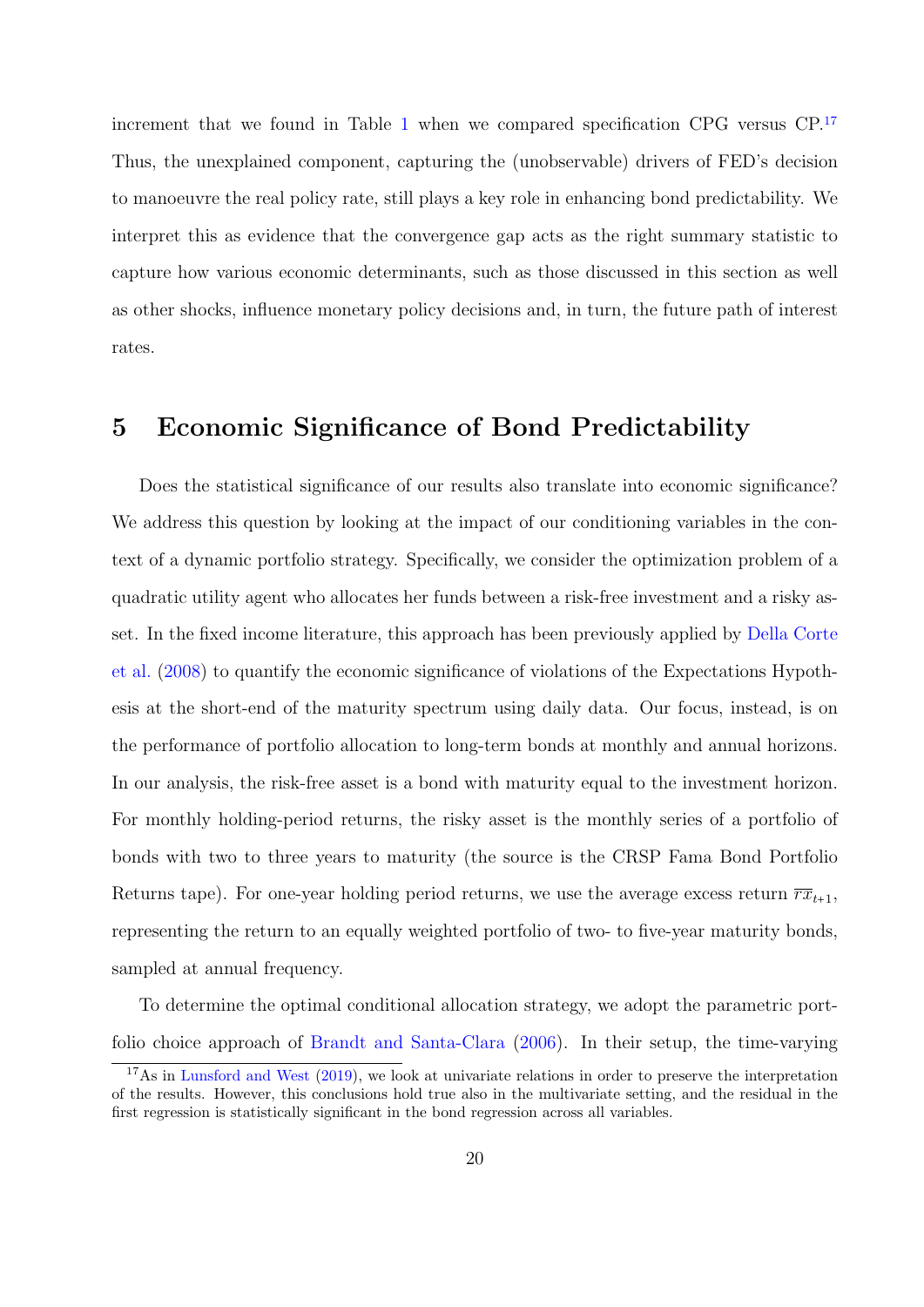vector of relative weights  $w_t$  allocated to N risky assets is expressed as a linear function of K conditioning variables  $z_t$ , or  $w_t = \theta' z_t$ . In the benchmark case considered here,  $N = 1$  as the only risky asset is the bond portfolio. The  $K \times 1$  vector of parameters  $\theta$ , to be estimated, captures the marginal impact of each variable on the portfolio weight. [Brandt and](#page-33-1) [Santa-Clara](#page-33-1) [\(2006\)](#page-33-1) show that the dynamic optimization problem can be reduced to solving the static problem:

$$
\max_{\theta} E_t \left[ \theta' \widetilde{r}_{t+1} - \frac{\gamma}{2} \theta' \widetilde{r}_{t+1} \widetilde{r}'_{t+1} \theta \right]
$$
\n
$$
\tag{4}
$$

where  $\gamma$  is a risk aversion parameter and  $\widetilde{r}_{t+1} \equiv z_t \otimes r_{t+1}$  replaces the base asset with managed portfolios. Following their work, we set  $\gamma = 5$ . In practice, the estimates of  $\theta$  are obtained by OLS in the regression of a constant term on  $\widetilde{r}_{t+1}$ , which allows us to use standard testing procedures for evaluating statistical significance.[18](#page-21-0)

The smallest conditioning set is  $z_t = 1$ , which corresponds to the static Markowitz portfolio choice problem. The conditioning variables we include next are standardized to have mean zero and unity standard deviation, so that the coefficient on the constant can be interpreted as the time-series average allocation in the risky asset. A positive coefficient is associated to variables which either forecast higher expected returns, lower volatility, or both. The opposite is true for variables entering with a negative  $\theta$ . The economic impact of the variables in  $z_t$  is then summarized by the Sharpe Ratio of the resultant optimal portfolio, and by the corresponding equalization fee, defined as the annual fee an investor is willing to pay to have access to  $z_t$ .<sup>[19](#page-21-1)</sup>

<span id="page-21-0"></span>The first specification of Table [6](#page-45-0) reports the estimates for the two-asset unconditional

<sup>18</sup>We work within a constant volatility setting since [Thornton and Valente](#page-37-0) [\(2012\)](#page-37-0) provide evidence that models with time-varying volatility do not yield significant improvement in economic value relative to the constant volatility alternative. Similarly, [Duffee](#page-34-6) [\(2002\)](#page-34-6) and [Cheridito et al.](#page-34-10) [\(2007\)](#page-34-10) find that bond excess returns are best captured by constant volatility models, in spite of the fact that such models cannot match the time-series variation in interest rate volatility. However, [Gargano et al.](#page-35-1) [\(2019\)](#page-35-1) find that controlling for stochastic volatility and unspanned macro factors enhances the economic value of bond predictability.

<span id="page-21-1"></span><sup>&</sup>lt;sup>19</sup>Specifically, the equalization fee is computed as the difference in the certainty equivalent of the dynamic allocation and that of the constant (unconditional) case, as also done in [Brandt and Santa-Clara](#page-33-1) [\(2006\)](#page-33-1), [Della Corte et al.](#page-34-1) [\(2008\)](#page-34-1), [Thornton and Valente](#page-37-0) [\(2012\)](#page-37-0), and [Ghysels et al.](#page-35-10) [\(2016\)](#page-35-10). Similar results, omitted for brevity, obtain if we use [Modigliani and Modigliani](#page-36-14) [\(1997\)](#page-36-14) performance measure.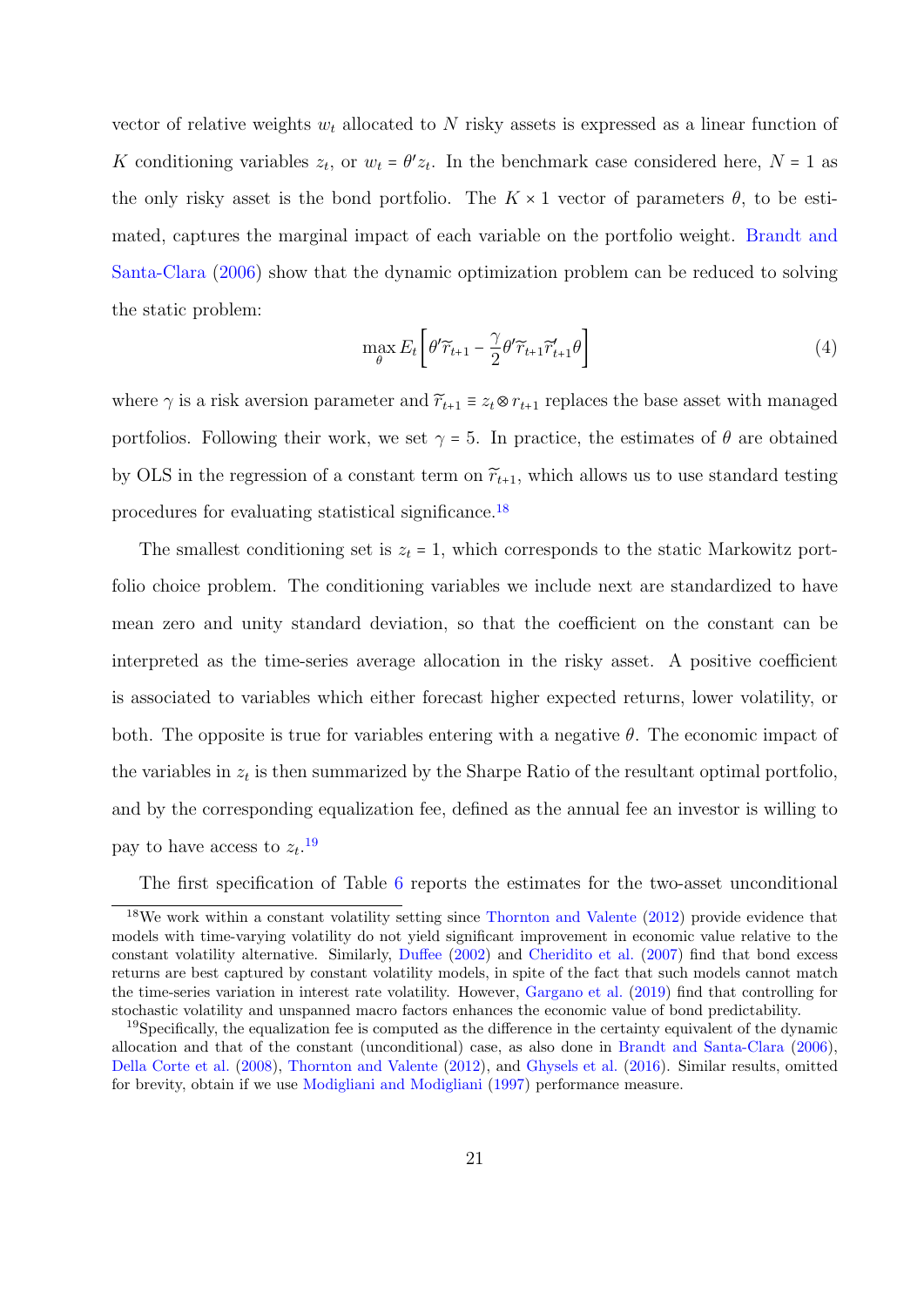portfolio allocation, or  $z_t = 1$  (K = 1). At monthly horizon, the average return  $(E(r_p))$  and standard deviation  $(\sigma_p)$  of the resultant optimal portfolio are about 0.07, leading to a Sharpe Ratio of 0.33. These statistics are comparable at annual frequency.

In specification (2) of the Table, the portfolio allocation is conditioned on the one- to five-year forward rates, or  $z_t = [1 \mathbf{f}_t]'$  ( $K = 6$ ). The average return and standard deviation of the managed portfolio both increase to about 0.11, with a corresponding Sharpe Ratio of about 0.58. The dynamic strategy yields an equalization fee of about 2% both at the monthly and annual horizon.

In specification (3), the set of conditioning variables is augmented by the convergence gap, or  $z_t = [1 \mathbf{f}_t \mathbf{C} \mathbf{G}_t]'$  (K = 7). The coefficient on CG is negative and statistically significant at both the monthly (-2.59, t-statistic of -1.95) and annual horizon (−1.71, t-statistic of −3.14). The negative sign is consistent with the evidence in the previous sections. The inclusion of CG changes substantially the loadings on forward rates and the performance of the allocation. The in-sample Sharpe Ratio raises to about 0.60 at both horizons and the equalization fee is now about 70-90bps higher than in specification (2). Furthermore, rolling analysis reveals (see Appendix Table [C.1](#page-54-0) and Figure [C.1\)](#page-54-1) that the difference in the Sharpe Ratio of the optimal portfolio with and without CG varies with economic conditions. This is consistent with the evidence in Panel B of Table [1](#page-40-0) that CG helps capturing countercyclical variation in risk premia.

To quantify the impact of transaction costs, row "Eq. fee TC-adj" reports the equalization fee when adjusting the optimal portfolio return by a one-way transaction cost of 10 basis points, as in [Gargano et al.](#page-35-1) [\(2019\)](#page-35-1). The transaction cost is computed based on turnover, i.e. the absolute value in the change in optimal weight, as in [Brandt et al.](#page-33-9) [\(2009\)](#page-33-9). Accounting for transaction costs reduces the equalization fee by about  $1\%$  for both model (2) (forward rates only; from 2.2% to 1.2%) and model (3) (forward rates plus CG; from  $3.1\%$  to  $2.1\%$ ). Hence, the difference between the two models remains unchanged at 90bps. At the annual frequency, turnover is much smaller and the adjustment only affects the fee in its fourth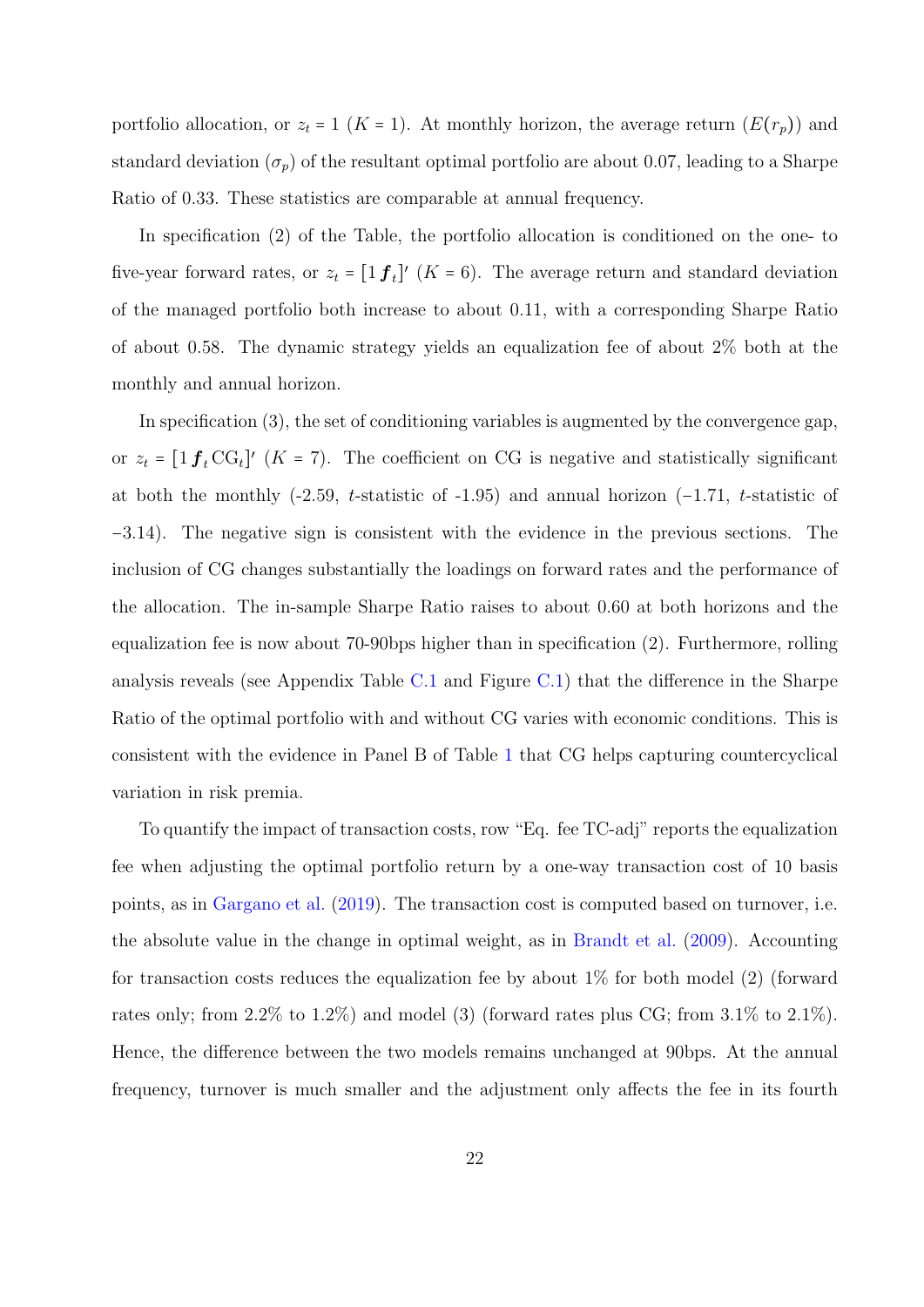decimal.

We also report equalization fees for other specifications. In row "Eq. fee OOS", we report the equalization from a full out-of-sample exercise at the monthly frequency over the 1990-2017 sample period, where the portfolio coefficients are recursively estimated to generate proper out-of-sample allocations.[20](#page-23-0) Adding CG to the conditioning vector increases the fee by  $1.4\%$ , from  $0.5\%$  (column  $(2)$ ) to  $1.9\%$  (column  $(3)$ ). Row "Eq. fee Power utility" reports the fee for an investor who is endowed with a power utility function with  $\gamma = 5$ , as in [Brandt et al.](#page-33-9) [\(2009\)](#page-33-9) and [Ghysels et al.](#page-35-10) [\(2016\)](#page-35-10). We note that conditioning on CG still leads to a significant increase in the equalization fee of 1.0% at the monthly horizon (from 1.8% in column (2) to 2.7% in column (3)), and a somewhat higher  $3\%$  at the annual frequency. Finally, in row "Eq. fee N assets" we compute the equalization fee for the dynamic allocation when the investor optimizes across  $N$  bonds, where  $N = 3$  assets in the case of monthly returns (corresponding to the three CRSP bond portfolios) and  $N = 4$  assets in the case of annual returns (corresponding to the individual bond Fama-Bliss returns, sampled at non-overlapping frequencies).<sup>[21](#page-23-1)</sup> Again, the addition of CG again raises the equalization fee at both frequencies, respectively by 2.7% and 1%.

In Figure [3,](#page-39-0) we display the time-varying weight  $w_t$  implied by the monthly (top plot) and annual (bottom plot) estimates of Table [6.](#page-45-0) In the plots, the horizontal solid line represents the unconditional allocation corresponding to specification (1), the red solid line with circles corresponds to the policy that conditions on forward rates only as in specification (2), and the blue solid line tracks the portfolio weight implied by specification (3) where we condition on forward rates and the convergence gap. Several differences between the two dynamic strategies emerge. The correlation between the two weights is just 0.41 at the monthly horizon and 0.47 at the annual horizon. Both optimal policies, however, often imply taking substantial short  $(w_t < 0)$  or leveraged  $(w_t > 1)$  positions. To study their impact on

<span id="page-23-0"></span> $^{20}\text{At}$  the annual (non-overlapping) frequency we do not have a sufficient number of observations to carry a proper analysis.

<span id="page-23-1"></span><sup>&</sup>lt;sup>21</sup>In this latter case, however, the results should be taken with caution as the number of parameters  $(N \times K)$ becomes quite large compared to the number of (non-overlapping, annual) observations.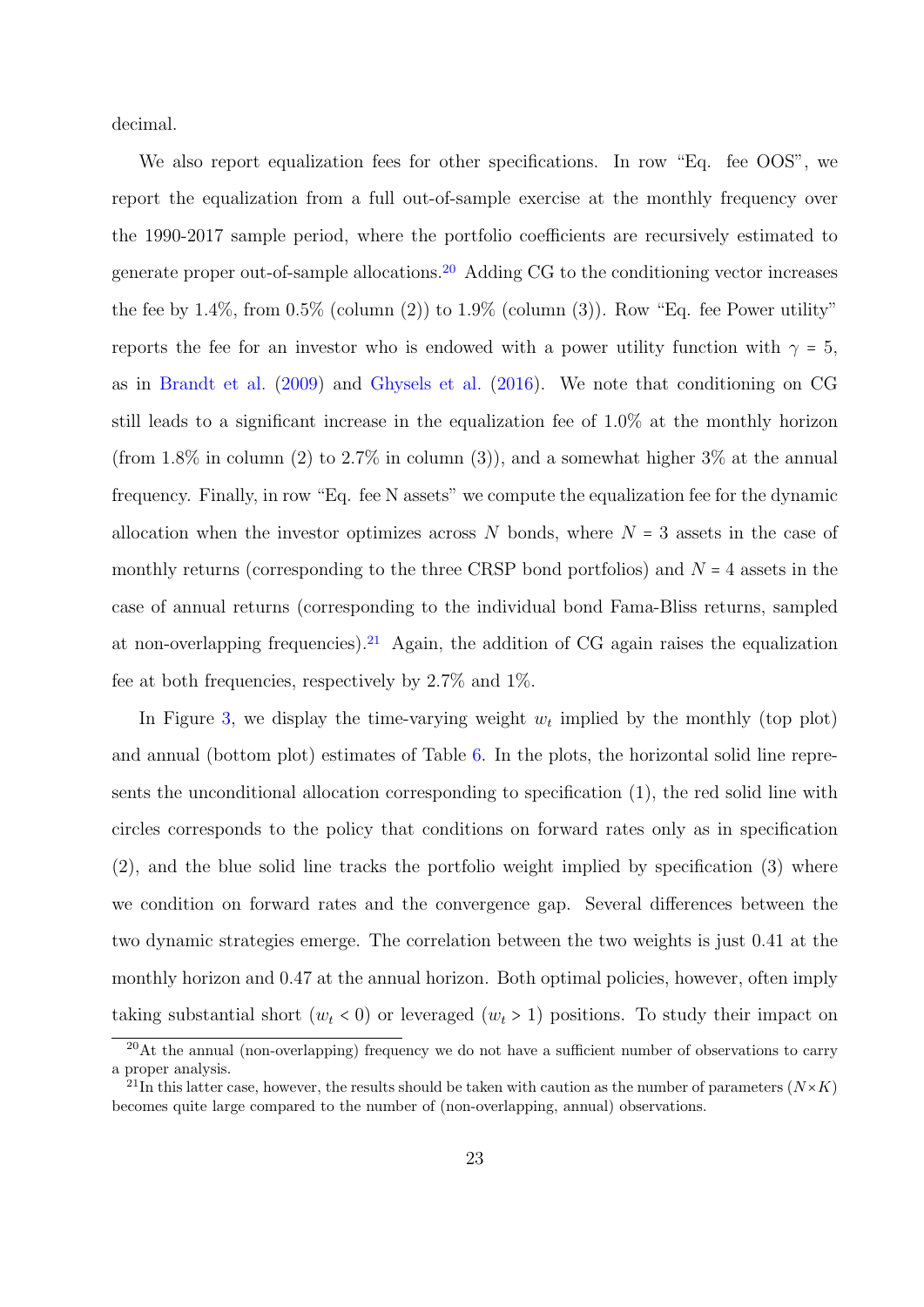performance, we follow [Della Corte et al.](#page-34-1) [\(2008\)](#page-34-1) and winsorize the weight between -1 and 2. The equalization fee from this constrained policy, reported in the last row of Table [6,](#page-45-0) is again significantly larger when CG is included, confirming that its economic relevance does not arise from taking extreme positions. In sum, after accounting for the monetary policy stance as proxied by the convergence gap, we find the time-varying component of bond risk premia to play an economically prominent role in dynamic portfolio choice. Our findings also show that departures from the Expectations Hypothesis at long maturities are indeed economically relevant.

### <span id="page-24-0"></span>6 Additional Analysis

This section collects additional analyses that extend our main set of results along several dimensions. Section [6.1](#page-24-1) documents that the convergence gap forecasts bond excess returns in countries other than the U.S. Section [6.2](#page-26-0) shows that the ability of the gap to forecast U.S. returns persists out-of-sample. Finally, Section [6.3](#page-28-0) presents a battery of checks that confirm the robustness of our results to various definitions of the convergence gap, sampling frequency, and other concerns.

### <span id="page-24-1"></span>6.1 International evidence

So far, our analysis has relied on Fama-Bliss yield data for the U.S. Treasury market. One would expect the importance of the gap to extend also to other countries whose central banks follow explicit targeting policies.

We investigate whether our results hold internationally by estimating the regression on future average excess returns for three other countries, namely Canada, the UK, and Germany. We take the corresponding one- to five-year artificial zero coupon bond yields at the monthly frequency from the Bank of Canada, Bank of England, and Bundesbank, respectively. We construct the convergence gap as the difference between the natural rate of interest and the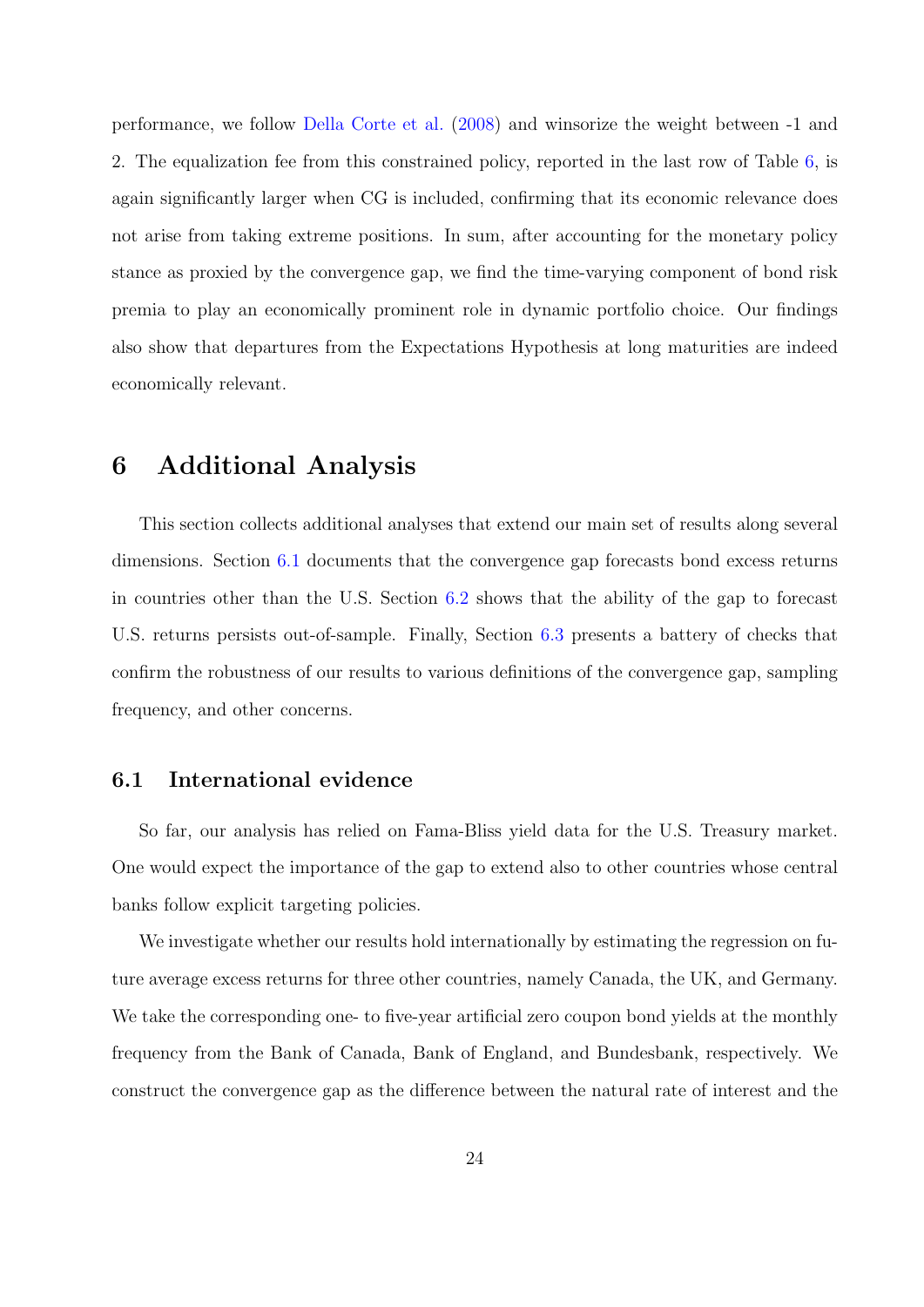real interest rate. To proxy for the natural rate of interest we use the estimates from [Holston](#page-35-11) [et al.](#page-35-11) [\(2017\)](#page-35-11). The short-term interest rate is: the Bank of Canada's target for the overnight rate for Canada; the Bank of England's Official Lending Rate, published by the Bank of England, for the U.K.; and the three-month rate from the Area Wide Model (Fagan et al., [2001\)](#page-35-12) for Germany (Eurozone from 1999 onward). For all countries, the inflation series is constructed by splicing the core price index with an all-items price index.[22](#page-25-0)

Table [7](#page-46-0) collects the slope coefficients from predicting annual average bond returns for these countries using the same format as Panel A of Table [1.](#page-40-0) In specification (1), we observe that forward rates alone explain 17% of bond return variability in Canada and the UK, and as much as  $28\%$  in Germany. In specification  $(2)$ , we note that the convergence gap alone enters the regression with a negative coefficient. However, it does not meet statistical significance and the associated  $\mathbb{R}^2$  is quite modest. As it was the case for the U.S., including both forward rates and CG leads to a sharp increase in goodness of fit and statistical significance. Indeed, the gap enters the regression with a significantly (at the 5% level or better) negative coefficient in all three countries. The in-sample  $R^2$  increases by 30% (from 0.28 to 0.36) for Germany, by 50% (from 0.17 to 0.26) for the U.K., and by 100% (from 0.17 to 0.34) for Canada. The last column reports the equalization fee for models (1) and (3) from the corresponding mean-variance dynamic optimization exercise as in Table [6.](#page-45-0) For all three countries, the inclusion of CG leads to an increase in the equalization fee in the order of 1.5%– 2%. Overall, we find this evidence that the convergence gap enhances return predictability and retains economic value in countries (and over different sample periods) other than the U.S. rather reassuring of the robustness of our findings.

It is also natural to ask to what extent the convergence gaps co-move in the cross-section of countries. Figure  $E.1$  in the Appendix displays the time series over the common 1991– 2017 period. We observe several instances of co-movements, in particular in the period from

<span id="page-25-0"></span> $^{22}$ As above, we use a four-quarter moving average of past inflation as a proxy for inflation expectations in constructing the ex ante real interest rate. Unlike the U.S., however, we note that the CG for these countries exhibits a discernible trend. We therefore use a linearly detrended convergence gap in the regressions to prevent this trend from contaminating our results.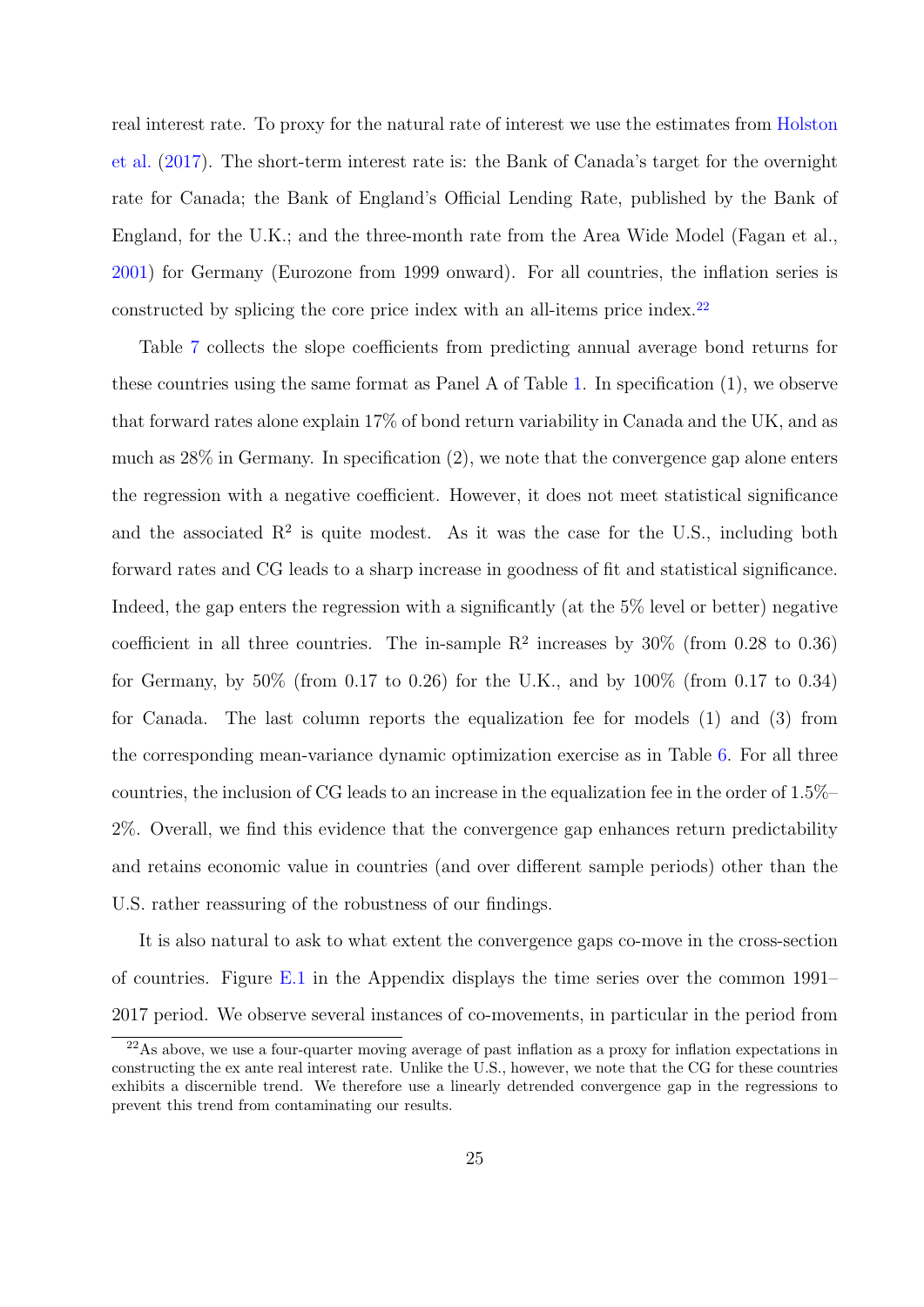the late 1990s to mid-2000s. Table [8](#page-47-0) reports the correlation matrix of these series at the monthly and annual frequency, with underneath the corresponding fraction of overall variance accounted for by the principal components. Correlations are mostly positive but never exceed 0.50, with the U.S. featuring positive correlation up to 0.40 with U.K. and Canada, and a slightly negative correlation with Germany/Eurozone. The first principal component accounts for more than 40% of overall variance at both frequencies. This fact reveals the presence of sizable co-movements in CG across countries, and implies commonalities in the above-mentioned drivers and monetary policies. On the other hand, idiosyncratic (i.e., country-specific) movements also play a non-negligible role, as reflected by the importance of the other principal components.

### <span id="page-26-0"></span>6.2 Out-of-sample analysis

We conduct a recursive experiment to investigate whether our results also hold in an out-of-sample environment.[23](#page-26-1) We consider as a burn-in sample the first 25-year period from 1964:1 to 1989:12. Using only information until the end of this period, we construct the CP and CPG factors following the methodology described in Section [3.1.](#page-9-1) Next, we regress each individual bond excess return on the lagged factors to determine their individual loadings, similarly to what reported in Table [2](#page-41-0) for the full sample. Due to the predictive nature of the regression, the last observation in the right-hand-side variables is that of December 1988. We use the resultant coefficients and the value of the CP and CPG factors on December 1989 to produce out-of-sample forecasts of one-year ahead excess returns for each maturity. The first forecast error obtains by comparing the excess holding period realized return during the January 1990 through December 1990 period and its forecast made on December 1989. We then include the January 1990 information and follow the same procedure to produce forecasts of the February 1990 through January 1991 returns, and so on until the end of 2017. Since

<span id="page-26-1"></span><sup>23</sup>Out-of-sample tests are usually viewed as important tools to detect spurious, sample-specific evidence. However, as [Cochrane](#page-34-11) [\(2008\)](#page-34-11) points out poor out-of-sample predictability may arise even when the true data-generating-process is characterized by time-varying, persistent risk premia.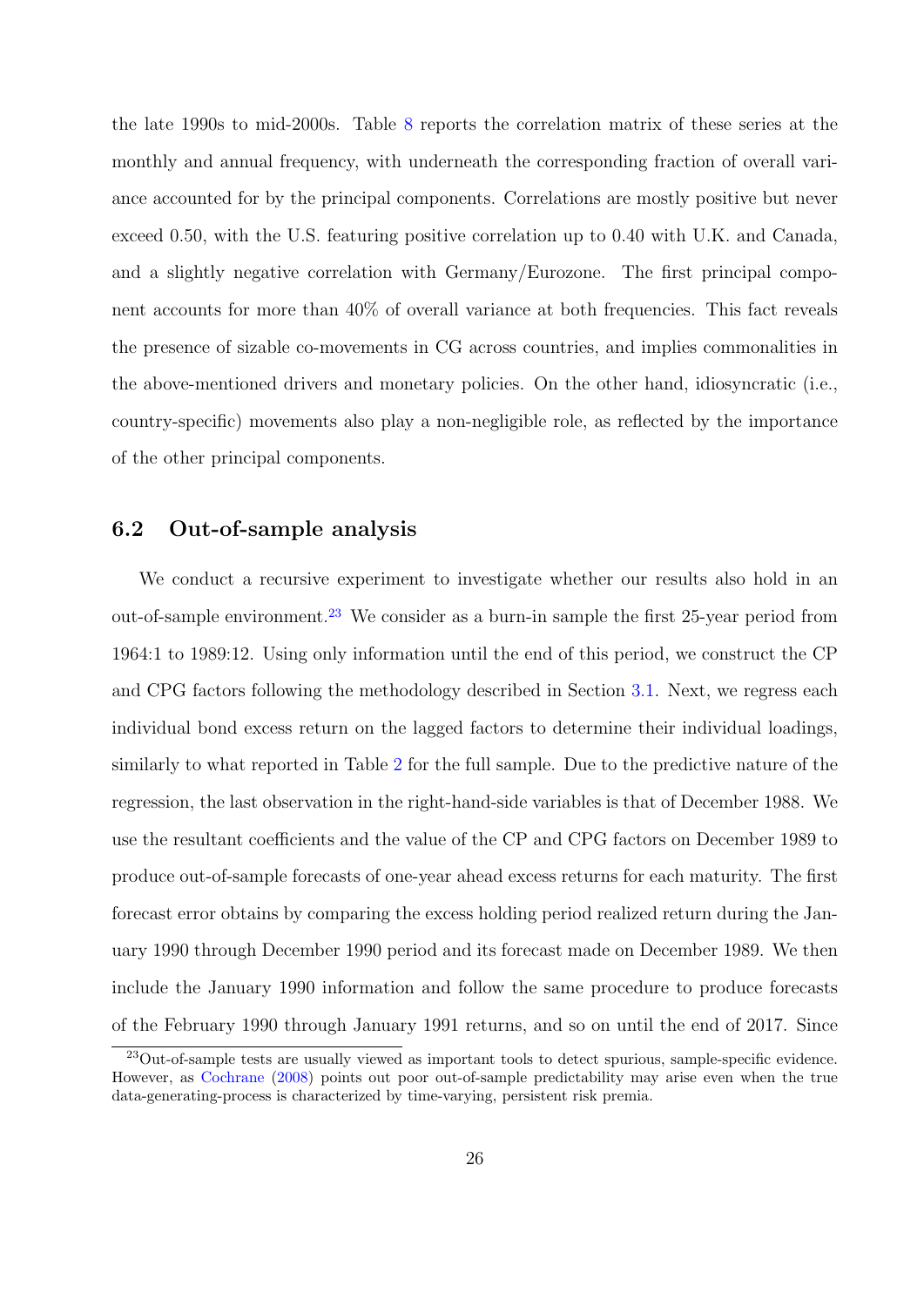the GDP information is available only on a quarterly basis, we keep the filtered permanent growth GDP component constant throughout the three months following a quarter's end.

In Table [9,](#page-48-0) we summarize the results of this exercise for the four individual bond returns. We contrast the forecasting accuracy of Model 1, which includes the convergence gap, with that of Model 2, which excludes it. Both models incorporate a constant term. The ratio of the mean squared forecast errors  $MSFE_1/MSFE_2$ , reported in the third column, tells us whether the model with CG features lower (ratios less than one) or higher (ratios above one) forecast errors than the competing model. To gauge statistical significance, the column "DM test" reports the p-values for the [Diebold and Mariano](#page-34-9) [\(1995\)](#page-34-9) test on the difference in MSFEs.

In the first row of each panel, Model 2 consists of a constant term only, i.e. we benchmark the gap against the naive historical mean estimator. The inclusion of CG leads to a decline in MSFE of about 8% across the maturity spectrum, statistically significant at the 2% level at all maturities.

In the second row, Model 2 consists of the CP factor, and, thus, it exploits information in forward rates only. Adding CG in the conditioning set leads to a surge in out-of-sample prediction accuracy across all bonds, with MSFEs declining by about 25%. This improvement is economically large, and strongly statistically significant.

In the third row, we contrast the model with CPG with a model that combines CP with the [Cieslak and Povala](#page-34-2) [\(2015\)](#page-34-2)'s cyclical factor. Conditioning on the convergence gap improves the forecasting ability of forward rates in an out-of-sample fashion even after controlling for the inflation-driven cycle,  $cf_t$ . Indeed, the inclusion of CG reduces the MSFE by about 25% across maturities. However, as we discussed in Section [3.2](#page-12-0) and [3.3,](#page-14-0) the evidence points to substantial predictive content of CPG for short-term and intermediate maturities, while the contribution of  $cf_t$  becomes more sizable as we increase the maturity of the bonds. In line with this analysis, we find that the MSFE improvement obtained by using the convergence gap is statistically significant at standard confidence levels for short- and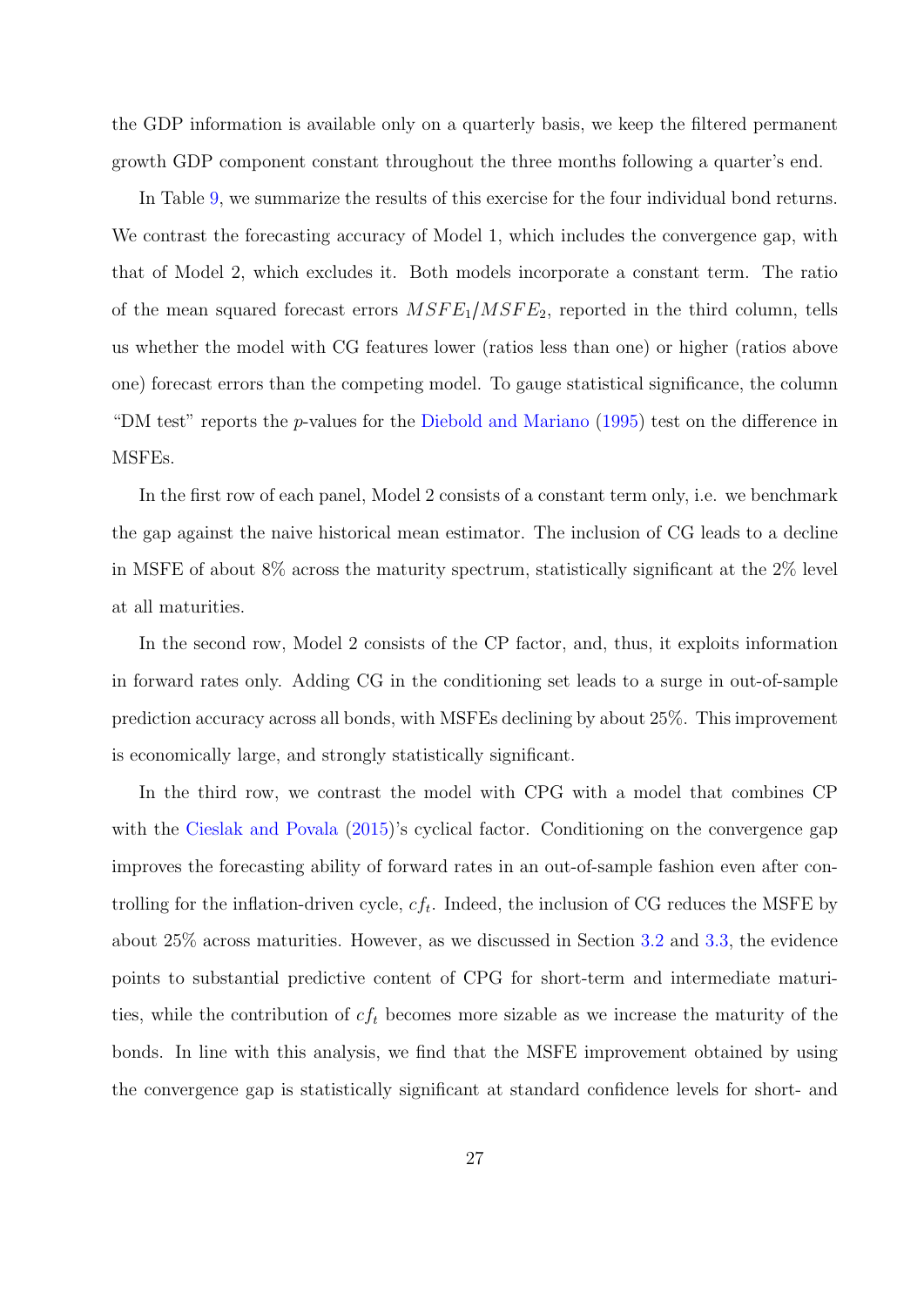medium-term bonds but it becomes insignificant at the longest 5-year maturity.

Hence, the third row confirms the maturity-dependence of the impact of CPG and  $cf_t$ factors on bond risk premium. It is natural to postulate that the two cycles together should deliver good performance across the term structure. To this end, in the last row we add the  $cf_t$  factor to either CPG or CP. In line with our hypothesis, we observe that the specification including  $CPG_t$  and  $cf_t$  leads to a reduction in MSFE that is statistically significant for all bond maturities. Taken together, the evidence in rows three and four clarifies that CG provides complementary information on bond risk premia compared to that in  $cf_t$ .

In order to further explore the provenance of these results, we investigate whether the improvements arise from a reduction in the bias or in the variance of the forecast errors through [Ashley et al.](#page-33-10)  $(1980)$ 's test.<sup>[24](#page-28-1)</sup> The p-values of these tests are reported in columns "Bias" and "Variance", respectively. It is clear that the improvement from adding CG to the model comes from a reduction in the bias of the forecast errors and, to a lesser extent, from a variance reduction.

### <span id="page-28-0"></span>6.3 Robustness checks and other concerns

Alternative Measures of Convergence Gap: In Tables [E.1–](#page-62-0)[E.4,](#page-65-0) we experiment several alternatives to the construction of CG. Details are provided in Appendix [E.](#page-56-1)

In Table [E.1,](#page-62-0) we replace the one-sided HP filtered trend component of real GDP with the potential GDP series obtained by [Laubach and Williams](#page-36-7) [\(2003\)](#page-36-7) using a Kalman filter. In Table [E.2,](#page-63-0) we instead replace the one-sided HP filtered trend component of real GDP with the Kalman filter natural-rate estimates – denoted  $r_t^*$  – by [Holston et al.](#page-35-11) [\(2017\)](#page-35-11). In Table [E.3](#page-64-0) we follow [Laubach and Williams](#page-36-7) [\(2003\)](#page-36-7) and use the forecast of the twelve-monthahead percentage change in core PCE generated from a univariate AR(9) estimated over

<span id="page-28-1"></span><sup>&</sup>lt;sup>24</sup>Let  $\hat{\epsilon}_{1t}$  and  $\hat{\epsilon}_{2t}$  denote the forecast errors for Model 1 and 2, respectively. Define  $\Delta_t = \hat{\epsilon}_{1,t} - \hat{\epsilon}_{2,t}$ ,  $\Sigma_t = \widehat{e}_{1,t} + \widehat{e}_{2,t}$  and  $\overline{\Sigma}$  its time-series average. We estimate regression:  $\Delta_t = \beta_0 + \beta_1(\Sigma_t - \overline{\Sigma}) + u_t$ . The t-statistic for  $\beta_0$  measures the bias improvement of Model 1 versus Model 2, while the t-statistic for  $\beta_1$ captures reduction in the error variance. See [Berardi and Torous](#page-33-11) [\(2005\)](#page-33-11) for a paper using this test in term structure modeling.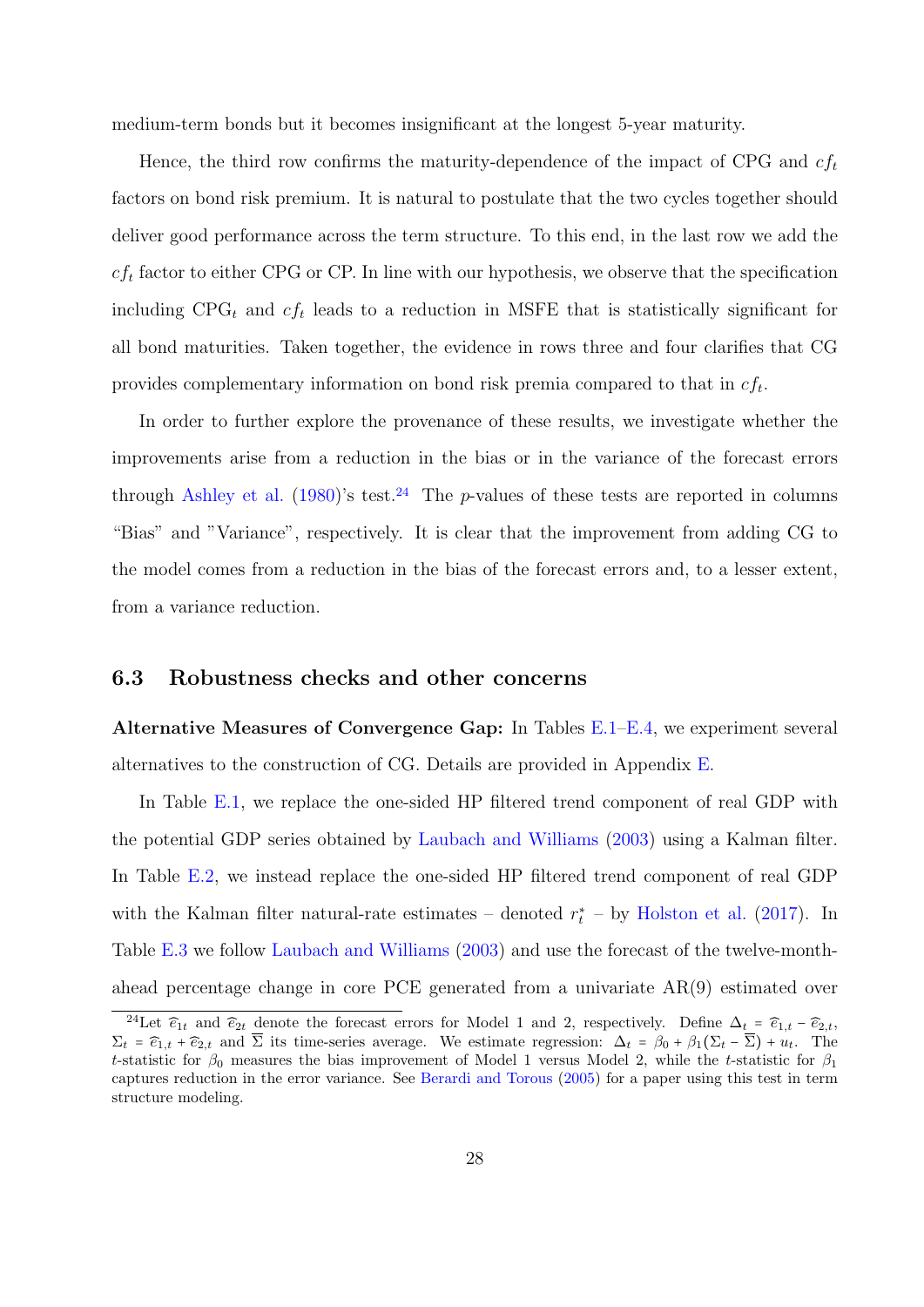the prior 120 months as a proxy for inflation expectations in constructing the ex ante real interest rate. Survey data is an appealing alternative to model-based expectations, but at the cost of reduced sample size as it starts only in 1981. In Table [E.4](#page-65-0) we use CPI inflation forecasts from the Survey of Professional Forecasters (SPF) to construct the real rate from 1981 onwards, and we splice it with a four quarter moving average of past CPI inflation.[25](#page-29-0) We use such proxy for inflation expectations in constructing the ex-ante real interest rate. We find that all these variations generally produce comparable, or even stronger, results than those reported in Table [1.](#page-40-0)

Alternative sampling frequencies, period, and vintage data: In Panel A of Table [10,](#page-49-0) we report the results for average excess returns  $\overline{rx}_{t+1}$  when data are sampled at the quarterly and annual frequency. The quarterly series does not require GDP data to be interpolated in the construction of CG. The yearly frequency addresses econometric concerns arising from the use of overlapping returns (see [Bauer and Hamilton,](#page-33-12) [2017,](#page-33-12) for a discussion) by relying on non-overlapping observations, at the cost of a much smaller sample size. For comparison, we report in the table the R-squared  $(R_{fwd}^2)$  when using forward rates only as regressors. In both specifications, the coefficient on CG is again negative at about −8, and statistically significant with reverse regressions t-statistics below  $-3$ . The associated  $R^2$  confirms that forward rates conditional on the gap capture substantial incremental time-variation in bond risk premia.

In Panel B, we verify the robustness of our findings to excluding the zero-lower-bound period. To this end, we re-estimate our baseline model when ending the sample in November, 2008. As we can see, the results mimic quite closely those from Table [1,](#page-40-0) which indicates that our conclusions also hold when excluding the period of unconventional monetary policy.

In Panel C, we report analogous results when constructing the convergence gap using vintage data for GDP and inflation.<sup>[26](#page-29-1)</sup> Vintage series for inflation start being available in

<span id="page-29-0"></span> $^{25}$ In the fixed-income literature, [Chun](#page-34-12) [\(2011\)](#page-34-12) includes survey expectations in the estimation of an arbitragefree affine term structure model, and shows that GDP growth forecasts play a crucial role in tracking bond risk premia.

<span id="page-29-1"></span> $^{26}$ [Ghysels et al.](#page-35-2) [\(2018\)](#page-35-2) provide evidence that bond risk premia predictability using macroeconomic infor-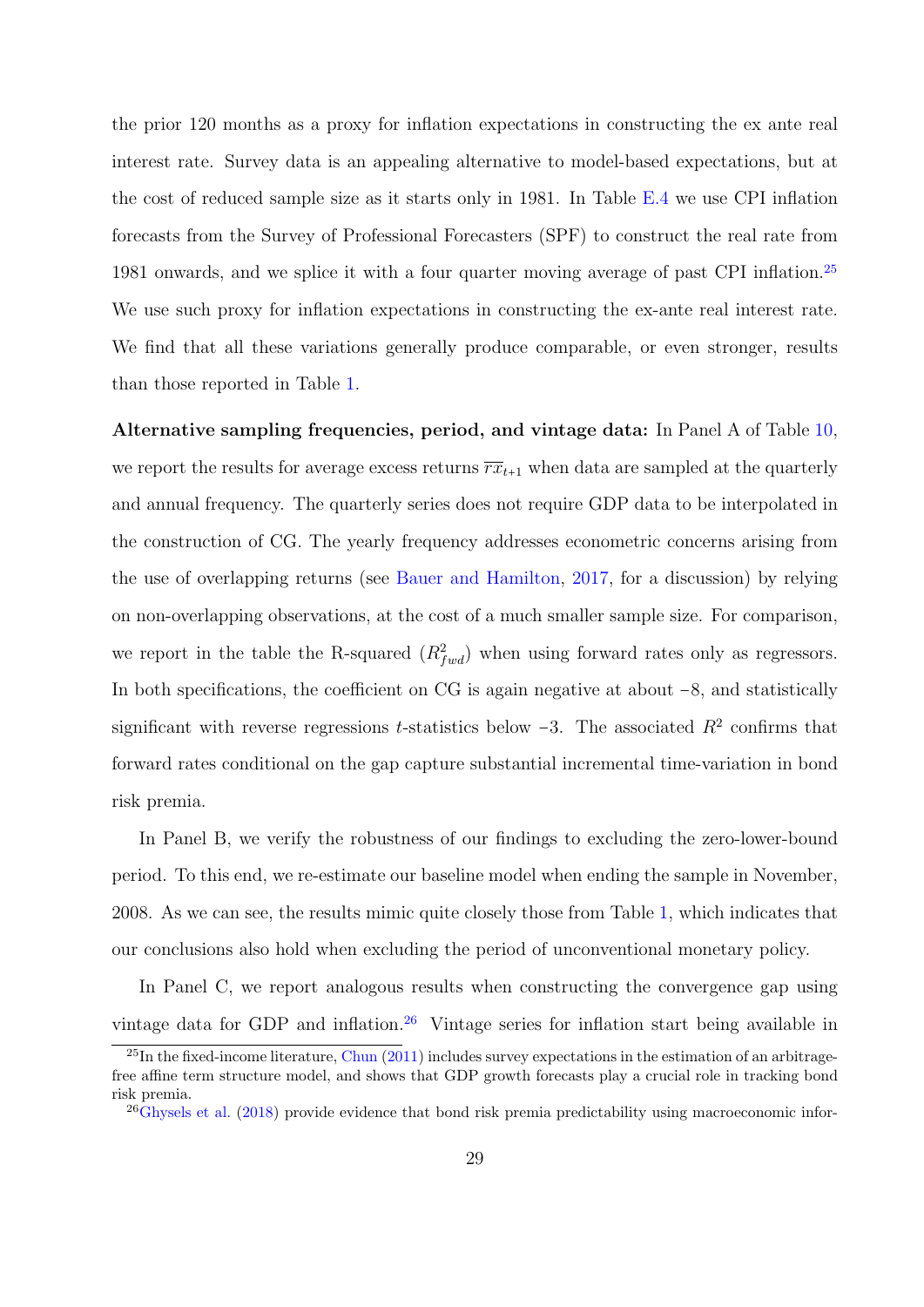1996. Starting on January 1996, we construct CG based on recursive estimations that use the vintage data available until that calendar quarter end.[27](#page-30-0) Panel B reports the corresponding results. The coefficient on CG remains negative and significant, although its magnitude is smaller than that in Panel, and the increments in R-squared compared to the forward-only specification remain large.

Additional risk factors: It is natural to ask whether the convergence gap merely captures macroeconomic conditions. To this end, Appendix Table [E.5](#page-66-0) displays results for individual bonds predictive regressions when we control for the [Ludvigson and Ng](#page-36-0) [\(2009\)](#page-36-0)'s F5 macro factor. This factor is obtained as a linear combination (from a subset) of the first eight principal components formed from more than 130 macroeconomic and financial time series.<sup>[28](#page-30-1)</sup> Importantly, specification (3) shows that both CG and F5 are significant predictors of bond excess returns across all maturities. We conclude that the convergence gap increases the forecasting ability of forward rates over and beyond macroeconomic risk.

We also investigate whether empirically interest rate volatility and CG provide different information on monetary policy stance. In particular, we predict average excess returns (as in Table [1\)](#page-40-0) employing both forward rates and  $\text{CG}_t$  as predictors, but also controlling for three alternative measures of realized volatility. The first two measures are monthly realized volatility computed from daily data of 1-year yield, and 3-month T-Bill, respectively.<sup>[29](#page-30-2)</sup> The third measure is based on a 12-month rolling standard deviation of FFR. Table [E.6](#page-67-0) reports the results. In all three cases we observe that our conclusion continues to hold: The convergence gap enters the regression with a negative sign and its statistical significance is hardly affected. On the contrary, interest rates volatility is never significant independently from the

mation is largely attenuated when taking into account the actual data release.

<span id="page-30-0"></span> $27$ To fix ideas, on a given quarter, say 1998:Q3, we construct the convergence gap using the most recent GDP release as of the end of that calendar quarter (that is, September 1998), which refers to real GDP in the previous quarter (namely, 1998:Q2). For inflation, we take the one-year moving average of the vintage data, which is again lagged by one month and ignores subsequent revisions. We then move forward by one quarter, and add the last observation for CG (1998:Q4) to the series obtained using data until 1998:Q3.

<span id="page-30-2"></span><span id="page-30-1"></span><sup>28</sup>We kindly thank Sydney Ludvigson for making the principal components available on her [website.](https://www.sydneyludvigson.com/data-and-appendixes/)

<sup>29</sup>We also replace T-bill by the FFR but we found that in this case the monthly realized volatility was essentially flat for quite long periods, at times several months.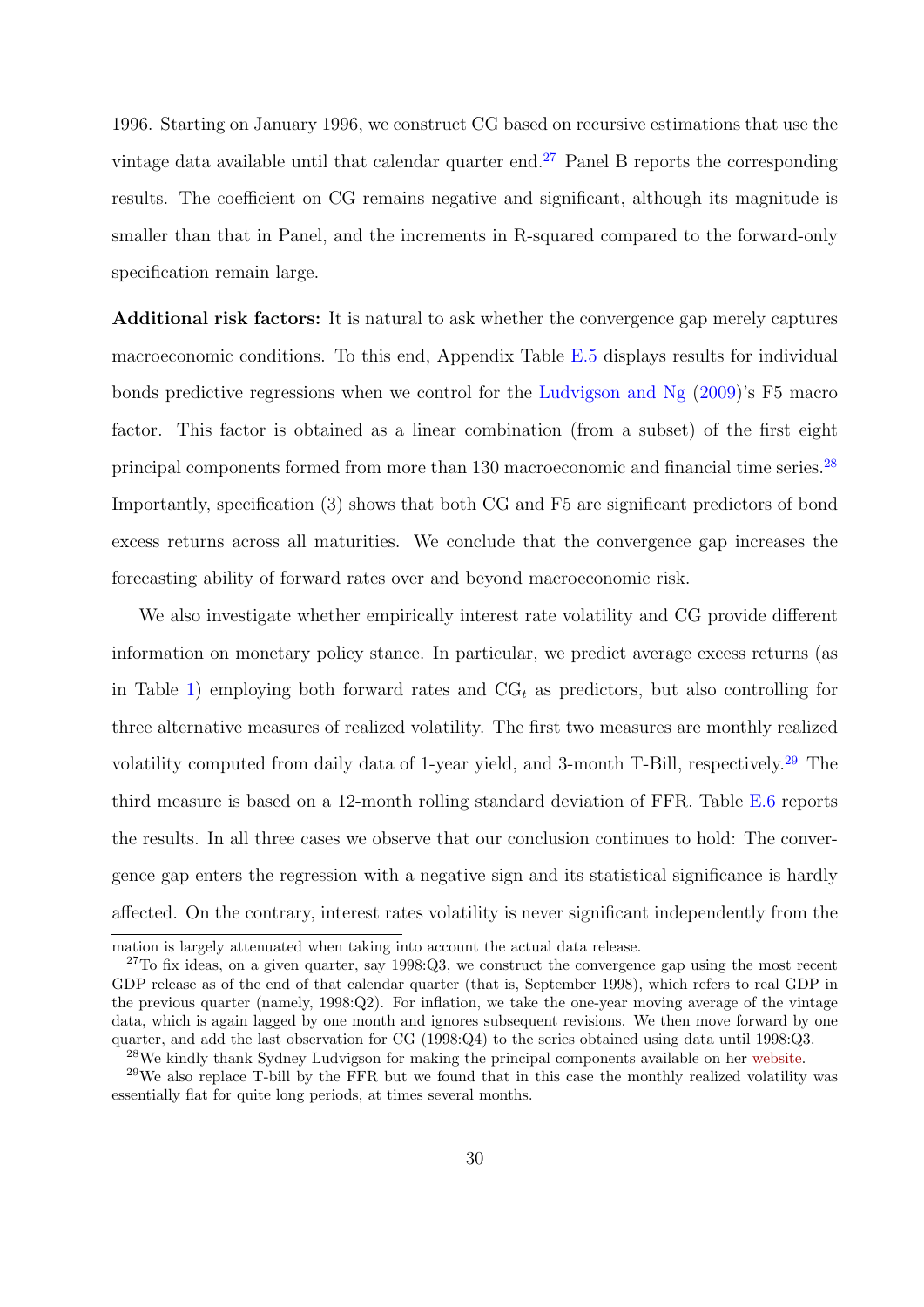measure employed.

A Term Structure Model with the Convergence Gap: In Appendix [F](#page-57-0) we cast our CPG risk factor in the context of a standard affine term structure model, where yields and risk premia are jointly determined. We show that CPG plays the role of an unspanned factor, and raises the cyclicality of the model-implied expected excess returns, consistent with our regression-based evidence.

Fama-Bliss Present-Value Restrictions: To further trace the role of the gap, we rely on univariate Fama-Bliss regressions that use the forward spread corresponding to the bond maturity, instead of the full spectrum of rates. In Appendix [G,](#page-59-0) we review the [Fama and Bliss](#page-35-0) [\(1987\)](#page-35-0) accounting identity, and extend it to the case of regressors other than yields, forward rates, or combinations thereof. Consistent with the previous (multivariate) evidence, we show that the success of the convergence gap (or better, of its orthogonal component with respect to forward spreads) to enhance bond predictability stems from its ability to significantly forecast bond returns and future yields with the opposite sign, see Table [G.1.](#page-69-0)

## <span id="page-31-0"></span>7 Concluding Remarks

We study the ability of the Convergence Gap  $(CG)$ , i.e. the difference between the natural rate of interest and the ex-ante real Fed funds rate, to improve our understanding of bond risk premia. This variable appears as a natural candidate to capture correlated cyclical variations in yields and risk premia, given that, over our sample, positive values of CG are recorded in periods that anticipate an increase in future yields and economic activity, i.e. periods when risk premia are likely to decline. We find strong support for the role of CG in the context of return and yield predictive regressions. On the one hand, a linear combination of forward rates and the convergence gap explains 33% of the variability in average and individual bond returns during the 1964-2017 period.

The information embedded in CG is not only statistically, but also economically relevant.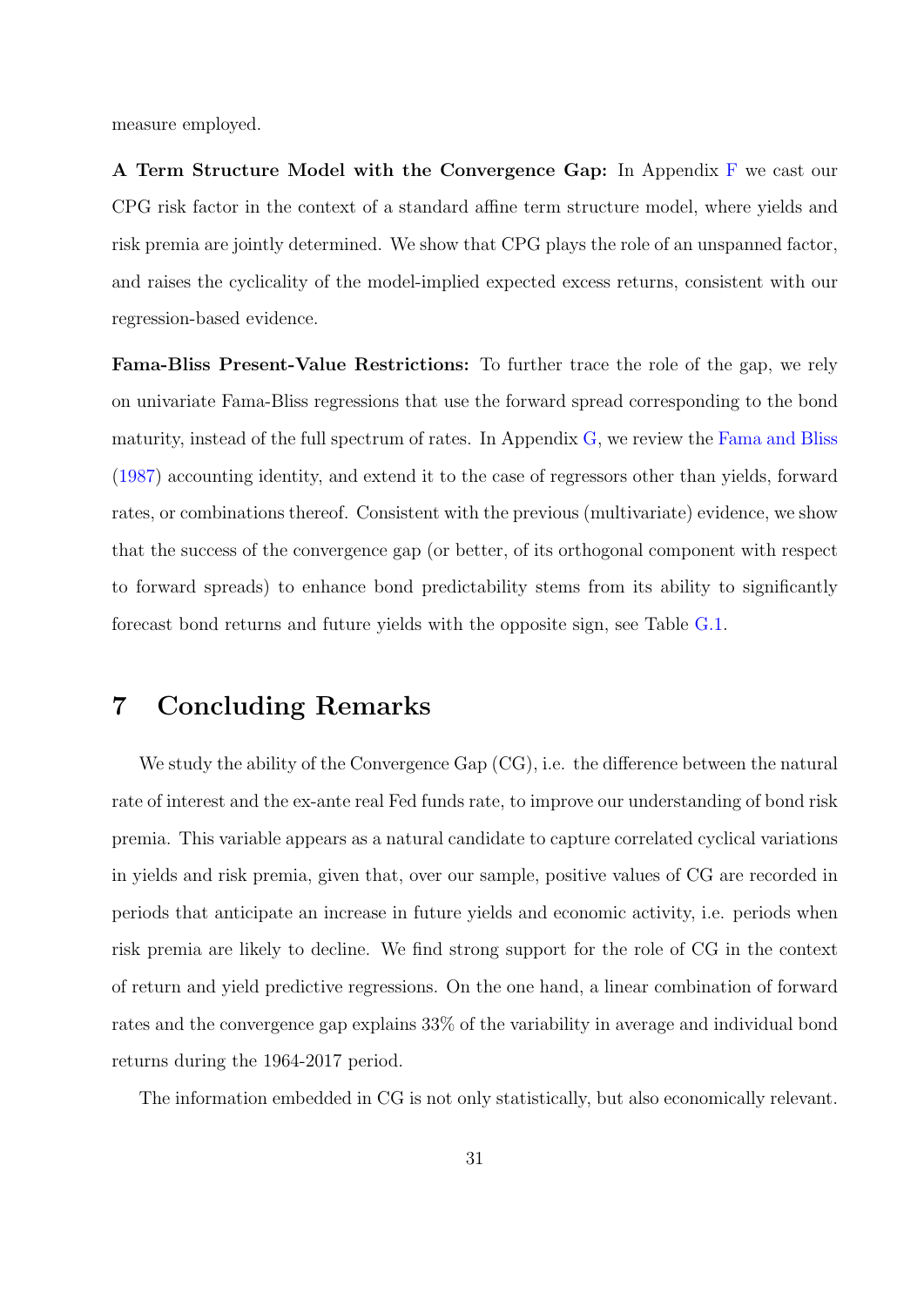While risk premia solely based on forward rates tend to miss cyclical patterns, controlling for CG delivers forecast errors that are virtually uncorrelated with the business cycle. In addition, CG brings significant economic gains when used as a conditioning variable in a dynamic fixed-income asset allocation problem. The importance of the gap extends to countries other than the U.S., persists out-of-sample and is not subsumed by a wide array of other factors. Overall, our results shed new light on the link between the conduct of monetary policy, bond prices, and risk premia.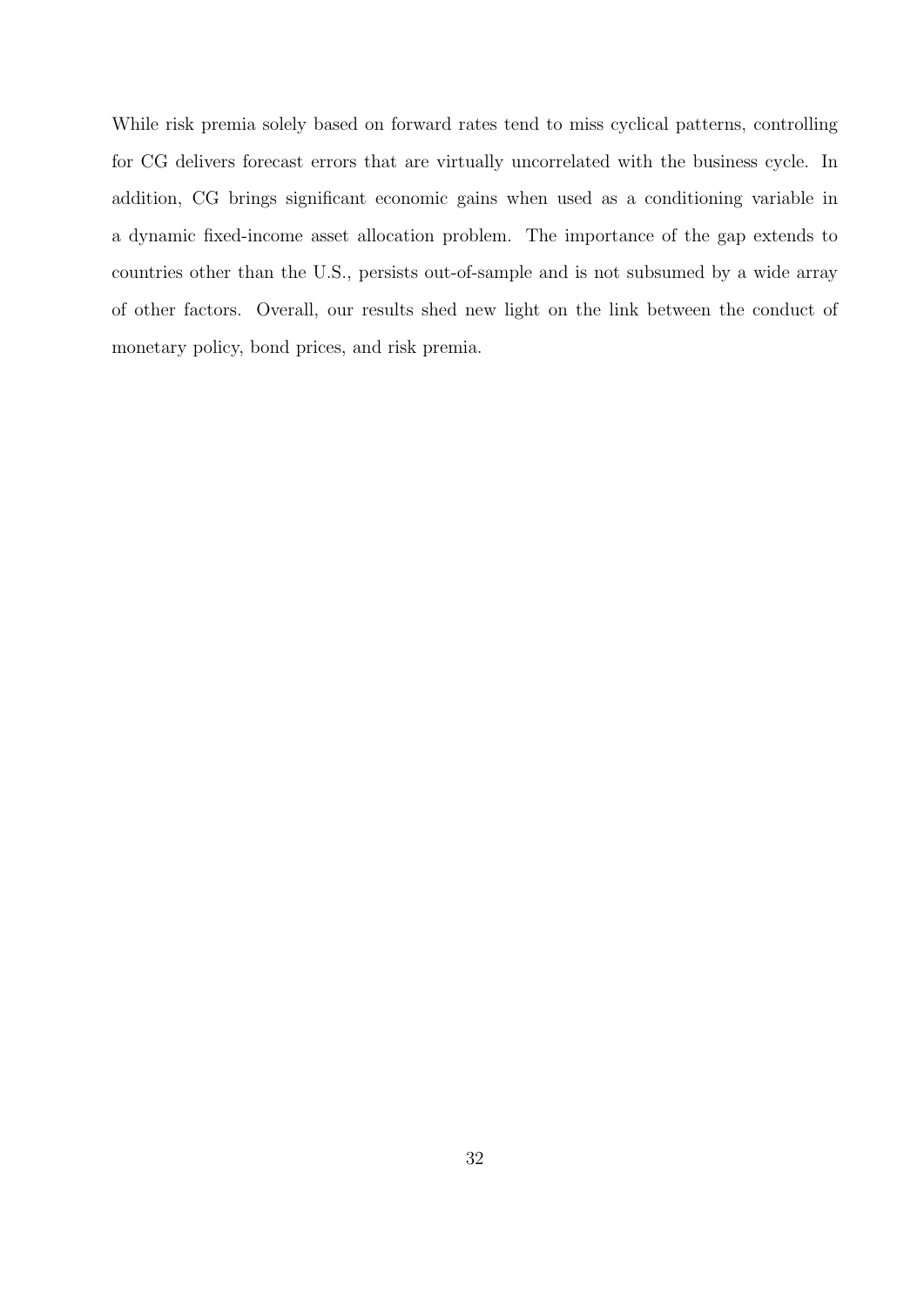## References

- <span id="page-33-7"></span>Adrian, Tobias, Richard Crump, and Emmanuel Moench (2013) "Pricing the term structure with linear regressions," *Journal of Financial Economics*, Vol. 110, pp. 110–138.
- <span id="page-33-3"></span>Amato, Jeffery D. (2005) "The Role of the Natural Rate of Interest in Monetary Policy," CESifo Economic Studies, Vol. 51, No. 4, pp. 729–755.
- <span id="page-33-13"></span>Anderson, Nicola and John Sleath (2001) "New estimates of the UK real and nominal yield curves," bank of england working papers, Bank of England.
- <span id="page-33-8"></span>Aruoba, S. Borayan, Francis X. Diebold, and Chiara Scotti (2009) "Real-Time Measurement of Business Conditions," Journal of Business & Economic Statistics, Vol. 27, No. 4, pp. 417–427.
- <span id="page-33-10"></span>Ashley, R., C. W. J. Granger, and R. Schmalensee (1980) "Advertising and Aggregate Consumption: An Analysis of Causality," Econometrica, Vol. 48, pp. 1149–1167.
- <span id="page-33-15"></span>Bandi, Federico and Andrea Tamoni (2018) "Long-run Economic Uncertainty." Working Paper.
- <span id="page-33-5"></span>Barsky, Robert, Alejandro Justiniano, and Leonardo Melosi (2014) "The Natural Rate of Interest and Its Usefulness for Monetary Policy," American Economic Review, Vol. 104, No. 5, pp. 37–43, May.
- <span id="page-33-12"></span>Bauer, Michael D. and James D. Hamilton (2017) "Robust Bond Risk Premia," The Review of Financial Studies, Vol. 31, No. 2, pp. 399–448, 09.
- <span id="page-33-2"></span>Bauer, Michael and Glenn Rudebusch (2017) "Interest Rates Under Falling Stars," Working Paper Series 2017-16, Federal Reserve Bank of San Francisco.
- <span id="page-33-11"></span>Berardi, Andrea and Walter Torous (2005) "Term Structure Forecasts of Long-Term Consumption Growth," Journal of Financial and Quantitative Analysis, Vol. 40, No. 2, pp. 241–258.
- <span id="page-33-6"></span>Bliss, Robert R. (1997) "Movements in the term structure of interest rates," Economic Review, Vol. 82, No. Q 4, pp. 16–33.
- <span id="page-33-4"></span>Bomfim, Antulio N. (1997) "The Equilibrium Fed Funds Rate and the Indicator Properties of the Term-Structure Spreads," Economic Inquiry, Vol. 35, No. 4, pp. 830–846.
- <span id="page-33-1"></span>Brandt, Michael W. and Pedro Santa-Clara (2006) "Dynamic Portfolio Selection by Augmenting the Asset Space," Journal of Finance, Vol. 61, p. 5.
- <span id="page-33-9"></span>Brandt, Michael, Pedro Santa-Clara, and Rossen Valkanov (2009) "Parametric portfolio policies: Exploiting characteristics in the cross section of equity returns," Review of Financial Studies, Vol. 22, pp. 3411–3447.
- <span id="page-33-14"></span>Campbell, John Y. and Robert J. Shiller (1988) "The Dividend-Price Ratio and Expectations of Future Dividends and Discount Factors," Review of Financial Studies, Vol. 1, No. 3, pp. 195–228.
- <span id="page-33-0"></span>Campbell, John Y. and R. J. Shiller (1991) "Yield Spreads and Interest Rate Movements: A Bird's Eye View," Review of Economic Studies, Vol. 58, No. 3, pp. 495–514.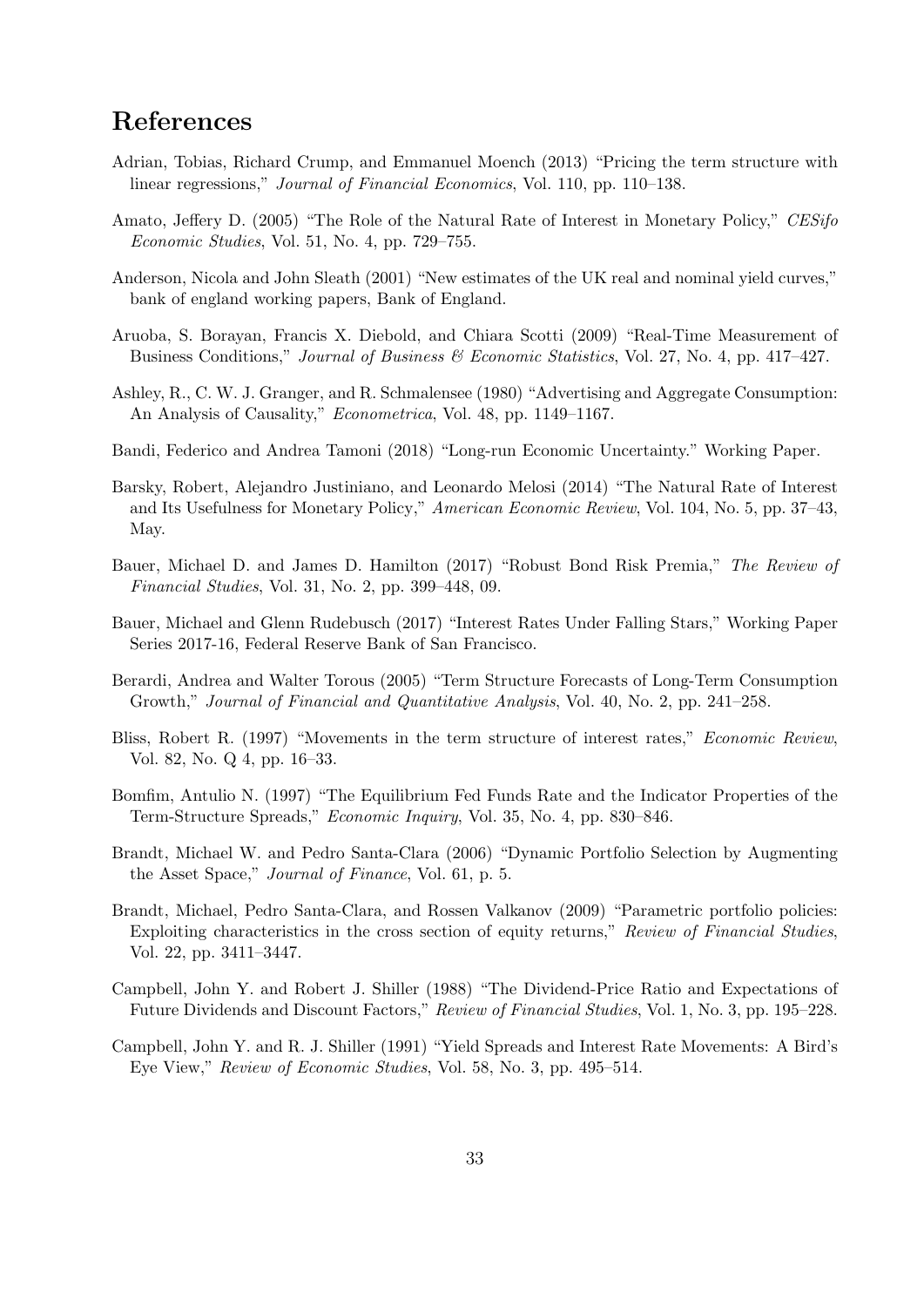- <span id="page-34-7"></span>Campbell, John and Samuel B. Thompson (2008) "Predicting Excess Stock Returns Out of Sample: Can Anything Beat the Historical Average?" Review of Financial Studies, Vol. 21, No. 4, pp. 1509–1531.
- <span id="page-34-10"></span>Cheridito, Patrick, Damir Filipovic, and Robert L. Kimmel (2007) "Market price of risk specifications for affine models: Theory and evidence," Journal of Financial Economics, Vol. 83, No. 1, pp. 123 – 170.
- <span id="page-34-12"></span>Chun, Albert Lee (2011) "Expectations, Bond Yields, and Monetary Policy," Review of Financial Studies, Vol. 24, No. 1, pp. 208–247.
- <span id="page-34-2"></span>Cieslak, Anna and Pavol Povala (2015) "Expected Returns in Treasury Bonds," Review of Financial Studies, Vol. 28, No. 10, pp. 2859–2901.
- <span id="page-34-8"></span>Clark, Todd E. and Kenneth D. West (2007) "Approximately normal tests for equal predictive accuracy in nested models," Journal of Econometrics, Vol. 138, No. 1, pp. 291 – 311.
- <span id="page-34-11"></span>Cochrane, John H. (2008) "The Dog That Did Not Bark: A Defense of Return Predictability," Review of Financial Studies, Vol. 21, No. 4, pp. 1533–1575, July.
- <span id="page-34-15"></span>Cochrane, John (2011) "Presidential Address: Discount Rates," Journal of Finance, Vol. 66, No. 4, pp. 1047–1108.
- <span id="page-34-0"></span>Cochrane, John H. and Monika Piazzesi (2005) "Bond Risk Premia," American Economic Review, Vol. 95, No. 1, pp. 138–160.
- <span id="page-34-14"></span>Cochrane, John and Monika Piazzesi (2008) "Decomposing the Yield Curve." Working paper, University of Chicago.
- <span id="page-34-13"></span>Cogley, Timothy, Giorgio E. Primiceri, and Thomas J. Sargent (2010) "Inflation-Gap Persistence in the US," American Economic Journal: Macroeconomics, Vol. 2, No. 1, pp. 43–69, January.
- <span id="page-34-3"></span>Cooper, Ilan and Richard Priestley (2009) "Time-Varying Risk Premiums and the Output Gap," The Review of Financial Studies, Vol. 22, No. 7, pp. 2801–2833.
- <span id="page-34-4"></span>Curdia, Vasco, Andrea Ferrero, Ging Cee Ng, and Andrea Tambalotti (2015) "Has U.S. monetary policy tracked the efficient interest rate?," Journal of Monetary Economics, Vol. 70, No. C, pp. 72–83.
- <span id="page-34-1"></span>Della Corte, Pasquale, Lucio Sarno, and Daniel L. Thornton (2008) "The expectation hypothesis of the term structure of very short-term rates: Statistical tests and economic value," Journal of Financial Economics, Vol. 89, No. 1, pp. 158 – 174.
- <span id="page-34-9"></span>Diebold, F. X. and R. S. Mariano (1995) "Comparing Predictive Accuracy," Journal of Business and Economic Statistics, Vol. 13, pp. 253–263.
- <span id="page-34-6"></span>Duffee, Gregory R. (2002) "Term Premia and Interest Rate Forecasts in Affine Models," Journal of Finance, Vol. 57, No. 1, pp. pp. 405–443.
- <span id="page-34-5"></span>- (2011) "Information in (and not in) the Term Structure," Review of Financial Studies, Vol. 24, pp. 2895–2934.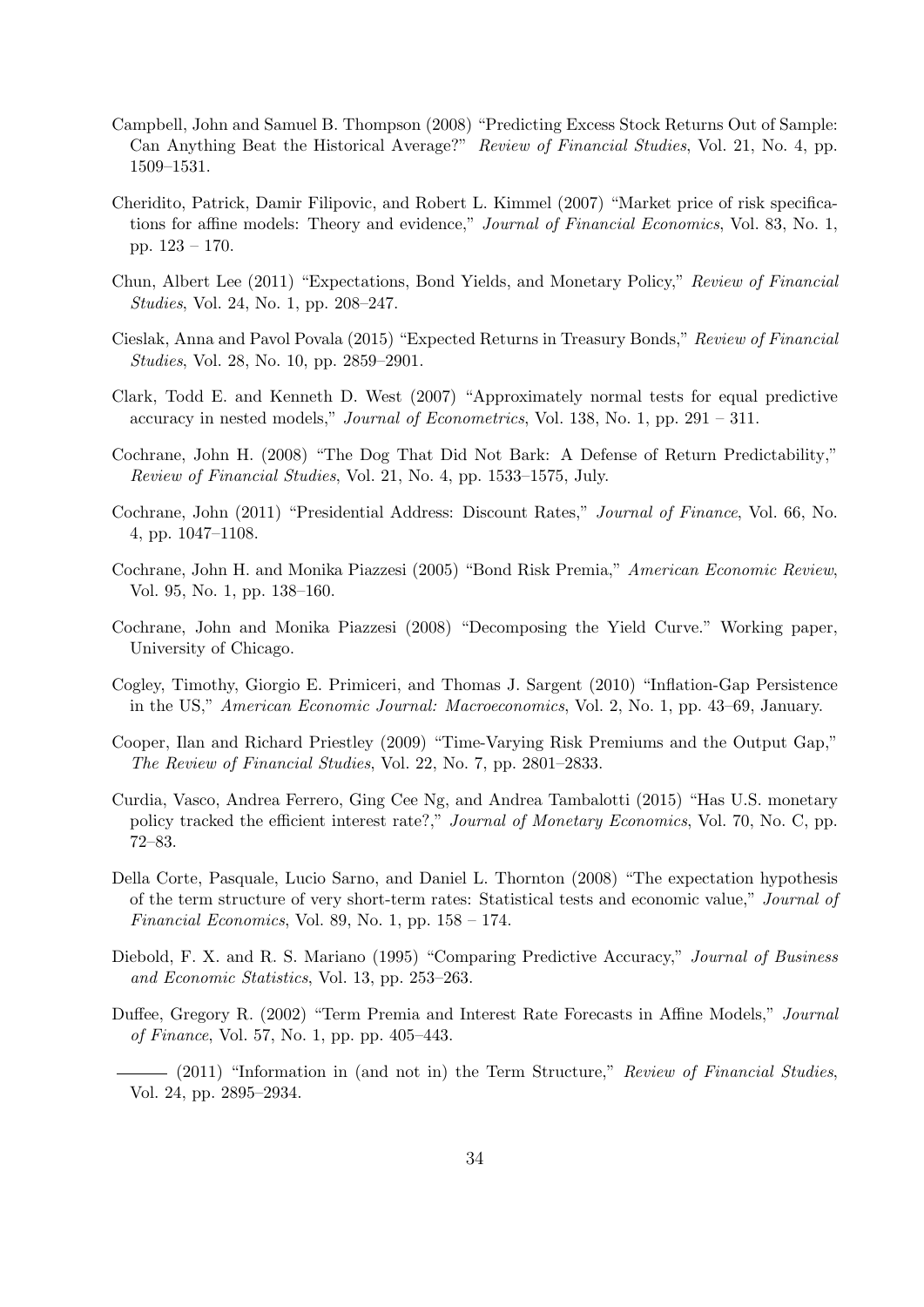- <span id="page-35-12"></span>Fagan, Gabriel, Jerome Henry, and Ricardo Mestre (2001) "An area-wide model (AWM) for the euro area," Working Paper Series 0042, European Central Bank.
- <span id="page-35-0"></span>Fama, Eugene F. and Robert R. Bliss (1987) "The Information in Long-Maturity Forward Rates," American Economic Review, Vol. 77, No. 4, pp. 680–692.
- <span id="page-35-9"></span>Favero, Carlo, Arie E. Gozluklu, and Haoxi Yang (2016) "Demographics and the Behavior of Interest Rates," IMF Economic Review, Vol. 64, No. 4, pp. 732–776.
- <span id="page-35-1"></span>Gargano, Antonio, Davide Pettenuzzo, and Allan Timmermann (2019) "Bond Return Predictability: Economic Value and Links to the Macroeconomy," Management Science, Vol. 65, No. 2, pp. 508–540.
- <span id="page-35-3"></span>Garnier, Julien and Bjørn-Roger Wilhelmsen (2009) "The natural rate of interest and the output gap in the euro area: a joint estimation," Empirical Economics, Vol. 36, No. 2, pp. 297–319, May.
- <span id="page-35-8"></span>Geanakoplos, John, Michael Magill, and Martine Quinzii (2004) "Demography and the Long-Run Predictability of the Stock Market," *Brookings Papers on Economic Activity*, Vol. 1, pp. 241–352.
- <span id="page-35-2"></span>Ghysels, Eric, Casidhe Horan, and Emanuel Moench (2018) "Forecasting through the Rearview Mirror: Data Revisions and Bond Return Predictability," The Review of Financial Studies, Vol. 31, No. 2, pp. 678–714.
- <span id="page-35-10"></span>Ghysels, Eric, Alberto Plazzi, and Rossen Valkanov (2016) "Why Invest in Emerging Markets? The Role of Conditional Return Asymmetry," Journal of Finance, Vol. 71, pp. 2145–2192.
- <span id="page-35-5"></span>Giammarioli, Nicola and Natacha Valla (2004) "The natural real interest rate and monetary policy: a review," Journal of Policy Modeling, Vol. 26, No. 5, pp. 641–660.
- <span id="page-35-7"></span>Greenspan, A. (2005) "Federal Reserve Board's semiannual Monetary Policy Report to the Congress,"Technical report, Board of the Governors of the Federal Reserve System.
- <span id="page-35-14"></span>Gürkaynak, Refet, Brian Sack, and Jonathan Wright (2007) "The U.S. Treasury yield curve: 1961 to the present," Journal of Monetary Economics, Vol. 54, No. 8, pp. 2291–2304.
- <span id="page-35-13"></span>Gurkaynak, Refet S., Brian Sack, and Jonathan H. Wright (2010) "The TIPS Yield Curve and Inflation Compensation," American Economic Journal: Macroeconomics, Vol. 2, No. 1, pp. 70– 92, January.
- <span id="page-35-6"></span>Hodrick, Robert J. (1992) "Dividend Yields and Expected Stock Returns: Alternative Procedures for Inference and Measurement," The Review of Financial Studies, Vol. 5, No. 3, pp. 357–386, 05.
- <span id="page-35-4"></span>Hodrick, Robert J. and Edward C. Prescott (1997) "Postwar U.S. Business Cycles: An Empirical Investigation," Journal of Money, Credit and Banking, Vol. 29, No. 1, pp. 1–16.
- <span id="page-35-11"></span>Holston, Kathryn, Thomas Laubach, and John C. Williams (2017) "Measuring the natural rate of interest: International trends and determinants," Journal of International Economics, Vol. 108, No. S1, pp. 59–75.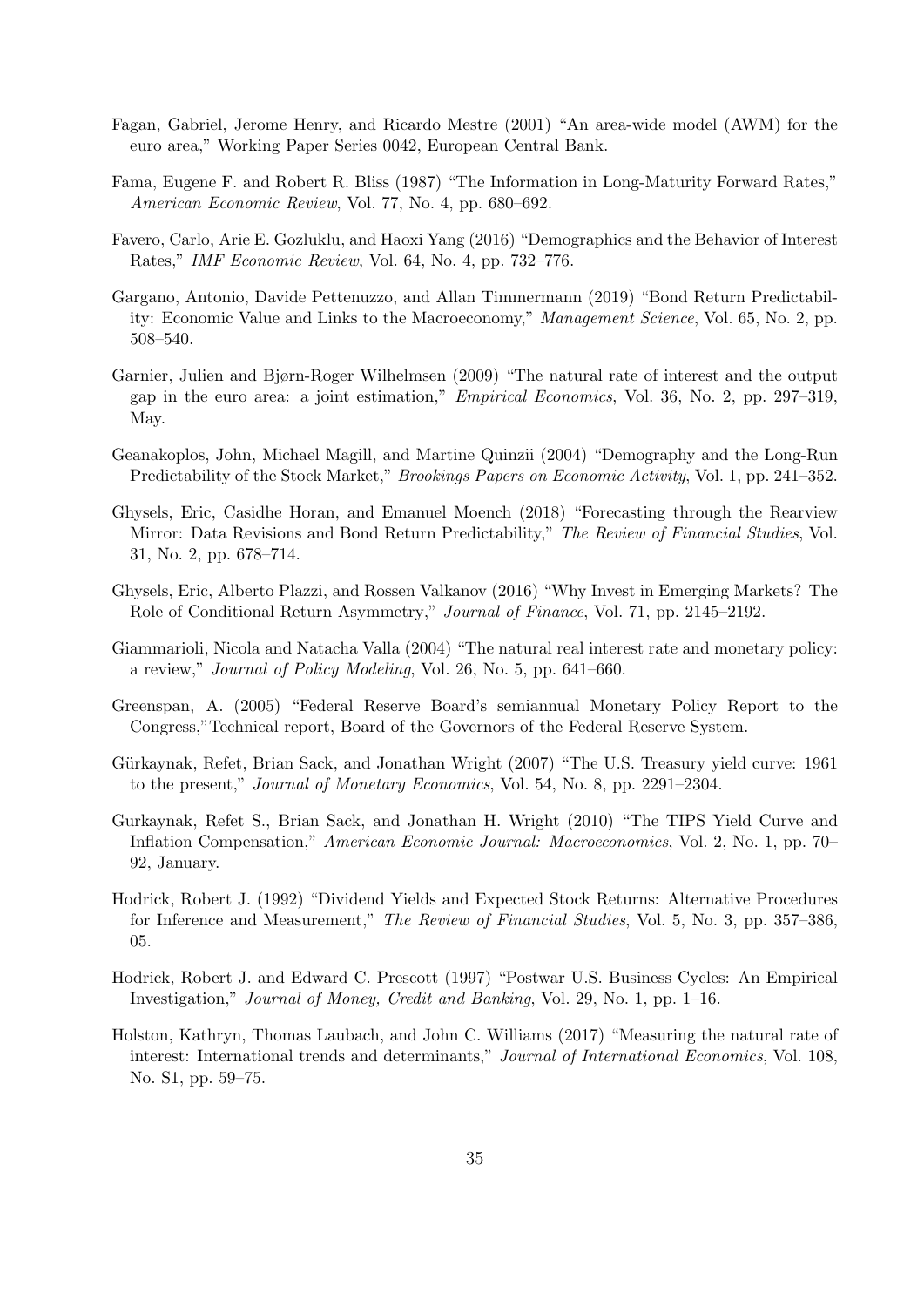- <span id="page-36-15"></span>Joslin, Scott and Anh Le (2016) "Interest Rate Volatility and No-Arbitrage Affine Term Structure Models," Working Paper Series 0042, University of Southern California, Los Angeles.
- <span id="page-36-13"></span>Joslin, Scott, Marcel Priebsch, and Kenneth J. Singleton (2014a) "Risk Premiums in Dynamic Term Structure Models with Unspanned Macro Risks," The Journal of Finance, Vol. 69, No. 3, pp. 1197–1233.
- <span id="page-36-16"></span>(2014b) "Risk Premiums in Dynamic Term Structure Models with Unspanned Macro Risks," Journal of Finance, Vol. 69, No. 3, pp. 1197–1233, June.
- <span id="page-36-1"></span>Kaplan, Robert S. (2018) "The Neutral Rate of Interest," essays and speeches by president robert s. kaplan, 2018. Federal Reserve Bank of Dallas.
- <span id="page-36-12"></span>Kiefer, Nicholas M. and Timothy J. Vogelsang (2005) "A New Asymptotic Theory For Heteroskedasticity-Autocorrelation Robust Tests," Econometric Theory, Vol. 21, No. 06, pp. 1130–1164, December.
- <span id="page-36-8"></span>Kiley, Michael T. (2015) "What Can the Data Tell Us About the Equilibrium Real Interest Rate?," Finance and Economics Discussion Series 2015-77, Board of Governors of the Federal Reserve System (U.S.).
- <span id="page-36-9"></span>Kozicki, Sharon and P. A. Tinsley (2001) "Shifting endpoints in the term structure of interest rates," Journal of Monetary Economics, Vol. 47, No. 3, pp. 613–652, June.
- <span id="page-36-7"></span>Laubach, Thomas and John C. Williams (2003) "Measuring the natural rate," The Review of Economics and Statistics, Vol. 85, pp. 1063–1070.
- <span id="page-36-10"></span>Le, Anh and Kenneth J. Singleton (2013) "The Structure of Risks in Equilibrium Affine Models of Bond Yields," working paper series, Stanford GSB.
- <span id="page-36-0"></span>Ludvigson, Sydney C. and Serena Ng (2009) "Macro Factors in Bond Risk Premia," Review of Financial Studies, Vol. 22, No. 12, pp. 5027–5067, December.
- <span id="page-36-2"></span>Lunsford, Kurt G. and Kenneth D. West (2019) "Some Evidence on Secular Drivers of US Safe Real Rates," American Economic Journal: Macroeconomics, Vol. 11, No. 4, pp. 113–139.
- <span id="page-36-3"></span>Markovich, Michael and Alberto Plazzi (2013) "Predicting Yields for Predicting Returns." Working paper, USI Lugano.
- <span id="page-36-6"></span>Mesonnier, Jean-Stephane and Jean-Paul Renne (2007) "A time-varying natural rate of interest for the euro area," European Economic Review, Vol. 51, No. 7, pp. 1768–1784, October.
- <span id="page-36-14"></span>Modigliani, F. and L. Modigliani (1997) "Risk-adjusted performance," Journal of Portfolio Management, Vol. 23, pp. 45–54.
- <span id="page-36-5"></span>Neiss, Katharine S. and Edward Nelson (2003) "The Real-Interest-Rate Gap As An Inflation Indicator," Macroeconomic Dynamics, Vol. 7, No. 02, pp. 239–262, April.
- <span id="page-36-11"></span>Newey, Whitney K. and Kenneth D. West (1987) "A Simple Positive Semi-Definite, Heteroskedasticity and Autocorrelation Consistent Covariance Matrix," Econometrica, Vol. 55, pp. 703–708.
- <span id="page-36-4"></span>Orphanides, Athanasios and John C. Williams (2002) "Robust Monetary Policy Rules with Unknown Natural Rates," Brookings Papers on Economic Activity, Vol. 2002, No. 2, pp. 63–118.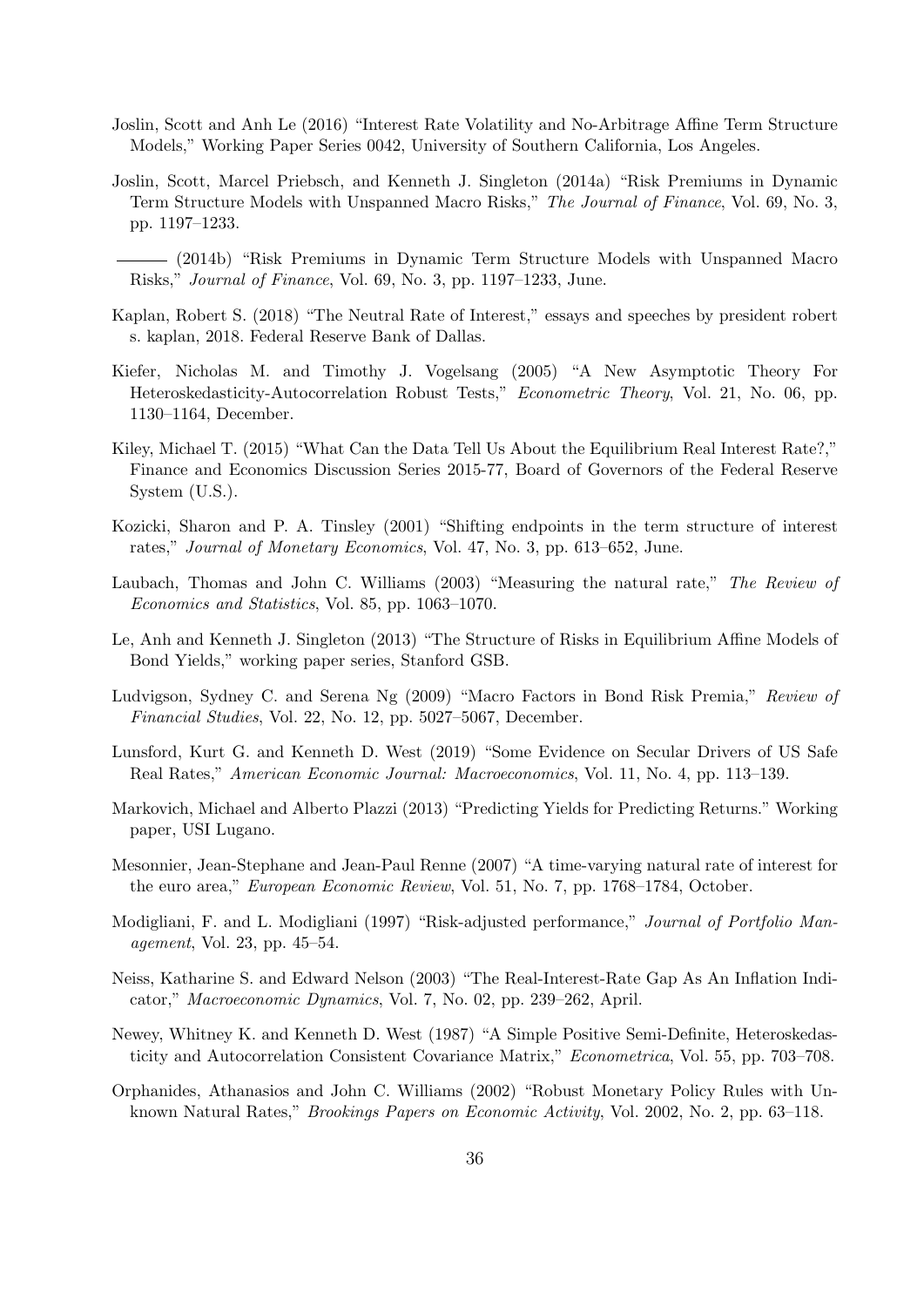- <span id="page-37-5"></span>Romer, Christina and David Romer (1989) "Does Monetary Policy Matter? A New Test in the Spirit of Friedman and Schwartz," in NBER Macroeconomics Annual 1989, Volume 4: National Bureau of Economic Research, Inc, pp. 121–184.
- <span id="page-37-0"></span>Thornton, Daniel L. and Giorgio Valente (2012) "Out-of-Sample Predictions of Bond Excess Returns and Forward Rates: An Asset Allocation Perspective," Review of Financial Studies, Vol. 25, No. 10, pp. 3141–3168.
- <span id="page-37-8"></span>Waggoner, Daniel F. (1997) "Spline methods for extracting interest rate curves from coupon bond prices," FRB Atlanta Working Paper 97-10, Federal Reserve Bank of Atlanta.
- <span id="page-37-6"></span>Wei, Min and Jonathan H. Wright (2013) "Reverse Regressions and Long-Horizon Forecasting," Journal of Applied Econometrics, Vol. 28, No. 3, pp. 353–371.
- <span id="page-37-7"></span>West, Kenneth (1996) "Asymptotic Inference about Predictive Ability," Econometrica, Vol. 64, No. 5, pp. 1067–84.
- <span id="page-37-1"></span>Wicksell, K. (1936) Interest and Prices, London: Macmillan.
- <span id="page-37-3"></span>Williams, John C. (2016) "Monetary Policy in a Low R-star World," FRBSF Economic Letter, Vol. 23, pp. 1–5.
- <span id="page-37-2"></span>Woodford, M. (2003) Interest and Prices, Foundations of a Theory of Monetary Policy, Princeton: Princeton University Press.
- <span id="page-37-9"></span>Wright, Jonathan H. (2011) "Term Premia and Inflation Uncertainty: Empirical Evidence from an International Panel Dataset," American Economic Review, Vol. 101, No. 4, pp. 1514–34, June.
- <span id="page-37-4"></span>Yellen, Janet L. (2015) "Normalizing Monetary Policy: Prospects and Perspectives," speech delivered at the "the new normal monetary policy," san francisco, california march 27. Federal Reserve Bank of San Francisco.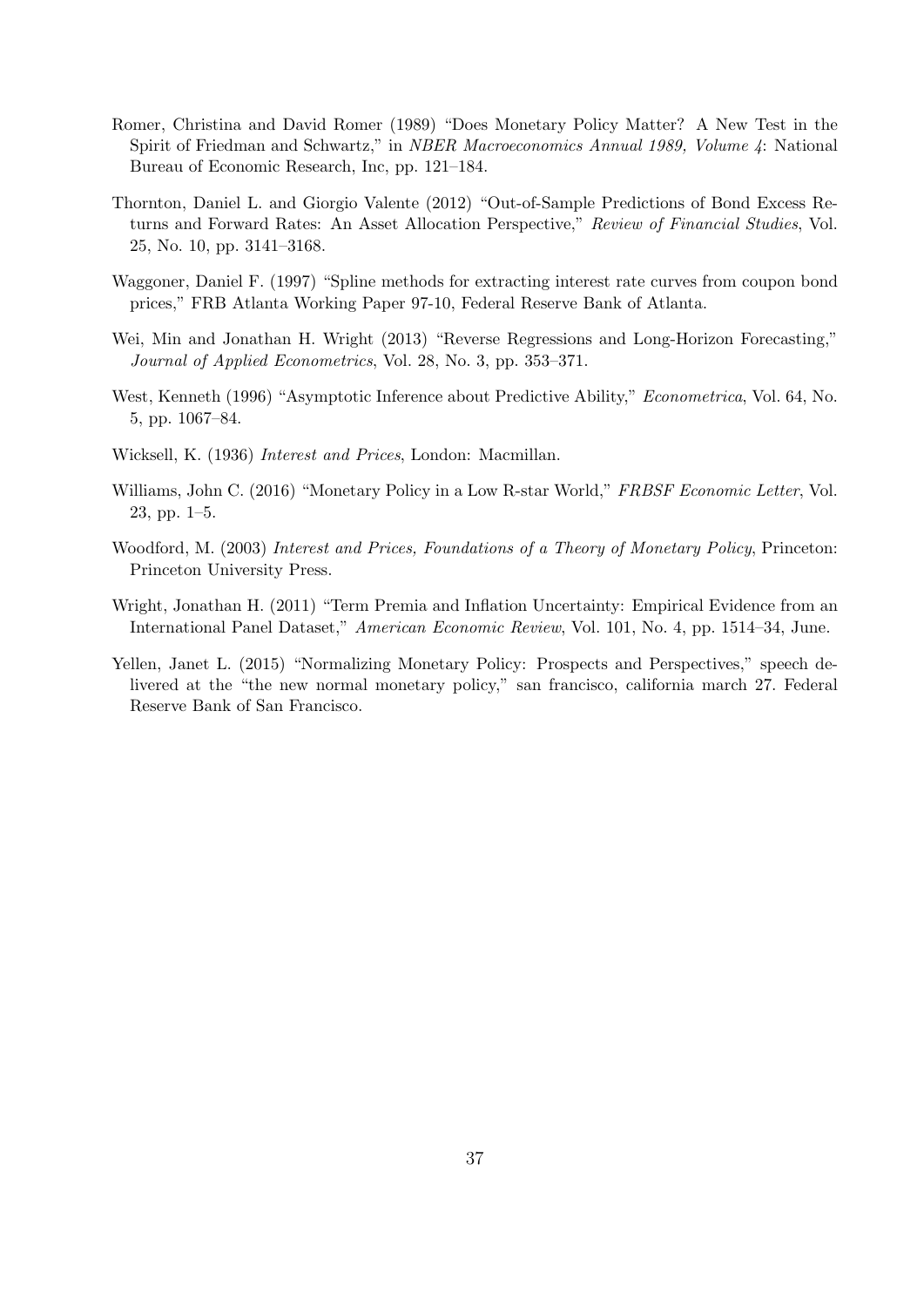<span id="page-38-0"></span>

Figure 1: The convergence gap: This figure plots the time series of the convergence gap, CG. The sample period is 1964/01 to 2017/12.

<span id="page-38-1"></span>

Figure 2: Estimating the return forecasting factor: This figure plots the unrestricted coefficients from a regression of bond excess returns on all forward rates, and from a regression of bond excess returns on all forward rates and the convergence gap (Panel A), and the bond risk factors (Panel B), namely the [Cochrane](#page-34-0) [and Piazzesi](#page-34-0) [\(2005\)](#page-34-0) factor CP (solid line) and the CPG factor obtained by conditioning the forward rates on the convergence gap (dotted line). The sample period is 1964/01 to 2017/12.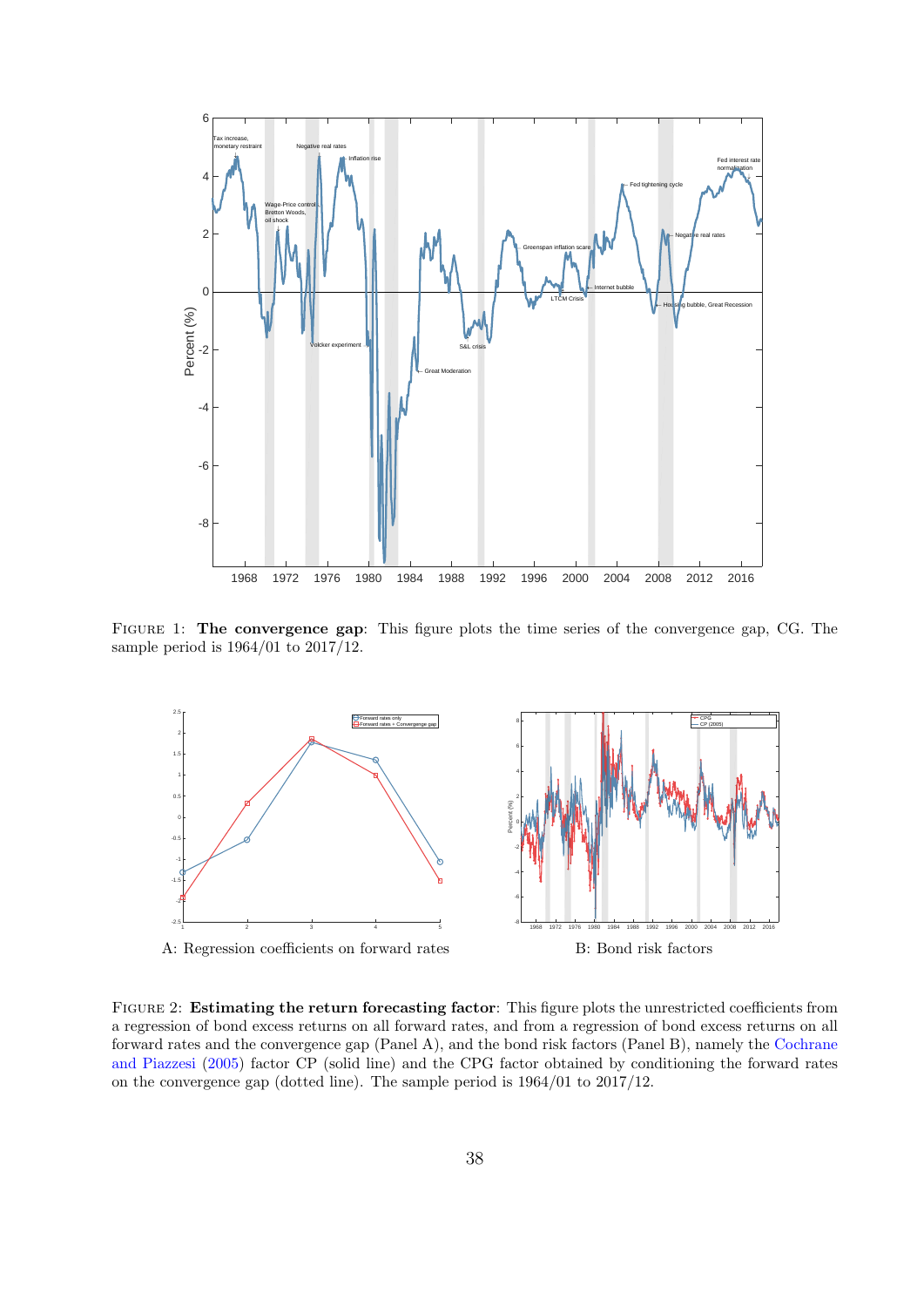<span id="page-39-0"></span>

Figure 3: Portfolio weight on bond portfolio: Time-series of the weight in the risky asset (bond portfolio) implied by the estimates of Table [6](#page-45-0) at the monthly (top panel) and annual (bottom panel) horizon. The green solid line represents the unconditional allocation (specification  $(1)$  of Table [6\)](#page-45-0), the solid line with circles corresponds to the policy conditional of forward rates (specification (2)), and the thick solid line tracks the portfolio weight implied by specification (3) which conditions on the forward rates and the convergence gap  $CG_t$ . The sample period is 1964/01 to 2017/12.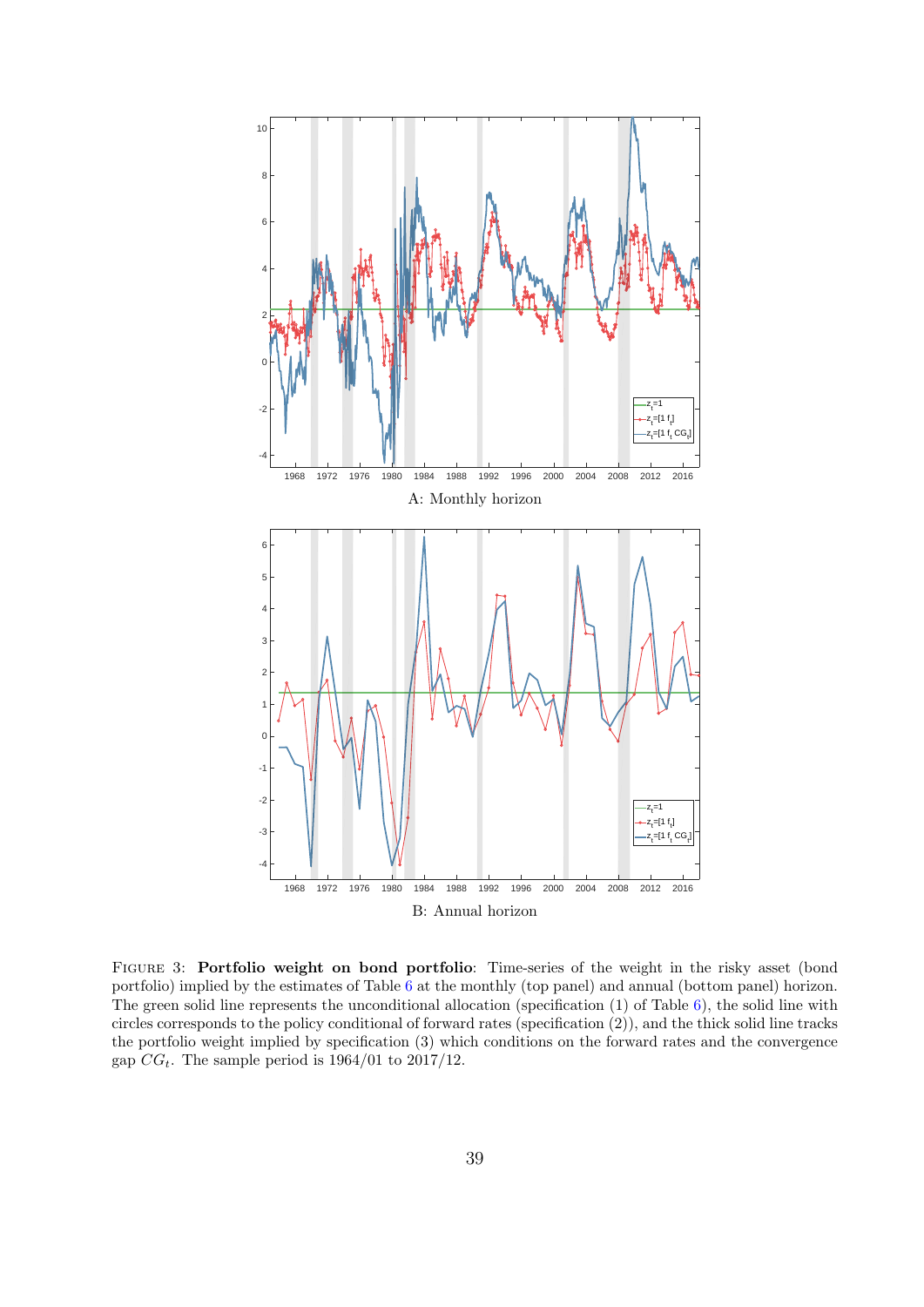#### <span id="page-40-0"></span>Table 1: Forecasting average (across maturity) bond excess returns

Panel A of this table reports OLS slope coefficients and  $R^2$  in the regression of future average (across maturities) annual excess returns  $\overline{rx}_{t+1}$  on a constant and various combinations of lagged one- to five-year forward rates and the convergence gap,  $CG_t$ . In parentheses, below the estimates, we report t-statistics computed using the reverse regression delta method by [Wei and Wright](#page-37-6) [\(2013\)](#page-37-6). The convergence gap,  $CG_t$ , is defined as the difference between the year-to-year log change in potential GDP and the real interest rate. To proxy for potential GDP we use the trend component of quarterly real GDP obtained from a one-sided Hodrick and Prescott (1997) filter. We linearly interpolate the resultant trend series to obtain monthly observations. The short-term interest rate is the annualized nominal funds rate, available from the Board of Governors. We use a four-quarter moving average of past inflation as a proxy for inflation expectations in constructing the ex ante real interest rate. Panel B reports the OLS slope coefficients and  $R^2$  in the regression of the residuals from specifications (CP) and (CPG) of Panel A. The residuals are projected on a constant and the following variables: inflation (CPI), the Chicago Fed National Activity Index (CFNAI), and the NBER recession dummy. In parentheses below the estimates we report t-statistics based on [Newey](#page-36-11) [and West](#page-36-11) [\(1987\)](#page-36-11) standard errors with 60 lags. Significance:  $\frac{*p}{0.10}$ ,  $\frac{*p}{0.05}$ ,  $\frac{***p}{0.01}$ . The intercept estimates are omitted. The sample period is 1964/01 to 2017/12.

|       |                         |                |                   |                   | Panel A: Forecasting average excess bond returns |                         |       |
|-------|-------------------------|----------------|-------------------|-------------------|--------------------------------------------------|-------------------------|-------|
| Spec. | $f_t^{(1)}$             | $f_t^{(2)}$    | $f_t^{(3)}$       | $f_t^{(4)}$       | $f_t^{(5)}$                                      | $CG_t$                  | $R^2$ |
| (CP)  | $-1.46*$                | $-0.23$        | $1.61*$           | $1.11*$           | $-0.84*$                                         |                         | 0.21  |
|       | $(-1.67)$               | $(-0.54)$      | (1.72)            | (1.88)            | $(-1.80)$                                        |                         |       |
| (CG)  |                         |                |                   |                   |                                                  | $-0.42**$<br>$(-2.16)$  | 0.08  |
| (CPG) | $-2.16***$<br>$(-2.74)$ | 0.85<br>(0.61) | $1.40*$<br>(1.79) | $1.07*$<br>(1.79) | $-1.46***$<br>$(-3.12)$                          | $-0.74***$<br>$(-3.17)$ | 0.33  |

| Spec. |                      | $CPI_t$ $CFNAI_t$ $NBER_t$                       |                   | $R^2$ |
|-------|----------------------|--------------------------------------------------|-------------------|-------|
| (CP)  | $(-2.24)$            | $-0.33^*$ $-0.05^{***}$ $0.02^{**}$<br>$(-3.03)$ | (2.28)            | 0.13  |
| (CPG) | $-0.19$<br>$(-1.12)$ | $-0.03$<br>$(-1.53)$                             | $0.01*$<br>(1.72) | 0.06  |

Panel B: Forecasting residuals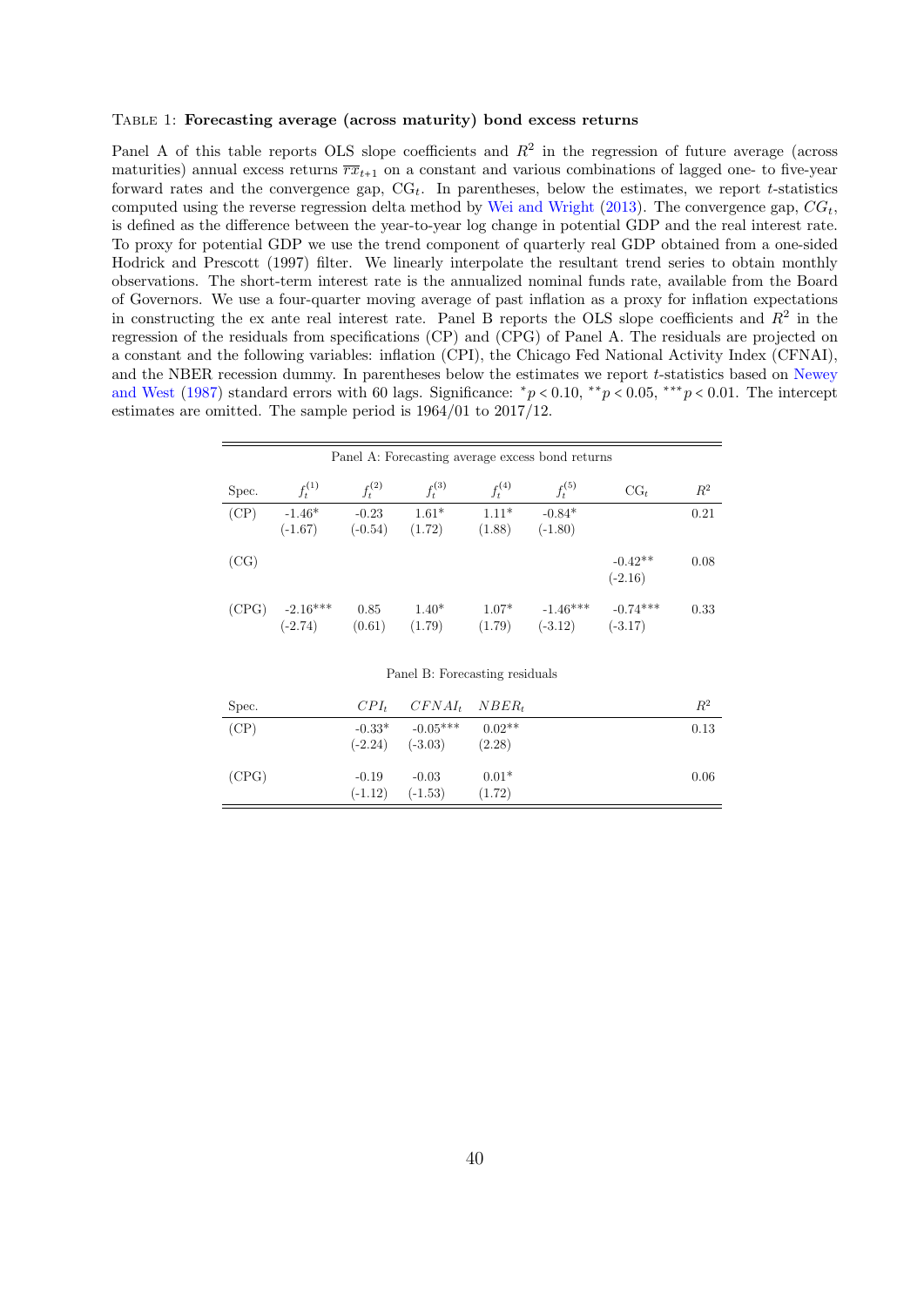### <span id="page-41-0"></span>Table 2: Forecasting individual bond excess returns

This table reports OLS slope coefficients and  $R^2$  in the regressions of future annual excess returns for bonds with maturities of two years (Panel A), three years (Panel B), four years (Panel C), and five years (Panel D). The table shows (1) to (4) specifications of the regressors. CP denotes [Cochrane and Piazzesi](#page-34-0) [\(2005\)](#page-34-0) forward rates factors. CPG denotes the fitted value from specification (3) in Panel A of Table [1,](#page-40-0) where forward rates are augmented with the convergence gap. The convergence gap,  $CG_t$ , is defined as in Table [1.](#page-40-0) cf denotes the cyclical factor of [Cieslak and Povala](#page-34-2) [\(2015\)](#page-34-2). In parentheses, below the estimates, we report t-statistics computed using the reverse regression delta method by [Wei and Wright](#page-37-6) [\(2013\)](#page-37-6). Significance:  $*_p$  < 0.10,  $*^{*}p < 0.05$ ,  $*^{**}p < 0.01$ . All regressions include a constant term, whose coefficient is omitted. The sample period is 1964/01 to 2017/12.

|       | Panel A: $rx_{t+1}^{(2)}$ |                           |           |                |  |       | Panel B: $rx_{t+1}^{(3)}$ |                           |           |                |  |  |  |
|-------|---------------------------|---------------------------|-----------|----------------|--|-------|---------------------------|---------------------------|-----------|----------------|--|--|--|
| Spec. | $CP_t$                    | $CPG_t$                   | $cf_t$    | $\mathbb{R}^2$ |  | Spec. | $CP_t$                    | $CPG_t$                   | $cf_t$    | $\mathbb{R}^2$ |  |  |  |
| (1)   | $0.42*$                   |                           |           | 0.17           |  | (1)   | $0.81***$                 |                           |           | 0.19           |  |  |  |
|       | (1.89)                    |                           |           |                |  |       | (3.30)                    |                           |           |                |  |  |  |
| (2)   |                           | $0.46***$                 |           | 0.32           |  | (2)   |                           | $0.85***$                 |           | 0.32           |  |  |  |
|       |                           | (3.36)                    |           |                |  |       |                           | (4.71)                    |           |                |  |  |  |
| (3)   |                           |                           | $1.48***$ | 0.25           |  | (3)   |                           |                           | 2.88***   | 0.29           |  |  |  |
|       |                           |                           | (3.14)    |                |  |       |                           |                           | (4.26)    |                |  |  |  |
| (4)   | $-0.11$                   |                           | $1.25***$ | 0.26           |  | (4)   | 0.19                      |                           | $2.49***$ | 0.29           |  |  |  |
|       | $(-0.45)$                 |                           | (2.81)    |                |  |       | (0.68)                    |                           | (2.73)    |                |  |  |  |
| (5)   |                           | $0.34*$                   | 0.71      | 0.35           |  | (5)   |                           | $0.57***$                 | 1.57      | $0.37\,$       |  |  |  |
|       |                           | (1.91)                    | (1.29)    |                |  |       |                           | (2.74)                    | (1.62)    |                |  |  |  |
|       |                           |                           |           |                |  |       |                           |                           |           |                |  |  |  |
|       |                           | Panel C: $rx_{t+1}^{(4)}$ |           |                |  |       |                           | Panel D: $rx_{t+1}^{(5)}$ |           |                |  |  |  |
| Spec. | $CP_t$                    | $CPG_t$                   | $cf_t$    | $\mathbb{R}^2$ |  | Spec. | $CP_t$                    | $CPG_t$                   | $cf_t$    | $\mathbb{R}^2$ |  |  |  |
| (1)   | $1.24***$                 |                           |           | 0.22           |  | (1)   | $1.52***$                 |                           |           | $0.22\,$       |  |  |  |
|       | (3.67)                    |                           |           |                |  |       | (3.53)                    |                           |           |                |  |  |  |
| (2)   |                           | $1.22***$                 |           | 0.34           |  | (2)   |                           | $1.47***$                 |           | 0.32           |  |  |  |
|       |                           | (5.02)                    |           |                |  |       |                           | (4.47)                    |           |                |  |  |  |
| (3)   |                           |                           | $4.21***$ | 0.31           |  | (3)   |                           |                           | $5.40***$ | 0.33           |  |  |  |
|       |                           |                           | (4.78)    |                |  |       |                           |                           | (5.12)    |                |  |  |  |
| (4)   | $0.39\,$                  |                           | $3.42***$ | 0.32           |  | (4)   | 0.36                      |                           | $4.66***$ | 0.34           |  |  |  |
|       | (0.79)                    |                           | (2.92)    |                |  |       | (0.28)                    |                           | (3.60)    |                |  |  |  |
| (5)   |                           | $0.79***$                 | $2.40***$ | 0.40           |  | (5)   |                           | $0.86*$                   | $3.43***$ | 0.39           |  |  |  |
|       |                           | (2.63)                    | (2.14)    |                |  |       |                           | (1.91)                    | (2.79)    |                |  |  |  |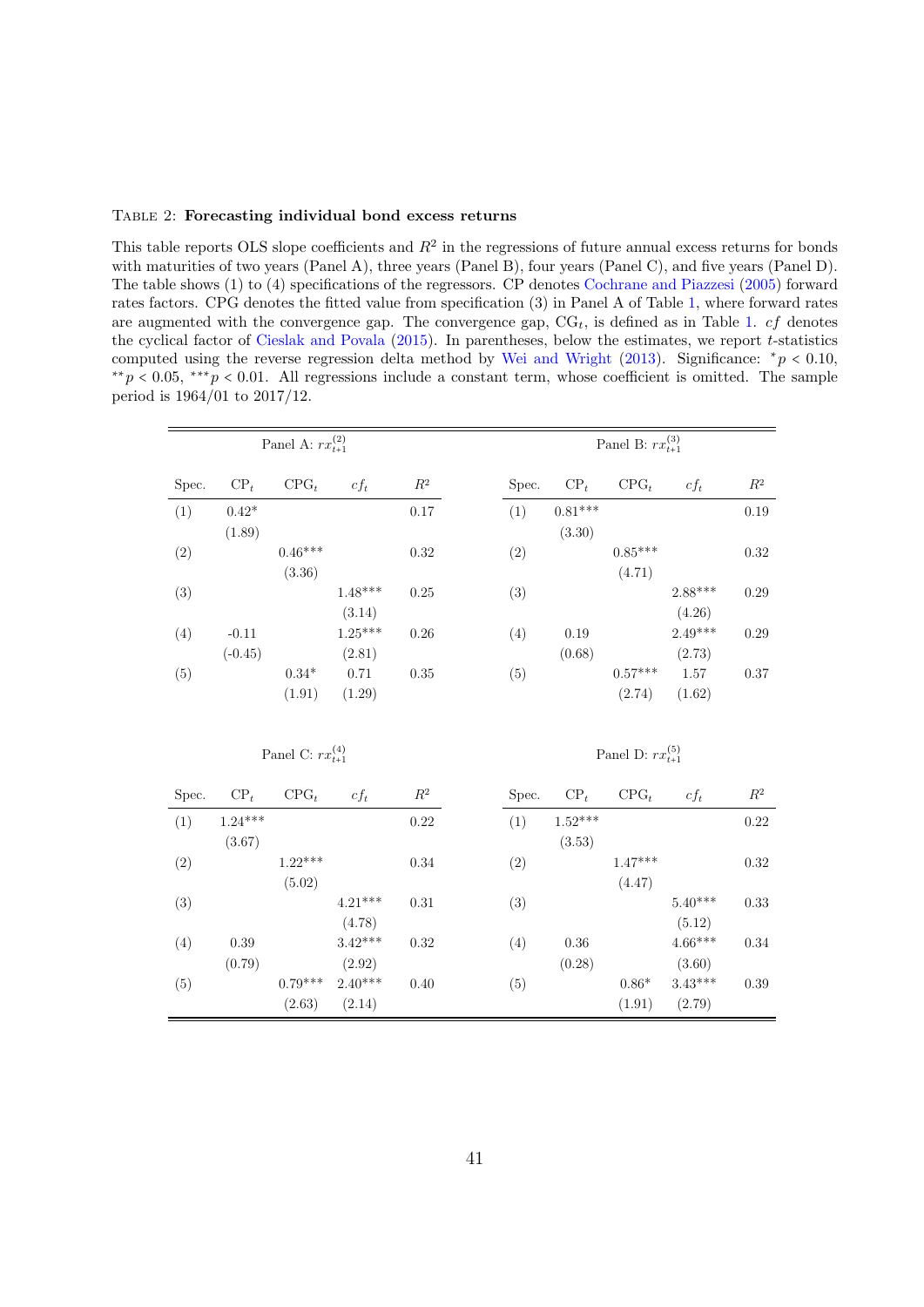### <span id="page-42-0"></span>Table 3: Forecasting individual real bond excess returns

This table reports OLS slope coefficients and  $R^2$  in the regressions of future annual excess returns for real bonds with maturities of two years (Panel A), three years (Panel B), four years (Panel C), and five years (Panel D). The table shows (1) to (4) specifications of the regressors. CP denotes [Cochrane and Piazzesi](#page-34-0) [\(2005\)](#page-34-0) forward rates factors. CPG denotes the fitted value from specification (3) in Panel A of Table [1,](#page-40-0) where forward rates are augmented with the convergence gap. cf denotes the cyclical factor of [Cieslak and Povala](#page-34-2) [\(2015\)](#page-34-2). In parentheses, below the estimates, we report t-statistics computed using the reverse regression delta method by [Wei and Wright](#page-37-6) [\(2013\)](#page-37-6). Significance:  $\frac{*p}{0.10}$ ,  $\frac{**p}{0.05}$ ,  $\frac{***p}{0.01}$ . All regressions include a constant term, whose coefficient is omitted. The sample period is 1999/01 to 2017/12.

|       | Panel A: $rx_{t+1}^{(2)}$ |                     |                      |       |       | Panel B: $rx_{t+1}^{(3)}$ |                     |                |                |  |  |
|-------|---------------------------|---------------------|----------------------|-------|-------|---------------------------|---------------------|----------------|----------------|--|--|
| Spec. | $CP_t$                    | $CPG_t$             | $cf_t$               | $R^2$ | Spec. | $CP_t$                    | $CPG_t$             | $cf_t$         | $\mathbb{R}^2$ |  |  |
| (1)   | $0.91***$<br>(2.67)       |                     |                      | 0.54  | (1)   | $0.86***$<br>(2.84)       |                     |                | 0.37           |  |  |
| (2)   |                           | $0.85***$<br>(2.91) |                      | 0.53  | (2)   |                           | $0.85***$<br>(3.09) |                | 0.40           |  |  |
| (3)   |                           |                     | 1.42<br>(1.21)       | 0.13  | (3)   |                           |                     | 1.84<br>(1.59) | 0.17           |  |  |
| (4)   | 0.95<br>(3.29)            |                     | $-0.27$<br>$(-0.45)$ | 0.55  | (4)   | 0.78<br>(2.91)            |                     | 0.46<br>(0.26) | 0.37           |  |  |
| (5)   |                           | $0.87***$<br>(3.30) | $-0.11$<br>$(-0.33)$ | 0.53  | (5)   |                           | $0.78***$<br>(3.01) | 0.48<br>(0.22) | 0.40           |  |  |

| Panel C: $rx_{t+1}^{(4)}$ |  |  |
|---------------------------|--|--|
|---------------------------|--|--|

(4) Panel D:  $rx_{t+1}^{(5)}$ 

| Spec.             | $CP_t$    | $CPG_t$   | $cf_t$    | $R^2$ | Spec. | $CP_t$    | $CPG_t$   | $cf_t$    | $R^2$ |
|-------------------|-----------|-----------|-----------|-------|-------|-----------|-----------|-----------|-------|
| (1)               | $1.08***$ |           |           | 0.34  | (1)   | $1.16***$ |           |           | 0.28  |
|                   | (2.98)    |           |           |       |       | (2.96)    |           |           |       |
| (2)               |           | $1.09***$ |           | 0.38  | (2)   |           | $1.20***$ |           | 0.33  |
|                   |           | (3.24)    |           |       |       |           | (3.24)    |           |       |
| $\left( 3\right)$ |           |           | $2.73***$ | 0.22  | (3)   |           |           | $3.37***$ | 0.24  |
|                   |           |           | (2.00)    |       |       |           |           | (2.30)    |       |
| (4)               | $0.86***$ |           | 1.21      | 0.37  | (4)   | $0.82***$ |           | 1.93      | 0.34  |
|                   | (2.59)    |           | (0.88)    |       |       | (2.29)    |           | (1.33)    |       |
| (5)               |           | $0.91***$ | 1.14      | 0.41  | (5)   |           | $0.92***$ | 1.77      | 0.38  |
|                   |           | (2.77)    | (0.77)    |       |       |           | (2.53)    | (1.20)    |       |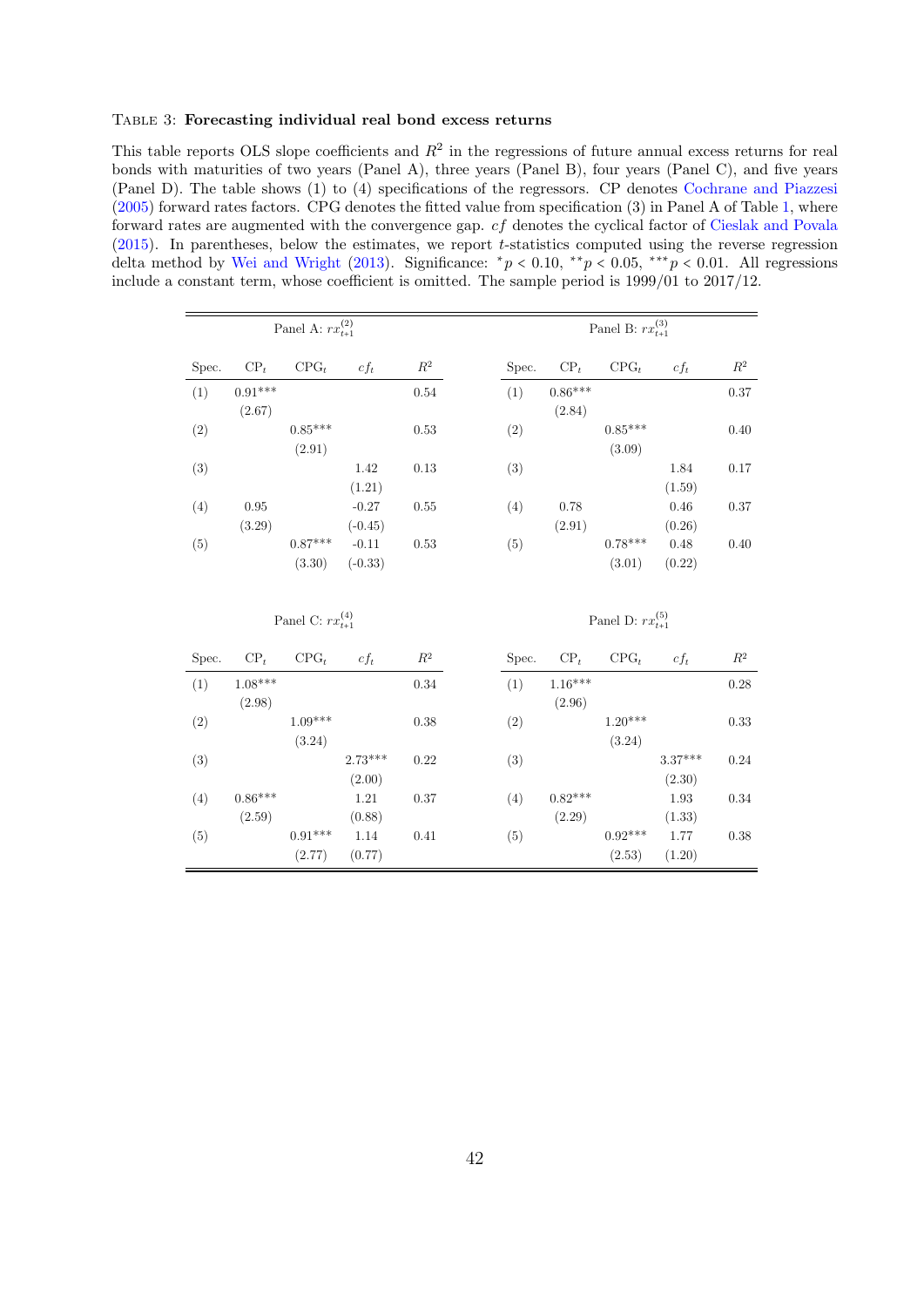#### <span id="page-43-0"></span>Table 4: Predicting yield changes

 $=$ 

 $\equiv$ 

This table reports the out-of-sample  $R^2$  statistic,  $R^2_{OoS}$ , of [Campbell and Thompson](#page-34-7) [\(2008\)](#page-34-7) from predicting H-year ahead one-year yields using three different models. Statistical significance for the  $R_{OoS}^2$  statistic is based on the p-value for the [Clark and West](#page-34-8) [\(2007\)](#page-34-8) out-of-sample MSPE-adjusted statistic; the statistic corresponds to a one-sided test of the null hypothesis that the competing forecasting model given in Column (1), (2), or (3) has equal expected square prediction error relative to the random walk (RW) forecasting model against the alternative hypothesis that the competing forecasting model has a lower expected square prediction error than the RW model. The specification "RW" (random walk) uses the current yield as best estimate of future yields. In the columns  $s_t^{(5)}$ , CG<sub>t</sub>, and  $[s_t^{(5)} \text{ CG}_t]$  either the slope  $(s_t^{(5)} = y_t^{(5)} - y_t^{(1)})$ , the convergence gap, or both, are used to predict future H-year changes in one-year yields. The estimates are then used to form one-year yields forecast. All predictive regressions include a constant term, whose estimate is omitted. The convergence gap,  $CG_t$ , is defined as in Table [1.](#page-40-0) The first forecast is made in 1989/12, and the last forecast in 2016/12. The full sample period is 1964/01 to 2017/12.

| Horizon $H$ (years)         | $s_+^{(5)}$ | $CG_t$ | $[s^{(5)}_t]$<br>$CGt$ ] |
|-----------------------------|-------------|--------|--------------------------|
| 1                           | $-0.05$     | 0.14   | 0.13                     |
|                             | (0.99)      | (0.00) | (0.00)                   |
| $\mathcal{D}_{\mathcal{L}}$ | 0.03        | 0.15   | 0.20                     |
|                             | (0.16)      | (0.00) | (0.00)                   |
| 3                           | 0.19        | 0.10   | 0.25                     |
|                             | (0.00)      | (0.01) | (0.04)                   |
| 4                           | 0.22        | 0.02   | 0.18                     |
|                             | (0.00)      | (0.05) | (0.00)                   |
|                             |             |        |                          |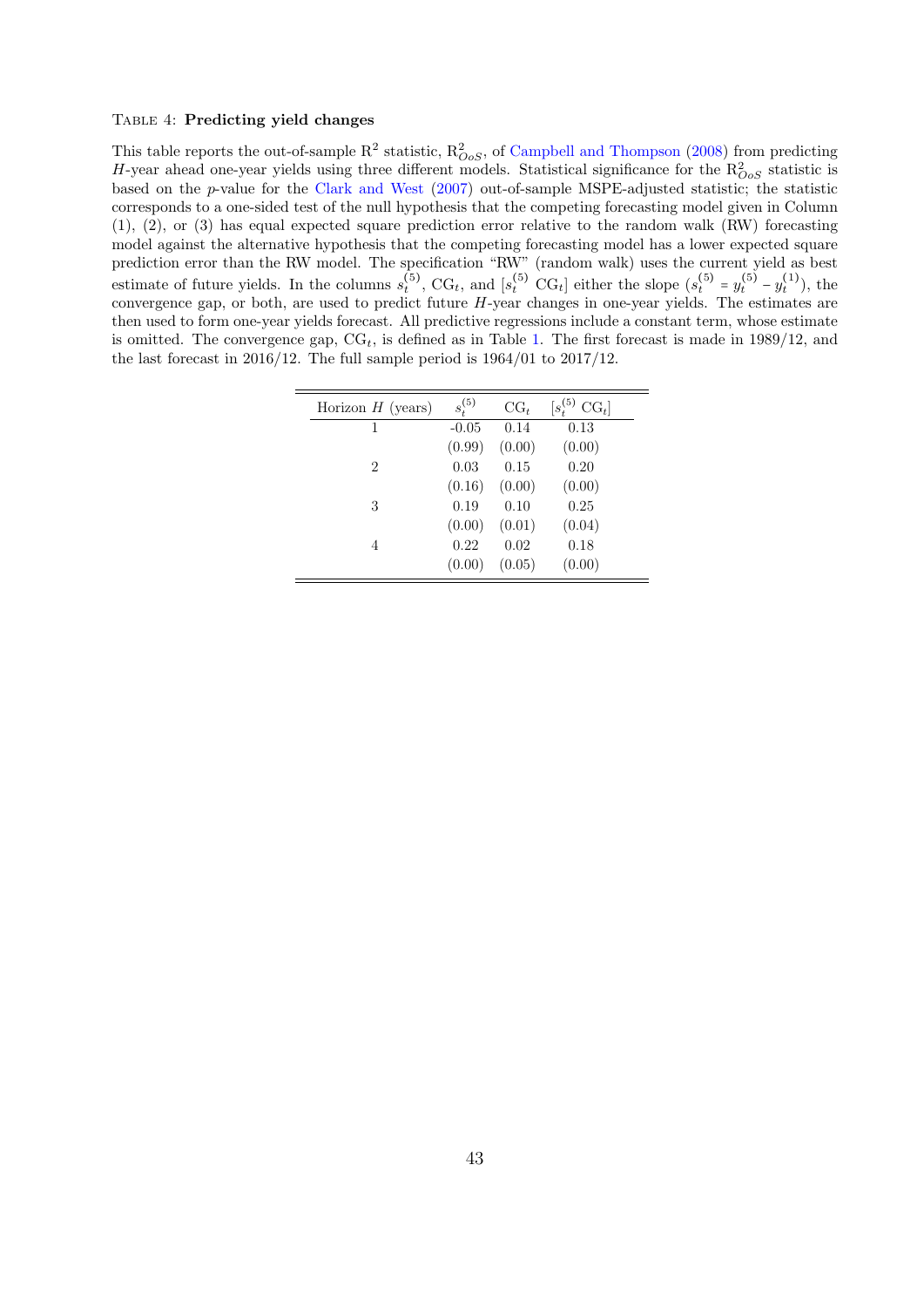### <span id="page-44-0"></span>Table 5: Economic Drivers of Convergence Gap

This table explores the potential drivers of the convergence gap (see columns (1) to (3)), as well as drivers of the predictable component of bond risk premia (see columns  $(4)$  to  $(6)$ ). Specifically, in columns  $(1)$ to (3) we report coefficient, t-statistic, and R-squared in the regression of CG onto a given driver, while columns (4) to (6) report analogous statistics for the fitted value from the previous regression as a predictor of bond returns (together with forward rates) in place of the raw CG. We collect the drivers into demographic measures (employment to population ratio; middle-to-young ratio proposed by [Geanakoplos et al.](#page-35-8) [\(2004\)](#page-35-8), life expectancy; and dependency ratio constructed as percent population younger than 20 or older than 64), variables related to economic growth (Arouba-Diebold-Scotti business conditions index; capacity utilization; labor force hours growth; and total factor productivity in the private, non-farm business sector), and capital flows (federal debt to GDP and current account to GDP). The convergence gap,  $CG<sub>t</sub>$ , is defined as in Table [1.](#page-40-0) The full sample period is 1964/01 to 2017/12.

|                          |               | Regression on CG |              |               | Regression on $\overline{rx}_{t+1}$ |                                 |
|--------------------------|---------------|------------------|--------------|---------------|-------------------------------------|---------------------------------|
|                          | (1)<br>Coeff. | (2)<br>$t$ -stat | (3)<br>$R^2$ | (4)<br>Coeff. | (5)                                 | (6)<br>t-stat $R^2 - R_{fwd}^2$ |
| Demographic              |               |                  |              |               |                                     |                                 |
| Employment to Population | $0.97*$       | 1.65             | 0.01         | $-1.74***$    | $-3.06$                             | 0.02                            |
| Middle-Young             | $-0.18***$    | $-2.93$          | 0.07         | $-0.38$       | $-0.80$                             | 0.00                            |
| Life Expectancy          | $-0.95$       | $-0.84$          | 0.01         | $2.38*$       | $-1.70$                             | 0.03                            |
| Dependency Ratio         | 0.11          | 0.88             | 0.02         | $-2.78***$    | $-2.97$                             | 0.06                            |
| <i>Growth</i>            |               |                  |              |               |                                     |                                 |
| Arouba-Diebold-Scotti    | $0.07*$       | 1.76             | 0.06         | $-1.14**$     | $-2.19$                             | 0.04                            |
| Capacity utilization     | 0.08          | 1.15             | 0.02         | $-1.52*$      | $-1.90$                             | 0.01                            |
| Labour hours             | $0.24*$       | 1.72             | 0.06         | $-0.92*$      | $-1.85$                             | 0.03                            |
| TFP                      | $0.59*$       | 1.85             | 0.16         | $-0.77**$     | $-2.20$                             | 0.02                            |
| Flows                    |               |                  |              |               |                                     |                                 |
| Fed debt/GDP             | $-0.16$       | $-1.41$          | 0.03         | $-0.71$       | $-0.75$                             | 0.01                            |
| Current account/GDP      | $-0.02$       | $-0.96$          | 0.01         | $-1.46$       | $-1.11$                             | 0.00                            |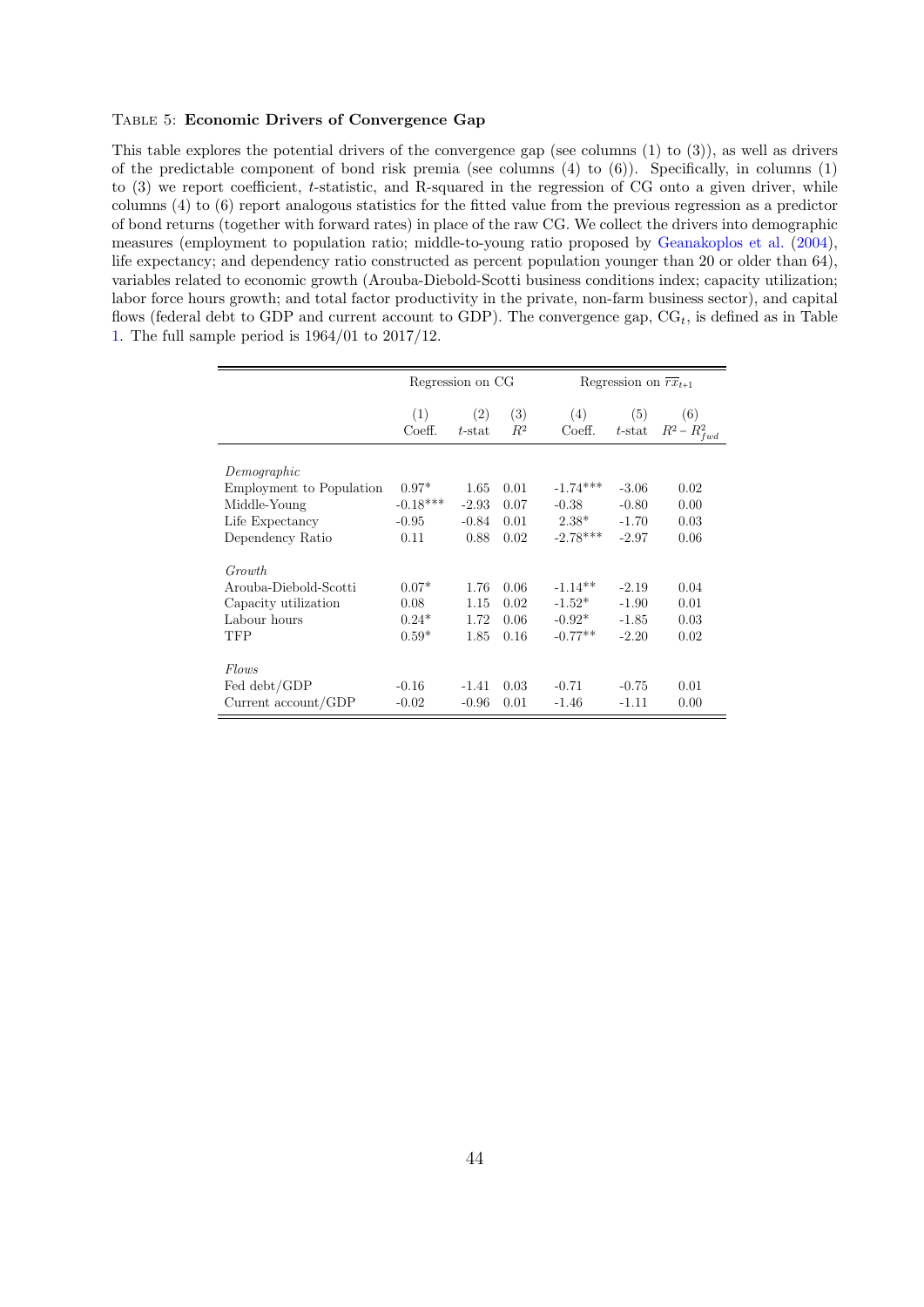### <span id="page-45-0"></span>Table 6: Dynamic portfolio policies

This table reports estimates of the portfolio policies for a quadratic utility investor with  $\gamma = 5$  at the monthly and annual horizon. For each horizon, three columns are displayed corresponding to different sets of conditioning variables: (1) includes a constant term; (2) adds one- to five- year forward rates; (3) adds the convergence gap CG. All conditioning variables except the constant are standardized. The first block of the Table reports the OLS coefficient  $\theta$  associated to each variable, with t-statistics in parentheses below the estimates. F-test is the p-value for the test that all slope coefficients are jointly equal to zero. The annualized mean  $(E(r_p))$ , annualized standard deviation  $(\sigma_p)$ , and annual Sharpe Ratio  $(SR_p)$  of the corresponding optimal portfolio are displayed next. The last six rows report in order: (1) the equalization fee, i.e. the annual fee that the investor would pay to have access to the conditioning information; (2) the equalization fee when adjusting the optimal portfolio return by a one-way transaction cost of 10 basis points, as in [Gargano et al.](#page-35-1) [\(2019\)](#page-35-1); (3) the fee for a full out-of-sample exercise; (4) the equalization fee for an investor who is endowed with a power utility function with  $\gamma = 5$ ; (5) the equalization fee for the dynamic allocation when the investor optimizes across  $N$  assets; (6) the equalization fee when weights are constrained between  $-1$  and 2. The convergence gap, CG<sub>t</sub>, is defined as in Table [1.](#page-40-0) The sample period is 1964/01 to 2017/12.

|                            |         | Monthly Returns |            |         | Annual Returns |            |
|----------------------------|---------|-----------------|------------|---------|----------------|------------|
|                            | (1)     | (2)             | (3)        | (4)     | (5)            | (6)        |
| Const                      | 2.261   | 2.891           | 3.039      | 1.305   | 1.183          | 1.146      |
|                            | (2.446) | (2.389)         | (2.798)    | (1.870) | (1.745)        | (2.716)    |
| $f^{(1)}$                  |         | $-6.006$        | $-8.465$   |         | $-0.239$       | $-3.622$   |
|                            |         | $(-2.234)$      | $(-2.951)$ |         | $(-0.053)$     | $(-0.687)$ |
| $f^{(2)}$                  |         | 3.549           | 6.745      |         | $-8.978$       | $-4.106$   |
|                            |         | (0.559)         | (0.970)    |         | $(-1.041)$     | $(-0.430)$ |
| $f^{(3)}$                  |         | $-7.761$        | $-8.484$   |         | 8.510          | 8.163      |
|                            |         | $(-2.337)$      | $(-2.761)$ |         | (1.838)        | (1.842)    |
| f <sup>(4)</sup>           |         | 3.483           | 2.831      |         | 2.407          | $0.642\,$  |
|                            |         | (0.984)         | (0.737)    |         | (0.781)        | (0.244)    |
| $f^{(5)}$                  |         | 6.505           | 4.651      |         | $-2.500$       | $-3.023$   |
|                            |         | (2.113)         | (1.319)    |         | $(-1.873)$     | $(-1.769)$ |
| CG                         |         |                 | $-2.592$   |         |                | $-1.710$   |
|                            |         |                 | $(-1.949)$ |         |                | $(-3.145)$ |
| $F$ -test                  |         | 0.001           | 0.000      |         | 0.000          | 0.000      |
| $E(r_p)$                   | 0.073   | 0.116           | 0.133      | 0.064   | 0.094          | 0.104      |
| $\sigma_p$                 | 0.067   | 0.114           | 0.128      | 0.059   | 0.095          | 0.099      |
| $SR_p$                     | 0.333   | 0.578           | 0.651      | 0.257   | 0.513          | 0.592      |
| Eq. fee                    |         | 0.022           | 0.031      |         | 0.019          | 0.026      |
| Eq. fee TC-adj             |         | 0.012           | 0.021      |         | 0.019          | 0.026      |
| Eq. fee OOS                |         | 0.005           | 0.019      |         |                |            |
| Eq. fee Power utility      |         | 0.018           | 0.027      |         | 0.058          | 0.092      |
| Eq. fee N assets           |         | 0.068           | 0.095      |         | 0.092          | 0.102      |
| Eq. fee $(w_t \in [-1,2])$ |         | 0.006           | 0.015      |         | 0.013          | 0.017      |
|                            |         |                 |            |         |                |            |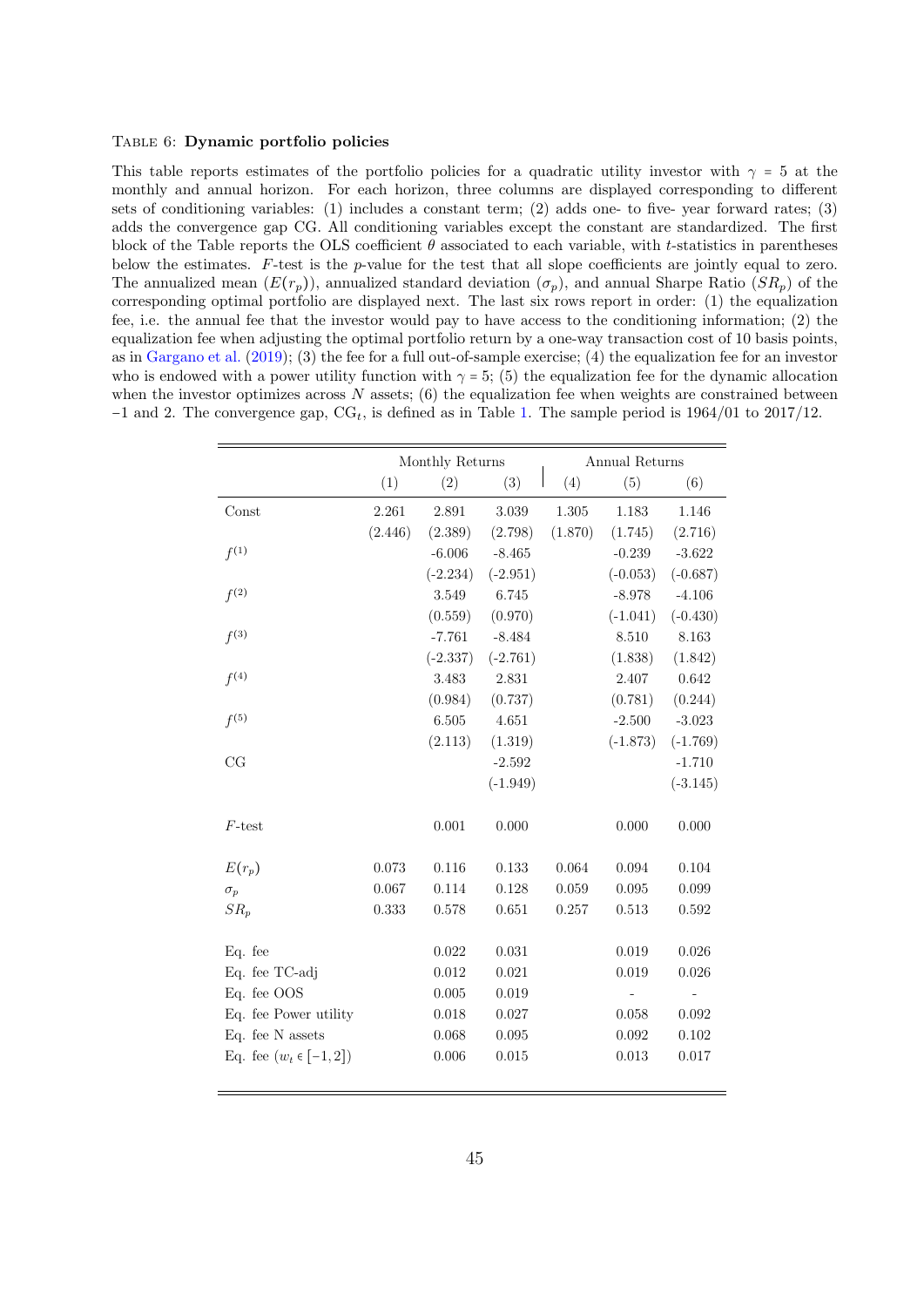#### <span id="page-46-0"></span>Table 7: Forecasting average (across maturity) excess bond returns, international evidence

This table reports the OLS slope coefficients and  $R^2$  in the regression of future average annual excess returns  $\overline{rx}_{t+1}$  on a constant and various combinations of lagged one- to five-year forward rates and the convergence gap,  $CG_t$ . Panel A shows results for Canada, Panel B for UK, and Panel C for Germany (Eurozone from 1999 onward). The convergence gap, CG, is defined as the difference between the natural rate of interest and the real interest rate. To proxy for the natural rate of interest we use the estimates from [Holston et al.](#page-35-11) [\(2017\)](#page-35-11). Finally, the convergence gap has been linearly detrended. The short-term interest rate is: the Bank of Canada's target for the overnight rate in Panel A; the Bank of England's Official Lending Rate, published by the Bank of England, in Panel B; and the three-month rate from the Area Wide Model for the euro area (Fagan et al., [2001\)](#page-35-12) in Panel C. For all countries, the inflation series is constructed by splicing the core price index with an all-items price index. We use a four-quarter moving average of past inflation as a proxy for inflation expectations in constructing the ex ante real interest rate. In parentheses below the estimates we report t-statistics based on [Newey and West](#page-36-11) [\(1987\)](#page-36-11) standard errors with 18 lags. Significance:  $*_p$  < 0.10, <sup>\*\*</sup>p < 0.05, \*\*\*p < 0.01. Significance is computed using the asymptotic theory of [Kiefer and Vogelsang](#page-36-12) [\(2005\)](#page-36-12). All regressions include a constant term, whose coefficient is omitted. The last column reports the equalization fee for models (1) and (3) from the corresponding mean-variance dynamic optimization exercise as in Table [6.](#page-45-0) The sample period is 1986/01 to 2017/12 for Canada and the UK, and 1991/01 to 2017/12 for Germany.

|     |                         |                |                                                 |                         |                              | Panel A: Forecasting $\overline{rx}_{t+1}$ , Canada: 1986/01 – 2017/12         |       |         |
|-----|-------------------------|----------------|-------------------------------------------------|-------------------------|------------------------------|--------------------------------------------------------------------------------|-------|---------|
|     | $f_t^{(1)}$             | $f_t^{(2)}$    | $f_t^{(3)}$                                     | $f_t^{(4)}$ $f_t^{(5)}$ |                              | $CG_{t}$                                                                       | $R^2$ | Eq. fee |
| (1) | $-1.22$<br>$(-1.71)$    | (0.44)         | $0.93 - 3.13$<br>$(-0.74)$                      | (1.88)                  | $9.55* -6.04**$<br>$(-2.36)$ |                                                                                | 0.17  | 0.006   |
| (2) |                         |                |                                                 |                         |                              | $-0.28$<br>$(-1.10)$                                                           | 0.03  |         |
| (3) | $-2.16***$<br>$(-2.73)$ | 0.15<br>(0.07) | 2.60<br>(0.62)                                  | 0.59<br>(0.12)          | $-1.09$<br>$(-0.46)$         | $-0.97***$<br>$(-5.41)$                                                        | 0.34  | 0.019   |
|     |                         |                |                                                 |                         |                              | Panel B: Forecasting $\overline{rx}_{t+1}$ , United Kingdom: 1986/01 – 2017/12 |       |         |
|     | $f_t^{(1)}$             |                | $f_t^{(2)}$ $f_t^{(3)}$ $f_t^{(4)}$ $f_t^{(5)}$ |                         |                              | $CG_{t}$                                                                       | $R^2$ | Eq. fee |
| (1) | $-0.52$<br>$(-0.49)$    | (0.15)         | $0.88 - 11.70$<br>$(-0.67)$                     | 24.29<br>(1.09)         | $-12.89$<br>$(-1.33)$        |                                                                                | 0.17  | 0.023   |

 $(2)$  -0.24 0.01  $(-0.69)$ (3)  $-1.54$  2.02  $-8.10$  12.26  $-4.35$   $-1.06***$  0.26 0.043  $\begin{array}{cccc} -1.54 & 2.02 & -8.10 & 12.26 & -4.35 & -1.06^{**} \\ \textnormal{(}-1.58) & (0.38) & (-0.54) & (0.68) & (-0.58) & (-2.75) \end{array}$ 

Panel C: Forecasting  $\overline{rx}_{t+1}$ , Germany and Euro Area: 1991/01–2017/12

|     | $f_t^{(1)}$            | $f_t^{(2)}$          | $f_t^{(3)}$     | $f_t^{(4)}$           | $f_t^{(5)}$     | $CG_{t}$              | $R^2$ | Eq. fee |
|-----|------------------------|----------------------|-----------------|-----------------------|-----------------|-----------------------|-------|---------|
| (1) | $-2.65$<br>$(-2.97)$   | $-0.25$<br>$(-0.05)$ | 18.34<br>(1.34) | $-28.87$<br>$(-1.67)$ | 13.87<br>(1.72) |                       | 0.28  | 0.078   |
| (2) |                        |                      |                 |                       |                 | $-0.20$<br>$(-0.95)$  | 0.01  |         |
| (3) | $-3.38**$<br>$(-2.81)$ | 0.87<br>(0.14)       | 15.26<br>(1.07) | $-23.95$<br>$(-1.46)$ | 11.57<br>(1.59) | $-0.66*$<br>$(-2.17)$ | 0.36  | 0.096   |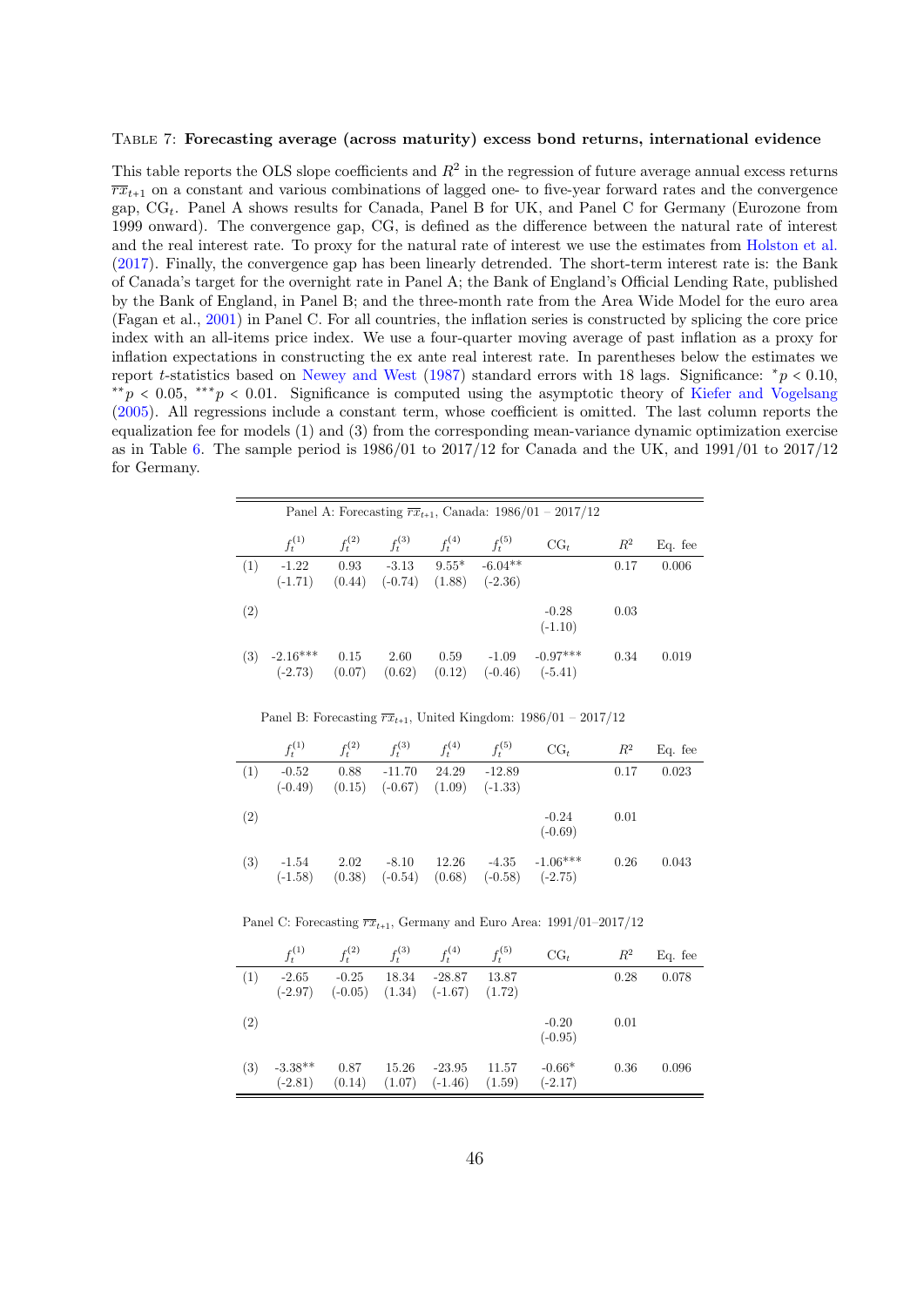#### <span id="page-47-0"></span>Table 8: International co-movements

This table reports the correlation matrix of the convergence gap series in the cross-section of countries at the monthly (left quadrant) and annual frequency (right quadrant), with underneath the corresponding fraction of overall variance accounted for by the fourth principal components (PC1,...,PC4). The convergence gap, CG, is the difference between the natural rate of interest and the real interest rate. To proxy for the natural rate of interest we use the estimates from [Holston et al.](#page-35-11) [\(2017\)](#page-35-11). Finally, the convergence gap has been linearly detrended. The short-term interest rate is: the Bank of Canada's target for the overnight rate; the Bank of England's Official Lending Rate, published by the Bank of England; and the three-month rate from the Area Wide Model for the euro area (Fagan et al., [2001\)](#page-35-12). For all countries, the inflation series is constructed by splicing the core price index with an all-items price index. We use a four-quarter moving average of past inflation as a proxy for inflation expectations in constructing the ex ante real interest rate. The sample period is 1991/01 to 2017/12.

| Correlation matrix, monthly freq. |                    |      |                 |                 | Correlation matrix, annual freq. |                 |                   |                 |         |  |
|-----------------------------------|--------------------|------|-----------------|-----------------|----------------------------------|-----------------|-------------------|-----------------|---------|--|
|                                   | US                 | CAN  | UK              | DE/EA           |                                  | US              | CAN               | UK              | DE/EA   |  |
| US                                | 1.00               | 0.27 | 0.32            | $-0.02$         | US                               | 1.00            | 0.13              | 0.41            | $-0.13$ |  |
| CAN                               | 0.27               | 1.00 | 0.32            | 0.46            | CAN                              | 0.13            | 1.00              | 0.41            | 0.50    |  |
| UK                                | 0.32               | 0.32 | 1.00            | 0.03            | UK                               | 0.41            | 0.41              | 1.00            | $-0.01$ |  |
| DE/EA                             | $-0.02$            | 0.46 | 0.03            | 1.00            | DE/EA                            | $-0.13$         | 0.50              | $-0.01$         | 1.00    |  |
|                                   | PCA, monthly freq. |      |                 |                 |                                  |                 | PCA, annual freq. |                 |         |  |
|                                   | PC1                | PC2  | PC <sub>3</sub> | PC <sub>4</sub> |                                  | PC <sub>1</sub> | PC2               | PC <sub>3</sub> | PC4     |  |
| (%)<br>Fract.                     | 43.1               | 29.1 | 16.9            | 11.0            | (%)<br>Fract.                    | 43.1            | 33.6              | 14.7            | 8.6     |  |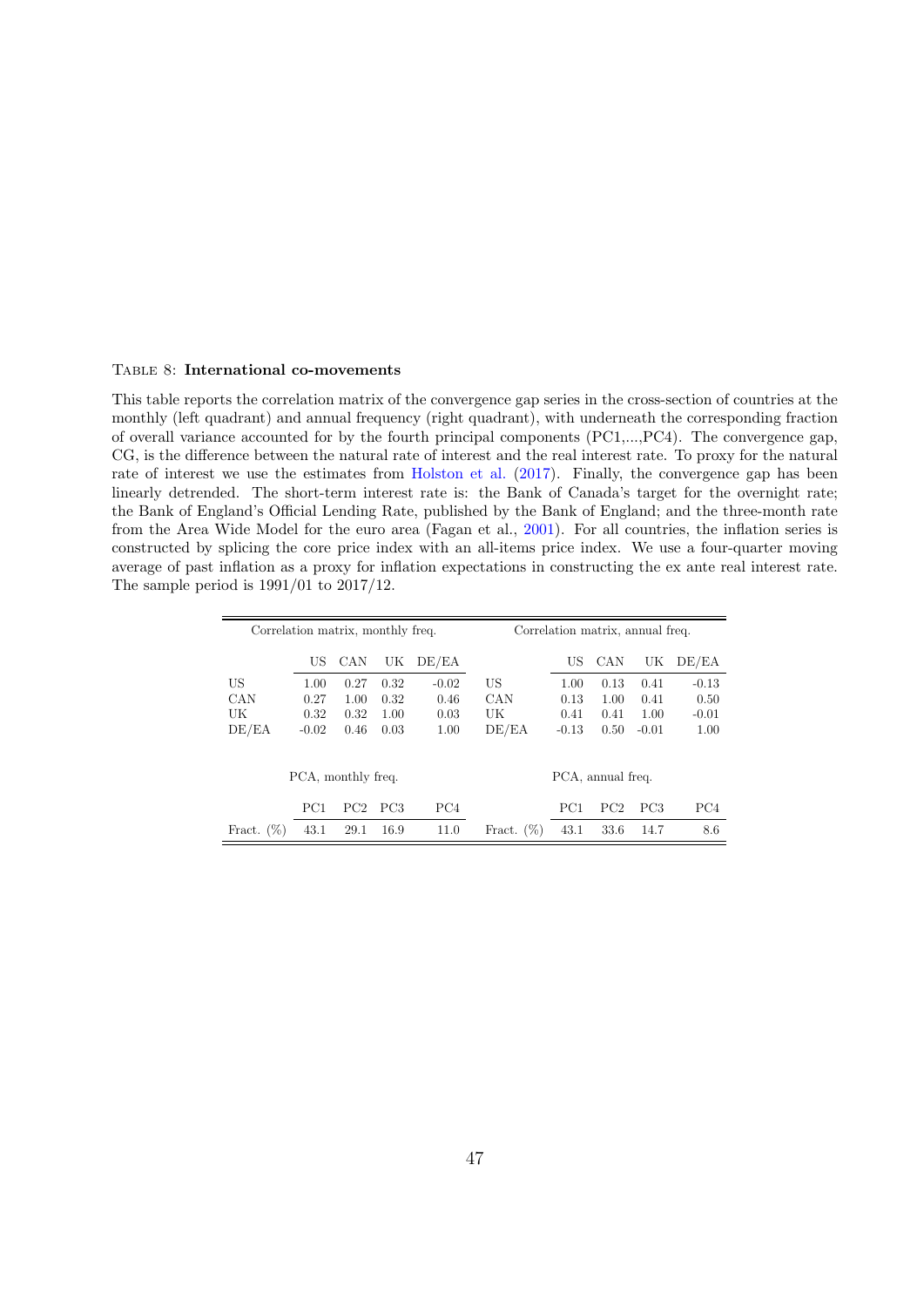#### <span id="page-48-0"></span>Table 9: Forecasting individual bond excess returns, out-of-sample analysis

This table reports the out-of-sample accuracy in forecasting individual bond excess returns of Model 1, which includes the CPG factor, defined as in Table [2,](#page-41-0) in the first, second and third rows, and the CPG factor and the the cyclical factor of [Cieslak and Povala](#page-34-2) [\(2015\)](#page-34-2), cf, in the fourth row; and Model 2, which includes the constant in the first row, the CP factor in the second row, and the CP and the cf factor from [Cieslak and](#page-34-2) [Povala](#page-34-2) [\(2015\)](#page-34-2) in the third and fourth rows. All models also include a constant term. The CP and cf factors are re-estimated whenever a new observation is added to the sample. The first forecast is made in 1989/12, and the last forecast is in 2016/12, for a total of 325 (overlapping) observations.  $MSFE_1/MSFE_2$  denotes the ratio between the mean squared forecast error of Model 1 to Model 2. DM reports the  $p$ -value of the [Diebold and Mariano](#page-34-9) [\(1995\)](#page-34-9) test for the null hypothesis of zero difference in MSE between the models. Bias and Variance report, respectively, the p-value of the t-statistic for the intercept and slope in the regression of the difference in forecast errors on the demeaned sum of forecast errors of the two models. The convergence gap,  $CG_t$ , is defined as in Table [1,](#page-40-0) but is re-estimated whenever a new observation is added to the sample. The full sample period is 1964/01 to 2017/12.

| Model 1     | Model 2  | $MSFE_1/MSFE_2$ DM test   |             | <b>Bias</b> | Variance |
|-------------|----------|---------------------------|-------------|-------------|----------|
|             |          | Panel A: $rx_{t+1}^{(2)}$ |             |             |          |
| <b>CPG</b>  | Constant | 0.927                     | 0.013       | 0.266       | 0.342    |
| CPG         | CP       | 0.759                     | 0.002       | 0.000       | 0.038    |
| CPG         | [CP cf]  | 0.765                     | 0.054       | 0.008       | 0.359    |
| [CPG $cf$ ] | [CP cf]  | 0.833                     | 0.000       | 0.000       | 0.004    |
|             |          | Panel B: $rx_{t+1}^{(3)}$ |             |             |          |
| <b>CPG</b>  | Constant | 0.932                     | 0.015       | 0.261       | 0.321    |
| CPG         | CP       | 0.748                     | 0.003       | 0.000       | 0.014    |
| CPG         | [CP cf]  | 0.765                     | 0.077       | 0.009       | 0.418    |
| [CPG $cf$ ] | [CP cf]  | 0.838                     | 0.001       | 0.000       | 0.001    |
|             |          | Panel C: $rx_{t+1}^{(4)}$ |             |             |          |
| CPG         | Constant | 0.915                     | $\,0.013\,$ | 0.253       | 0.200    |
| CPG         | CP       | 0.729                     | 0.002       | 0.000       | 0.013    |
| CPG         | [CP cf]  | 0.756                     | 0.087       | 0.008       | 0.554    |
| [CPG $cf$ ] | [CP cf]  | 0.831                     | 0.001       | 0.000       | 0.000    |
|             |          | Panel D: $rx_{t+1}^{(5)}$ |             |             |          |
| CPG         | Constant | 0.926                     | 0.017       | 0.251       | 0.202    |
| CPG         | CP       | 0.732                     | 0.003       | 0.000       | 0.018    |
| CPG         | [CP cf]  | 0.774                     | 0.128       | 0.010       | 0.814    |
| [CPG $cf$ ] | [CP cf]  | 0.840                     | 0.001       | 0.000       | 0.001    |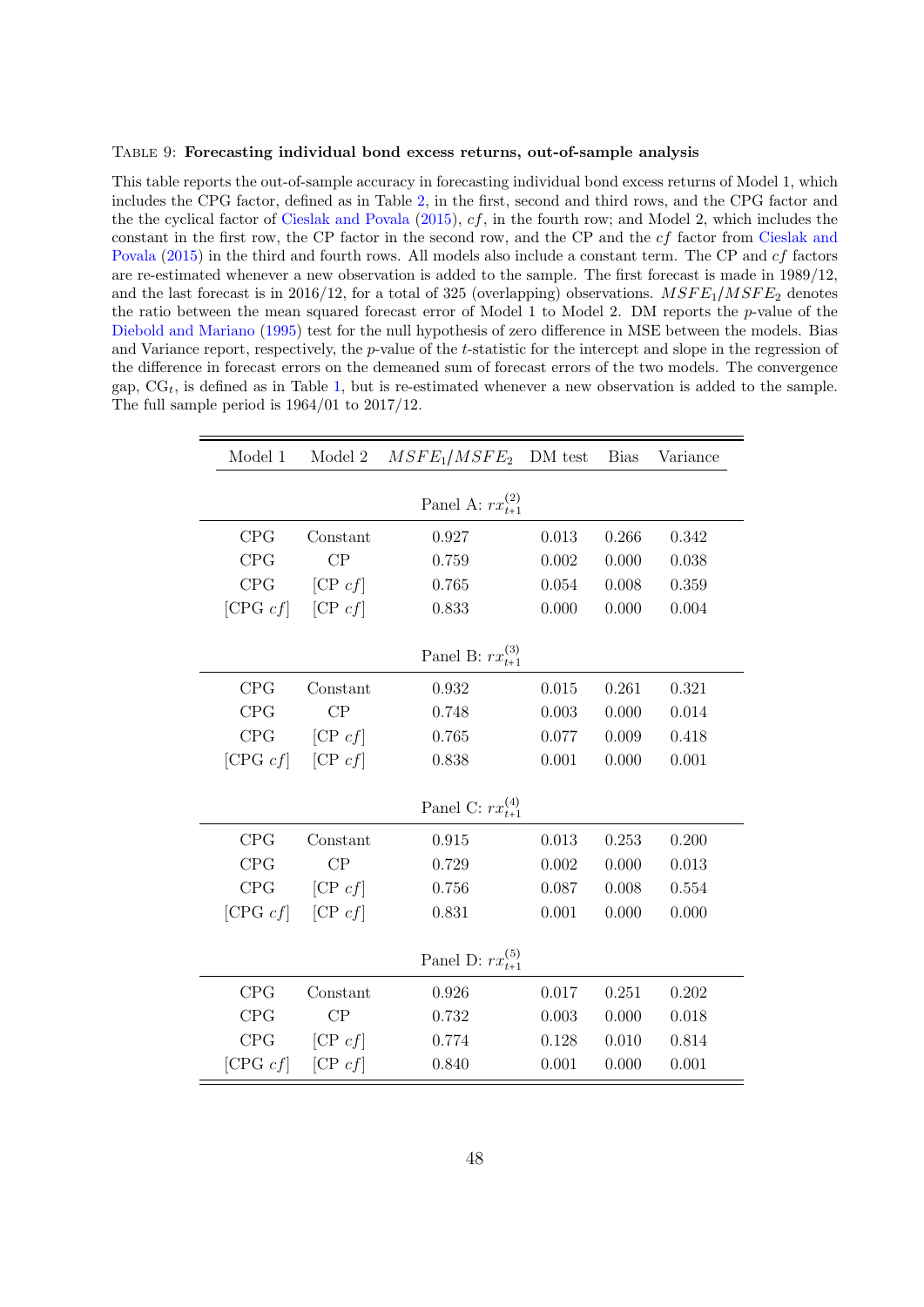#### <span id="page-49-0"></span>TABLE 10: Robustness analysis

This table reports OLS slope estimates and associated t-statistics (in parentheses) for the regression of excess bond returns on a constant, lagged one- to five-year forward rates, and various specifications of the additional regressors and sampling frequency. In Panel A the dependent variable is the average annual excess return  $\overline{rx}_{t+1}$  and the estimates are for quarterly and yearly sampled observations.  $R_{fwd}^2$  is the R-squared statistics for the specification with forward rates only. In Panel B, we re-estimate our baseline model but end the sample in November, 2008. In Panel C, analogous results are reported when CG is constructed using real-time vintage data. In Panel D, the dependent variable is the monthly excess return on a portfolio of bonds with two to three years to maturity. RP denotes [Duffee](#page-34-5) [\(2011\)](#page-34-5)'s hidden factor. In parentheses, below the estimates, we report t-statistics computed using the reverse regression delta method by [Wei and](#page-37-6) [Wright](#page-37-6) [\(2013\)](#page-37-6). Significance:  $p < 0.10$ ,  $* p < 0.05$ ,  $* * p < 0.01$ . All regressions include a constant term, whose coefficient is omitted. The sample period is 1964/01 to 2017/12, except for the last regression for which the sample ends on 2007/12.

| Panel A: Quarterly and Annual Regressions |                         |                      |                     |                |                         |                         |       |             |  |  |
|-------------------------------------------|-------------------------|----------------------|---------------------|----------------|-------------------------|-------------------------|-------|-------------|--|--|
| Frequency                                 | $f_t^{(1)}$             | $f_t^{(2)}$          | $f_t^{(3)}$         | $f_t^{(4)}$    | $f_t^{(5)}$             | $CG_{t}$                | $R^2$ | $R_{fwd}^2$ |  |  |
| Quarterly                                 | $-2.16***$<br>$(-2.75)$ | 0.12<br>(0.10)       | $2.84***$<br>(2.73) | 0.62<br>(0.87) | $-1.71***$<br>$(-3.57)$ | $-0.79***$<br>$(-3.37)$ | 0.36  | 0.24        |  |  |
| Annual                                    | $-2.17*$<br>$(-1.74)$   | $-0.45$<br>$(-0.32)$ | $3.73*$<br>(1.78)   | 0.65<br>(0.63) | $-1.80**$<br>$(-2.16)$  | $-0.83***$<br>$(-3.27)$ | 0.42  | 0.27        |  |  |

Panel B: Excluding the zero-lower-bound period

| Sample period $f_t^{(1)}$ $f_t^{(2)}$ $f_t^{(3)}$ $f_t^{(4)}$ $f_t^{(5)}$ $CG_t$ |  |  |                                                          |  | $R^2$ $R_{fwd}^2$ |
|----------------------------------------------------------------------------------|--|--|----------------------------------------------------------|--|-------------------|
| $1964/01$ to $2008/11$ $-2.45***$ $1.49$ $1.74*$ $0.84$ $-1.82***$ $-0.70**$     |  |  | $(-2.83)$ $(0.84)$ $(1.91)$ $(1.53)$ $(-3.50)$ $(-2.82)$ |  | $0.34$ $0.25$     |

Panel C: Quarterly and Annual Regressions, Vintage Data

| Frequency         | $f_t^{(1)}$          | $f_t^{(2)}$          | $f_t^{(3)}$    | $f_t^{(4)}$    | $f_t^{(5)}$          | $CG_{t}$             | $R^2$ | $R_{fwd}^2$ |
|-------------------|----------------------|----------------------|----------------|----------------|----------------------|----------------------|-------|-------------|
| Quarterly vintage | $-1.67$<br>$(-3.27)$ | $-1.03$<br>$(-1.09)$ | 3.87<br>(3.08) | 0.63<br>(1.00) | $-1.89$<br>$(-4.58)$ | $-0.50$<br>$(-3.81)$ | 0.34  | 0.28        |
| Annual vintage    | $-1.55$<br>$(-4.12)$ | $-0.68$<br>$(-0.65)$ | 4.10<br>(5.88) | 1.19<br>(3.38) | $-2.15$<br>$(-7.26)$ | $-0.68$<br>$(-6.91)$ | 0.40  | 0.33        |

#### Panel D: Forecasting Monthly Excess Returns

| Spec. | $f_t^{(1)}$           | $f_t^{(2)}$          | $f_t^{(3)}$          | $f_t^{(4)}$    | $f_t^{(5)}$          | $CG_{t}$               | $RP_t$              | $\,R^2$ |  |
|-------|-----------------------|----------------------|----------------------|----------------|----------------------|------------------------|---------------------|---------|--|
| (1)   | $-0.06$<br>$(-1.17)$  | $-0.06$<br>$(-0.53)$ | 0.09<br>(0.70)       | 0.09<br>(0.70) | $-0.04$<br>$(-0.47)$ |                        |                     | 0.02    |  |
| (2)   | $-0.11*$<br>$(-1.91)$ | $-0.00$<br>$(-0.01)$ | 0.09<br>(0.74)       | 0.07<br>(0.49) | $-0.07$<br>$(-0.97)$ | $-0.05*$<br>$(-1.93)$  |                     | 0.03    |  |
| (3)   | $-0.11*$<br>$(-1.84)$ | 0.23<br>(1.66)       | $-0.28$<br>$(-1.58)$ | 0.02<br>(0.09) | 0.10<br>(0.87)       | $-0.06**$<br>$(-2.09)$ | $2.56***$<br>(4.08) | 0.06    |  |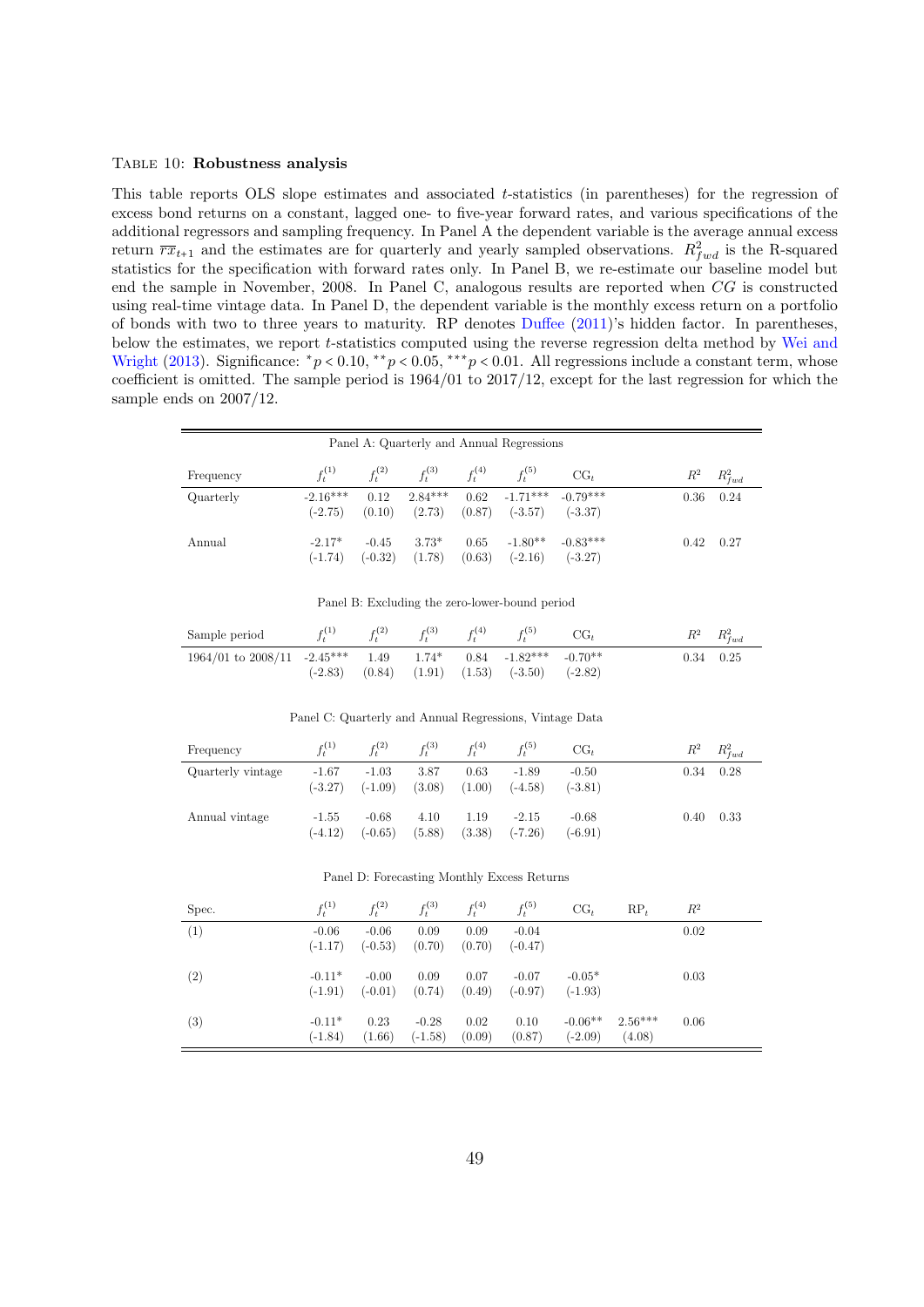## A Data and variable construction

### A.1 Convergence Gap

We require data for real GDP, inflation, and the short-term nominal interest rate, as well as a procedure to compute inflation expectations to calculate the ex ante real short term interest rate. The real GDP data is obtained from the St. Louis Fed's FRED database (mnemonic GDPC1). We use observations starting in 1957 to allow for a burn-in seven-year period to estimate the 1964 trend component. Using longer burn-in periods – in particular starting in 1947 – does not affect our results. The inflation measure is the growth rate of the price index for personal consumption expenditure (PCE) excluding food and energy, referred to as core PCE inflation (mnemonic PCEPILFE). We look at core PCE because this is the measure that monetary policy makers focus on.<sup>[30](#page-50-0)</sup> The short-term interest rate is the annualized nominal funds rate, available from the Board of Governors. Because the federal funds rate frequently fell below the discount rate prior to 1965, we use the Federal Reserve Bank of New York's discount rate prior to 1965, reported by the IMF. For our benchmark measure we use a four-quarter moving average of past inflation as a proxy for inflation expectations in constructing the ex ante real interest rate. This is the same approach used in [Holston et al.](#page-35-11) [\(2017\)](#page-35-11). Canadian, UK, and Euro Area data is from [Holston et al.](#page-35-11) [\(2017\)](#page-35-11). We refer the reader to their detailed data appendix.

### A.2 [Cieslak and Povala](#page-34-2) [\(2015\)](#page-34-2) factor

To construct the Cieslak-Povala factor we use bonds with maturities of 1, 2, 3, 4, 5, 7, and 10 years.<sup>[31](#page-50-1)</sup> We then run a regression of yields with different maturities on the trend inflation  $\tau_t^{CPI}$ :

<span id="page-50-2"></span>
$$
y_t^{(n)} = a_n + b_n \tau_t^{CPI} + \varepsilon_t, \ \ n = 1, 2, 3, 4, 5, 7, 10 \tag{A.1}
$$

<span id="page-50-1"></span><span id="page-50-0"></span><sup>30</sup>See e.g. discussion in [Cogley, Primiceri and Sargent](#page-34-13) [\(2010\)](#page-34-13), and in particular their footnote 12.

<sup>&</sup>lt;sup>31</sup>[Cieslak and Povala](#page-34-2) [\(2015\)](#page-34-2) use also a 20 years bonds. However such maturity is not available in the [Le](#page-36-10) [and Singleton](#page-36-10) [\(2013\)](#page-36-10) dataset.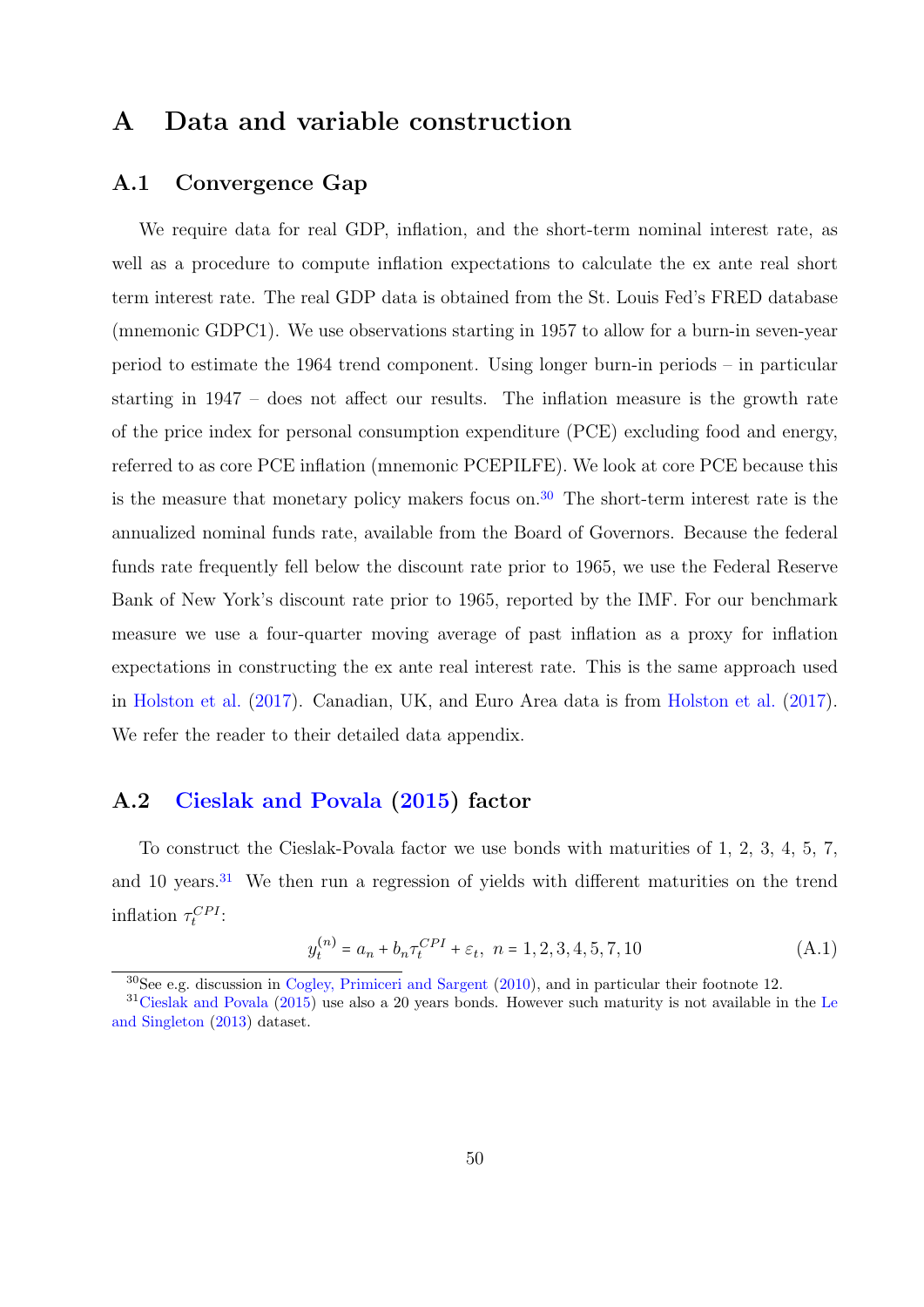We define the residual from regression  $(A.1)$  as the maturity-specific cycle:

<span id="page-51-1"></span>
$$
c_t^{(n)} = y_t^{(n)} - \hat{a}_n - \hat{b}_n \tau_t^{CPI} \tag{A.2}
$$

We then take an average of duration-standardized excess returns across maturities, denoted by  $\overline{rx^{D}}_{t+1} = \frac{1}{6} \sum_{n=2}^{10}$  $\frac{rx_{t+1}^{(n)}}{n}$ . We then predict the average return  $\overline{rx}_{t+1}^D$  with the cycles defined in Equation [A.2:](#page-51-1)

<span id="page-51-2"></span>
$$
\overline{rx}_{t+1}^D = \gamma_0 + \gamma_1 \overline{c}_t + \gamma_2 c_t^{(1)} + \varepsilon_t, \tag{A.3}
$$

where  $\bar{c}_t = \frac{c_t^{(2)} + c_t^{(3)} + c_t^{(4)} + c_t^{(5)} + c_t^{(7)} + c_t^{(10)}}{6}$ . We estimate a value of  $\gamma_1 = 1.28$  (*t*-stat=8.24) and  $\gamma_2$  = −0.87 (t-stat=−7.99), which is close to the original point estimates of 1.45 and −0.61 reported by [Cieslak and Povala](#page-34-2) [\(2015\)](#page-34-2) in their original paper.

Finally, the fitted value from Regression [\(A.3\)](#page-51-2) delivers the Cieslak-Povala cycle factor,  $\widehat{cf}_t$ :

$$
\widehat{cf}_t = \widehat{\gamma}_0 + \widehat{\gamma}_1 \overline{c}_t + \widehat{\gamma}_2 c_t^{(1)}.\tag{A.4}
$$

### <span id="page-51-0"></span>A.3 Real bond returns

U.S. data. The data on U.S. TIPS (Treasury inflation-protected securities) are obtained from Gurkaynak, Sack and Wright (GSW, [2010\)](#page-35-13). GSW estimate the real yield curve by fitting observed prices of TIPS with a Nelson-Siegel-Svensson (NSS) model. As GSW point out, the second hump in the Svensson curve is not well identified unless there are enough long-term securities. Therefore, for the TIPS yield curve GSW use the more restricted functional form (Nelson-Siegel allowing for only one hump) up to the end of 2003, and then switch to the Svensson parameterization after that point as the issuance of 20-year TIPS improved the estimation. Moreover, TIPS with less than 18 months to maturity are dropped from the estimation of the TIPS yield curve, because the effect of the indexation lag makes the prices of these securities erratic. This implies that the shortest observed maturity is five years before January 2004 and two years afterward. We reconstruct the yields for the 2- to 4-year maturities over the January 1999 to December 2003 sample period using the estimated parameters of the Nelson-Siegel model published by GSW. With regard to the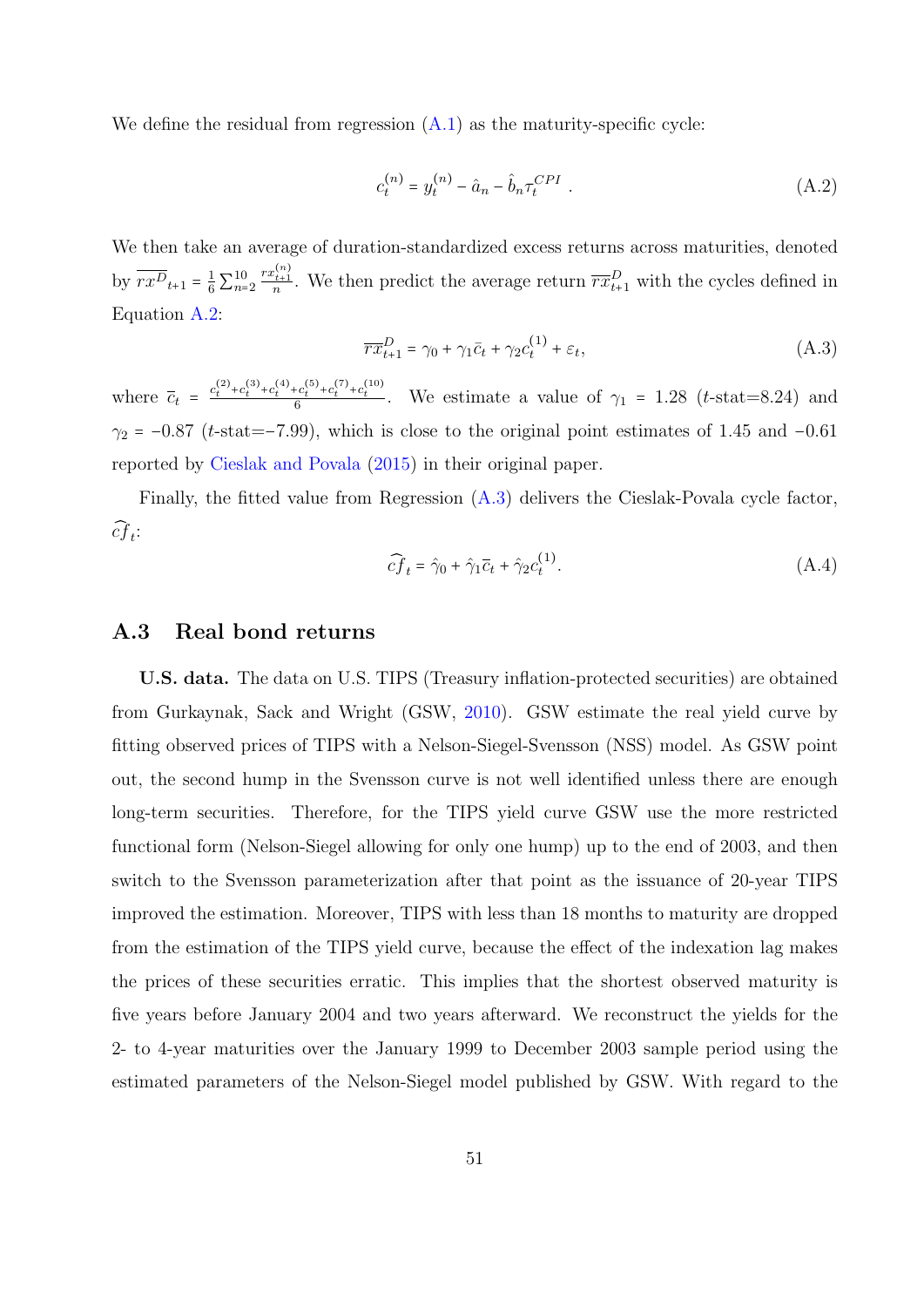1-year maturity, for the period January 2004 to December 2017 we reconstruct the series using the parameters of the Svensson model estimated by GSW. For the period January 1999 to December 2003, the application of the estimated Nelson-Siegel parameters generates a very erratic series, as stated by GSW. Therefore, we construct a smoother series for that variable by taking the difference between the 1-year nominal yield estimated in GSW [\(2007\)](#page-35-14), again using the Svensson model, and the SPF 1-year ahead CPI inflation rate.

U.K. data. Data for yields on the UK Index-Linked Gilts are available from the [Bank](https://www.bankofengland.co.uk/statistics/yield-curves) [of England website.](https://www.bankofengland.co.uk/statistics/yield-curves) These data are based on the estimation of a modified version of a splinebased variable roughness penalty model (see [Waggoner,](#page-37-8) [1997;](#page-37-8) [Anderson and Sleath,](#page-33-13) [2001\)](#page-33-13). The data starts in January 1985. However, as in the case of TIPS, short-term yields (yields with maturity below 4 years) are not available for all the dates in the sample. We thus build a 1- to 10-year term structure for Index-Linked Gilts yields by fitting the Svensson model to the yields observable at the end of each month (from the shortest maturity available up to 10 years) for the period January 1985 to December 2017. The fit to actual data is very good, with an average yield error equal to zero and a standard deviation of yield errors around 0.17 bps for all maturities.

Using these data, we recompute the Cochrane-Piazzesi factor and our CPG factor by running the regressions (1) and (2) in the paper, reported here for reader's convenience:

$$
\overline{rx}_{t+1} = \delta_0 + \delta'_1 \mathbf{f}_t + \epsilon_{t+1} \tag{A.5}
$$

$$
\overline{rx}_{t+1} = \delta_0^{CG} + \delta_1^{CG'} \mathbf{f}_t + \delta_2^{CG} \text{CG}_t + \epsilon_{t+1}^{CG} , \qquad (A.6)
$$

where now  $f_t$  are real Treasury forward rates and  $\overline{rx}_{t+1}$  is an average (across maturities) holding period returns on real Treasury bonds. Along the lines of the original study by [Cochrane and Piazzesi](#page-34-0) [\(2005\)](#page-34-0) we use only maturities from one through five-year.

### <span id="page-52-0"></span>A.4 Economic drivers of CG

In Section [4,](#page-18-0) we study the following economic determinants of CG and bond risk premia, which are available at either the Monthly  $(M)$ , Quarterly  $(Q)$ , or Annual (frequency). We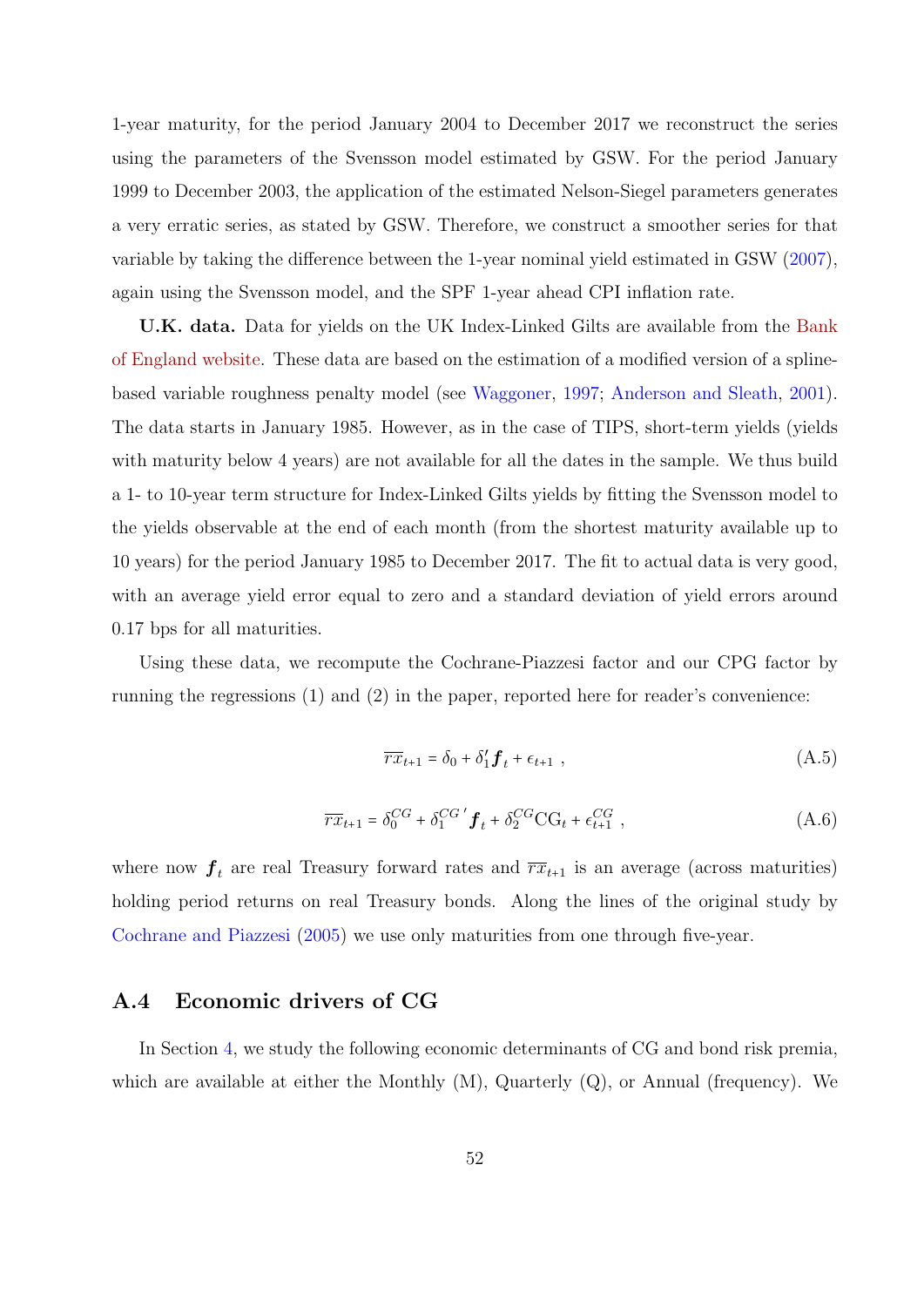use the year-on-year growth rate in Middle-Young ratio (A), Life Expectancy (A), Labour hours (A), TFP (A), Fed debt/GDP (Q), Current account/GDP (Q), and the Dependency Ratio (A), all from [Lunsford and West](#page-36-2) [\(2019\)](#page-36-2) (see their data source details). We also obtain the Employment to Population growth rate (from FRED, EMRATIO; M), the year-on-year growth rate in the Arouba-Diebold-Scotti index (from FED Philadelphia; M) and Capacity utilization (from FRED, TCU; M).

## B Predicting real bond returns: UK evidence

#### <span id="page-53-0"></span>Table B.1: Forecasting individual real bond excess returns: UK evidence

This table reports OLS slope coefficients and  $R^2$  in the regressions of future annual excess returns for real bonds with maturities of two years (Panel A), three years (Panel B), four years (Panel C), and five years (Panel D). The table shows (1) to (4) specifications of the regressors. CP denotes [Cochrane and Piazzesi](#page-34-0) [\(2005\)](#page-34-0) forward rates factors. CPG denotes the fitted value from a regression of average (across maturities) bond returns on forward rates and CG. The convergence gap,  $CG<sub>t</sub>$ , is defined as in Table [1.](#page-40-0) In parentheses, below the estimates, we report t-statistics computed using the reverse regression delta method by [Wei and](#page-37-6) [Wright](#page-37-6) [\(2013\)](#page-37-6). Significance:  $^*p < 0.10$ ,  $^{**}p < 0.05$ ,  $^{***}p < 0.01$ . All regressions include a constant term, whose coefficient is omitted. The sample period is 1985/01 to 2017/12.

|       |                     | Panel A: $rx_{t+1}^{(2)}$ |          |       |                     | Panel B: $rx_{t+1}^{(3)}$ |                |
|-------|---------------------|---------------------------|----------|-------|---------------------|---------------------------|----------------|
| Spec. | $\mathrm{CP}_{t}$   | $CPG_t$                   | $R^2$    | Spec. | CP <sub>t</sub>     | $CPG_t$                   | $\mathbb{R}^2$ |
| (1)   | 0.48<br>(1.16)      |                           | $0.21\,$ | (1)   | $0.88***$<br>(2.35) |                           | 0.29           |
| (2)   |                     | 0.50<br>(1.49)            | 0.25     | (2)   |                     | $0.87***$<br>(2.55)       | 0.33           |
|       |                     | Panel C: $rx_{t+1}^{(4)}$ |          |       |                     | Panel D: $rx_{t+1}^{(5)}$ |                |
| Spec. | CP <sub>t</sub>     | $CPG_t$                   | $R^2$    | Spec. | $CP_t$              | $CPG_t$                   | $R^2$          |
| (1)   | $1.19***$<br>(3.08) |                           | $0.33\,$ | (1)   | $1.45***$<br>(3.57) |                           | $0.34\,$       |
| (2)   |                     | $1.19***$<br>(3.27)       | 0.37     | (2)   |                     | $1.43***$<br>(3.79)       | 0.38           |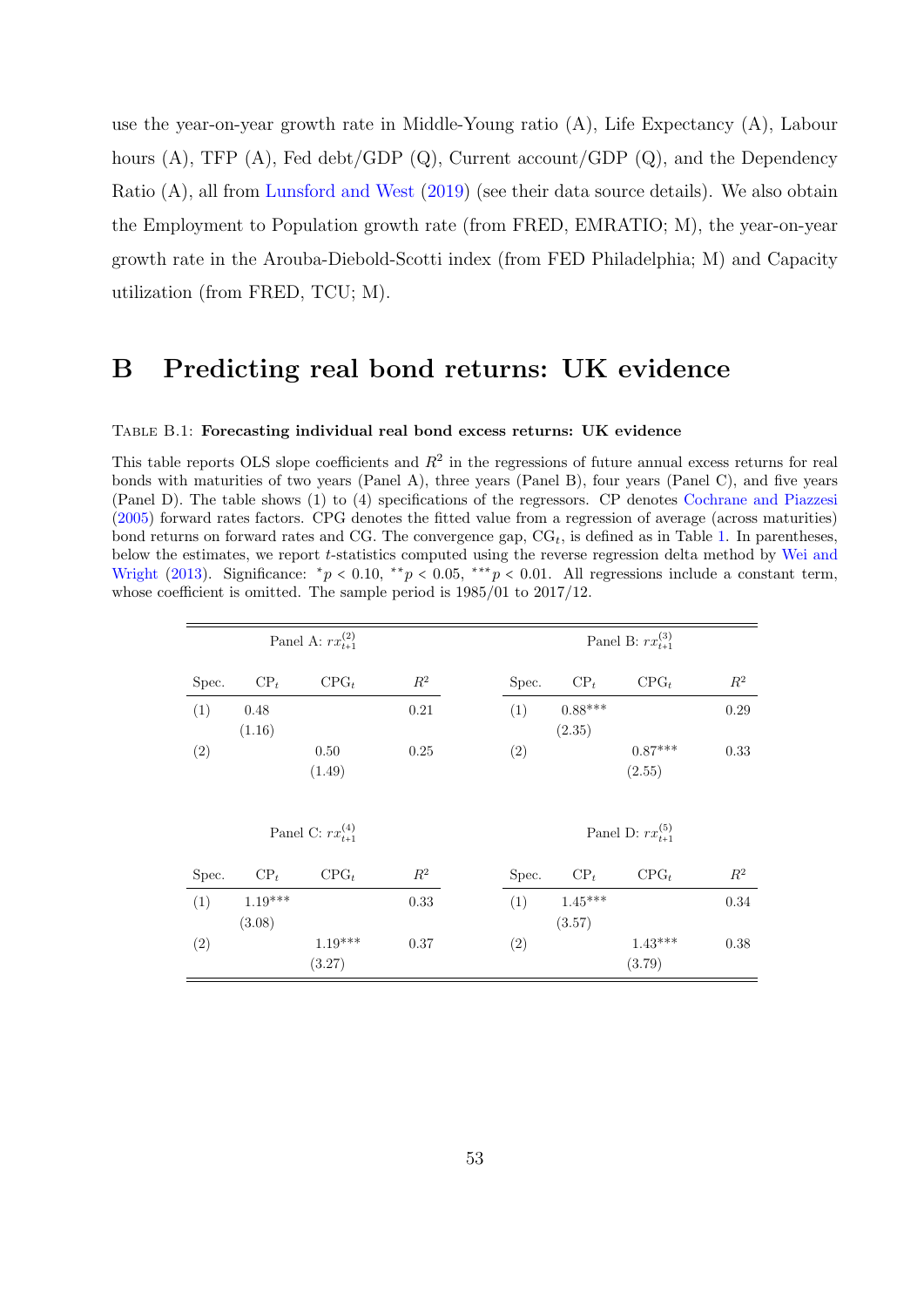## C Economic Significance of Bond Predictability

### <span id="page-54-0"></span>Table C.1: Optimal Sharpe Ratios and Economic Conditions

This table reports the OLS slope coefficients and  $R^2$  in the regression of the difference in annualized Sharpe ratios on economic indicators. The difference in annualized Sharpe ratios between specifications (3) and (2) in Table [6](#page-45-0) (for monthly returns) is projected on a constant and the following variables: inflation (CPI), the Chicago Fed National Activity Index (CFNAI), and the NBER recession dummy. In parentheses below the estimates we report t-statistics based on Newey-West standard errors with 60 lags. Significance:  $*_p$  < 0.10,  $*$ <sup>\*</sup>p < 0.05,  $*$ <sup>\*</sup> $p$  < 0.01. The intercept estimates are omitted. The sample period is 1964/01 to 2017/12.

| Sharpe ratio and Economic Determinants |                      |                            |                     |       |  |  |  |  |
|----------------------------------------|----------------------|----------------------------|---------------------|-------|--|--|--|--|
| Spec.                                  | $CPI_t$              | $CFNAI_t$ $NBER_t$         |                     | $R^2$ |  |  |  |  |
| (1)                                    | $-1.33$<br>$(-0.79)$ |                            |                     | 0.02  |  |  |  |  |
| (2)                                    |                      | $-0.12***$<br>$(-3.59)$    |                     | 0.04  |  |  |  |  |
| (3)                                    |                      |                            | $0.05***$<br>(3.11) | 0.09  |  |  |  |  |
| (4)                                    | $-1.82$              | 0.03<br>$(-1.24)$ $(0.50)$ | $0.06***$<br>(2.46) | 0.12  |  |  |  |  |

<span id="page-54-1"></span>

Figure C.1: Sharpe Ratios: This figure plots the time series of the 10-year rolling Sharpe Ratio for the monthly optimal dynamic portfolio strategy based on forward rates only (i.e. column (2) of Table [6\)](#page-45-0) and for that based on forward rates plus CG (i.e. column  $(3)$  of Table [6\)](#page-45-0). The gray bars denote NBER recession months.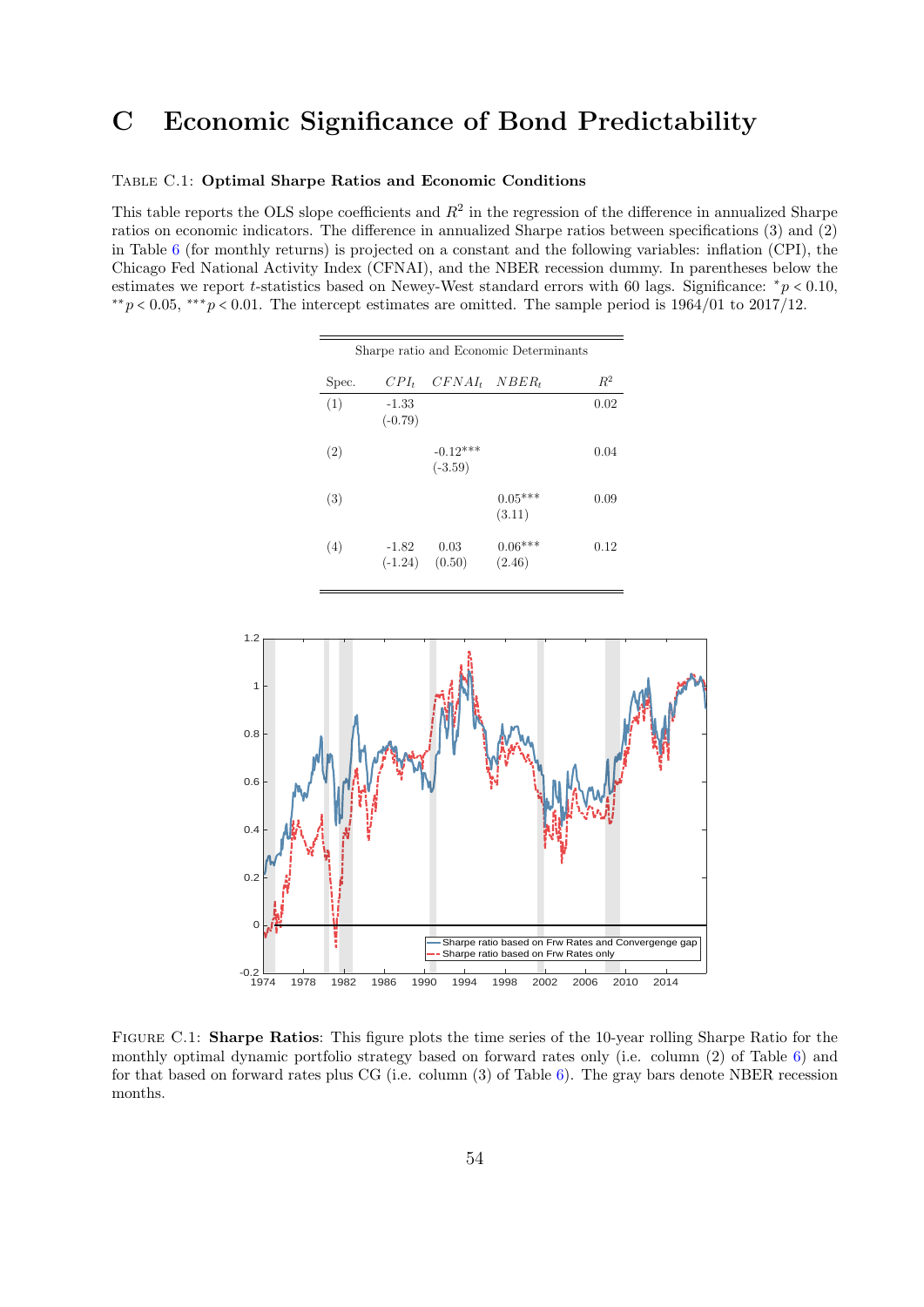# <span id="page-55-0"></span>D International evidence



FIGURE E.1: The convergence gap: This figure plots the time series of the convergence gap,  $CG$ , for the US, Canada, UK, and Germany/EuroArea using the natural rate of interest estimates from [Holston et al.](#page-35-11) [\(2017\)](#page-35-11) over the common 1991/01 to 2017/12 period.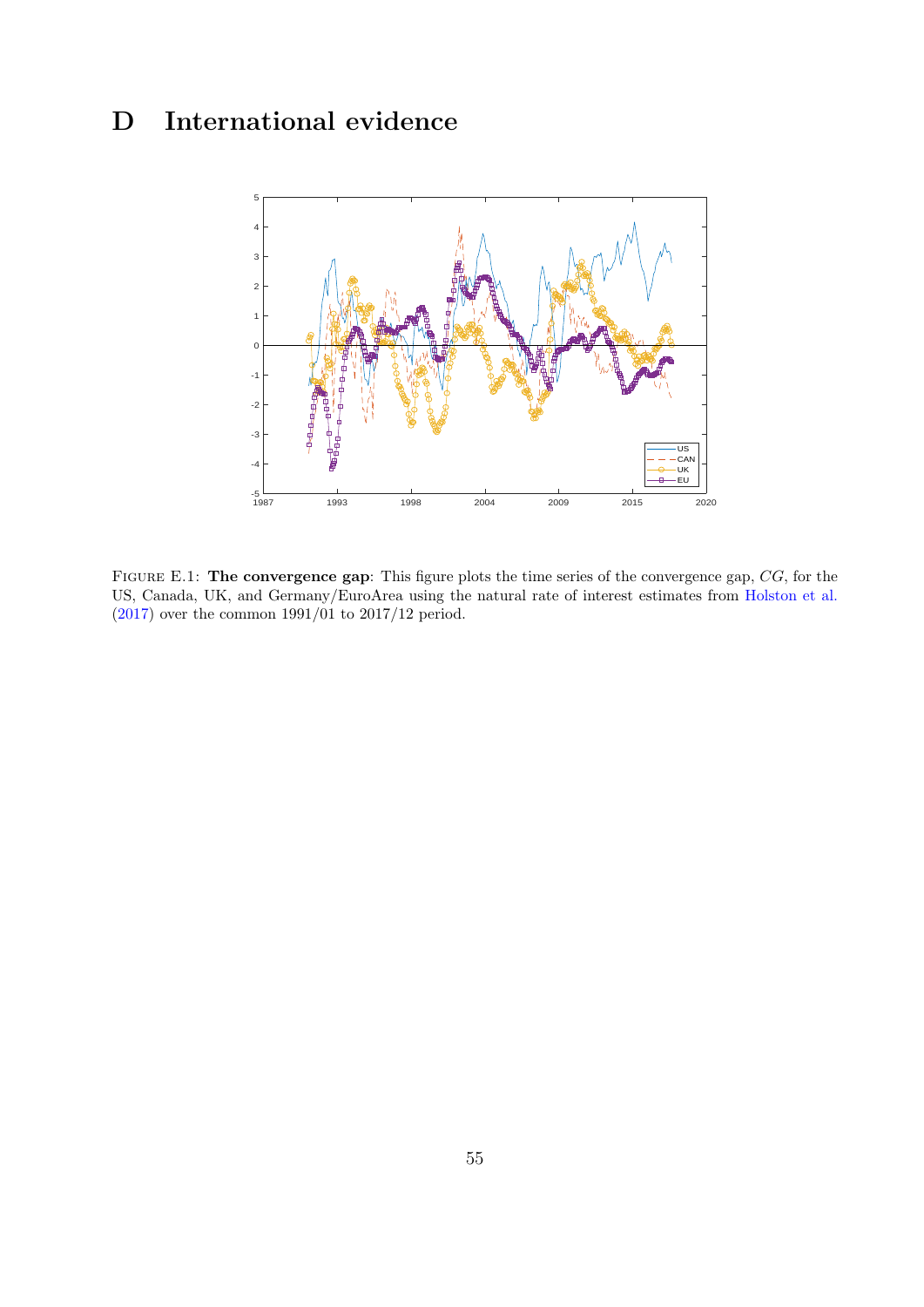## <span id="page-56-1"></span>E Robustness

We study the robustness of our results to alternative formulation of the convergence gap, such as changing the measure of the equilibrium rate of interest (c.f. Tables [E.1](#page-62-0) and [E.2\)](#page-63-0), or using alternative proxies for the real short-rate (c.f. Tables [E.3](#page-64-0) and [E.4\)](#page-65-0).

In Figure [E.1,](#page-56-0) we plot the convergence gap series obtained when we proxy for the natural rate with: (1) an HP-filtered measure of output gap (benchmark measure used in the main body of the paper); (2) the measure of potential output by [Laubach and Williams](#page-36-7) [\(2003\)](#page-36-7); (3) the Kalman filter natural-rate estimates by [Holston et al.](#page-35-11) [\(2017\)](#page-35-11). We observe that all convergence gap series are highly correlated. This prima facie evidence suggests that our results are robust to alternative proxies for the natural rate, with the correlation between various CG series being in the tune of 0.80.

<span id="page-56-0"></span>

FIGURE E.1: The convergence gap: This figure plots the time series of the convergence gap, CG, using alternative proxies for the natural rate. The sample period is 1964/01 to 2017/12.

Table [E.1](#page-62-0) carries out the same analysis of Table [1](#page-40-0) when replacing the one-sided HP filtered trend component of real GDP with the potential GDP series obtained by [Laubach](#page-36-7)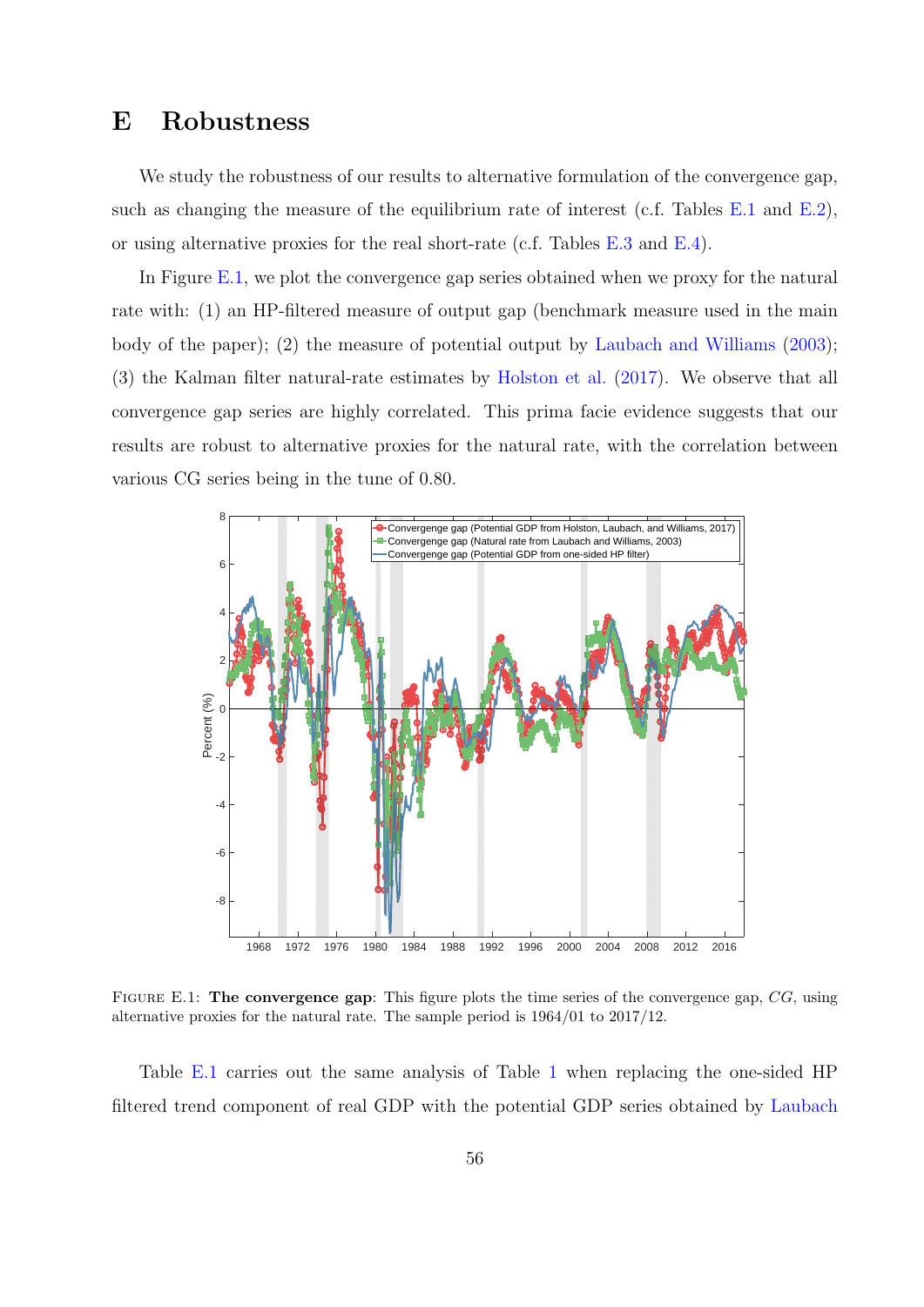[and Williams](#page-36-7) [\(2003\)](#page-36-7) using a Kalman filter. Table [E.2](#page-63-0) report analogous results when instead we replace the one-sided HP filtered trend component of real GDP with the Kalman filter natural-rate estimates – denoted  $r_t^*$  – by [Holston et al.](#page-35-11) [\(2017\)](#page-35-11). The Holston et al. (2017) natural rate of interest is composed of the trend growth rate of the natural rate of output and a component that captures the households' rate of time preference as well as other determinants of  $r^*$  unrelated to trend growth.

Tables [E.3](#page-64-0) and [E.4](#page-65-0) repeat the analysis of Table [1](#page-40-0) using alternative measure of the exante real interest rate. In particular, in Table [E.3](#page-64-0) we proxy inflation expectations with the forecast of the twelve-month-ahead percentage change in the price index for personal consumption expenditures excluding food and energy ("core PCE prices") generated from a univariate AR(9) of inflation estimated over the prior 120 months. This measure is similar to the measure of inflation expectations used by [Laubach and Williams](#page-36-7) [\(2003\)](#page-36-7). In Table [E.4](#page-65-0) we instead use CPI inflation forecasts from the Survey of Professional Forecasters (SPF) to construct the real rate. The SPF data are quarterly beginning in 1981Q2.[32](#page-57-1) We use the median across the respondents, but our conclusions are unaffected if we instead use the average. A survey at quarter t reports  $k$  quarter ahead consensus predictions of CPI inflation for  $k = 1, \ldots, 4$ . We use these forecasts to calculate predictions of inflation over the next year. To go further back in time, we splice this series with the four-quarter moving average of past CPI inflation, in order to obtain a final series spanning the period 1964-2017.

## <span id="page-57-0"></span>F A Term Structure Model with the Convergence Gap

The evidence that the convergence gap plays a significant role for bond return predictability begs the question how to interpret our findings from a term structure modeling perspective, where yields and risk premia are jointly determined. We address this point by evaluating the effect of CG within a no-arbitrage bond pricing framework. To be precise we assume a conditionally log-normal pricing kernel:

$$
M_{t+1} = \exp\left(-r_t - \frac{1}{2}\Lambda_t'\Lambda_t - \Lambda_t'\varepsilon_{t+1}\right) ,\qquad (F.1)
$$

<span id="page-57-1"></span><sup>&</sup>lt;sup>32</sup>PCE forecasts are available only starting from 2007:Q1, hence we switch to CPI as our inflation proxy despite the fact that the Fed pays more attention to the PCE for policy purposes.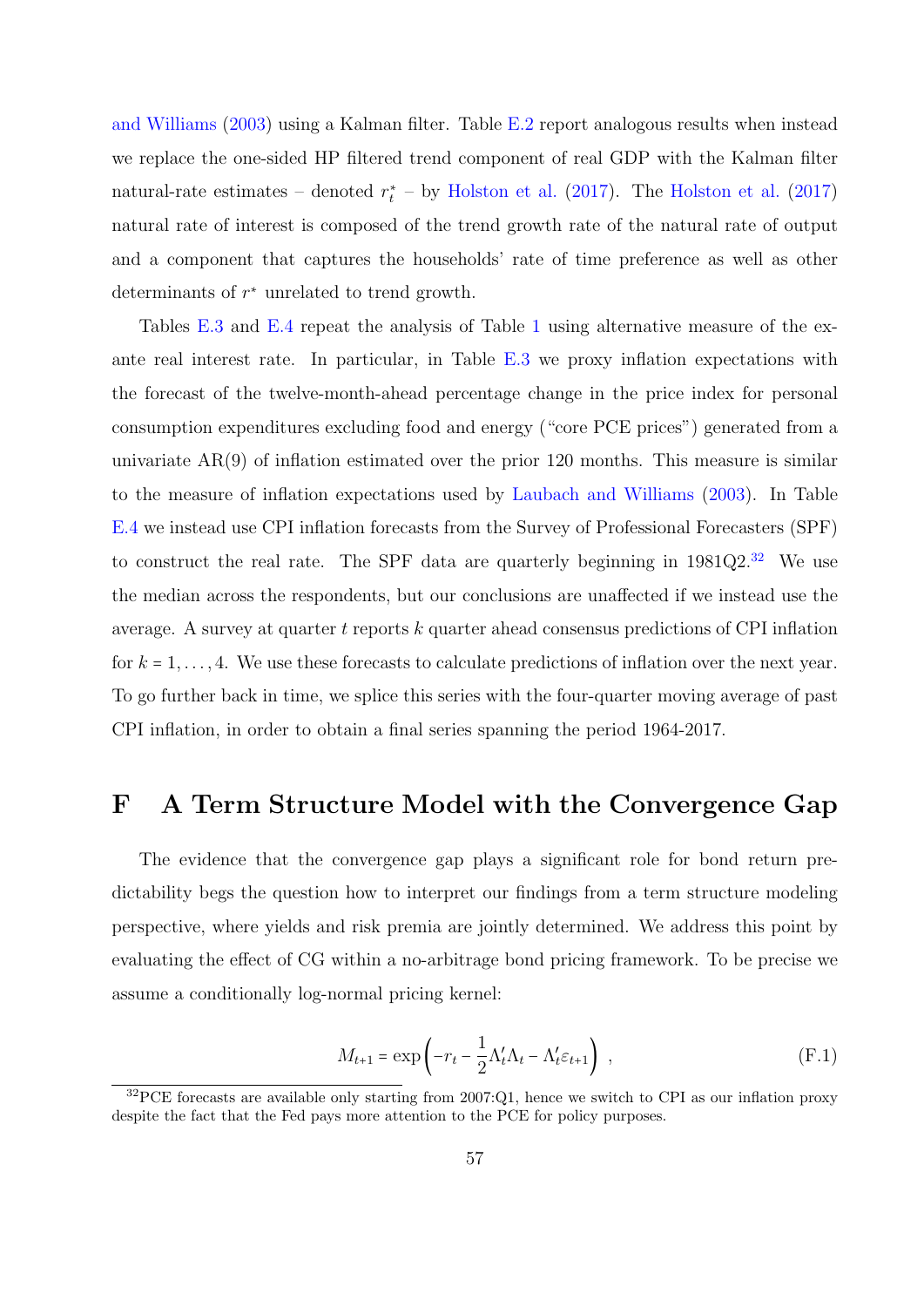where the market price of risk  $\Lambda_t = \Lambda_0 + \Lambda_1 X_t$  and the short rate  $r_t = \delta_0 + \delta'_1 X_t$  are affine in the  $m \times 1$  vector of state variables  $X_t$  (see [Duffee,](#page-34-6) [2002\)](#page-34-6), and  $\varepsilon_{t+1}$  is i.i.d. N(0, I). We further assume that the vector of state variables follows a first-order vector autoregression (VAR) model with homoskedastic shocks:<sup>[33](#page-58-0)</sup>

$$
X_{t+1} = \mu + \Phi X_t + \Sigma \varepsilon_{t+1} \tag{F.2}
$$

It then follows that the no-arbitrage price of a n-period zero coupon bond is an exponentially affine function of the state vector:

$$
P_t^{(n)} = \exp\{A_n + B'_n X_t\} \t{, \t\t (F.3)
$$

where the coefficients  $A_n$  and  $B_n$  solve a system of ODEs (see e.g. [Wright,](#page-37-9) [2011\)](#page-37-9).

In our analysis we employ three factors, i.e.  $m = 3$ . The first two variables in  $X_t$  are the first two principal components (PCs) of the yield curve. The third variable is alternatively CP or CPG, each of them orthogonalized with respect to the two PCs.

We estimate the two models on our sample of 1- to 5-year Fama and Bliss yields using a two-step procedure, similar to [Cochrane and Piazzesi](#page-34-14) [\(2008\)](#page-34-14) and [Adrian et al.](#page-33-7) [\(2013\)](#page-33-7). In a first step, we obtain the risk-adjusted parameters by minimizing the distance between the coefficients from regressing yields onto the factors and their model counterpart. Next, we find estimates of the risk premia parameters  $(\Lambda_0$  and  $\Lambda_1)$  by minimizing the distance between the coefficients from regressing individual bond excess yields onto the factors and their model counterpart, keeping the first-step parameters fixed. We collect the resulting parameter estimates in Table [F.1.](#page-68-0)

Based on the implied coefficients from the model, two important conclusions emerge. First, the CPG factor loading on the short rate (i.e., the third element of  $\delta_1$ ) is small and statistically indistinguishable from zero, and so are the corresponding loadings on CPG for the yield curve. However, we can reject the null hypothesis that the risk premia coefficients on CPG (i.e. the third row of  $\Lambda_1$ ) are zero. These results imply that we can interpret CPG

<span id="page-58-0"></span><sup>&</sup>lt;sup>33</sup>[Joslin and Le](#page-36-15) [\(2016\)](#page-36-15) find that no-arbitrage term structure models that incorporate stochastic volatility face difficulties in matching yield dynamics under both the physical and risk-neutral probability measures.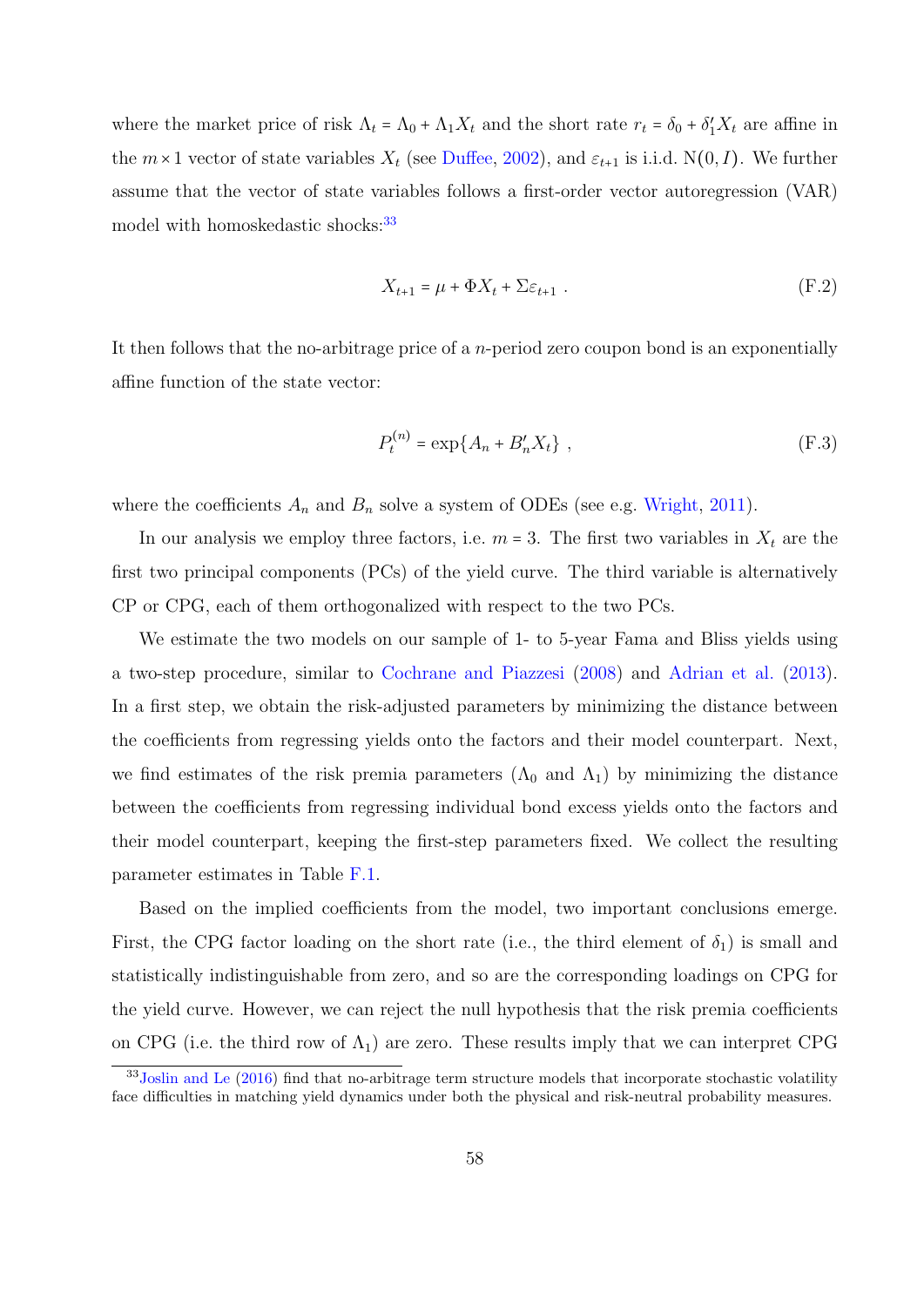as an unspanned factor that affects risk premia but not the level of yields, consistent with the arguments in, e.g., [Duffee](#page-34-5) [\(2011\)](#page-34-5) and [Joslin et al.](#page-36-16) [\(2014b\)](#page-36-16). Second, conditioning on the convergence gap changes the cyclicality of the model-implied expected excess returns. When using  $CP$  as a third factor in the model, the  $R^2$ from regressing the model-implied average (across maturities) expected excess bond return on the CPI, CFNAI, and NBER dummy is nearly zero (0.006, or a correlation of 0.08). In contrast, when using the CPG factor, the  $R<sup>2</sup>$  jumps to 0.057 (or, a correlation of 0.24), and the three macro variables enters with the same signs as in Panel B of Table  $1 - i.e.$  $1 - i.e.$  bond risk premia become more countercyclical. Overall, these results confirm that the reduced-form findings of Table [1](#page-40-0) hold in a more general structural estimation setting.

## <span id="page-59-0"></span>G Fama-Bliss Identity and the Convergence Gap

The [Fama and Bliss](#page-35-0) [\(1987\)](#page-35-0) accounting identity implies that, algebraically, the price  $P_t^{(n)}$ t of an n-year bond is the present value of the \$1 payoff discounted at the expected values of the future 1-year returns on the bond:

<span id="page-59-1"></span>
$$
P_t^{(n)} = \exp\left(-E_t \left[r_{t+1}^{(n)}\right] - E_t \left[r_{t+2}^{(n-1)}\right] - \dots - E_t \left[y_{t+n-1}^{(1)}\right]\right) \tag{G.1}
$$

[Fama and Bliss](#page-35-0) [\(1987\)](#page-35-0) show that summing the last  $n-1$  expected returns in Eq. [\(G.1\)](#page-59-1), and substituting the resulting expression for prices in the definition of a forward contract, gives:

<span id="page-59-2"></span>
$$
f_t^{(n)} - y_t^{(1)} = \underbrace{\left( E_t \left[ r_{t+1}^{(n)} \right] - y_t^{(1)} \right)}_{E_t \left[ r x_{t+1}^{(n)} \right]} + (n-1) \times \left( E_t \left[ y_{t+1}^{(n-1)} \right] - y_t^{(n-1)} \right) . \tag{G.2}
$$

The above [Fama and Bliss](#page-35-0) [\(1987\)](#page-35-0) identity says that the forward-spot spread contains information about either the premium for a 1-year return on an  $n$ -year bond over the 1-year spot rate, or the expected change over the next year of the yield on  $n-1$  year bonds, or both. In terms of regression coefficients, Eq. [\(G.2\)](#page-59-2) implies that the slope coefficients in the following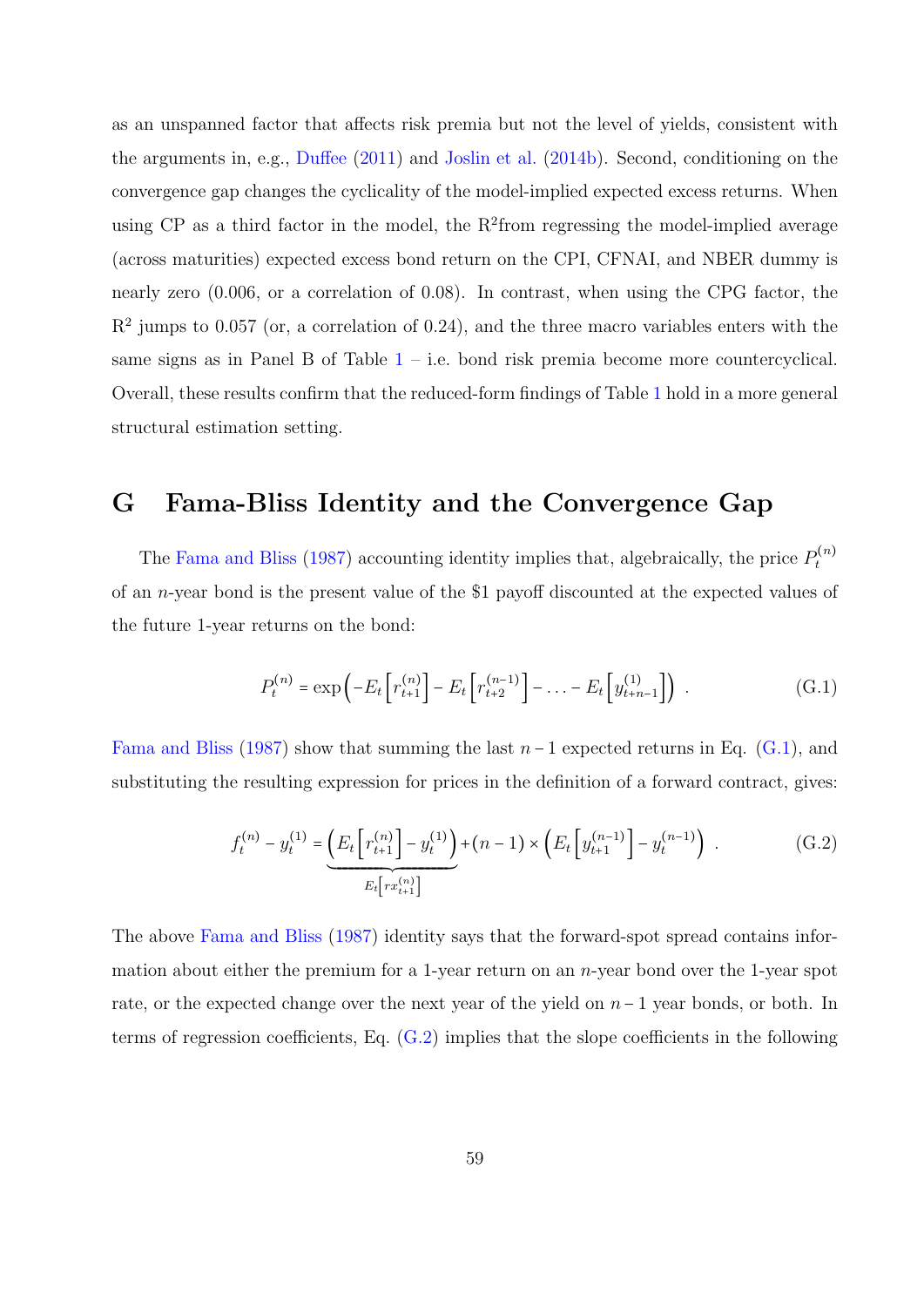system:

<span id="page-60-1"></span>
$$
r_{t+1}^{(n)} - y_t^{(1)} = a_r + b_r \left( f_t^{(n)} - y_t^{(1)} \right) + e_{t+1}
$$
 (G.3)

$$
(n-1) \times \left(y_{t+1}^{(n-1)} - y_t^{(n-1)}\right) = a_y + b_y \left(f_t^{(n)} - y_t^{(1)}\right) + u_{t+1}
$$
 (G.4)

obey the present-value restriction  $b_r + b_y = 1.34$  $b_r + b_y = 1.34$ 

Panel A of Table [G.1](#page-69-0) shows results from estimating regressions  $(G.3)-(G.4)$  $(G.3)-(G.4)$  $(G.3)-(G.4)$  on the Fama and Bliss data. The table re-establishes what documented by other authors, namely that all the variation in the forward-spot spread is attributable to the 1-year expected premium  $(\hat{b}_r = 1)$ , and none to expected yield changes  $(\hat{b}_y = 0)$ .

The Fama-Bliss identity [\(G.2\)](#page-59-2) also applies to other, potentially non-yield related predictors. To see this, consider a variable  $x_t$  that is orthogonal to the forward spread. Exploiting  $(G.2)$  we obtain:

$$
Cov(x_t, f_t^{(n)} - y_t^{(1)}) = Cov(x_t, r_{t+1}^{(n)} - y_t^{(1)}) + Cov(x_t, (n-1) \times (y_{t+1}^{(n-1)} - y_t^{(n-1)})) ,
$$

where the left-hand side is zero by construction. In words, if the variable  $x_t$  predicts interest rates changes, then it ought to predict bond returns. In terms of regression coefficients we have that:

<span id="page-60-5"></span><span id="page-60-4"></span>
$$
r_{t+1}^{(n)} - y_t^{(1)} = a_{r,x} + b_{r,x}x_t + e_{t+1}
$$
 (G.5)

$$
(n-1) \times \left(y_{t+1}^{(n-1)} - y_t^{(n-1)}\right) = a_{y,x} + b_{y,x}x_t + u_{t+1}
$$
\n(G.6)

and, importantly, Eq. [\(G.2\)](#page-59-2) now imposes that  $b_{r,x} + b_{y,x} = 0.35,36$  $b_{r,x} + b_{y,x} = 0.35,36$  $b_{r,x} + b_{y,x} = 0.35,36$  $b_{r,x} + b_{y,x} = 0.35,36$ 

<span id="page-60-0"></span> $34$ This restriction is remindful of the [Campbell and Shiller](#page-33-14) [\(1988\)](#page-33-14) identity which implies that the dividendprice must forecast dividend growth and/or returns. See [Cochrane](#page-34-11) [\(2008\)](#page-34-11) for a thorough discussion of the Campbell-Shiller identity, and its implications for long-horizon regressions. Despite the similarities, two important distinctions between the Fama-Bliss and Campbell-Shiller identities are that the former: (1) is exact, whereas the latter requires a log-linear expansion, and (2) does not rely on long-horizon regressions which typically are plagued by econometric small-sample biases.

<span id="page-60-2"></span><sup>&</sup>lt;sup>35</sup>Analogously, the Campbell-Shiller identity also imposes restrictions on predictors other than the pricedividend ratio. These restrictions have been exploited by [Cochrane](#page-34-15) [\(2011\)](#page-34-15) to examine the predictive ability of the consumption-wealth ratio for short-run market returns, and by [Bandi and Tamoni](#page-33-15) [\(2018\)](#page-33-15) to investigate the ability of long-run uncertainty to predict long-run market returns.

<span id="page-60-3"></span><sup>36</sup>The restriction is also reminiscent of "hidden factor models" introduced by [Duffee](#page-34-5) [\(2011\)](#page-34-5) and [Joslin,](#page-36-16) [Priebsch and Singleton](#page-36-16) [\(2014b\)](#page-36-16). Our derivation based on Fama-Bliss is new, and complementary to that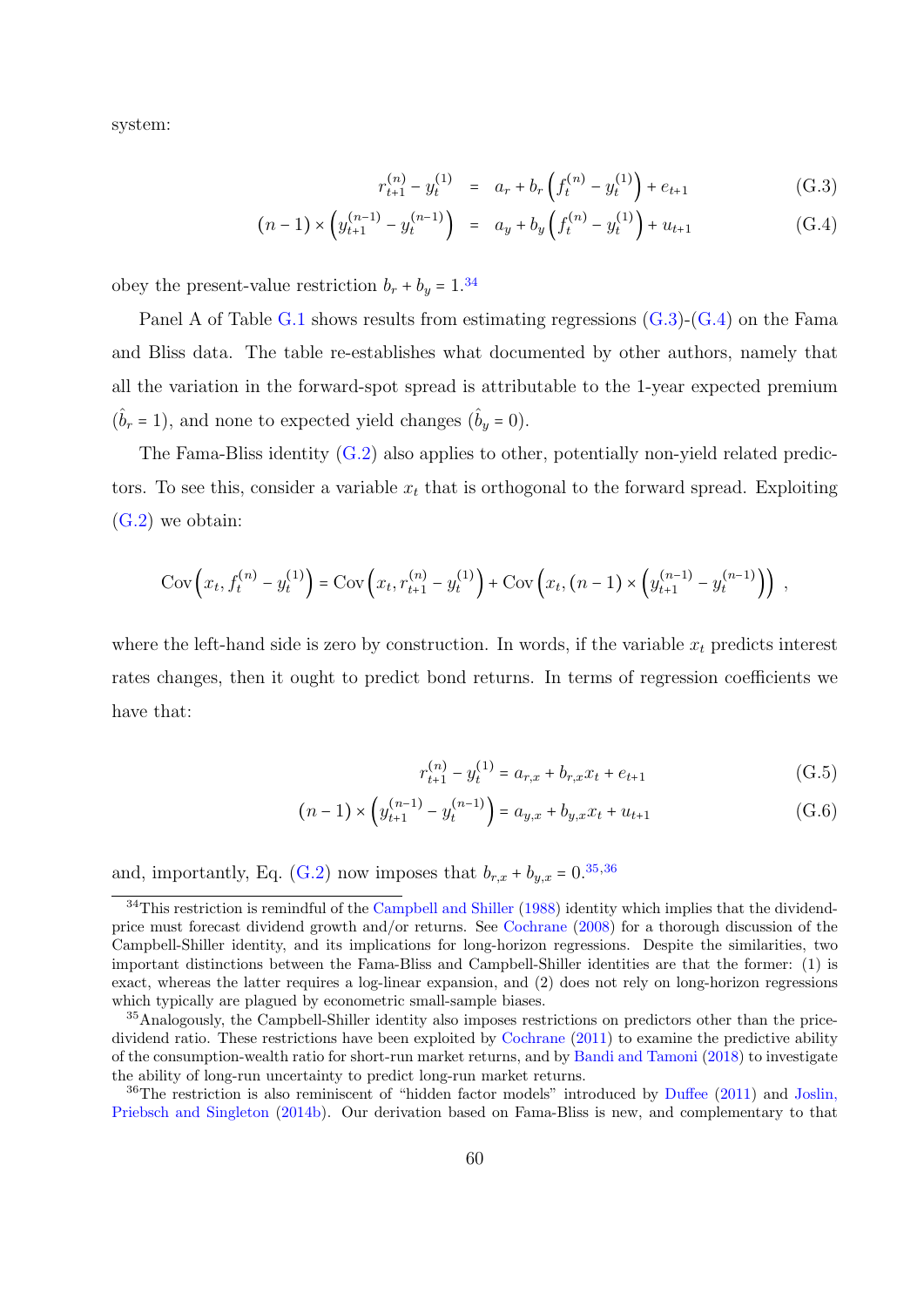Panel B of Table [G.1](#page-69-0) reports the results from regressions [\(G.5\)](#page-60-4) (leftmost part) and [\(G.6\)](#page-60-5) (rightmost part) when we use as predictor  $x_t$  the component of the convergence gap that is orthogonal to the forward spread, denoted  $\text{CG}_t^{\perp}$ . Panel C collects analogous results when the forward spread is added to the convergence gap. Panel B shows that the convergence gap has an impressive ability to forecast future changes in yields of different maturities: the  $R^2$ s are all above 10%, and the coefficients are strongly significant with t-statistic greater than three. The predictive ability of the convergence gap is decreasing in the maturity of the bond. This is intuitive since the effect of monetary policy is likely to be stronger at the short-end of the yield curve. Finally, the ability of  $\text{CG}_t^{\perp}$  to forecast interest rates is mirrored by its ability to forecast bond excess returns. Importantly, the sign of the coefficients is in line with the economic intuition: a positive convergence gap predicts an increase in shortand long-term rates  $(b_{y, CG^{\perp}} > 0)$  and, at the same time, lower prices (hence, returns) going forward  $(b_{r, CG^{\perp}} < 0)$ . By construction, the  $R^2$  attained by the convergence gap in forecasting excess returns adds to the  $R<sup>2</sup>$  achieved by forward rates in standard Fama-Bliss regressions. The leftmost part in Panel C shows this result: the convergence gap raises the  $R<sup>2</sup>$  for bonds with 2- and 3-year maturity by about 15%.

typically found in Gaussian no-arbitrage models of the Term Structure.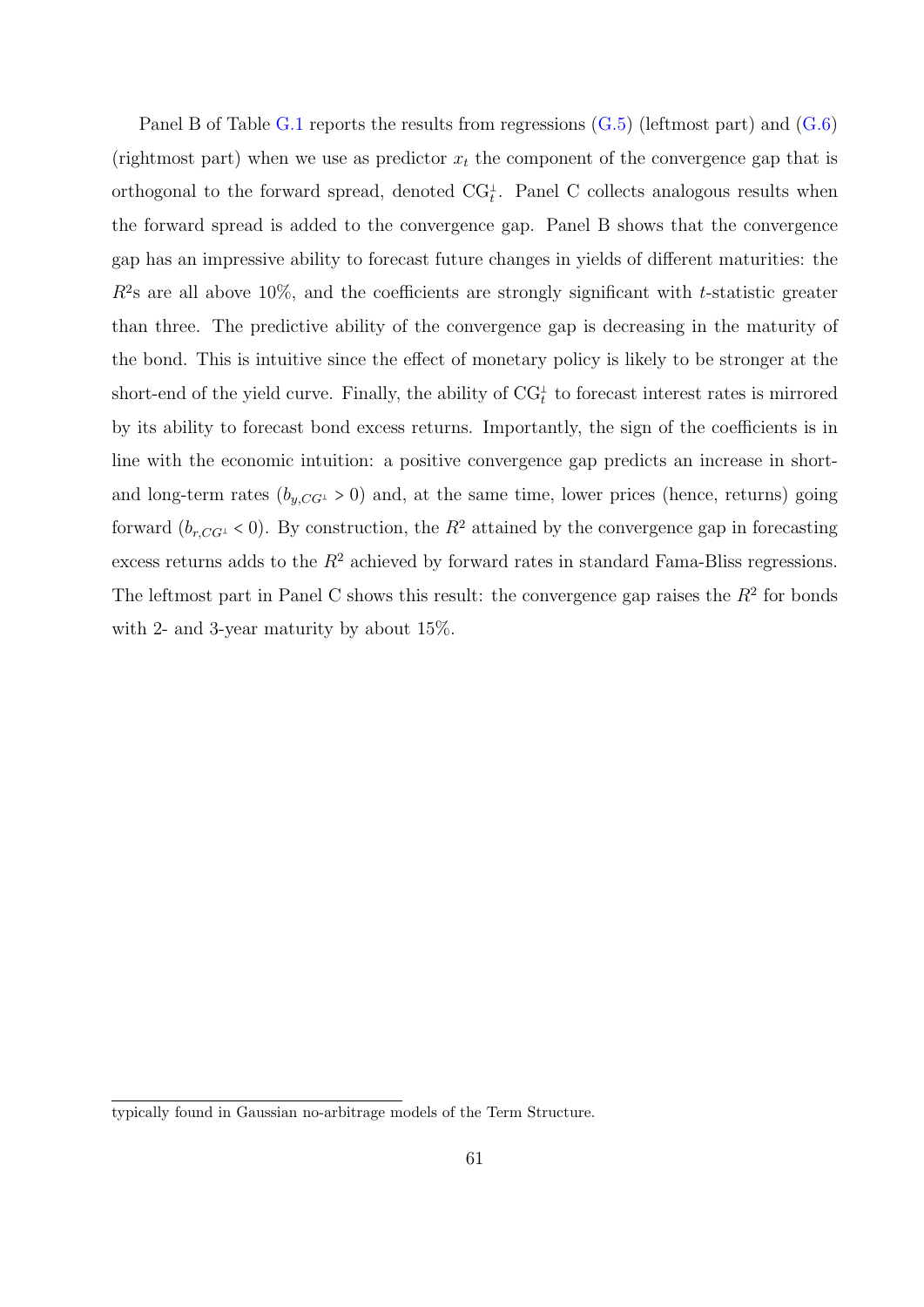### <span id="page-62-0"></span>Table E.1: Forecasting average (across maturity) bond excess returns using [Laubach and](#page-36-7) [Williams](#page-36-7) [\(2003\)](#page-36-7)'s potential GDP series into CG

Panel A of this table reports OLS slope coefficients and  $R^2$  in the regression of average (across maturities) annual excess returns  $\overline{rx}_{t+1}$  on a constant and various combinations of lagged one- to five-year forward rates and the convergence gap,  $CG_t$ . Panel B reports the OLS slope coefficients and  $R^2$  in the regression of the residuals from specifications (CP) and (CPG) of Panel A. The residuals are projected on a constant and the following variables: inflation (CPI), the Chicago Fed National Activity Index (CFNAI), and the NBER recession dummy. In parentheses, below the estimates, we report t-statistics computed using the reverse regression delta method by [Wei and Wright](#page-37-6) [\(2013\)](#page-37-6). Significance:  $\frac{*p}{0.10}$ ,  $\frac{**p}{0.05}$ ,  $\frac{***p}{0.01}$ . The intercept estimates are omitted. The convergence gap,  $CG_t$ , is defined as the difference between the year-toyear log change in potential GDP and the real interest rate. To proxy for potential GDP we use the [Laubach](#page-36-7) [and Williams](#page-36-7) [\(2003\)](#page-36-7) estimates obtained by Kalman filter. We linearly interpolate the [Laubach and Williams](#page-36-7) [\(2003\)](#page-36-7) series to obtain monthly observations. The short-term interest rate is the annualized nominal funds rate, available from the Board of Governors. We use a four quarter moving average of past inflation as a proxy for inflation expectations in constructing the ex ante real interest rate. The sample period is 1964/01 to 2017/12.

|       | Panel A: Forecasting average excess bond returns |                      |                    |                   |                        |                         |       |  |  |  |  |  |
|-------|--------------------------------------------------|----------------------|--------------------|-------------------|------------------------|-------------------------|-------|--|--|--|--|--|
| Spec. | $f_t^{(1)}$                                      | $f_t^{(2)}$          | $f_t^{(3)}$        | $f_t^{(4)}$       | $f_t^{(5)}$            | $CG_t$                  | $R^2$ |  |  |  |  |  |
| (CP)  | $-1.46*$<br>$(-1.67)$                            | $-0.23$<br>$(-0.54)$ | $1.61*$<br>(1.72)  | $1.11*$<br>(1.88) | $-0.84*$<br>$(-1.80)$  |                         | 0.21  |  |  |  |  |  |
| (CG)  |                                                  |                      |                    |                   |                        | $-0.28$<br>$(-1.40)$    | 0.03  |  |  |  |  |  |
|       | $(CPG)$ -2.47***<br>$(-3.23)$                    | 0.76<br>(0.56)       | $1.88**$<br>(2.21) | 0.75<br>(1.31)    | $-1.08**$<br>$(-2.31)$ | $-0.73***$<br>$(-3.35)$ | 0.31  |  |  |  |  |  |

| Spec. |         | $CPI_t$ $CFNAI_t$ $NBER_t$                                 |                | $R^2$ |
|-------|---------|------------------------------------------------------------|----------------|-------|
| (CP)  |         | $-0.33^*$ $-0.05^{***}$ $0.02^{**}$<br>$(-2.24)$ $(-3.03)$ | (2.28)         | 0.13  |
| (CPG) | $-0.20$ | $-0.02$<br>$(-1.23)$ $(-1.05)$                             | 0.01<br>(1.56) | 0.04  |

#### Panel B: Forecasting residuals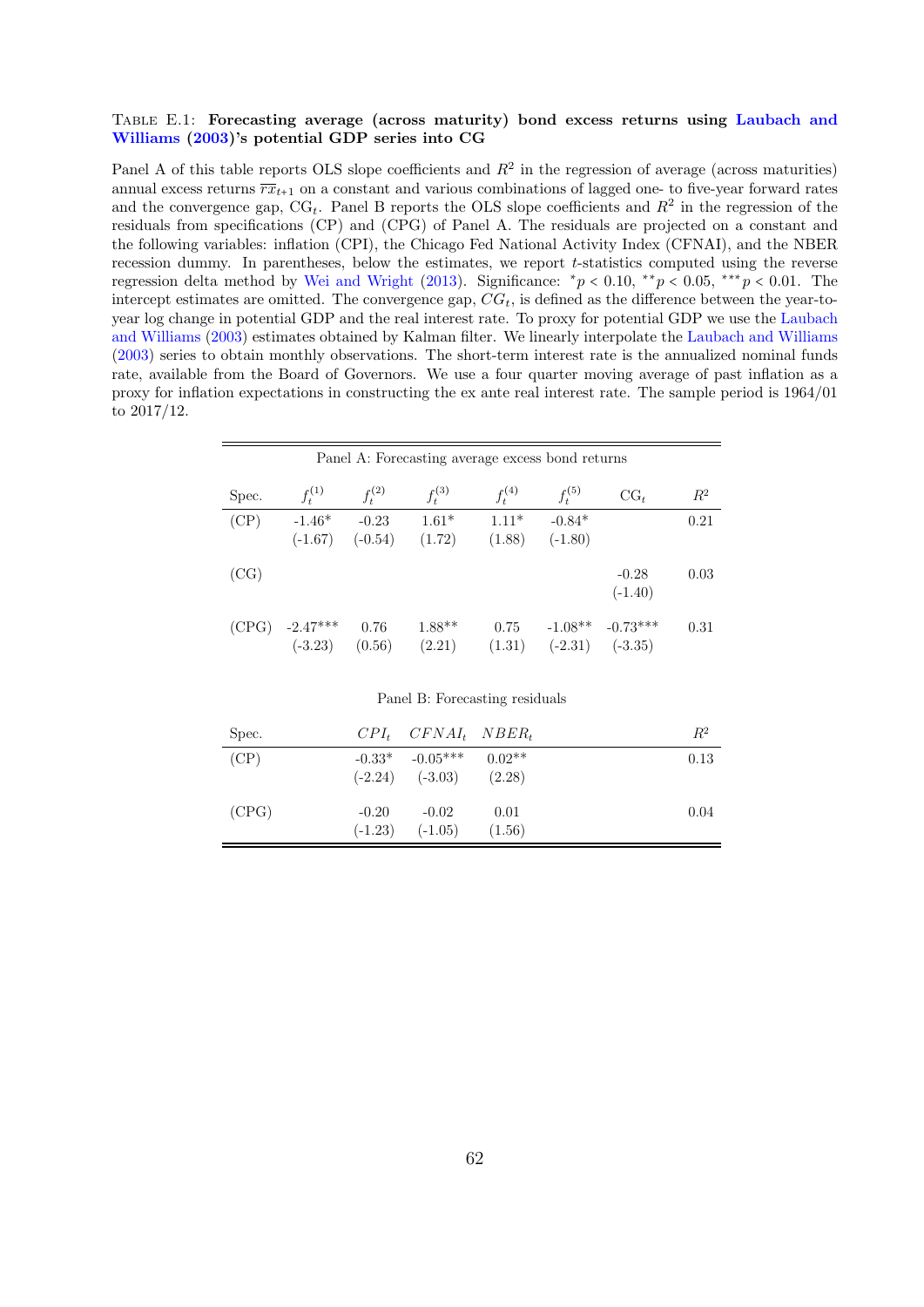### <span id="page-63-0"></span>Table E.2: Forecasting average (across maturity) bond excess returns using the natural rate of interest estimates from [Holston et al.](#page-35-11) [\(2017\)](#page-35-11) into CG

Panel A of this table reports OLS slope coefficients and  $R^2$  in the regression of average (across maturities) annual excess returns  $\overline{rx}_{t+1}$  on a constant and various combinations of lagged one- to five-year forward rates and the convergence gap,  $CG_t$ . Panel B reports the OLS slope coefficients and  $R^2$  in the regression of the residuals from specifications (CP) and (CPG) of Panel A. The residuals are projected on a constant and the following variables: inflation (CPI), the Chicago Fed National Activity Index (CFNAI), and the NBER recession dummy. In parentheses, below the estimates, we report t-statistics computed using the reverse regression delta method by [Wei and Wright](#page-37-6) [\(2013\)](#page-37-6). Significance:  $\frac{*p}{0.10}$ ,  $\frac{**p}{0.05}$ ,  $\frac{***p}{0.01}$ . The intercept estimates are omitted. The convergence gap,  $CG_t$ , is defined as the difference between the natural rate of interest and the real interest rate. To proxy for the natural rate of interest we use the [Holston et al.](#page-35-11) [\(2017\)](#page-35-11) estimates obtained by Kalman filter. We linearly interpolate the [Holston et al.](#page-35-11) [\(2017\)](#page-35-11) series to obtain monthly observations. The short-term interest rate is the annualized nominal funds rate, available from the Board of Governors. We use a four quarter moving average of past inflation as a proxy for inflation expectations in constructing the ex ante real interest rate. The sample period is 1964/01 to 2017/12.

|       | Panel A: Forecasting average bond excess returns |                      |                    |                   |                        |                         |       |  |  |  |  |  |
|-------|--------------------------------------------------|----------------------|--------------------|-------------------|------------------------|-------------------------|-------|--|--|--|--|--|
| Spec. | $f_t^{(1)}$                                      | $f_t^{(2)}$          | $f_t^{(3)}$        | $f_t^{(4)}$       | $f_t^{(5)}$            | $CG_{t}$                | $R^2$ |  |  |  |  |  |
| (CP)  | $-1.46*$<br>$(-1.67)$                            | $-0.23$<br>$(-0.54)$ | $1.61*$<br>(1.72)  | $1.11*$<br>(1.88) | $-0.84*$<br>$(-1.80)$  |                         | 0.21  |  |  |  |  |  |
| (CG)  |                                                  |                      |                    |                   |                        | $-0.29$<br>$(-1.49)$    | 0.03  |  |  |  |  |  |
| (CPG) | $-2.20***$<br>$(-2.68)$                          | $-0.20$<br>$(-0.08)$ | $2.03**$<br>(2.38) | 0.83<br>(1.44)    | $-0.97**$<br>$(-2.09)$ | $-0.69***$<br>$(-2.78)$ | 0.30  |  |  |  |  |  |

### Panel B: Forecasting residuals

| Spec. | $CPI_t$ $CFNAI_t$ $NBER_t$                                 |        | $R^2$ |
|-------|------------------------------------------------------------|--------|-------|
| (CP)  | $-0.33^*$ $-0.05^{***}$ $0.02^{**}$<br>$(-2.24)$ $(-3.03)$ | (2.28) | 0.13  |
| (CPG) | $-0.14$ $-0.04*$ $0.02**$<br>$(-0.73)$ $(-1.73)$           | (2.38) | 0.08  |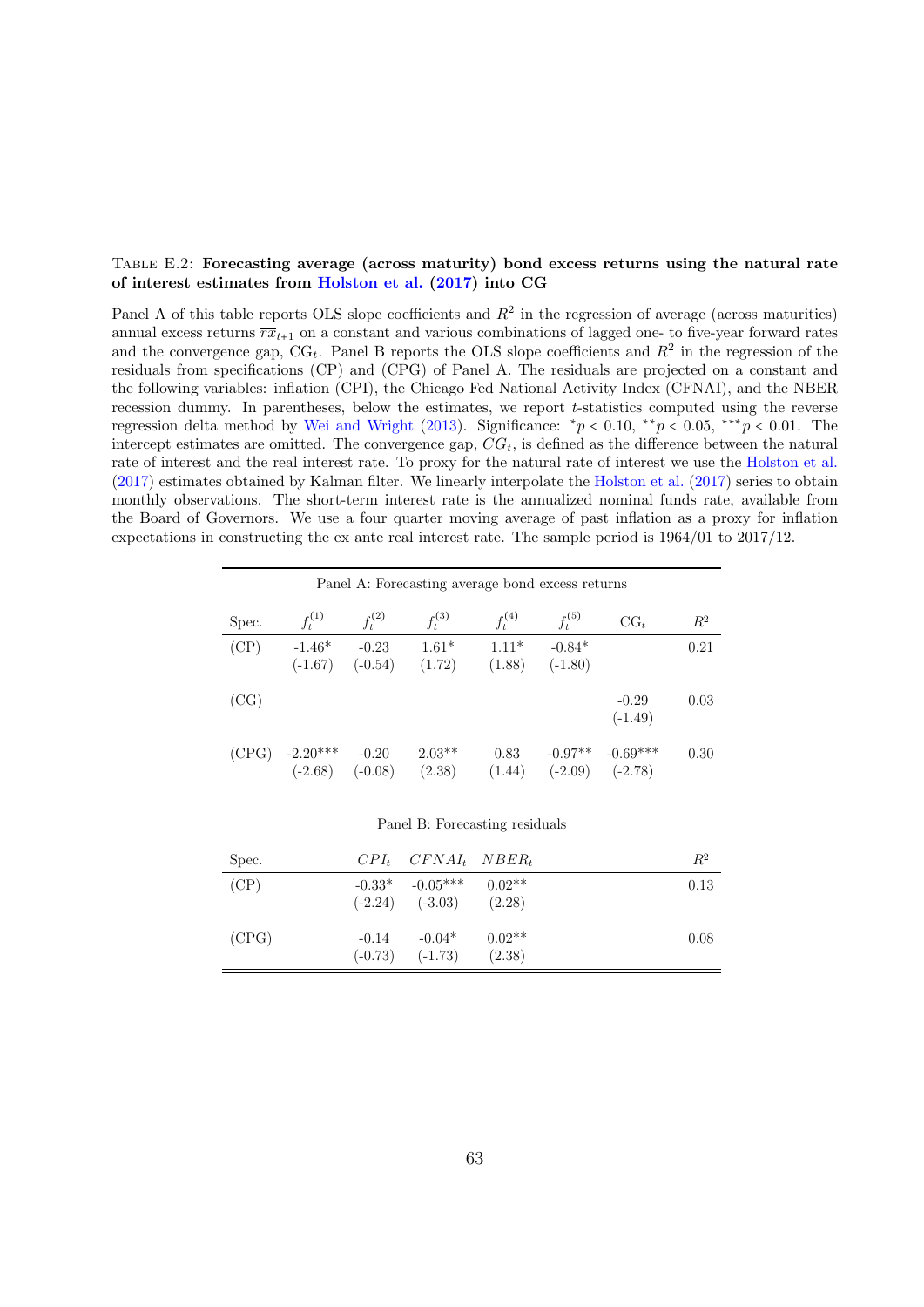### <span id="page-64-0"></span>Table E.3: Forecasting average (across maturity) bond excess returns using an AR(9) model to construct inflation expectations into CG

Panel A of this table reports OLS slope coefficients and  $R^2$  in the regression of average (across maturities) annual excess returns  $\overline{rx}_{t+1}$  on a constant and various combinations of lagged one- to five-year forward rates and the convergence gap,  $CG_t$ . Panel B reports the OLS slope coefficients and  $R^2$  in the regression of the residuals from specifications (CP) and (CPG) of Panel A. The residuals are projected on a constant and the following variables: inflation (CPI), the Chicago Fed National Activity Index (CFNAI), and the NBER recession dummy. In parentheses, below the estimates, we report t-statistics computed using the reverse regression delta method by [Wei and Wright](#page-37-6) [\(2013\)](#page-37-6). Significance:  $\frac{*p}{0.10}$ ,  $\frac{**p}{0.05}$ ,  $\frac{***p}{0.01}$ . The intercept estimates are omitted. The convergence gap,  $CG_t$ , is defined as the difference between the yearto-year log change in potential GDP and the real interest rate. To proxy for potential GDP we use the trend component of quarterly real GDP obtained from a one-sided Hodrick and Prescott (1997) filter. We linearly interpolate the resultant trend series to obtain monthly observations. The short-term interest rate is the annualized nominal funds rate, available from the Board of Governors. We use the forecast of the twelve-month-ahead percentage change in core PCE generated from a univariate AR(9) estimated over the prior 120 months as a proxy for inflation expectations in constructing the ex-ante real interest rate. The sample period is 1964/01 to 2017/12.

| Panel A: Forecasting average bond excess returns |                         |                      |                   |                   |                         |                         |       |  |  |  |  |
|--------------------------------------------------|-------------------------|----------------------|-------------------|-------------------|-------------------------|-------------------------|-------|--|--|--|--|
| Spec.                                            | $f_t^{(1)}$             | $f_t^{(2)}$          | $f_t^{(3)}$       | $f_t^{(4)}$       | $f_t^{(5)}$             | $CG_{t}$                | $R^2$ |  |  |  |  |
| (CP)                                             | $-1.46*$<br>$(-1.67)$   | $-0.23$<br>$(-0.54)$ | $1.61*$<br>(1.72) | $1.11*$<br>(1.88) | $-0.84*$<br>$(-1.80)$   |                         | 0.21  |  |  |  |  |
| (CG)                                             |                         |                      |                   |                   |                         | $-0.42**$<br>$(-2.12)$  | 0.08  |  |  |  |  |
| (CPG)                                            | $-2.23***$<br>$(-2.84)$ | 0.91<br>(0.68)       | $1.41*$<br>(1.80) | $1.06*$<br>(1.75) | $-1.46***$<br>$(-3.10)$ | $-0.77***$<br>$(-3.26)$ | 0.33  |  |  |  |  |

#### Panel B: Forecasting residuals

| Spec. |         | $CPI_t$ $CFNAI_t$ $NBER_t$                          |                | $R^2$ |
|-------|---------|-----------------------------------------------------|----------------|-------|
| (CP)  |         | $-0.33*$ $-0.05***$ $0.02**$<br>$(-2.24)$ $(-3.03)$ | (2.28)         | 0.13  |
| (CPG) | $-0.18$ | $-0.04*$<br>$(-1.08)$ $(-1.66)$                     | 0.01<br>(1.64) | 0.06  |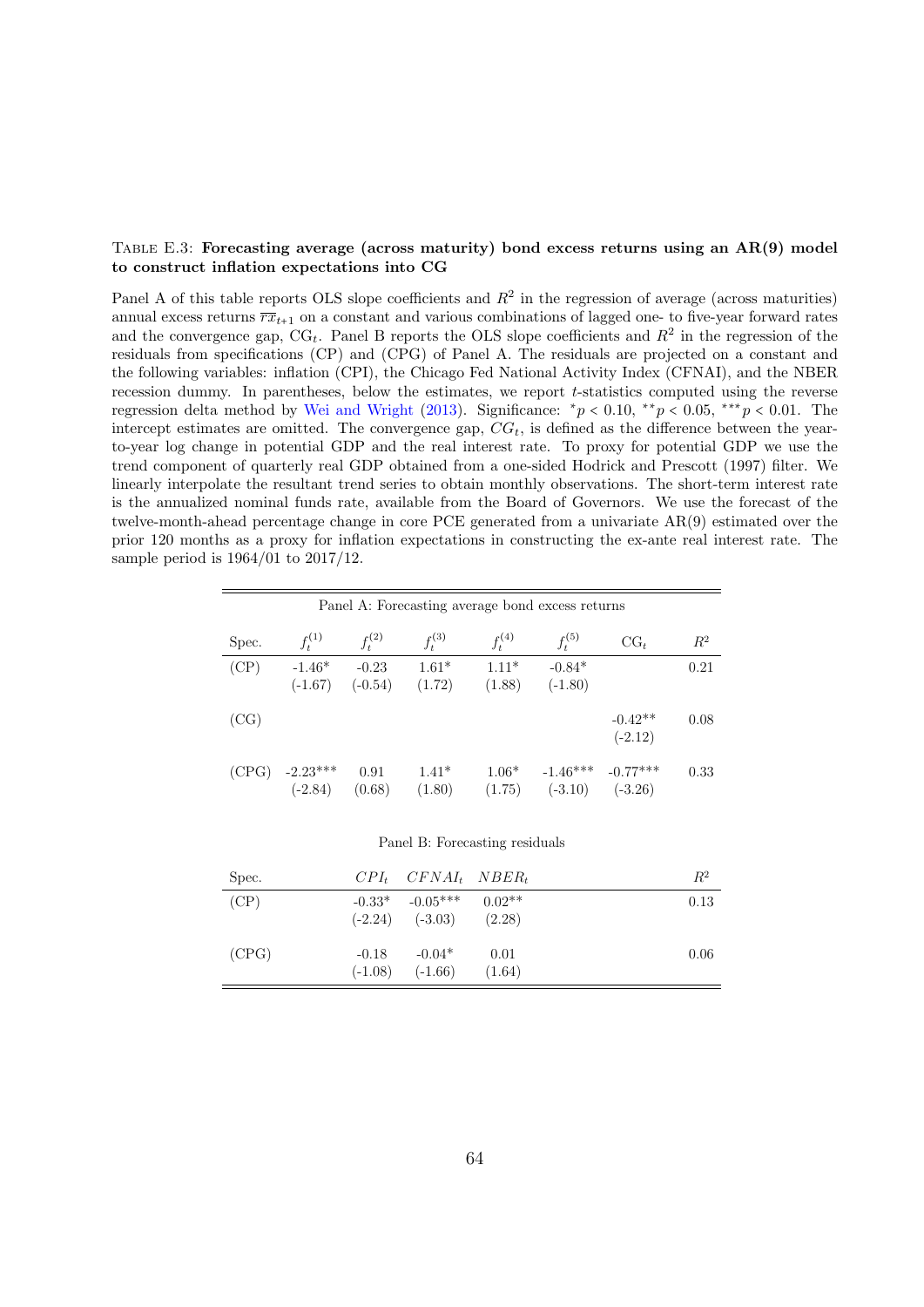### <span id="page-65-0"></span>Table E.4: Forecasting average (across maturity) bond excess returns SPF inflation forecasts into CG

Panel A of this table reports OLS slope coefficients and  $R^2$  in the regression of average (across maturities) annual excess returns  $\overline{rx}_{t+1}$  on a constant and various combinations of lagged one- to five-year forward rates and the convergence gap,  $CG_t$ . Panel B reports the OLS slope coefficients and  $R^2$  in the regression of the residuals from specifications (CP) and (CPG) of Panel A. The residuals are projected on a constant and the following variables: inflation (CPI), the Chicago Fed National Activity Index (CFNAI), and the NBER recession dummy. In parentheses, below the estimates, we report t-statistics computed using the reverse regression delta method by [Wei and Wright](#page-37-6) [\(2013\)](#page-37-6). Significance:  $\frac{*p}{0.10}$ ,  $\frac{**p}{0.05}$ ,  $\frac{***p}{0.01}$ . The intercept estimates are omitted. The convergence gap,  $CG_t$ , is defined as the difference between the year-toyear log change in potential GDP and the real interest rate. To proxy for potential GDP we use the trend component of quarterly real GDP obtained from a one-sided Hodrick and Prescott (1997) filter. We linearly interpolate the resultant trend series to obtain monthly observations. The short-term interest rate is the annualized nominal funds rate, available from the Board of Governors. We use CPI inflation forecasts from the Survey of Professional Forecasters (SPF) to construct the real rate from 1981 onwards, and we splice it with a four quarter moving average of past CPI inflation. We use such proxy for inflation expectations in constructing the ex ante real interest rate. The sample period is 1964/01 to 2017/12.

| Panel A: Forecasting average bond excess returns |                         |                      |                   |                   |                         |                         |       |  |  |
|--------------------------------------------------|-------------------------|----------------------|-------------------|-------------------|-------------------------|-------------------------|-------|--|--|
| Spec.                                            | $f_t^{(1)}$             | $f_t^{(2)}$          | $f_t^{(3)}$       | $f_t^{(4)}$       | $f_t^{(5)}$             | $CG_{t}$                | $R^2$ |  |  |
| (CP)                                             | $-1.46*$<br>$(-1.67)$   | $-0.23$<br>$(-0.54)$ | $1.61*$<br>(1.72) | $1.11*$<br>(1.88) | $-0.84*$<br>$(-1.80)$   |                         | 0.21  |  |  |
| (CG)                                             |                         |                      |                   |                   |                         | $-0.42**$<br>$(-2.06)$  | 0.08  |  |  |
| (CPG)                                            | $-2.29***$<br>$(-2.74)$ | 1.08<br>(0.83)       | $1.35*$<br>(1.66) | $1.03*$<br>(1.66) | $-1.47***$<br>$(-3.04)$ | $-0.76***$<br>$(-2.61)$ | 0.33  |  |  |

Panel B: Forecasting residuals

| Spec. |           | $CPI_t$ $CFNAI_t$ $NBER_t$                                   |                | $R^2$ |
|-------|-----------|--------------------------------------------------------------|----------------|-------|
| (CP)  |           | $-0.33*$ $-0.05***$ $0.02**$<br>$(-2.24)$ $(-3.03)$ $(2.28)$ |                | 0.13  |
| (CPG) | $(-1.10)$ | $-0.15 -0.04**$<br>$(-2.15)$                                 | 0.01<br>(0.86) | 0.04  |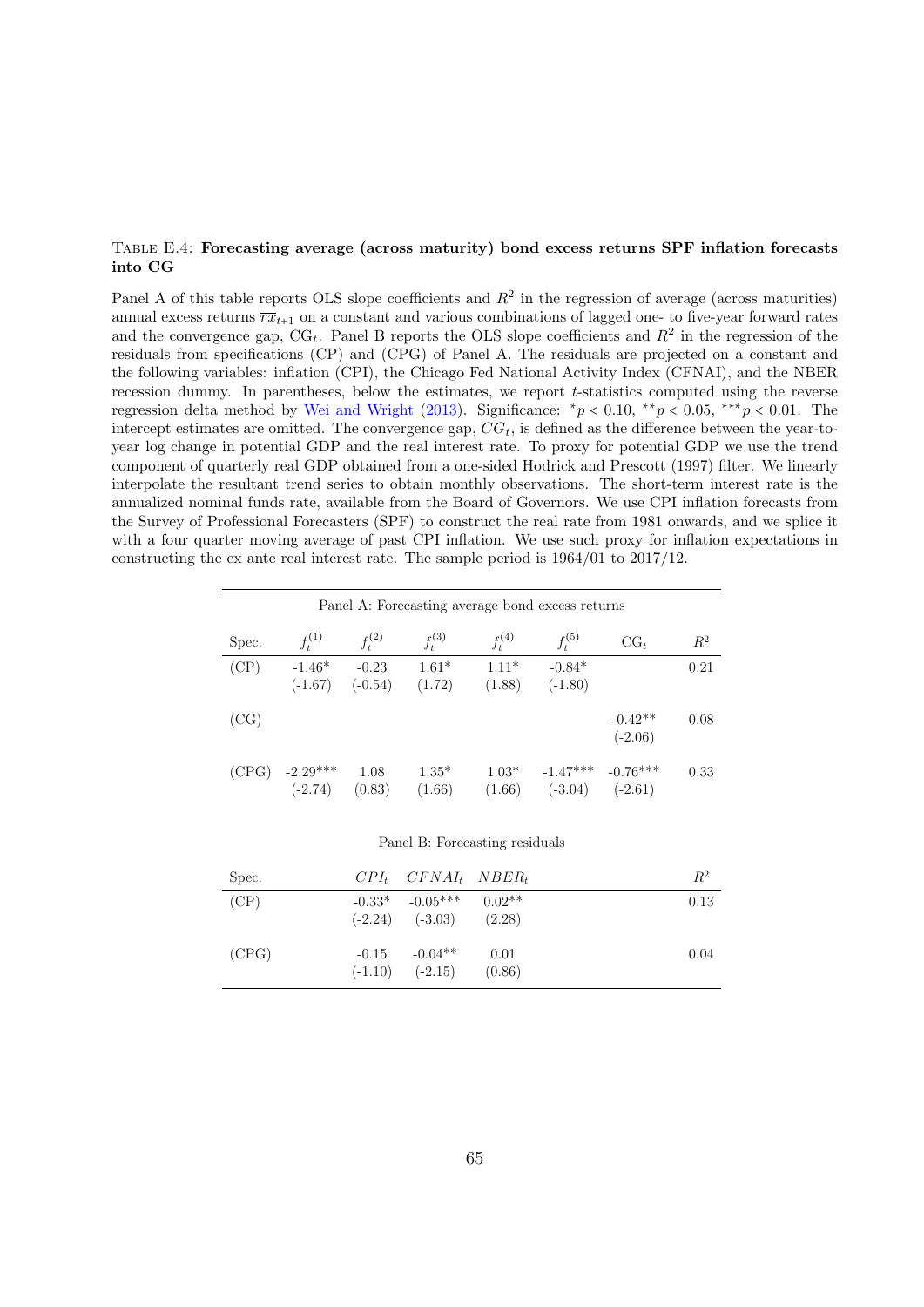### <span id="page-66-0"></span>Table E.5: Forecasting individual bond excess returns controlling for F5 factor

This table reports OLS slope coefficients and  $R^2$  in the regressions of future annual excess returns for bonds with maturities of two years (Panel A), three years (Panel B), four years (Panel C), and five years (Panel D) on lagged one- to five-year forward rates (specification (1)), on lagged one- to five-year forward rates and the convergence gap,  $CG_t$  (specification  $(2)$ ), and on lagged one- to five-year forward rates, the convergence gap,  $CG_t$ , and the [Ludvigson and Ng](#page-36-0) [\(2009\)](#page-36-0) macro factor, F5. The convergence gap,  $CG_t$ , is defined as in Table [1.](#page-40-0) In parentheses, below the estimates, we report t-statistics computed using the reverse regression delta method by [Wei and Wright](#page-37-6) [\(2013\)](#page-37-6). Significance:  $\frac{*p}{0.10}$ ,  $\frac{**p}{0.05}$ ,  $\frac{***p}{0.01}$ . All regressions include a constant term, whose coefficient is omitted. The sample period is 1964/01 to 2017/12.

|       |             |             |             | Panel A: $rx_{t+1}^{(2)}$ |             |           |        |                |       |             |                           | Panel B: $rx_{t+1}^{(3)}$ |             |             |           |        |       |
|-------|-------------|-------------|-------------|---------------------------|-------------|-----------|--------|----------------|-------|-------------|---------------------------|---------------------------|-------------|-------------|-----------|--------|-------|
| Spec. | $f_t^{(1)}$ | $f_t^{(2)}$ | $f_t^{(3)}$ | $f_t^{(4)}$               | $f_t^{(5)}$ | $CG_t$    | $F5_t$ | $R^2$          | Spec. | $f_t^{(1)}$ | $f_t^{(2)}$               | $f_t^{(3)}$               | $f_t^{(4)}$ | $f_t^{(5)}$ | $CG_t$    | $F5_t$ | $R^2$ |
| (1)   | $-0.70$     | 0.22        | 0.58        | 0.34                      | $-0.32$     |           |        | 0.18           | (1)   | $-1.21$     | $-0.24$                   | 1.82                      | 0.60        | $-0.80$     |           |        | 0.19  |
|       | $(-0.71)$   | $(-0.40)$   | (1.23)      | (1.35)                    | $(-1.83)$   |           |        |                |       | $(-1.58)$   | $(-0.78)$                 | (2.01)                    | (1.48)      | $(-1.75)$   |           |        |       |
| (2)   | $-1.07$     | 0.79        | 0.47        | 0.33                      | $-0.66$     | $-0.39$   |        | 0.33           | (2)   | $-1.86$     | 0.75                      | 1.63                      | 0.57        | $-1.37$     | $-0.68$   |        | 0.33  |
|       | $(-1.78)$   | (0.88)      | (1.14)      | (1.24)                    | $(-3.15)$   | $(-3.34)$ |        |                |       | $(-2.79)$   | (0.59)                    | (2.14)                    | (1.40)      | $(-3.20)$   | $(-3.53)$ |        |       |
| (3)   | $-1.02$     | 0.89        | 0.47        | 0.21                      | $-0.62$     | $-0.27$   | 0.39   | 0.41           | (3)   | $-1.76$     | 0.92                      | 1.62                      | 0.38        | $-1.31$     | $-0.47$   | 0.65   | 0.40  |
|       | $(-1.60)$   | (1.11)      | (1.12)      | (0.82)                    | $(-2.83)$   | $(-2.38)$ | (3.32) |                |       | $(-2.59)$   | (0.83)                    | (2.14)                    | (1.00)      | $(-2.89)$   | $(-2.61)$ | (3.32) |       |
|       |             |             |             | Panel C: $rx_{i+1}^{(4)}$ |             |           |        |                |       |             | Panel D: $rx_{t+1}^{(5)}$ |                           |             |             |           |        |       |
| Spec. | $f_t^{(1)}$ | $f_t^{(2)}$ | $f_t^{(3)}$ | $f_t^{(4)}$               | $f_t^{(5)}$ | $CG_t$    | $F5_t$ | $\mathbb{R}^2$ | Spec. | $f_t^{(1)}$ | $f_t^{(2)}$               | $f_t^{(3)}$               | $f_t^{(4)}$ | $f_t^{(5)}$ | $CG_t$    | $F5_t$ | $R^2$ |
| (1)   | $-1.76$     | $-0.37$     | 1.91        | 1.70                      | $-1.27$     |           |        | 0.22           | (1)   | $-2.17$     | $-0.53$                   | 2.14                      | 1.80        | $-0.96$     |           |        | 0.22  |
|       | $(-1.93)$   | $(-0.43)$   | (1.82)      | (2.13)                    | $(-2.01)$   |           |        |                |       | $(-1.84)$   | $(-0.53)$                 | (1.59)                    | (2.07)      | $(-1.53)$   |           |        |       |
| (2)   | $-2.58$     | 0.90        | 1.66        | 1.65                      | $-2.01$     | $-0.87$   |        | 0.34           | (2)   | $-3.13$     | 0.95                      | 1.85                      | 1.75        | $-1.82$     | $-1.02$   |        | 0.32  |
|       | $(-3.01)$   | (0.68)      | (1.95)      | (2.04)                    | $(-3.24)$   | $(-3.16)$ |        |                |       | $(-2.79)$   | (0.42)                    | (1.61)                    | (1.98)      | $(-2.75)$   | $(-2.78)$ |        |       |
| (3)   | $-2.46$     | 1.11        | 1.66        | 1.41                      | $-1.92$     | $-0.61$   | 0.83   | 0.39           | (3)   | $-2.99$     | 1.21                      | 1.84                      | 1.46        | $-1.72$     | $-0.70$   | 1.00   | 0.37  |
|       | $(-2.81)$   | (0.88)      | (1.93)      | (1.73)                    | $(-2.98)$   | $(-2.33)$ | (3.13) |                |       | $(-2.58)$   | (0.61)                    | (1.65)                    | (1.64)      | $(-2.52)$   | $(-1.99)$ | (3.24) |       |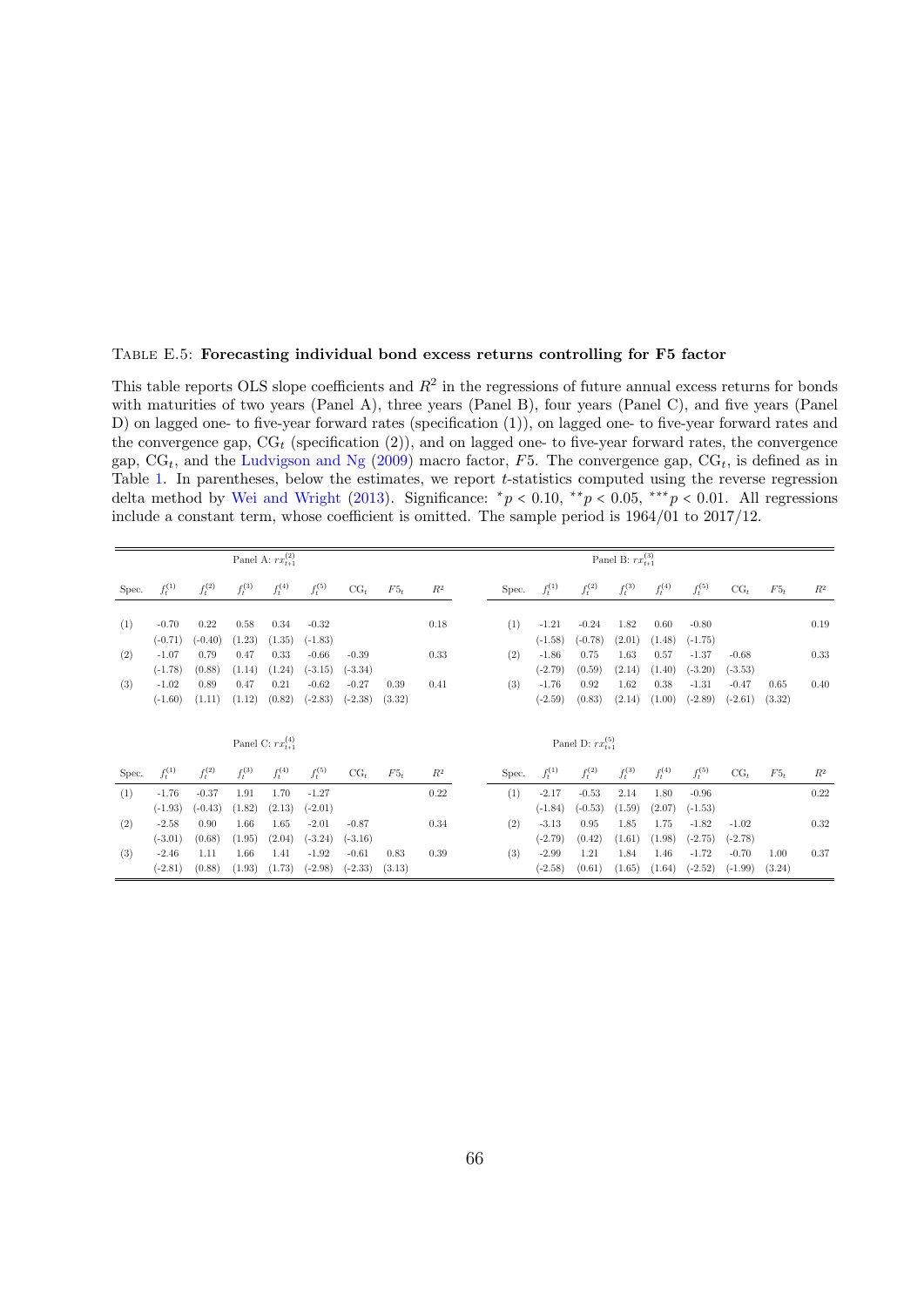#### <span id="page-67-0"></span>Table E.6: Forecasting average bond excess returns controlling for volatility

This table reports OLS slope coefficients and  $R^2$  in the regression of future average (across maturities) annual excess returns  $\overline{rx}_{t+1}$  on a constant, lagged one- to five-year forward rates, the convergence gap,  $CG_t$ , and various measures of realized volatility (denoted RV). The first two measures are monthly realized volatility computed from daily data of 1-year yield, and 3-month T-Bill, respectively. The third measure is based on a 12-month rolling standard deviation of FFR. The convergence gap,  $CG_t$ , is defined as the difference between the year-to-year log change in potential GDP and the real interest rate. To proxy for potential GDP we use the trend component of quarterly real GDP obtained from a one-sided Hodrick and Prescott (1997) filter. We linearly interpolate the resultant trend series to obtain monthly observations. The short-term interest rate is the annualized nominal funds rate, available from the Board of Governors. We use a four-quarter moving average of past inflation as a proxy for inflation expectations in constructing the ex ante real interest rate. In parentheses, below the estimates, we report t-statistics computed using the reverse regression delta method by [Wei and Wright](#page-37-6) [\(2013\)](#page-37-6). Significance:  $\binom{*}{p}$  < 0.10,  $\binom{**}{p}$  < 0.05,  $\binom{**}{p}$  < 0.01. The intercept estimates are omitted. The sample period is 1964/01 to 2017/12.

| Forecasting average excess bond returns |                         |                |                     |                   |                         |                         |                       |       |
|-----------------------------------------|-------------------------|----------------|---------------------|-------------------|-------------------------|-------------------------|-----------------------|-------|
| Spec.                                   | $f_t^{(1)}$             | $f_t^{(2)}$    | $f_t^{(3)}$         | $f_t^{(4)}$       | $f_t^{(5)}$             | $CG_t$                  | $RV_t$                | $R^2$ |
| $(CPG+RV(1y yield))$                    | $-2.04**$<br>$(-2.74)$  | 0.59<br>(0.37) | $1.59**$<br>(2.07)  | $1.04*$<br>(1.74) | $-1.44***$<br>$(-3.13)$ | $-0.79***$<br>$(-3.22)$ | $-60.00$<br>$(-0.80)$ | 0.33  |
| $(CPG + RV(3mTbill))$                   | $-1.86***$<br>$(-2.49)$ | 0.45<br>(0.21) | $1.55***$<br>(1.99) | $1.07*$<br>(1.79) | $-1.40***$<br>$(-3.08)$ | $-0.79***$<br>$(-3.24)$ | $-48.33$<br>$(-1.01)$ | 0.34  |
| $(CPG + StdDev(FFR))$                   | $-1.94**$<br>$(-2.50)$  | 0.41<br>(0.12) | $1.83**$<br>(2.35)  | 0.96<br>(1.52)    | $-1.42***$<br>$(-3.07)$ | $-0.80***$<br>$(-3.19)$ | $-32.56$<br>$(-1.32)$ | 0.35  |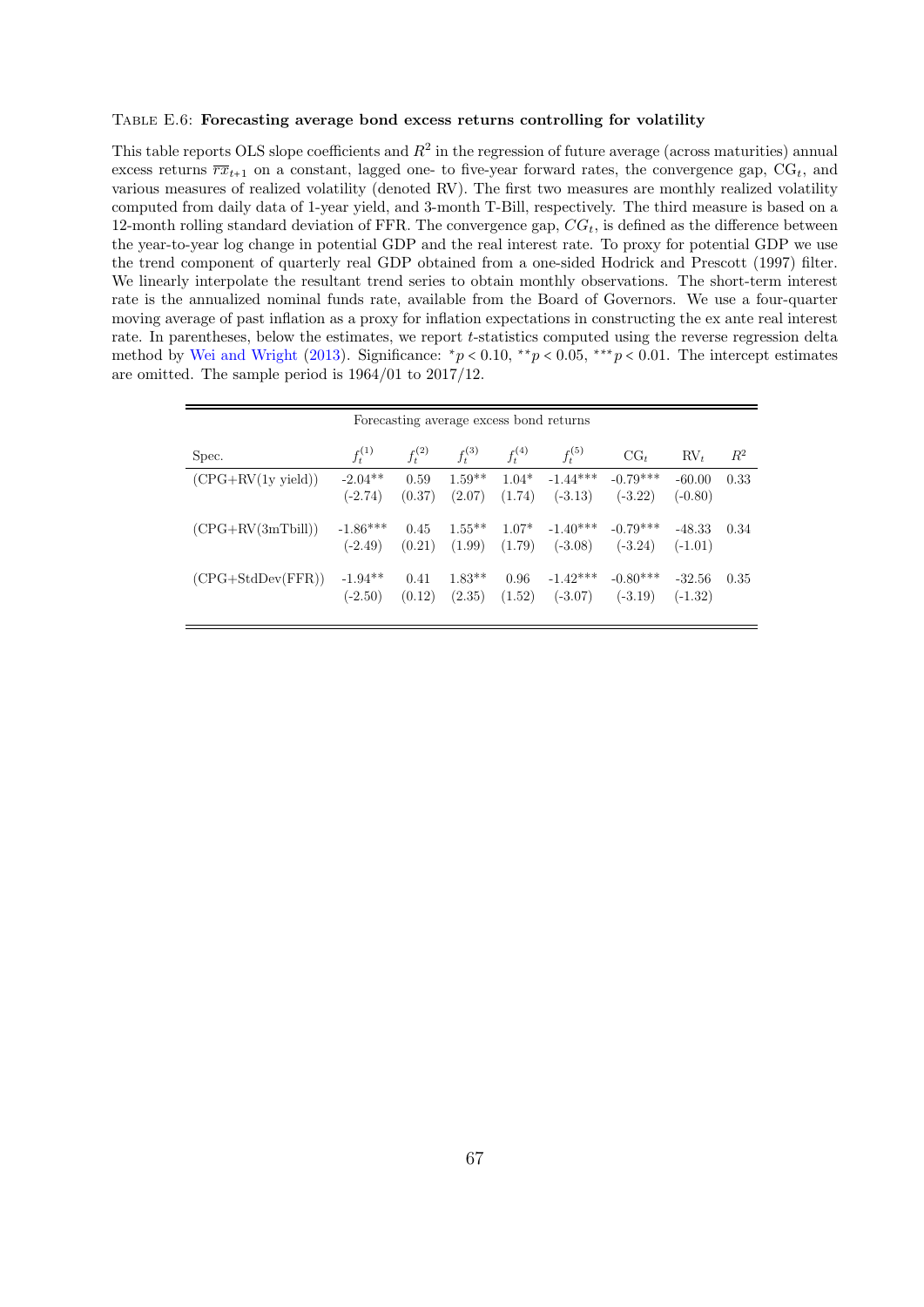#### <span id="page-68-0"></span>Table F.1: Maximum-likelihood estimates of ATSM

This table reports reports the estimated parameter values for the affine term structure models discussed in Section [F,](#page-57-0) with underneath bootstrapped standard errors in parentheses. Bold values are significant at the 5% level. In our analysis we employ three factors. The first two factors are the first two principal components (PCs) of the yield curve. The third factor is alternatively CPG (Panel A) or CP (Panel B), each of them orthogonalized with respect to the two PCs. The convergence gap,  $CG_t$ , is defined as in Table [1.](#page-40-0) The sample period is 1964/01 to 2017/12.

|             |           |             |            | Panel A: Term Structure Model with the CPG factor |          |            |
|-------------|-----------|-------------|------------|---------------------------------------------------|----------|------------|
| $\mu$       |           | Φ           |            |                                                   | Σ        |            |
| 0.0002      | 0.9935    | $-0.0180$   | $-0.0211$  | 0.0072                                            |          |            |
| (0.0008)    | (0.0009)  | (0.0028)    | (0.0013)   | (0.0004)                                          |          |            |
| 0.0000      | $-0.0020$ | 0.9265      | 0.0091     | $-0.0001$                                         | 0.0064   |            |
| (0.0006)    | (0.0011)  | (0.0072)    | (0.0016)   | (0.0000)                                          | (0.0010) |            |
| 0.0001      | 0.0252    | 0.0086      | 0.9430     | 0.0000                                            | 0.0001   | 0.0061     |
| (0.0005)    | (0.0175)  | (0.0040)    | (0.0364)   | (0.0005)                                          | (0.0002) | (0.0024)   |
|             |           |             |            |                                                   |          |            |
| $\Lambda_0$ |           | $\Lambda_1$ |            | $\delta_0$                                        |          | $\delta_1$ |
| $-0.1149$   | $-1.8575$ | 19.8430     | $-10.4277$ | 0.0496                                            |          | 1.0329     |
| (0.0092)    | (0.1350)  | (1.3656)    | (0.7210)   | (0.0286)                                          |          | (0.0199)   |
| $-0.0065$   | $-3.6300$ | $-12.7379$  | 4.8428     |                                                   |          | 1.1898     |
| (0.0022)    | (0.2320)  | (0.8050)    | (0.2823)   |                                                   |          | (0.0603)   |
| 0.2823      | 11.9129   | $-2.4247$   | $-24.9070$ |                                                   |          | 0.0000     |
| (0.0206)    | (0.8226)  | (0.1604)    | (1.6056)   |                                                   |          | (0.0107)   |

Panel B: Term Structure Model with the Cochrane and Piazzesi (2005) factor

| $\mu$       |            | Ф           |           |            | Σ.       |            |
|-------------|------------|-------------|-----------|------------|----------|------------|
| 0.0005      | 0.9925     | $-0.0177$   | $-0.0172$ | 0.0172     |          |            |
| (0.0003)    | (0.0011)   | (0.0033)    | (0.0014)  | (0.0009)   |          |            |
| $-0.0005$   | $-0.0050$  | 0.9273      | 0.0195    | 0.0027     | 0.0014   |            |
| (0.0002)    | (0.0024)   | (0.0047)    | (0.0024)  | (0.0009)   | (0.0005) |            |
| 0.0000      | 0.0542     | $-0.0567$   | 0.9000    | $-0.0022$  | 0.0052   | 0.0066     |
| (0.0008)    | (0.0346)   | (0.0648)    | (0.0428)  | (0.0025)   | (0.0023) | (0.0058)   |
| $\Lambda_0$ |            | $\Lambda_1$ |           | $\delta_0$ |          | $\delta_1$ |
| $-0.0372$   | $-0.9878$  | 8.4499      | -4.4629   | 0.0520     |          | 1.0258     |
| (0.0024)    | (0.0714)   | (0.6211)    | (0.3128)  | (0.0069)   |          | (0.0279)   |
| 0.2269      | $-16.5089$ | $-30.4812$  | 11.6500   |            |          | 1.2375     |
| (0.0155)    | (1.2376)   | (1.9620)    | (0.7416)  |            |          | (0.0590)   |
| $-0.5290$   | 24.1527    | -47.6107    | -28.8604  |            |          | $-0.1099$  |
| (0.0354)    |            |             |           |            |          |            |